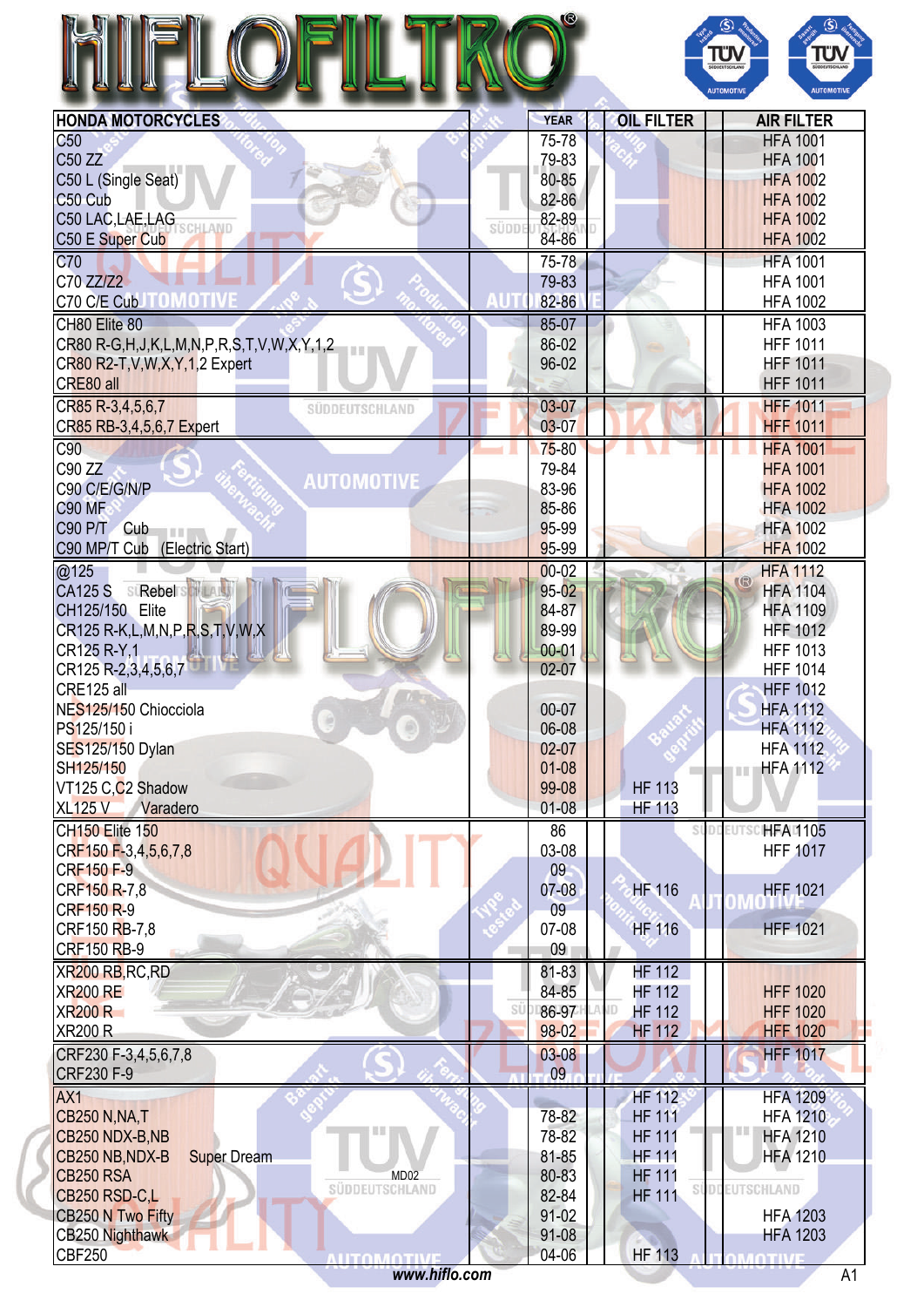|                                         |      |            | O.                          |                   | <b>IUN</b> | SÜDDEUTSCHLAND<br><b>AUTOMOTIVE</b> | G<br>π<br>suppeurs<br><b>AUTON</b> |
|-----------------------------------------|------|------------|-----------------------------|-------------------|------------|-------------------------------------|------------------------------------|
| <b>HONDA MOTORCYCLES</b>                |      |            | <b>YEAR</b>                 | <b>OIL FILTER</b> |            |                                     | <b>AIR FILTER</b>                  |
| CBX250 RSE                              |      |            | 83-86                       | <b>HF 112</b>     |            |                                     |                                    |
| <b>CBX250 RS</b>                        |      |            | $\overline{\phantom{0}}$ 00 | <b>HF 112</b>     |            |                                     |                                    |
| CBR250 FG, FG-YA                        |      | Japan      |                             | <b>HF 111</b>     |            |                                     |                                    |
| CBR250 RH                               |      | Japan      |                             | <b>HF 111</b>     |            |                                     |                                    |
| CBR250 RJ, RK, RK-2                     |      | Japan      | <b>ITSCHLAND</b>            | <b>HF 111</b>     |            |                                     | <b>HFA 1207</b>                    |
| <b>CBR250 RR-L, N</b>                   |      | Japan      |                             | <b>HF 111</b>     |            |                                     | <b>HFA 1206</b>                    |
| <b>CBR250 RR-R, R-2</b>                 |      | Japan      |                             | <b>HF 111</b>     |            |                                     | <b>HFA 1206</b>                    |
| CR250 R-K, L, M, N, P, R, S, T, V, W, X |      |            | 89-99                       |                   |            |                                     | <b>HFF 1012</b>                    |
| CR250 R-Y,1<br><b>OMOTIV</b>            |      | <b>AUT</b> | $00 - 01$                   |                   |            |                                     | <b>HFF 1013</b>                    |
| CR250 R-2,3,4,5,6,7                     |      |            | $02-07$                     |                   |            |                                     | <b>HFF 1014</b>                    |
| CRF250 R-4,5,6,7,8                      |      |            | 04-08                       | <b>HF 116</b>     |            |                                     | <b>HFF 1018</b>                    |
| CRF250 R-9                              |      |            | 09<br>04-08                 | <b>HF 116</b>     |            |                                     | <b>HFF 1018</b>                    |
| CRF250 X-4,5,6,7,8<br><b>CRF250 X-9</b> |      |            | 09                          |                   |            |                                     |                                    |
| SÜDDEUTSCHLAND<br><b>CRM250</b>         |      |            | 89-93                       |                   |            |                                     | <b>HFF 1015</b>                    |
| <b>CH250 Elite 250</b>                  |      |            | 85-88                       |                   |            |                                     | <b>HFA 1202</b>                    |
| <b>CH250</b>                            |      |            |                             |                   |            |                                     | <b>HFA 1208</b>                    |
| CM250 TB Custom                         |      |            | 81-85                       | <b>HF 111</b>     |            |                                     | <b>HFA 1210</b>                    |
| <b>AUTOMOTIVE</b><br>CN250 Helix        |      |            | 86-07                       |                   |            |                                     | <b>HFA 1204</b>                    |
| NSS250 Reflex                           |      |            | 00-07                       |                   |            |                                     | <b>HFA 1211</b>                    |
| <b>NX250</b>                            | MD21 |            | 88-90                       | <b>HF 112</b>     |            |                                     | <b>HFA 1209</b>                    |
| <b>NX250</b>                            | MD25 |            | 91-95                       | <b>HF 112</b>     |            |                                     | <b>HFA 1209</b>                    |
| <b>TLR250</b>                           |      |            | 85-87                       | <b>HF 112</b>     |            | <b>6</b>                            |                                    |
| VT250 FD, FE, FGUTS NUMBER              |      |            | 83-87                       | <b>HF 111</b>     |            |                                     |                                    |
| VT250 FE,ZE,FF-YA,F2F,FJ Integra        |      | Japan      | 86-88                       | <b>HF 111</b>     |            |                                     |                                    |
| VT250 FG,FG-YA,                         |      | Japan      |                             | <b>HF 111</b>     |            |                                     |                                    |
| VT250 F2H, H, H2, J, K                  |      | Japan      |                             | <b>HF 111</b>     |            |                                     |                                    |
| VT250 FL Spada                          |      |            | 89-90                       | <b>HF 111</b>     |            |                                     |                                    |
| <b>VTR250</b>                           |      |            | 88-90                       | <b>HF 111</b>     |            |                                     |                                    |
| <b>XL250 RC, RD ProLink</b>             | MD03 |            | 82-83                       | <b>HF 112</b>     |            |                                     |                                    |

| XR250 Super<br>(Air Filter - Foam Only)   | 97-04     | <b>HF 112</b> | <b>HFF 1015</b> |
|-------------------------------------------|-----------|---------------|-----------------|
| CRE260 all                                |           |               | <b>HFF 1012</b> |
| SH300i 7,8 (ABS)                          | 07-08     | <b>HF 204</b> |                 |
| CB350 F,F1                                | $73 - 74$ | <b>HF401</b>  | <b>HFA 1303</b> |
| <b>CB350 SG,SJ</b>                        | 86-89     | <b>HF 111</b> | <b>HFA 1402</b> |
| XL350 RF, RG, RH<br><b>ND03</b>           | 85-87     | <b>HF 112</b> |                 |
| <b>XL-X350</b>                            |           | <b>HF 112</b> |                 |
| XR350 RD, RE, RF (Air Filter - Foam Only) | 83-85     | HF 112        | <b>HFF 1015</b> |
| XR350 RG, RH                              | 86-87     | <b>HF 112</b> |                 |
| <b>CJ360 T</b>                            | 78        | <b>HF 401</b> |                 |
| CB400 F, F1, F2                           | 75-79     | <b>HF 401</b> | <b>HFA 1303</b> |
| <b>CB400 T,AT</b><br>SUDDEUTSCHLAND       | 78-79     | <b>HF 111</b> | <b>HFA 1210</b> |
| <b>CB400 A</b><br>Hondamatic              | 78-83     | <b>HF 111</b> | <b>HFA 1210</b> |
| CB400 N, NA Super Dream                   | 78-80     | <b>HF 111</b> | <b>HFA 1210</b> |
| CB400 NB, NC, ND                          | 81-84     | <b>HF 111</b> | <b>HFA 1210</b> |
| CB400 T.T1.T2 Hawk                        | 78-81     | <b>HF 111</b> | <b>HFA 1210</b> |

XL250 RE,RF,RH (XLX) ND11 ND11 84-87 HF 112 XL250 RL 90 HF 112 XL-X250 RD, RE Japan 83-84 HF 112 XL250 R Baja Japan 91 HF 112

XR250 RC,RD ME01 ME01 82-83 HF 112 XR250 RE,RF MEDIAN MEDIAN MEDIAN MEDIAN MEDIAN MEDIAN MEDIAN 84-85 HR MF 112

XR250 Baja (Air Filter - Foam Only) According to the Material Hernand HF 112 HFF 1015 XR250 L 8 HF 112 SUDDEVISCHEFF 1015

XR250 RG,RH (Air Filter - Foam Only) ME06 ME06 86-87 | 86-87 HF 112 | HF 1015 XR250 RJ,RK (Air Filter - Foam Only) ME06 ME06 88-89 | 88-89 HF 112 HF 1015 XR250 R-L,M,N,P,R,S,T,V,W,X,Y,1,2,3,4 (Air Filter - Foam Only) 90-04 | | HF 112 HF 1015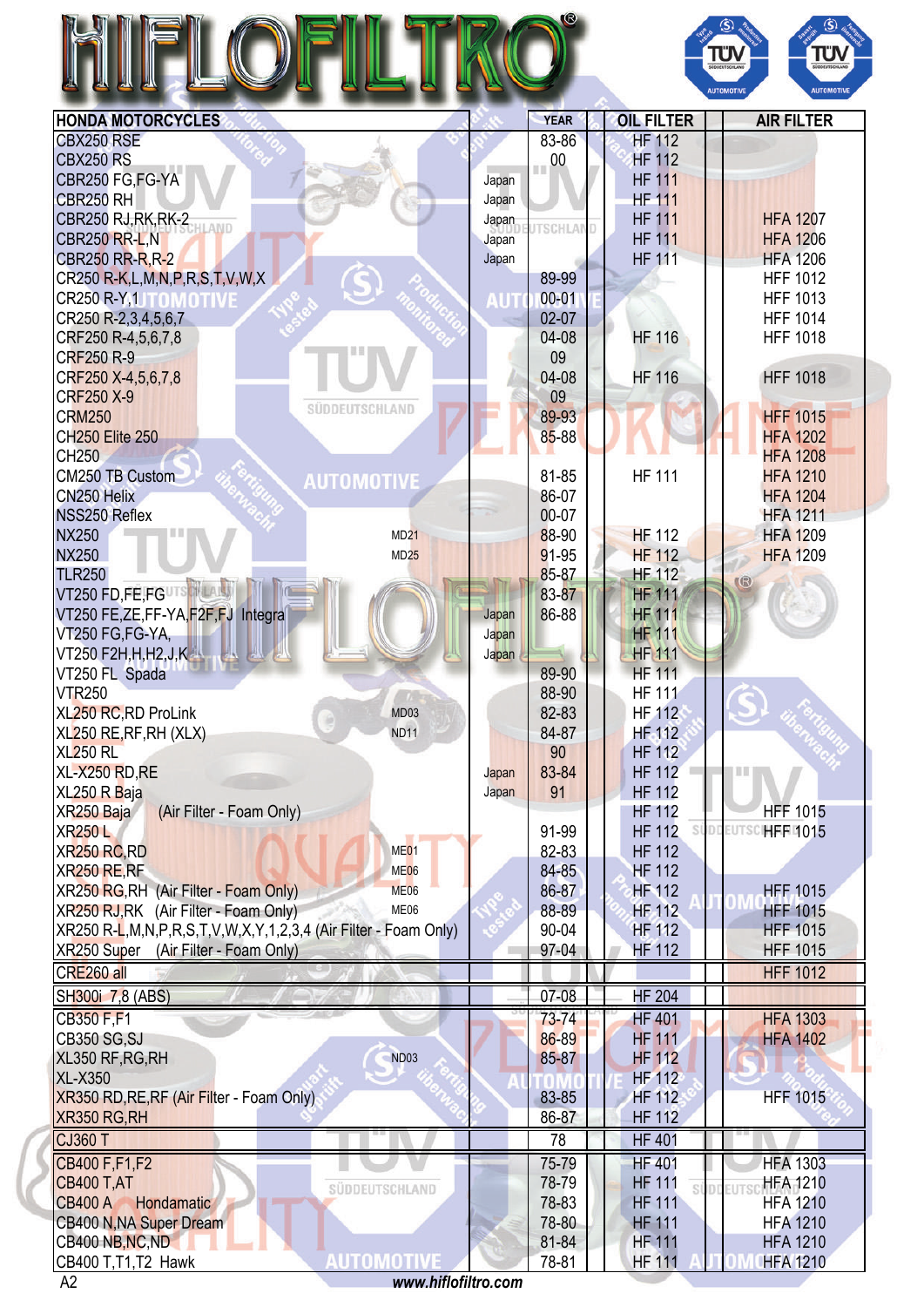|                                                               |            |                 |                      | $\circledS$<br>$\circledS$<br>ΤÜΝ<br>TÜV<br><b>SUDDEUTSCHLAND</b><br>SÚDDEUTSCHLAN<br><b>AUTOMOTIVE</b><br><b>AUTOMOTIVE</b> |
|---------------------------------------------------------------|------------|-----------------|----------------------|------------------------------------------------------------------------------------------------------------------------------|
| <b>HONDA MOTORCYCLES</b>                                      |            | <b>YEAR</b>     | <b>OIL FILTER</b>    | <b>AIR FILTER</b>                                                                                                            |
| <b>CB400 LC</b>                                               | Japan      |                 | <b>HF 111</b>        |                                                                                                                              |
| $(CB-1)$<br><b>CB400 F,FK</b>                                 |            | 89-92           | <b>HF 303</b>        |                                                                                                                              |
| $(CB-1)$<br>CB400 F, FK2, FL, FL2                             | Japan      |                 | <b>HF 303</b>        |                                                                                                                              |
| <b>CB400 FM, FM2</b><br>$(CB-1)$                              | Japan      |                 | <b>HF 303</b>        |                                                                                                                              |
| <b>NC31</b><br>CB400 Super Four<br>CHLAND                     | Japan      |                 | <b>HF 303</b>        | <b>HFA 1402</b>                                                                                                              |
| CB400 F2N Super Four<br><b>NC31</b>                           | Japan      | <b>JTSCHLAN</b> | <b>HF 303</b>        | <b>HFA 1402</b>                                                                                                              |
| CBR400 FE,F2E,F2E-YA                                          | Japan      |                 | <b>HF 111</b>        |                                                                                                                              |
| CBR400 FF,F2F,F2F-YA                                          | Japan      |                 | <b>HF 111</b>        |                                                                                                                              |
| CBR400 RG, RH-YA<br>Aero                                      | Japan      | MOTI            | <b>HF 202</b>        | <b>HFA 1604</b>                                                                                                              |
| CBR400 RRH<br><b>NC23</b>                                     |            |                 | <b>HF 303</b>        | <b>HFA 1604</b>                                                                                                              |
| NC23<br>CBR400 RRJ, RRK<br>Tri - Arm                          |            |                 | <b>HF 303</b>        |                                                                                                                              |
| <b>CBR400 RR L-L2</b><br>Gull-Arm<br><b>NC29</b>              |            |                 | <b>HF 303</b>        | <b>HFA 1405</b>                                                                                                              |
| <b>CBX400 F</b>                                               |            | 83-86           | <b>HF 111</b>        | <b>HFA 1506</b>                                                                                                              |
| <b>CM400 T,A</b><br>Chopper<br>NC01                           |            | 79-80           | <b>HF 111</b>        |                                                                                                                              |
| SÜDDEUTSCHI<br><b>NC01</b><br><b>CM400 T-B,C,D</b><br>Chopper |            | 81-83           | <b>HF 111</b>        |                                                                                                                              |
| <b>CX400 EC</b>                                               |            | $82 - 84$       | <b>HF 111</b>        | <b>HFA 1402</b>                                                                                                              |
| <b>FT400 C</b>                                                | Japan      |                 |                      | <b>HFA 1503</b>                                                                                                              |
| FSC400 Silver Wing (FJS400)<br><b>AUTOMOTIVE</b>              |            | 06-08           | <b>HF 204</b>        | <b>HFA 1617</b>                                                                                                              |
| GB400 F,F2                                                    | Japan      |                 | <b>HF 112</b>        | <b>HFA 1502</b>                                                                                                              |
| GB400 H3                                                      | Japan      |                 | <b>HF 112</b>        | <b>HFA 1502</b>                                                                                                              |
| NT400 J BRO'S                                                 | Japan      |                 | <b>HF 303</b>        | <b>HFA 1614</b>                                                                                                              |
| <b>NT400 K-2 BRO'S</b>                                        | Japan      |                 | <b>HF 303</b>        | <b>HFA 1614</b>                                                                                                              |
| NV400 Custom<br>NC <sub>26</sub>                              | Japan      |                 | <b>HF 202</b>        | <b>HFA 1607</b><br>$\widehat{\mathbb{R}}$                                                                                    |
| <b>SUDDEUT</b><br><b>RVF400</b>                               | Japan      | 99              | <b>HF 303</b>        | <b>HFA 1403</b>                                                                                                              |
| <b>VLX400 Shadow</b>                                          | Japan      |                 | <b>HF 303</b>        |                                                                                                                              |
| <b>VF400 FC</b>                                               | Japan      |                 | <b>HF 202</b>        | <b>HFA 1401</b>                                                                                                              |
| <b>VF400 F2E</b>                                              | Japan      |                 | <b>HF 202</b>        | <b>HFA 1401</b>                                                                                                              |
| <b>VF400 FD</b>                                               |            | 83-86           | <b>HF 202</b>        | <b>HFA 1401</b>                                                                                                              |
| <b>VFR400 R</b>                                               |            | 87              | <b>HF 303</b>        |                                                                                                                              |
| VFR400 ZG, RG, RG-YA, ZH<br><b>NC21</b>                       | Japan      |                 | <b>HF 202</b>        |                                                                                                                              |
| VFR400 RH, RH2, RJ3 Pro-Arm<br><b>NC24</b>                    |            | 87-89           | HF 303               |                                                                                                                              |
| <b>VFR400 R3-L,M,N</b><br><b>NC30</b>                         |            | 90-93           | <b>HF 303</b>        | <b>HFA 1403</b>                                                                                                              |
| XR400 R-V, W, X, Y, 1, 2 (Air Filter - Foam Only)             |            | 96-02           | <b>HF 112</b>        | <b>HFF 1015</b><br>TIL                                                                                                       |
| (Air Filter - Foam Only)<br>XR400 R-3,4                       |            | 03-04           | <b>HF 112</b>        | <b>HFF 1015</b>                                                                                                              |
| CB450 SG (27 PS)<br><b>PC17</b>                               |            | 86-88           | <b>HF 111</b>        | <b>HFA 1402</b>                                                                                                              |
| <b>CB450 SG</b><br>(44 PS)<br><b>PC17</b>                     |            | 86-88           | <b>HF 111</b>        | <b>DDEUTSC</b><br><b>HFA 1402</b>                                                                                            |
| CB450 DXK                                                     |            | 89-92           | <b>HF 111</b>        | <b>HFA 1210</b>                                                                                                              |
| <b>CB450 NF</b><br><b>PC14</b>                                |            | 85              | <b>HF 111</b>        |                                                                                                                              |
| CM450 A, E, C Custom                                          |            | 82-83           | <b>HF 111</b>        |                                                                                                                              |
| CMX450 C Rebel                                                | <b>USA</b> | 86-87           | <b>HF 111</b>        | <b>HFA 1404</b>                                                                                                              |
| <b>CRF450 R-2</b>                                             |            | 02              | <b>HF 115</b>        | <b>HFF 1016</b>                                                                                                              |
| CRF450 R-3                                                    |            | 03              | <b>HF 115</b>        | <b>HFF 1018</b>                                                                                                              |
| CRF450 R-4,5,6,7,8                                            |            | 04-08           | <b>HF 116</b>        | <b>HFF 1018</b>                                                                                                              |
| <b>CRF450 R-9</b>                                             |            | 09              |                      |                                                                                                                              |
| CRF450 X-5,6,7,8                                              | SÜ         | 05-08           | ID.<br><b>HF 116</b> | <b>HFF 1018</b>                                                                                                              |
| CRF450 X-9                                                    |            | 09              |                      |                                                                                                                              |
| <b>CB500</b>                                                  |            | 71              | <b>HF 401</b>        |                                                                                                                              |
| CB500 F Four                                                  |            | $72 - 77$       | <b>HF 401</b>        |                                                                                                                              |
| CB500 K1, K2, K3                                              |            | 72-74           | <b>HF 401</b>        |                                                                                                                              |
| <b>CB500 T</b>                                                |            | 75-77           | <b>HF 111</b>        |                                                                                                                              |
| CB500 R, S, T, V, W, X, Y, 1, 2                               |            | 94-02           | <b>HF 303</b>        | <b>HFA 1501</b>                                                                                                              |
| CB500 S-W, X, Y, 1, 2                                         |            | 98-02           | <b>HF 303</b>        | <b>HFA 1501</b>                                                                                                              |
| CB500 Cup                                                     |            | 99              | <b>HF 303</b>        | <b>HFA 1501</b>                                                                                                              |
| SÜDDEUTSCHLAND<br><b>CBF500</b>                               |            | 04-07           | <b>HF 303</b>        | <b>DDEUTSCHLAND</b>                                                                                                          |
| CBF500 ABS                                                    |            | 04-07           | <b>HF 303</b>        |                                                                                                                              |
| CR500 R-K, L, M, N, P, R, S, T, V, W, X                       |            | 89-99           |                      | <b>HFF 1012</b>                                                                                                              |
| CR500 R-Y,1<br><b>ALITORAOTIVE</b>                            |            | $00 - 01$       |                      | <b>HFF 1013</b>                                                                                                              |
| www.hiflo.com                                                 |            |                 |                      | A3                                                                                                                           |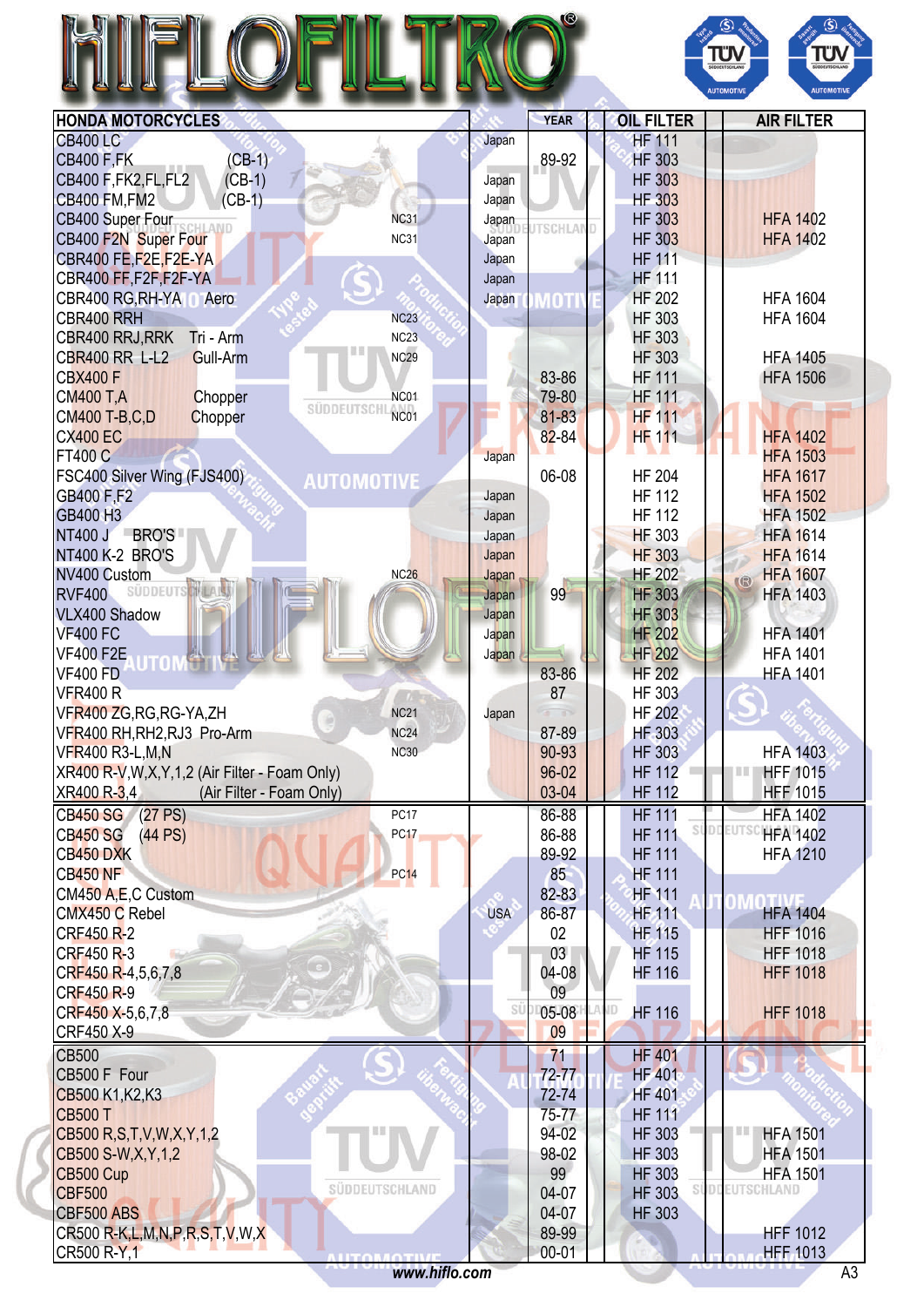|                                                        |            |                |                                | πυ<br>DOEUTSCHLAN<br><b>AUTOMOTIVE</b><br><b>AUTOMOTIVE</b> |
|--------------------------------------------------------|------------|----------------|--------------------------------|-------------------------------------------------------------|
| <b>HONDA MOTORCYCLES</b>                               |            | <b>YEAR</b>    | <b>OIL FILTER</b>              | <b>AIR FILTER</b>                                           |
| CX 500 Z,A,B                                           |            | 78-84          | <b>HF 111</b>                  | <b>HFA 1402</b>                                             |
| CX 500 CB Custom                                       |            | 81-84          | <b>HF 111</b>                  | <b>HFA 1402</b>                                             |
| CX 500 EC Eurosport<br><b>PC06</b>                     |            | 82-84          | <b>HF 111</b>                  | <b>HFA 1402</b>                                             |
| CX 500 TC Turbo<br><b>PC03</b>                         |            | 82-83          | <b>HF 111</b>                  |                                                             |
| <b>FT500 C</b><br><b>PC07</b><br>SÜDDEUTSCHLAND        | SÜDDE      | 82-84          |                                | <b>HFA 1503</b>                                             |
| GB500 TT, K Clubman                                    |            | 89-90          | <b>HF 112</b>                  | <b>HFA 1502</b>                                             |
| <b>GB500</b>                                           | Japan      |                | <b>HF 112</b>                  | <b>HFA 1502</b>                                             |
| <b>GL500 Silver Wing</b><br>PC <sub>02</sub>           |            | 81-82          | <b>HF 111</b>                  | <b>HFA 1402</b>                                             |
| GL500   Interstate<br><b>MOTIVE</b>                    | <b>AUT</b> | 81-82          | <b>HF 111</b>                  | <b>HFA 1402</b>                                             |
| VF500 C-V30 Magna                                      |            | 84-85          | <b>HF 202</b>                  |                                                             |
| VF500 FD,FE,F2E<br><b>PC12</b><br>目目                   |            | 84-85          | <b>HF 202</b>                  | <b>HFA 1504</b>                                             |
| <b>VF500 FF,F2F</b>                                    |            | 85-87          | <b>HF 202</b>                  | <b>HFA 1504</b>                                             |
| VT500 FT Ascot                                         |            | 83-84<br>83-86 | <b>HF 202</b><br><b>HF 202</b> |                                                             |
| VT500 C Shadow<br>SÜDDEUTSCHLAND<br>VT500 ED Eurosport |            | 83-85          | <b>HF 202</b>                  |                                                             |
| <b>VT500 EF Eurosport</b>                              |            | 86-88          | <b>HF 202</b>                  | <b>HFA 1505</b>                                             |
| <b>XBR500F</b><br><b>PC15</b>                          |            | 85             | <b>HF 112</b>                  | <b>HFA 1502</b>                                             |
| <b>XBR500 G,H</b><br>PC <sub>15</sub>                  |            | 86-88          | <b>HF 112</b>                  | <b>HFA 1502</b>                                             |
| <b>AUTOMO</b><br>XBR500 FG,FH<br>(42 PS)               |            | 85-86          | <b>HF 112</b>                  | <b>HFA 1502</b>                                             |
| XBR500 FG,FH<br>(27 PS)                                |            | 85-86          | <b>HF 112</b>                  | <b>HFA 1502</b>                                             |
| XBR500 SJ, SH<br>(44 PS)                               |            | 87-88          | <b>HF 112</b>                  | <b>HFA 1502</b>                                             |
| XBR500 SJ, SH<br>(27 PS)                               |            | 87-88          | <b>HF 112</b>                  | <b>HFA 1502</b>                                             |
| XR500 RB, RC, RD, RE, RF                               |            | 81-85          | <b>HF 112</b>                  |                                                             |
| <b>CB550</b>                                           |            | 74-76          | <b>HF 401</b>                  |                                                             |
| CB550 F1, F2, K3, K4<br>(4 Cylinders)                  |            | 75-80          | <b>HF 401</b>                  |                                                             |
| CB550 SC Nighthawk                                     |            | 82-83          | <b>HF 401</b>                  |                                                             |
| <b>CBX550 FC,F2,F2C</b><br>PC <sub>04</sub>            |            | 82-85          | <b>HF 111</b>                  | <b>HFA 1506</b>                                             |
| PC <sub>04</sub><br><b>CBX550 FD, F2D</b>              |            | 81-86          | <b>HF 111</b>                  | <b>HFA 1506</b>                                             |
| CB600 F-W, X, Y, 1, 2 Hornet                           |            | 98-02          | <b>HF 303</b>                  | <b>HFA 1602</b>                                             |
| CB600 F-3,4,5,6,7 Hornet                               |            | 03-07          | <b>HF 204</b>                  |                                                             |
| CB600 S F2-Y, 1, 2<br>Hornet                           |            | $00 - 02$      | <b>HF 303</b>                  | <b>HFA 1602</b>                                             |
| CB600 S-F3 Hornet                                      |            | 03             | <b>HF 204</b>                  | <b>HFA 1602</b>                                             |
| CB600 F (599)                                          | <b>USA</b> | 04-07          | <b>HF 204</b>                  | I II II                                                     |
| CBF600 N-4,5,6,7,8                                     |            | 04-08          | <b>HF 204</b>                  |                                                             |
| <b>CBF600 S-4,5 ABS</b>                                |            | 04-05          | <b>HF 204</b>                  | EUTSCHLAND                                                  |
| CBF600 S-6,7,8 Cowl ABS                                |            | 06-08          | <b>HF 204</b>                  |                                                             |
| CBR600 FH,FJ<br><b>PC13</b>                            |            | 87-88          | <b>HF 303</b>                  | <b>HFA 1604</b>                                             |
| CBR600 FK,FL<br><b>PC23</b>                            |            | 89-90          | <b>HF 303</b>                  | <b>HFA 1604</b>                                             |
| CBR600 FM, FN, FP, FR Hurricane<br>PC <sub>25</sub>    |            | 91-94          | <b>HF 303</b>                  | <b>HFA 1605</b>                                             |
| CBR600 FS,FT,FV,FW                                     |            | 95-98<br>99-00 | HF 303                         | <b>HFA 1606</b>                                             |
| CBR600 FX, FY<br>CBR600 F-1,2,3,4,5,6,7                |            | $01-07$        | <b>HF 303</b><br><b>HF 204</b> | <b>HFA 1603</b>                                             |
| CBR600 FS-1, FS-2 Sport                                |            | $01-02$        | <b>HF 204</b>                  |                                                             |
| <b>CBR600 F4i</b>                                      | <b>USA</b> | $01 - 06$      | <b>HF 204</b>                  |                                                             |
| CBR600 RR-3,4,5,6                                      | Sl         | 03-06          | <b>HF 204</b>                  | <b>HFA 1616</b>                                             |
| CBR600 RR-7,8                                          |            | $07 - 08$      | <b>HF 204</b>                  |                                                             |
| (FJS600)<br>FSC600 Silver Wing                         |            | $01 - 04$      | <b>HF 204</b>                  | <b>HFA 1617</b>                                             |
| FSC600 A,D Silver Wing (ABS)<br>(FJS600)               |            | 03-08          | <b>HF 204</b>                  | <b>HFA 1617</b>                                             |
| <b>NTV600 J,K,L,M</b>                                  |            | 88-92          | <b>HF 303</b>                  | <b>HFA 1614</b>                                             |
| VT600 C Shadow VLX                                     |            | 88-93          | <b>HF 303</b>                  | <b>HFA 1607</b>                                             |
| VT600 CD Shadow VLX                                    |            | 93-95          | <b>HF 303</b>                  | <b>HFA 1607</b>                                             |
| VT600 C,CD Shadow VLX                                  |            | 95-98          | <b>HF 303</b>                  | <b>HFA 1607</b>                                             |
| VT600 C,CD,CD2 Shadow VLX                              |            | 99-07          | <b>HF 303</b>                  |                                                             |
| SÜDDEUTSCHLAND<br>VT600 D Shadow VLX Deluxe            |            | 05             | <b>HF 303</b>                  | <b>EUTSCHLAND</b>                                           |
| <b>XL600 R</b><br>PD <sub>03</sub>                     |            | 83-87          | <b>HF 112</b>                  |                                                             |
| XL600 LD, LE, LF                                       |            | 83-85          | <b>HF 112</b>                  |                                                             |
| XL600 RD, RE, RF                                       |            | 83-85          | <b>HF 112</b>                  |                                                             |
| www.hiflofiltro.com<br>A <sup>4</sup>                  |            |                |                                |                                                             |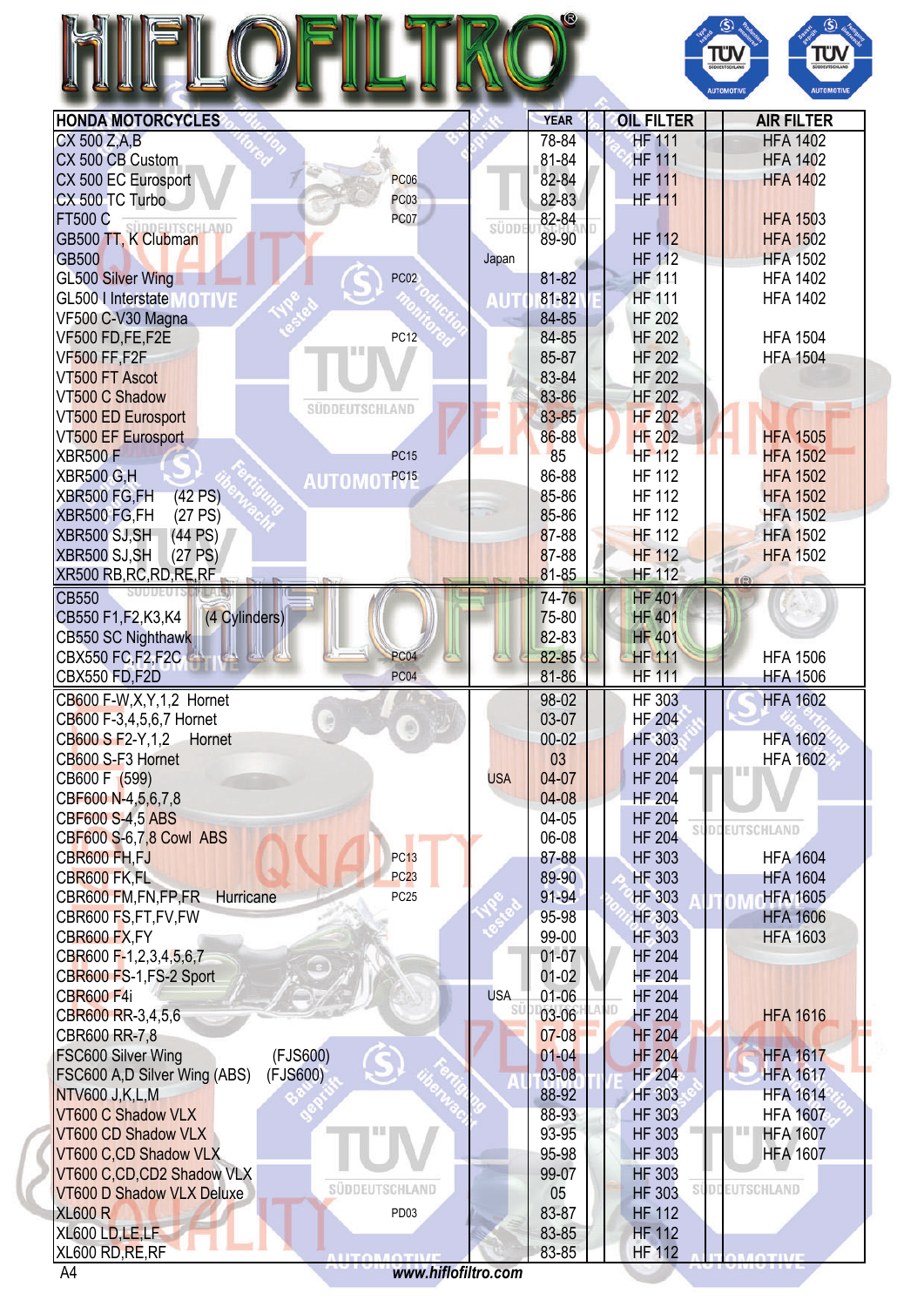|                                                                      |            |             |                     | ΤÜΝ<br><b>JODEUTSCHLAN</b><br><b>AUTOMOTIVE</b><br><b>AUTOMOTIVI</b> |
|----------------------------------------------------------------------|------------|-------------|---------------------|----------------------------------------------------------------------|
| <b>HONDA MOTORCYCLES</b>                                             |            | <b>YEAR</b> | <b>OIL FILTER</b>   | <b>AIR FILTER</b>                                                    |
| <b>XL600 LM-F</b><br>PD <sub>04</sub>                                |            | 85-87       | <b>HF 112</b>       |                                                                      |
|                                                                      |            |             |                     |                                                                      |
| <b>XL600 RM-G</b><br>PD <sub>04</sub>                                |            | 86-88       | <b>HF 112</b>       |                                                                      |
| XL600 VH, VJ, VK, VL<br>Transalp<br><b>PD06</b>                      |            | 87-90       | <b>HF 303</b>       | <b>HFA 1705</b>                                                      |
| XL600 VM, VN, VP, VR<br>Transalp<br><b>PD06</b>                      |            | 91-94       | <b>HF 303</b>       | <b>HFA 1705</b>                                                      |
| XL600 VS, VT, VV, VW, VX, VY Transalp                                | SÜDDE      | 95-00       | <b>HF 303</b>       | <b>HFA 1705</b>                                                      |
| XR600 RF, RG, RH (Air Filter - Foam Only)<br>PE04                    |            | 85-87       | <b>HF 112</b>       | <b>HFF 1015</b>                                                      |
| XR600 RJ, RK, RL, RM, RN, RP (Air Filter - Foam Only)<br><b>PE04</b> |            | 85-90       | <b>HF 112</b>       | <b>HFF 1015</b>                                                      |
| XR600 RR, RS, RT, RV, RW, RX, RY, R-1, R-2 (Air Filter - Foam Only)  |            | 94-02       | <b>HF 112</b>       | <b>HFF 1015</b>                                                      |
| CB650 Z,CA,CB<br><b>RC03</b><br>WUI                                  |            | 79-81       | <b>HF 401</b>       |                                                                      |
| CB650 C Custom<br><b>RC05</b>                                        |            | 80-82       | <b>HF 401</b>       | <b>HFA 1601</b>                                                      |
|                                                                      |            |             |                     |                                                                      |
| CB650 SC Nighthawk                                                   |            | 80-83       | <b>HF 401</b>       |                                                                      |
| CB650 SCC (SOHC)                                                     |            | 82-84       | <b>HF 401</b>       |                                                                      |
| <b>CB650 SC</b><br>(DOHC)                                            |            | 83-84       | <b>HF 401</b>       |                                                                      |
| <b>CB650 F2</b><br><b>SÜDDEUTSCHLAND</b>                             |            | 91-92       | <b>HF 303</b>       |                                                                      |
| <b>CB650 LC</b>                                                      | Japan      |             | <b>HF 401</b>       | <b>HFA 1601</b>                                                      |
| <b>CX650 C Custom</b><br><b>RC11</b>                                 |            | 83          | <b>HF 111</b>       |                                                                      |
| CX650 TC-D Turbo<br><b>RC16</b>                                      |            | 83-86       | <b>HF 111</b>       |                                                                      |
| CX650 ED Eurosport<br><b>AUTOMO</b><br><b>RC12</b>                   |            | 83-86       | <b>HF 111</b>       | <b>HFA 1613</b>                                                      |
| <b>FMX650</b>                                                        |            | 05-06       | <b>HF 112</b>       | <b>HFA 1608</b>                                                      |
| FX650 Vigor                                                          |            | 99-02       | <b>HF 112</b>       | <b>HFA 1608</b>                                                      |
|                                                                      |            |             | <b>HF 111</b>       |                                                                      |
| GL650 Silver Wing<br><b>RC10</b>                                     |            | 83-86       |                     | <b>HFA 1613</b>                                                      |
| NT650 K Hawk GT                                                      |            | 88-91       | <b>HF 303</b>       | <b>HFA 1614</b>                                                      |
| NT650 V Deauville                                                    |            | 98-04       | <b>HF 303</b>       | <b>HFA 1609</b><br>$\circ$                                           |
| NT650 V Deauville                                                    |            | $03 - 05$   | <b>HF 303</b>       | <b>HFA 1609</b>                                                      |
| NTV650 J,K2 BRO'S                                                    | Japan      | 88-91       | <b>HF 303</b>       | <b>HFA 1614</b>                                                      |
| <b>NTV650 P,R,S,T,V</b><br><b>Revere</b>                             |            | 93-97       | <b>HF 303</b>       | <b>HFA 1614</b>                                                      |
| NX650 J, K, L, M, N, P<br>Dominator<br><b>RD02</b>                   |            | 88-93       | <b>HF 112</b>       | <b>HFA 1612</b>                                                      |
| NX650 R,S,T,V,W,X,Y Dominator                                        |            | 94-00       | <b>HF 112</b>       | <b>HFA 1612</b>                                                      |
| NX650 1,2<br>Dominator                                               |            | $01 - 02$   | <b>HF 112</b>       | <b>HFA 1612</b>                                                      |
| <b>SLR650 V, W, X, Y</b>                                             |            | 97-00       | <b>HF 112</b>       | <b>HFA 1608</b>                                                      |
| XL650 V Transalp                                                     |            | $01-07$     | <b>HF 303</b>       | <b>HFA 1615</b>                                                      |
| XR650 R-Y, 1, 2, 3, 4, 5, 6, 7                                       |            | 00-07       | <b>HF 112</b>       | <b>HFF 1019</b>                                                      |
| <b>XR650L</b><br>(Air Filter - Foam Only)                            |            | 93-08       | <b>HF 112</b>       | Ш<br><b>HFF 1015</b>                                                 |
| XRV650 Africa Twin<br>PD <sub>03</sub>                               |            | 88-90       | <b>HF 303</b>       | <b>HFA 1705</b>                                                      |
|                                                                      |            |             |                     |                                                                      |
| <b>CB700 SC Nighthawk</b>                                            | <b>USA</b> | 84-86       | <b>HF 202</b><br>sí | <b>DDEUTSCHLAND</b>                                                  |
| <b>NSA700 A</b><br>$(DN-01)$                                         |            | 08          |                     |                                                                      |
| NT700 V Deauville (ABS)                                              |            | 06-08       | <b>HF 204</b>       |                                                                      |
| VF700 C Magna                                                        | <b>USA</b> | 84-86       | <b>HF 202</b>       | <b>HFA 1702</b>                                                      |
| VF700 C Magna                                                        | <b>USA</b> | 87          | <b>HF 202</b>       | M                                                                    |
| VF700 F Interceptor                                                  | <b>USA</b> | 84-85       | <b>HF 202</b>       | <b>HFA 1704</b>                                                      |
| VF700 S Sabre                                                        | <b>USA</b> | 84-85       | <b>HF 202</b>       |                                                                      |
| <b>VFR700 F,F2</b><br>Interceptor                                    | <b>USA</b> | 86-88       | <b>HF 202</b>       | <b>HFA 1707</b>                                                      |
| <b>VFR700 F</b><br>Interceptor                                       | <b>USA</b> | 90-92       | <b>HF 303</b>       |                                                                      |
| VT700 C Shadow                                                       | <b>USA</b> | 84-85       | <b>HF 202</b>       |                                                                      |
| VT700 C Shadow                                                       | <b>USA</b> | 86-87       | <b>HF 202</b>       | <b>HFA 1711</b>                                                      |
| XL700 V Transalp                                                     |            | 08          | <b>HF 204</b>       |                                                                      |
| CB750 K1-K8                                                          |            | 70-78       | <b>HF 401</b>       | <b>HFA 1701</b>                                                      |
| CB750 A 750 Hondamatic                                               |            | 76-78       | <b>HF 401</b>       | <b>HFA 1701</b>                                                      |
| CB750 F, F1, F2                                                      |            | 77-78       | <b>HF 401</b>       | <b>HFA 1701</b>                                                      |
| RC01<br>CB750 KZ, KA, KB, FZ                                         |            | 79-82       | <b>HF 401</b>       | <b>HFA 1706</b>                                                      |
| RC04                                                                 |            | 80-85       | <b>HF 401</b>       | <b>HFA 1706</b>                                                      |
| CB750 F-A,B,C,D,2C,2D                                                |            |             |                     |                                                                      |
| CB750 F Bol d'Or<br>RC04                                             |            |             | <b>HF 401</b>       | <b>HFA 1706</b>                                                      |
| CB750 C Custom<br>SÜDDEUTSCHLAND                                     |            | 80-82       | <b>HF 401</b>       | <b>HFA 1706</b>                                                      |
| CB750 CA, CB, CDB Custom                                             |            |             | <b>HF 401</b>       | <b>HFA 1706</b>                                                      |

CB750 Nighthawk 750 **CB750 Nighthawk 750 Participal Town TIVE** 191-03 HF 303 A FLAM (HFA 1703 *<www.hiflo.com>* A5

CB750 F2-N,P,R,S,T,V,W,X,Y RCALL RC42 HS 92-00 HF 303 HS HFA 1703 CB750 Seven Fifty **CDI CHARGE CB 2014** HF 303 HF A 1703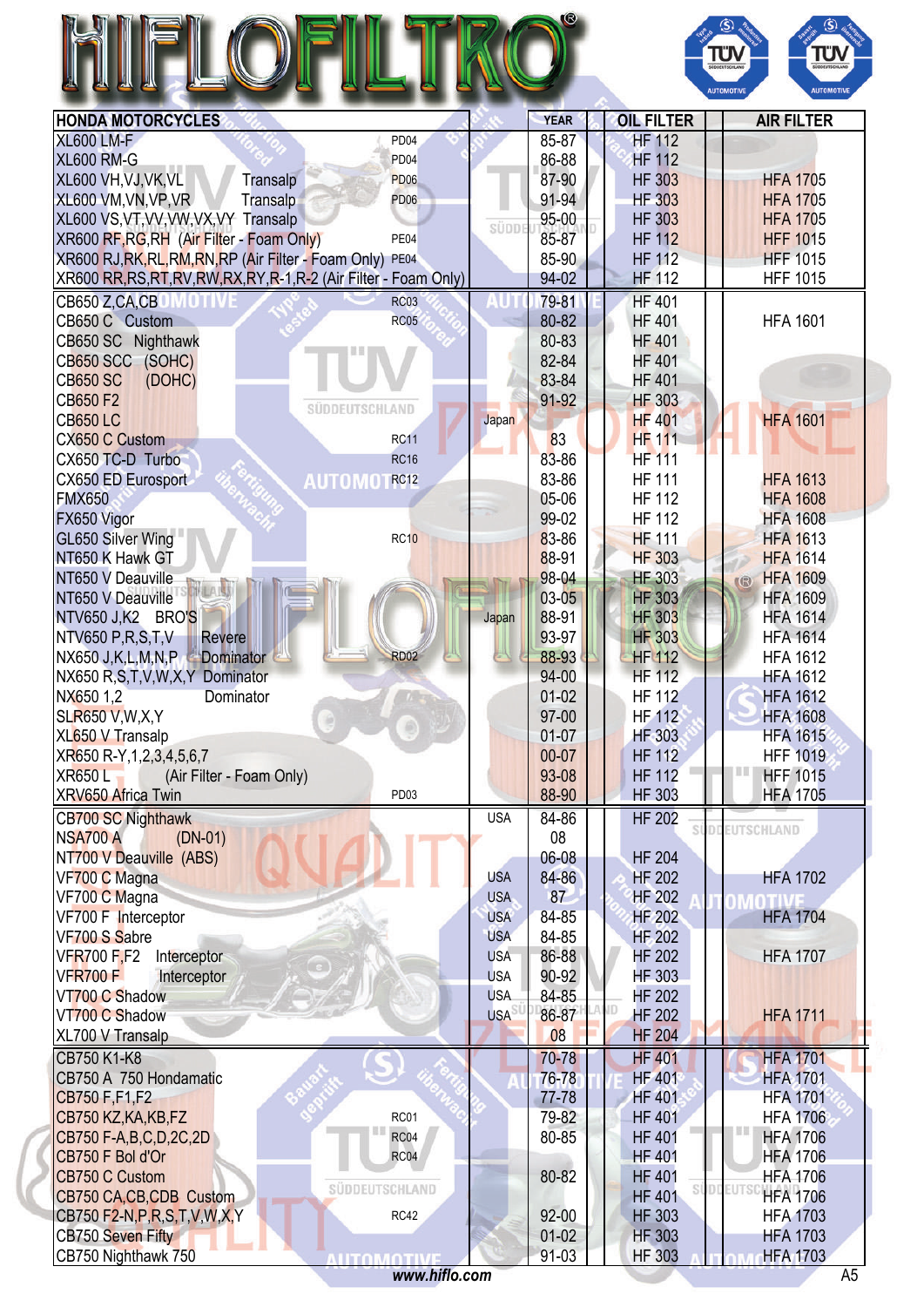## HIFLOFILTRO®



| <b>HONDA MOTORCYCLES</b>                                                   |            | <b>YEAR</b>    | <b>OIL FILTER</b>              | <b>AIR FILTER</b>                  |
|----------------------------------------------------------------------------|------------|----------------|--------------------------------|------------------------------------|
| CBX750 FE,FG,F2G<br>RC17                                                   |            | 84-86          | <b>HF 202</b>                  | <b>HFA 1703</b>                    |
| <b>RVF750 R</b><br><b>RC45</b>                                             |            | 94-98          | <b>HF 303</b>                  |                                    |
| VF750 C V45 Magna<br><b>RC09</b>                                           |            | 82-83          | <b>HF 202</b>                  | <b>HFA 1702</b>                    |
| VF750 C V45 Magna                                                          |            | 87-89          | <b>HF 202</b>                  |                                    |
| VF750 C,CD,CD2 V45 Magna                                                   |            | 94-03          | <b>HF 303</b>                  |                                    |
| VF750 C,C2 Shadow                                                          | süppi      | 99-00          | <b>HF 303</b>                  |                                    |
| VF750 S V45 Sabre<br><b>RC07</b>                                           |            | 82-83          | <b>HF 202</b>                  |                                    |
| <b>RC15</b><br>VF750 FD,FE,FF                                              |            | 83-85          | <b>HF 202</b>                  |                                    |
| <b>VF750 CP,CSTOMOTIVE</b>                                                 | AUT        | 93-95          | <b>HF 303</b>                  |                                    |
| VFR750 FG,FH<br><b>RC24</b>                                                |            | 86-87          | <b>HF 202</b>                  | <b>HFA 1707</b>                    |
|                                                                            |            |                |                                |                                    |
| <b>RC24</b><br>VFR750 FJ,FK                                                |            | 88-89          | <b>HF 303</b>                  | <b>HFA 1707</b>                    |
| VFR750 FL,FM,FN,FP,FR,FS<br><b>RC36</b>                                    |            | 90-95          | <b>HF 303</b>                  | <b>HFA 1709</b>                    |
| VFR750 FT, FV, FW                                                          |            | 96-98          | <b>HF 303</b>                  | <b>HFA 1709</b>                    |
| VFR750 RJ, RK, RL, RM<br><b>RC30</b><br>SÜDDEUTSCHLAND                     |            | 88-92          | <b>HF 303</b>                  |                                    |
| VT750 C Shadow                                                             |            | 83             | <b>HF 202</b>                  |                                    |
| VT750 C CD CD2 Shadow                                                      |            | 97-98          | <b>HF 303</b>                  | <b>HFA 1710</b>                    |
| VT750 C CD CD2 Shadow                                                      |            | 99-02          | <b>HF 303</b>                  | <b>HFA 1710</b>                    |
| VT750 CA Shadow Aero<br><b>AUTOMOTIVE</b>                                  |            | 04-08          | <b>HF 204</b>                  | <b>HFA 1712</b>                    |
| VT750 CD Shadow A.C.E. 750 Deluxe                                          |            | $02-03$        | HF 303                         | <b>HFA 1710</b>                    |
| VT750 C2 Shadow                                                            |            | 99-01          | HF 303                         | <b>HFA 1710</b>                    |
| VT750 C2 Shadow                                                            |            | $04-08$        | <b>HF 204</b>                  | <b>HFA 1712</b>                    |
| VT750 DC Shadow Spirit                                                     |            | $01-07$        | <b>HF 303</b>                  | <b>HFA 1710</b>                    |
| XRV750 Africa Twin<br><b>RD04</b>                                          |            | 90-92          | <b>HF 303</b>                  | <b>HFA 1705</b>                    |
|                                                                            |            |                |                                | (3)                                |
| XRV750 Africa Twin<br><b>RD07</b>                                          |            | 93-98          | <b>HF 303</b>                  | <b>HFA 1708</b>                    |
| XRV750 Africa Twin                                                         |            | 99-02          | <b>HF 303</b>                  | <b>HFA 1708</b>                    |
| PC800 Pacific Coast                                                        |            | 89-90          | <b>HF 303</b>                  |                                    |
| PC800 Pacific Coast                                                        |            | 95-98          | <b>HF 303</b>                  |                                    |
| <b>VFR800 F1-W,X</b><br>Interceptor                                        |            | 98-99          | <b>HF 303</b>                  | <b>HFA 1801</b>                    |
| Interceptor (CBS & PGM)<br><b>VFR800 F1-Y,1</b>                            |            | $00 - 01$      | <b>HF 303</b>                  | <b>HFA 1801</b>                    |
| VFR800 F1-2,3<br>Interceptor                                               |            | $02-03$        | <b>HF 204</b>                  | <b>HFA 1801</b>                    |
| VFR800 F1-4,5,6,7<br>Interceptor                                           |            | 04-08          | <b>HF 204</b>                  |                                    |
| VFR800 F1-2,3,4,5,6,7 Interceptor (ABS)                                    |            | $02 - 08$      | <b>HF 204</b>                  |                                    |
| VT800 Shadow                                                               |            | 88             | <b>HF 202</b>                  | <b>HFA 1711</b>                    |
|                                                                            |            |                |                                |                                    |
| CB900 F-Z,A,B,C,D                                                          |            | 79-82          | <b>HF 401</b>                  | <b>HFA 1706</b>                    |
| CB900 Bol d'Or                                                             |            | 79-82          | <b>HF 401</b>                  | <b>HFA 1706</b><br>DDEUT           |
| CB900 F2B, F2C, F2D                                                        |            | 83-84          | <b>HF 401</b>                  | <b>HFA 1706</b>                    |
| <b>CB900 C Custom</b>                                                      |            | 80-82          | <b>HF 401</b>                  | <b>HFA 1706</b>                    |
| CB900 F 900 Supersport                                                     |            | 79-82          | <b>HF 401</b>                  | <b>HFA 1706</b>                    |
| CB900 F Hornet                                                             |            | $02 - 07$      | <b>HF 204</b>                  | <b>HFA 1916</b>                    |
| CB900 F 919                                                                | <b>USA</b> | 02-07          | <b>HF 204</b>                  | <b>HFA 1916</b>                    |
| CBR900 RR-N, P, R, S Fire Blade<br><b>SC28</b>                             |            | 92-95          | <b>HF 303</b>                  | <b>HFA 1901</b>                    |
| CBR900 RR-T, V, W, X Fire Blade                                            |            | 96-99          | <b>HF 303</b>                  | <b>HFA 1901</b>                    |
| CBR900 RR-Y,1 Fire Blade                                                   |            | $00 - 01$      | <b>HF 204</b>                  |                                    |
| CBR900 RR-2,3 Fire Blade                                                   |            | $02-03$        | <b>HF 204</b>                  | <b>HFA 1918</b>                    |
|                                                                            |            |                |                                |                                    |
| CBR929 RR                                                                  | <b>USA</b> | $00 - 01$      | <b>HF 204</b>                  |                                    |
| <b>CBR954 RR</b>                                                           | <b>USA</b> | $02 - 03$      | <b>HF 204</b>                  | <b>HFA 1918</b>                    |
| CB1000 C Custom                                                            |            | 83             | <b>HF 401</b>                  | <b>HFA 1706</b>                    |
| <b>SC30</b><br>CB1000 FP, FR, FS, FT, FV BIG 1                             |            | 93-97          | <b>HF 303</b>                  | <b>HFA 1914</b>                    |
|                                                                            |            | 08             | <b>HF 204</b>                  |                                    |
|                                                                            |            |                |                                |                                    |
| <b>CB1000 R/RA-8</b>                                                       |            |                |                                |                                    |
| <b>CB1000 R/RA-9</b>                                                       |            | 09             | <b>HF 204</b>                  |                                    |
| <b>CBF1000 F</b>                                                           |            | 06-08          | <b>HF 204</b>                  |                                    |
| CBF1000 F Travel                                                           |            | 07             | <b>HF 204</b>                  |                                    |
| <b>CBF1000 F (ABS)</b><br>SÜDDEUTSCHLAND                                   |            | 06-08          | <b>HF 204</b>                  | IDE<br>EUTSCHLAND                  |
| <b>CBR1000 FH, FJ</b><br><b>SC21</b>                                       |            | 87-88          | <b>HF 303</b>                  | <b>HFA 1903</b>                    |
| CBR1000 FK, FL, FM, FN<br>SC <sub>24</sub><br>CBR1000 FP,FR<br><b>SC25</b> |            | 89-92<br>93-94 | <b>HF 303</b><br><b>HF 303</b> | <b>HFA 1903</b><br><b>HFA 1903</b> |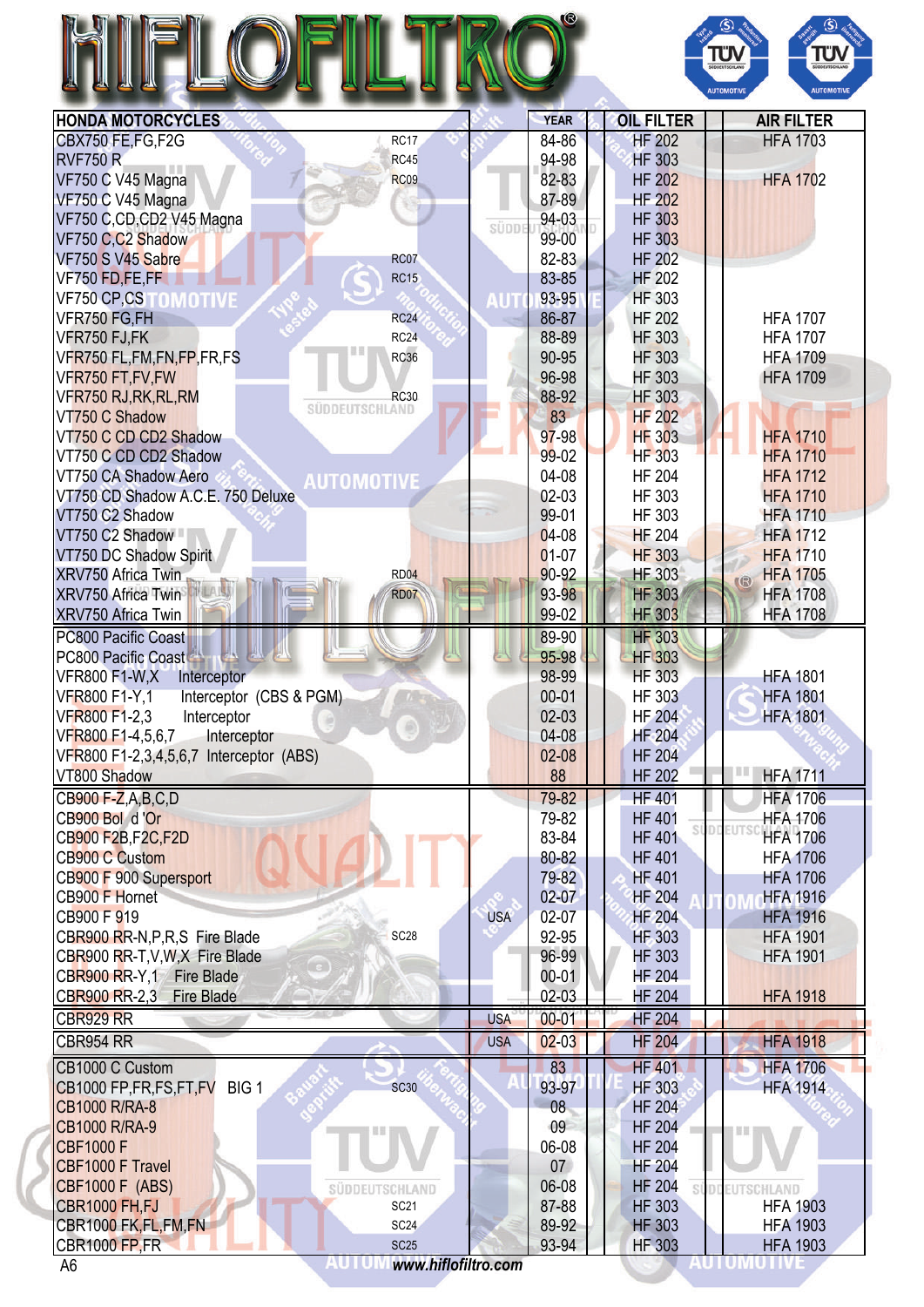| H<br>I<br>II |  |  |
|--------------|--|--|
|              |  |  |



| CBR1000 FS,FT,FV,FW,FX<br>CBR1000 F Hurricane<br>CBR1000 RR-4,5,6,7 Fireblade<br>CBR1000 RR-8 Fireblade<br><b>SC03</b><br>CBX1000 ZA (CB 1)<br><b>CBX1000 A</b><br>ProLink<br>CBX1000 B,C ProLink<br><b>SC06</b><br>GL1000 Gold Wing<br><b>GL1000 L,Z,LTD</b><br>(RVT1000 R)<br><b>RC51</b><br>(requires 2 x air filters)<br><b>RC51</b><br>RC51 (RVT1000 R)<br>(requires 2 x air filters)<br><b>RC51</b><br><b>VF1000 FE,FF,F2F</b><br>SC <sub>15</sub><br><b>VF1000 RE</b><br><b>SC16</b><br><b>VF1000 RF, RG</b><br><b>SC16</b><br>SÜDDEUTSCHLAND<br>VF1000 F Interceptor<br><b>VTR1000 F Fire Storm</b><br>VTR1000 F Fire Storm<br>VTR1000 F Super Hawk<br><b>AUTOMOTIVE</b><br>VTR1000 F Super Hawk<br><b>VTR1000 SP-1</b><br>RC51<br>VTR1000 SP-1, SP-2 (requires 2 x air filters)<br><b>VTR1000 F SP-2</b><br>XL1000 V-X, Y, 1, 2 Varadero<br>XL1000 V-3,4,5,6,7,8 Varadero<br>XL1000 V-5,6,7,8 Varadero (ABS)<br>XL1000 V-5,6,7,8 Varadero Travel<br>CBX1050<br>新行<br><b>HITOMA</b><br><b>CB1100 RB</b><br><b>SC05</b><br><b>SC08</b><br><b>CB1100 RC, RD</b><br><b>CB1100 F</b><br><b>SC11</b><br>CB1100 SF-Y,1,2<br>X-Eleven<br>CBR1100 XX-V, W<br><b>Black Bird</b><br>CBR1100 XX-X, Y, 1, 2, 3, 4, 5, 6 Black Bird | <b>SÜDDI</b><br><b>USA</b><br><b>USA</b>                | 95-99<br>87-95<br>04-07<br>08<br>78-79<br>80<br>80-82<br>75-80<br>75-79<br>$00 - 05$<br>06<br>84-85<br>84<br>85-86<br>84-85<br>$97-02$<br>$03 - 05$<br>98-02<br>03-05<br>00<br>$01-05$<br>06<br>99-02<br>03-08<br>05-08<br>05-08<br>79-80<br>81<br>82-83 | <b>HF 303</b><br><b>HF 303</b><br><b>HF 204</b><br><b>HF 204</b><br><b>HF 401</b><br><b>HF 401</b><br><b>HF 401</b><br><b>HF 401</b><br><b>HF 401</b><br><b>HF 204</b><br><b>HF 204</b><br><b>HF 202</b><br><b>HF 202</b><br><b>HF 202</b><br><b>HF 202</b><br><b>HF 303</b><br><b>HF 204</b><br>HF 303<br><b>HF 204</b><br>HF 303<br><b>HF 204</b><br><b>HF 204</b><br><b>HF 303</b><br><b>HF 204</b><br><b>HF 204</b><br><b>HF 204</b><br><b>HF 401</b><br><b>HF 401</b> | <b>HFA 1903</b><br><b>HFA 1903</b><br><b>HFA 1919</b><br><b>HFA 1902</b><br><b>HFA 1904</b><br><b>HFA 1904</b><br><b>HFA 1920</b><br><b>HFA 1907</b><br><b>HFA 1907</b><br><b>HFA 1907</b><br><b>HFA 1907</b><br><b>HFA 1909</b><br><b>HFA 1909</b><br><b>HFA 1909</b><br><b>HFA 1909</b><br><b>HFA 1920</b><br><b>HFA 1909</b><br>(3)<br><b>HFA 1922</b><br><b>HFA 1922</b><br><b>HFA 1922</b><br><b>HFA 1706</b> |
|--------------------------------------------------------------------------------------------------------------------------------------------------------------------------------------------------------------------------------------------------------------------------------------------------------------------------------------------------------------------------------------------------------------------------------------------------------------------------------------------------------------------------------------------------------------------------------------------------------------------------------------------------------------------------------------------------------------------------------------------------------------------------------------------------------------------------------------------------------------------------------------------------------------------------------------------------------------------------------------------------------------------------------------------------------------------------------------------------------------------------------------------------------------------------------------------------------------------------------|---------------------------------------------------------|----------------------------------------------------------------------------------------------------------------------------------------------------------------------------------------------------------------------------------------------------------|----------------------------------------------------------------------------------------------------------------------------------------------------------------------------------------------------------------------------------------------------------------------------------------------------------------------------------------------------------------------------------------------------------------------------------------------------------------------------|--------------------------------------------------------------------------------------------------------------------------------------------------------------------------------------------------------------------------------------------------------------------------------------------------------------------------------------------------------------------------------------------------------------------|
|                                                                                                                                                                                                                                                                                                                                                                                                                                                                                                                                                                                                                                                                                                                                                                                                                                                                                                                                                                                                                                                                                                                                                                                                                                |                                                         |                                                                                                                                                                                                                                                          |                                                                                                                                                                                                                                                                                                                                                                                                                                                                            |                                                                                                                                                                                                                                                                                                                                                                                                                    |
|                                                                                                                                                                                                                                                                                                                                                                                                                                                                                                                                                                                                                                                                                                                                                                                                                                                                                                                                                                                                                                                                                                                                                                                                                                |                                                         |                                                                                                                                                                                                                                                          |                                                                                                                                                                                                                                                                                                                                                                                                                                                                            |                                                                                                                                                                                                                                                                                                                                                                                                                    |
|                                                                                                                                                                                                                                                                                                                                                                                                                                                                                                                                                                                                                                                                                                                                                                                                                                                                                                                                                                                                                                                                                                                                                                                                                                |                                                         |                                                                                                                                                                                                                                                          |                                                                                                                                                                                                                                                                                                                                                                                                                                                                            |                                                                                                                                                                                                                                                                                                                                                                                                                    |
|                                                                                                                                                                                                                                                                                                                                                                                                                                                                                                                                                                                                                                                                                                                                                                                                                                                                                                                                                                                                                                                                                                                                                                                                                                |                                                         |                                                                                                                                                                                                                                                          |                                                                                                                                                                                                                                                                                                                                                                                                                                                                            |                                                                                                                                                                                                                                                                                                                                                                                                                    |
|                                                                                                                                                                                                                                                                                                                                                                                                                                                                                                                                                                                                                                                                                                                                                                                                                                                                                                                                                                                                                                                                                                                                                                                                                                |                                                         |                                                                                                                                                                                                                                                          |                                                                                                                                                                                                                                                                                                                                                                                                                                                                            |                                                                                                                                                                                                                                                                                                                                                                                                                    |
|                                                                                                                                                                                                                                                                                                                                                                                                                                                                                                                                                                                                                                                                                                                                                                                                                                                                                                                                                                                                                                                                                                                                                                                                                                |                                                         |                                                                                                                                                                                                                                                          |                                                                                                                                                                                                                                                                                                                                                                                                                                                                            |                                                                                                                                                                                                                                                                                                                                                                                                                    |
|                                                                                                                                                                                                                                                                                                                                                                                                                                                                                                                                                                                                                                                                                                                                                                                                                                                                                                                                                                                                                                                                                                                                                                                                                                |                                                         |                                                                                                                                                                                                                                                          |                                                                                                                                                                                                                                                                                                                                                                                                                                                                            |                                                                                                                                                                                                                                                                                                                                                                                                                    |
|                                                                                                                                                                                                                                                                                                                                                                                                                                                                                                                                                                                                                                                                                                                                                                                                                                                                                                                                                                                                                                                                                                                                                                                                                                |                                                         |                                                                                                                                                                                                                                                          |                                                                                                                                                                                                                                                                                                                                                                                                                                                                            |                                                                                                                                                                                                                                                                                                                                                                                                                    |
|                                                                                                                                                                                                                                                                                                                                                                                                                                                                                                                                                                                                                                                                                                                                                                                                                                                                                                                                                                                                                                                                                                                                                                                                                                |                                                         |                                                                                                                                                                                                                                                          |                                                                                                                                                                                                                                                                                                                                                                                                                                                                            |                                                                                                                                                                                                                                                                                                                                                                                                                    |
|                                                                                                                                                                                                                                                                                                                                                                                                                                                                                                                                                                                                                                                                                                                                                                                                                                                                                                                                                                                                                                                                                                                                                                                                                                |                                                         |                                                                                                                                                                                                                                                          |                                                                                                                                                                                                                                                                                                                                                                                                                                                                            |                                                                                                                                                                                                                                                                                                                                                                                                                    |
|                                                                                                                                                                                                                                                                                                                                                                                                                                                                                                                                                                                                                                                                                                                                                                                                                                                                                                                                                                                                                                                                                                                                                                                                                                |                                                         |                                                                                                                                                                                                                                                          |                                                                                                                                                                                                                                                                                                                                                                                                                                                                            |                                                                                                                                                                                                                                                                                                                                                                                                                    |
|                                                                                                                                                                                                                                                                                                                                                                                                                                                                                                                                                                                                                                                                                                                                                                                                                                                                                                                                                                                                                                                                                                                                                                                                                                |                                                         |                                                                                                                                                                                                                                                          |                                                                                                                                                                                                                                                                                                                                                                                                                                                                            |                                                                                                                                                                                                                                                                                                                                                                                                                    |
|                                                                                                                                                                                                                                                                                                                                                                                                                                                                                                                                                                                                                                                                                                                                                                                                                                                                                                                                                                                                                                                                                                                                                                                                                                |                                                         |                                                                                                                                                                                                                                                          |                                                                                                                                                                                                                                                                                                                                                                                                                                                                            |                                                                                                                                                                                                                                                                                                                                                                                                                    |
|                                                                                                                                                                                                                                                                                                                                                                                                                                                                                                                                                                                                                                                                                                                                                                                                                                                                                                                                                                                                                                                                                                                                                                                                                                |                                                         |                                                                                                                                                                                                                                                          |                                                                                                                                                                                                                                                                                                                                                                                                                                                                            |                                                                                                                                                                                                                                                                                                                                                                                                                    |
|                                                                                                                                                                                                                                                                                                                                                                                                                                                                                                                                                                                                                                                                                                                                                                                                                                                                                                                                                                                                                                                                                                                                                                                                                                |                                                         |                                                                                                                                                                                                                                                          |                                                                                                                                                                                                                                                                                                                                                                                                                                                                            |                                                                                                                                                                                                                                                                                                                                                                                                                    |
|                                                                                                                                                                                                                                                                                                                                                                                                                                                                                                                                                                                                                                                                                                                                                                                                                                                                                                                                                                                                                                                                                                                                                                                                                                |                                                         |                                                                                                                                                                                                                                                          |                                                                                                                                                                                                                                                                                                                                                                                                                                                                            |                                                                                                                                                                                                                                                                                                                                                                                                                    |
|                                                                                                                                                                                                                                                                                                                                                                                                                                                                                                                                                                                                                                                                                                                                                                                                                                                                                                                                                                                                                                                                                                                                                                                                                                |                                                         |                                                                                                                                                                                                                                                          |                                                                                                                                                                                                                                                                                                                                                                                                                                                                            |                                                                                                                                                                                                                                                                                                                                                                                                                    |
|                                                                                                                                                                                                                                                                                                                                                                                                                                                                                                                                                                                                                                                                                                                                                                                                                                                                                                                                                                                                                                                                                                                                                                                                                                |                                                         |                                                                                                                                                                                                                                                          |                                                                                                                                                                                                                                                                                                                                                                                                                                                                            |                                                                                                                                                                                                                                                                                                                                                                                                                    |
|                                                                                                                                                                                                                                                                                                                                                                                                                                                                                                                                                                                                                                                                                                                                                                                                                                                                                                                                                                                                                                                                                                                                                                                                                                |                                                         |                                                                                                                                                                                                                                                          |                                                                                                                                                                                                                                                                                                                                                                                                                                                                            |                                                                                                                                                                                                                                                                                                                                                                                                                    |
|                                                                                                                                                                                                                                                                                                                                                                                                                                                                                                                                                                                                                                                                                                                                                                                                                                                                                                                                                                                                                                                                                                                                                                                                                                |                                                         |                                                                                                                                                                                                                                                          |                                                                                                                                                                                                                                                                                                                                                                                                                                                                            |                                                                                                                                                                                                                                                                                                                                                                                                                    |
|                                                                                                                                                                                                                                                                                                                                                                                                                                                                                                                                                                                                                                                                                                                                                                                                                                                                                                                                                                                                                                                                                                                                                                                                                                |                                                         |                                                                                                                                                                                                                                                          |                                                                                                                                                                                                                                                                                                                                                                                                                                                                            |                                                                                                                                                                                                                                                                                                                                                                                                                    |
|                                                                                                                                                                                                                                                                                                                                                                                                                                                                                                                                                                                                                                                                                                                                                                                                                                                                                                                                                                                                                                                                                                                                                                                                                                |                                                         |                                                                                                                                                                                                                                                          |                                                                                                                                                                                                                                                                                                                                                                                                                                                                            |                                                                                                                                                                                                                                                                                                                                                                                                                    |
|                                                                                                                                                                                                                                                                                                                                                                                                                                                                                                                                                                                                                                                                                                                                                                                                                                                                                                                                                                                                                                                                                                                                                                                                                                |                                                         |                                                                                                                                                                                                                                                          |                                                                                                                                                                                                                                                                                                                                                                                                                                                                            |                                                                                                                                                                                                                                                                                                                                                                                                                    |
|                                                                                                                                                                                                                                                                                                                                                                                                                                                                                                                                                                                                                                                                                                                                                                                                                                                                                                                                                                                                                                                                                                                                                                                                                                |                                                         |                                                                                                                                                                                                                                                          |                                                                                                                                                                                                                                                                                                                                                                                                                                                                            |                                                                                                                                                                                                                                                                                                                                                                                                                    |
|                                                                                                                                                                                                                                                                                                                                                                                                                                                                                                                                                                                                                                                                                                                                                                                                                                                                                                                                                                                                                                                                                                                                                                                                                                |                                                         |                                                                                                                                                                                                                                                          |                                                                                                                                                                                                                                                                                                                                                                                                                                                                            |                                                                                                                                                                                                                                                                                                                                                                                                                    |
|                                                                                                                                                                                                                                                                                                                                                                                                                                                                                                                                                                                                                                                                                                                                                                                                                                                                                                                                                                                                                                                                                                                                                                                                                                |                                                         |                                                                                                                                                                                                                                                          |                                                                                                                                                                                                                                                                                                                                                                                                                                                                            |                                                                                                                                                                                                                                                                                                                                                                                                                    |
|                                                                                                                                                                                                                                                                                                                                                                                                                                                                                                                                                                                                                                                                                                                                                                                                                                                                                                                                                                                                                                                                                                                                                                                                                                |                                                         |                                                                                                                                                                                                                                                          |                                                                                                                                                                                                                                                                                                                                                                                                                                                                            |                                                                                                                                                                                                                                                                                                                                                                                                                    |
|                                                                                                                                                                                                                                                                                                                                                                                                                                                                                                                                                                                                                                                                                                                                                                                                                                                                                                                                                                                                                                                                                                                                                                                                                                |                                                         |                                                                                                                                                                                                                                                          |                                                                                                                                                                                                                                                                                                                                                                                                                                                                            |                                                                                                                                                                                                                                                                                                                                                                                                                    |
|                                                                                                                                                                                                                                                                                                                                                                                                                                                                                                                                                                                                                                                                                                                                                                                                                                                                                                                                                                                                                                                                                                                                                                                                                                |                                                         |                                                                                                                                                                                                                                                          |                                                                                                                                                                                                                                                                                                                                                                                                                                                                            |                                                                                                                                                                                                                                                                                                                                                                                                                    |
|                                                                                                                                                                                                                                                                                                                                                                                                                                                                                                                                                                                                                                                                                                                                                                                                                                                                                                                                                                                                                                                                                                                                                                                                                                |                                                         |                                                                                                                                                                                                                                                          |                                                                                                                                                                                                                                                                                                                                                                                                                                                                            |                                                                                                                                                                                                                                                                                                                                                                                                                    |
|                                                                                                                                                                                                                                                                                                                                                                                                                                                                                                                                                                                                                                                                                                                                                                                                                                                                                                                                                                                                                                                                                                                                                                                                                                |                                                         |                                                                                                                                                                                                                                                          | <b>HF401</b>                                                                                                                                                                                                                                                                                                                                                                                                                                                               | <b>HFA 1706</b>                                                                                                                                                                                                                                                                                                                                                                                                    |
|                                                                                                                                                                                                                                                                                                                                                                                                                                                                                                                                                                                                                                                                                                                                                                                                                                                                                                                                                                                                                                                                                                                                                                                                                                |                                                         | 83                                                                                                                                                                                                                                                       | <b>HF 401</b>                                                                                                                                                                                                                                                                                                                                                                                                                                                              | <b>HFA 1706</b>                                                                                                                                                                                                                                                                                                                                                                                                    |
|                                                                                                                                                                                                                                                                                                                                                                                                                                                                                                                                                                                                                                                                                                                                                                                                                                                                                                                                                                                                                                                                                                                                                                                                                                |                                                         | $00 - 03$                                                                                                                                                                                                                                                | <b>HF 303</b>                                                                                                                                                                                                                                                                                                                                                                                                                                                              | <b>HFA 1915</b>                                                                                                                                                                                                                                                                                                                                                                                                    |
|                                                                                                                                                                                                                                                                                                                                                                                                                                                                                                                                                                                                                                                                                                                                                                                                                                                                                                                                                                                                                                                                                                                                                                                                                                |                                                         | 97-98                                                                                                                                                                                                                                                    | <b>HF 303</b>                                                                                                                                                                                                                                                                                                                                                                                                                                                              | <b>HFA 1910</b>                                                                                                                                                                                                                                                                                                                                                                                                    |
|                                                                                                                                                                                                                                                                                                                                                                                                                                                                                                                                                                                                                                                                                                                                                                                                                                                                                                                                                                                                                                                                                                                                                                                                                                |                                                         | 99-06                                                                                                                                                                                                                                                    | <b>HF 303</b>                                                                                                                                                                                                                                                                                                                                                                                                                                                              | <b>HFA 1915</b>                                                                                                                                                                                                                                                                                                                                                                                                    |
| GL1100 Gold Wing                                                                                                                                                                                                                                                                                                                                                                                                                                                                                                                                                                                                                                                                                                                                                                                                                                                                                                                                                                                                                                                                                                                                                                                                               |                                                         | 80-85                                                                                                                                                                                                                                                    | <b>HF 401</b>                                                                                                                                                                                                                                                                                                                                                                                                                                                              | <b>HFA 1905</b>                                                                                                                                                                                                                                                                                                                                                                                                    |
| GL1100   Interstate                                                                                                                                                                                                                                                                                                                                                                                                                                                                                                                                                                                                                                                                                                                                                                                                                                                                                                                                                                                                                                                                                                                                                                                                            |                                                         | 80-83                                                                                                                                                                                                                                                    | <b>HF 401</b>                                                                                                                                                                                                                                                                                                                                                                                                                                                              | <b>HFA 1905</b>                                                                                                                                                                                                                                                                                                                                                                                                    |
| GL1100 A Aspencade                                                                                                                                                                                                                                                                                                                                                                                                                                                                                                                                                                                                                                                                                                                                                                                                                                                                                                                                                                                                                                                                                                                                                                                                             |                                                         | 82-83                                                                                                                                                                                                                                                    | <b>HF 401</b>                                                                                                                                                                                                                                                                                                                                                                                                                                                              | <b>HFA 1905</b>                                                                                                                                                                                                                                                                                                                                                                                                    |
| <b>ST1100 A, L-G</b>                                                                                                                                                                                                                                                                                                                                                                                                                                                                                                                                                                                                                                                                                                                                                                                                                                                                                                                                                                                                                                                                                                                                                                                                           |                                                         | 90-95                                                                                                                                                                                                                                                    | <b>HF 303</b>                                                                                                                                                                                                                                                                                                                                                                                                                                                              | <b>HFA 1911</b>                                                                                                                                                                                                                                                                                                                                                                                                    |
|                                                                                                                                                                                                                                                                                                                                                                                                                                                                                                                                                                                                                                                                                                                                                                                                                                                                                                                                                                                                                                                                                                                                                                                                                                |                                                         |                                                                                                                                                                                                                                                          |                                                                                                                                                                                                                                                                                                                                                                                                                                                                            |                                                                                                                                                                                                                                                                                                                                                                                                                    |
| ST1100 L, M, N<br>Pan European                                                                                                                                                                                                                                                                                                                                                                                                                                                                                                                                                                                                                                                                                                                                                                                                                                                                                                                                                                                                                                                                                                                                                                                                 |                                                         | 90-92                                                                                                                                                                                                                                                    | <b>HF 303</b>                                                                                                                                                                                                                                                                                                                                                                                                                                                              | <b>HFA 1911</b>                                                                                                                                                                                                                                                                                                                                                                                                    |
| ST1100 P,R,S,T,V,W,X,Y Pan European                                                                                                                                                                                                                                                                                                                                                                                                                                                                                                                                                                                                                                                                                                                                                                                                                                                                                                                                                                                                                                                                                                                                                                                            |                                                         | 93-00                                                                                                                                                                                                                                                    | <b>HF 303</b>                                                                                                                                                                                                                                                                                                                                                                                                                                                              | <b>HFA 1911</b>                                                                                                                                                                                                                                                                                                                                                                                                    |
| ST1100 ABS-TSC                                                                                                                                                                                                                                                                                                                                                                                                                                                                                                                                                                                                                                                                                                                                                                                                                                                                                                                                                                                                                                                                                                                                                                                                                 |                                                         | 92-98                                                                                                                                                                                                                                                    | <b>HF 303</b>                                                                                                                                                                                                                                                                                                                                                                                                                                                              | <b>HFA 1911</b>                                                                                                                                                                                                                                                                                                                                                                                                    |
| ST1100 X, Y, 1, 2 Pan European CBS-ABS-TSC                                                                                                                                                                                                                                                                                                                                                                                                                                                                                                                                                                                                                                                                                                                                                                                                                                                                                                                                                                                                                                                                                                                                                                                     |                                                         | 99-02                                                                                                                                                                                                                                                    | <b>HF 303</b>                                                                                                                                                                                                                                                                                                                                                                                                                                                              | <b>HFA 1911</b>                                                                                                                                                                                                                                                                                                                                                                                                    |
| VF1100 C V65 Magna                                                                                                                                                                                                                                                                                                                                                                                                                                                                                                                                                                                                                                                                                                                                                                                                                                                                                                                                                                                                                                                                                                                                                                                                             |                                                         | 82-86                                                                                                                                                                                                                                                    | <b>HF 202</b>                                                                                                                                                                                                                                                                                                                                                                                                                                                              |                                                                                                                                                                                                                                                                                                                                                                                                                    |
| <b>VF1100 CD,CE</b>                                                                                                                                                                                                                                                                                                                                                                                                                                                                                                                                                                                                                                                                                                                                                                                                                                                                                                                                                                                                                                                                                                                                                                                                            |                                                         | 83-84                                                                                                                                                                                                                                                    | <b>HF 202</b>                                                                                                                                                                                                                                                                                                                                                                                                                                                              |                                                                                                                                                                                                                                                                                                                                                                                                                    |
| VF1100 S V65 Sabre                                                                                                                                                                                                                                                                                                                                                                                                                                                                                                                                                                                                                                                                                                                                                                                                                                                                                                                                                                                                                                                                                                                                                                                                             | $\overline{\overline{\mathsf{S}}\overline{\mathsf{U}}}$ | 84-85                                                                                                                                                                                                                                                    | <b>HF 202</b>                                                                                                                                                                                                                                                                                                                                                                                                                                                              |                                                                                                                                                                                                                                                                                                                                                                                                                    |
| VT1100 C Shadow                                                                                                                                                                                                                                                                                                                                                                                                                                                                                                                                                                                                                                                                                                                                                                                                                                                                                                                                                                                                                                                                                                                                                                                                                |                                                         | 87-88                                                                                                                                                                                                                                                    | <b>HF 202</b>                                                                                                                                                                                                                                                                                                                                                                                                                                                              | <b>HFA 1908</b>                                                                                                                                                                                                                                                                                                                                                                                                    |
| VT1100 C Shadow                                                                                                                                                                                                                                                                                                                                                                                                                                                                                                                                                                                                                                                                                                                                                                                                                                                                                                                                                                                                                                                                                                                                                                                                                |                                                         | 89-95                                                                                                                                                                                                                                                    | <b>HF 303</b>                                                                                                                                                                                                                                                                                                                                                                                                                                                              | <b>HFA 1908</b>                                                                                                                                                                                                                                                                                                                                                                                                    |
| VT1100 C,C2,C2-2,C3 Shadow 1100                                                                                                                                                                                                                                                                                                                                                                                                                                                                                                                                                                                                                                                                                                                                                                                                                                                                                                                                                                                                                                                                                                                                                                                                |                                                         | 95-98                                                                                                                                                                                                                                                    | <b>HF 303</b>                                                                                                                                                                                                                                                                                                                                                                                                                                                              | <b>HFA 1908</b>                                                                                                                                                                                                                                                                                                                                                                                                    |
| VT1100 C Shadow Spirit                                                                                                                                                                                                                                                                                                                                                                                                                                                                                                                                                                                                                                                                                                                                                                                                                                                                                                                                                                                                                                                                                                                                                                                                         |                                                         | 99-07                                                                                                                                                                                                                                                    | <b>HF 303</b>                                                                                                                                                                                                                                                                                                                                                                                                                                                              | <b>HFA 1908</b>                                                                                                                                                                                                                                                                                                                                                                                                    |
| VT1100 C2 Shadow Sabre                                                                                                                                                                                                                                                                                                                                                                                                                                                                                                                                                                                                                                                                                                                                                                                                                                                                                                                                                                                                                                                                                                                                                                                                         |                                                         | 99-07                                                                                                                                                                                                                                                    | <b>HF 303</b>                                                                                                                                                                                                                                                                                                                                                                                                                                                              | <b>HFA 1908</b>                                                                                                                                                                                                                                                                                                                                                                                                    |
| VT1100 C3 Shadow Aero                                                                                                                                                                                                                                                                                                                                                                                                                                                                                                                                                                                                                                                                                                                                                                                                                                                                                                                                                                                                                                                                                                                                                                                                          |                                                         | 98-02                                                                                                                                                                                                                                                    | <b>HF 303</b>                                                                                                                                                                                                                                                                                                                                                                                                                                                              | <b>HFA 1908</b>                                                                                                                                                                                                                                                                                                                                                                                                    |
| VT1100 D2 Shadow                                                                                                                                                                                                                                                                                                                                                                                                                                                                                                                                                                                                                                                                                                                                                                                                                                                                                                                                                                                                                                                                                                                                                                                                               |                                                         | 99                                                                                                                                                                                                                                                       | <b>HF 303</b>                                                                                                                                                                                                                                                                                                                                                                                                                                                              | ■■<br><b>HFA 1908</b>                                                                                                                                                                                                                                                                                                                                                                                              |
|                                                                                                                                                                                                                                                                                                                                                                                                                                                                                                                                                                                                                                                                                                                                                                                                                                                                                                                                                                                                                                                                                                                                                                                                                                |                                                         |                                                                                                                                                                                                                                                          |                                                                                                                                                                                                                                                                                                                                                                                                                                                                            |                                                                                                                                                                                                                                                                                                                                                                                                                    |
| VT1100 CT Shadow American Classic Edition                                                                                                                                                                                                                                                                                                                                                                                                                                                                                                                                                                                                                                                                                                                                                                                                                                                                                                                                                                                                                                                                                                                                                                                      |                                                         | 98                                                                                                                                                                                                                                                       | <b>HF 303</b>                                                                                                                                                                                                                                                                                                                                                                                                                                                              | <b>HFA 1908</b>                                                                                                                                                                                                                                                                                                                                                                                                    |
| VT1100 T Shadow Ace Tour                                                                                                                                                                                                                                                                                                                                                                                                                                                                                                                                                                                                                                                                                                                                                                                                                                                                                                                                                                                                                                                                                                                                                                                                       |                                                         | 98-02                                                                                                                                                                                                                                                    | <b>HF 303</b>                                                                                                                                                                                                                                                                                                                                                                                                                                                              | <b>HFA 1908</b>                                                                                                                                                                                                                                                                                                                                                                                                    |
| <b>GL12SE-I</b>                                                                                                                                                                                                                                                                                                                                                                                                                                                                                                                                                                                                                                                                                                                                                                                                                                                                                                                                                                                                                                                                                                                                                                                                                |                                                         | 86                                                                                                                                                                                                                                                       | <b>HF 401</b>                                                                                                                                                                                                                                                                                                                                                                                                                                                              |                                                                                                                                                                                                                                                                                                                                                                                                                    |
| GL1200 AE, AF, AG, AH                                                                                                                                                                                                                                                                                                                                                                                                                                                                                                                                                                                                                                                                                                                                                                                                                                                                                                                                                                                                                                                                                                                                                                                                          |                                                         | 84-88                                                                                                                                                                                                                                                    | <b>HF 401</b>                                                                                                                                                                                                                                                                                                                                                                                                                                                              | <b>HFA 1906</b>                                                                                                                                                                                                                                                                                                                                                                                                    |
| GL1200 Gold Wing                                                                                                                                                                                                                                                                                                                                                                                                                                                                                                                                                                                                                                                                                                                                                                                                                                                                                                                                                                                                                                                                                                                                                                                                               |                                                         | 84-87                                                                                                                                                                                                                                                    | <b>HF 401</b>                                                                                                                                                                                                                                                                                                                                                                                                                                                              | <b>HFA 1906</b>                                                                                                                                                                                                                                                                                                                                                                                                    |
| <b>GL1200 A Gold Wing Aspencade</b><br><b>ALITOMOTIVE</b>                                                                                                                                                                                                                                                                                                                                                                                                                                                                                                                                                                                                                                                                                                                                                                                                                                                                                                                                                                                                                                                                                                                                                                      |                                                         | 84-87                                                                                                                                                                                                                                                    | <b>HF 401</b>                                                                                                                                                                                                                                                                                                                                                                                                                                                              | <b>HFA 1906</b>                                                                                                                                                                                                                                                                                                                                                                                                    |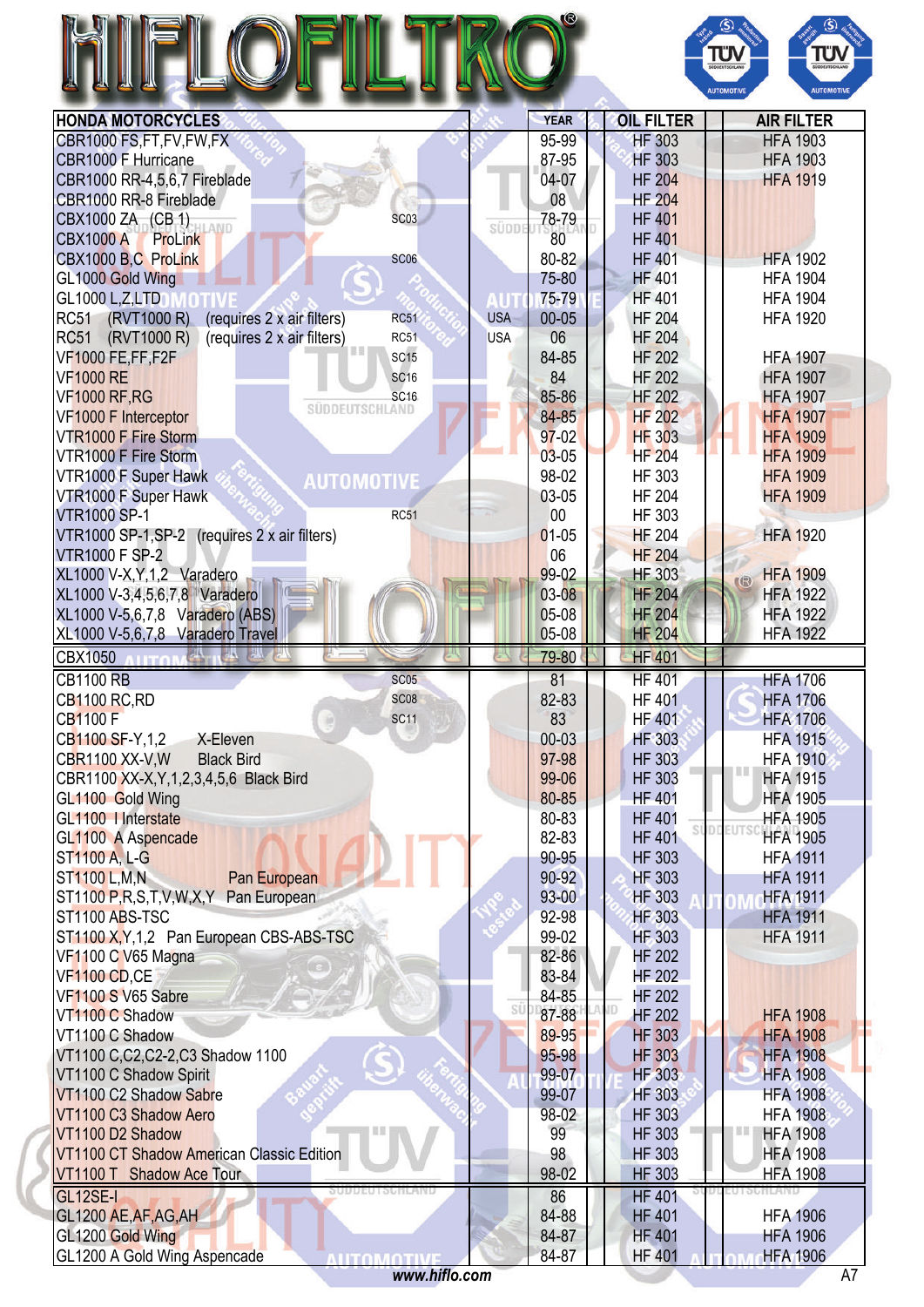| HII<br>FI |  |  |
|-----------|--|--|
|           |  |  |



N

| <b>HONDA MOTORCYCLES</b>                     |       | <b>YEAR</b>    | <b>OIL FILTER</b>              | <b>AIR FILTER</b>               |
|----------------------------------------------|-------|----------------|--------------------------------|---------------------------------|
| GL1200   Gold Wing Interstate                |       | 84-87          | <b>HF 401</b>                  | <b>HFA 1906</b>                 |
| GL1200 Gold Wing                             |       | 90             | <b>HF 401</b>                  |                                 |
| CB1300 F-3,4,5,6,7 (ABS)                     |       | 03-07          | <b>HF 204</b>                  | <b>HFA 1917</b>                 |
| CB1300 S-6,7 (ABS)                           |       | 06-07          | <b>HF 204</b>                  | <b>HFA 1917</b>                 |
| ST1300 Pan European                          | SÜDDE | 02-08          | <b>HF 204</b>                  |                                 |
| ST1300 ABS Pan European                      |       | 02-08          | <b>HF 204</b>                  |                                 |
| <b>VTX1300 C</b>                             |       | $04-08$        | <b>HF 204</b>                  |                                 |
| <b>VTX1300 R</b>                             |       | $05 - 08$      | <b>HF 204</b>                  |                                 |
| <b>VTX1300 T UTOMOTIVE</b>                   | AUT   | 08             | <b>HF 204</b>                  |                                 |
| VTX1300 S Retro                              |       | 03-07          | <b>HF 204</b>                  |                                 |
| GL1500<br><b>Gold Wing</b>                   |       | 88-93          | <b>HF 303</b>                  | <b>HFA 1912</b>                 |
| GL1500 A Gold Wing Aspencade                 |       | 91-00          | <b>HF 303</b>                  | <b>HFA 1912</b>                 |
| GL1500 I Gold Wing Interstate                |       | 91-96          | <b>HF 303</b>                  | <b>HFA 1912</b>                 |
| GL1500 SE Gold Wing<br>SÜDDEUTSCHLAND        |       | $90 - 01$      | <b>HF 303</b>                  | <b>HFA 1912</b>                 |
| GL1500 Black Widow                           |       | 01             | <b>HF 303</b>                  | <b>HFA 1912</b>                 |
| GL1500 F6C Valkyrie<br><b>SC34</b>           |       | $97 - 03$      | <b>HF 303</b>                  | <b>HFA 1913</b>                 |
| GL1800 Gold Wing                             |       | $01-05$        | <b>HF 204</b>                  | <b>HFA 1921</b>                 |
| <b>AUTOMOTIVE</b><br>GL1800 Gold Wing        |       | 07-08          | <b>HF 204</b>                  |                                 |
| GL1800 Gold Wing (ABS)                       |       | 03-05          | <b>HF 204</b>                  | <b>HFA 1921</b>                 |
| GL1800 P Gold Wing Premium Audio             |       | 06             | <b>HF 204</b>                  | <b>HFA 1921</b>                 |
| GL1800 P Gold Wing Premium Audio             |       | 07             |                                |                                 |
| GL1800 HP Gold Wing Audio/Comfort            |       | 06             | <b>HF 204</b>                  | <b>HFA 1921</b><br>$\mathbb{C}$ |
| GL1800 HPN Gold Wing Audio/Comfort/Navi      |       | 06-08<br>06-08 | <b>HF 204</b><br><b>HF 204</b> | <b>HFA 1921</b>                 |
| GL1800 HPNA Gold Wing Audio/Comfort/Navi/ABS |       | 04-05          | <b>HF 204</b>                  | <b>HFA 1921</b>                 |
| NRX1800 Valkyrie Rune<br><b>VTX1800 C</b>    |       | $02 - 07$      | <b>HF 204</b>                  |                                 |
| <b>All</b><br>VTX1800 FAUTOM                 |       | $05 - 08$      | <b>HF 204</b>                  |                                 |
| <b>VTX1800 N</b>                             |       | 04-08          | <b>HF 204</b>                  |                                 |
| VTX1800 R (Retro)                            |       | $02 - 07$      | <b>HF 204</b>                  |                                 |
| VTX1800 S (Retro)                            |       | $02 - 06$      | <b>HF 204</b>                  |                                 |
| <b>VTX1800 T</b>                             |       | 07-08          | <b>HF 204</b>                  |                                 |

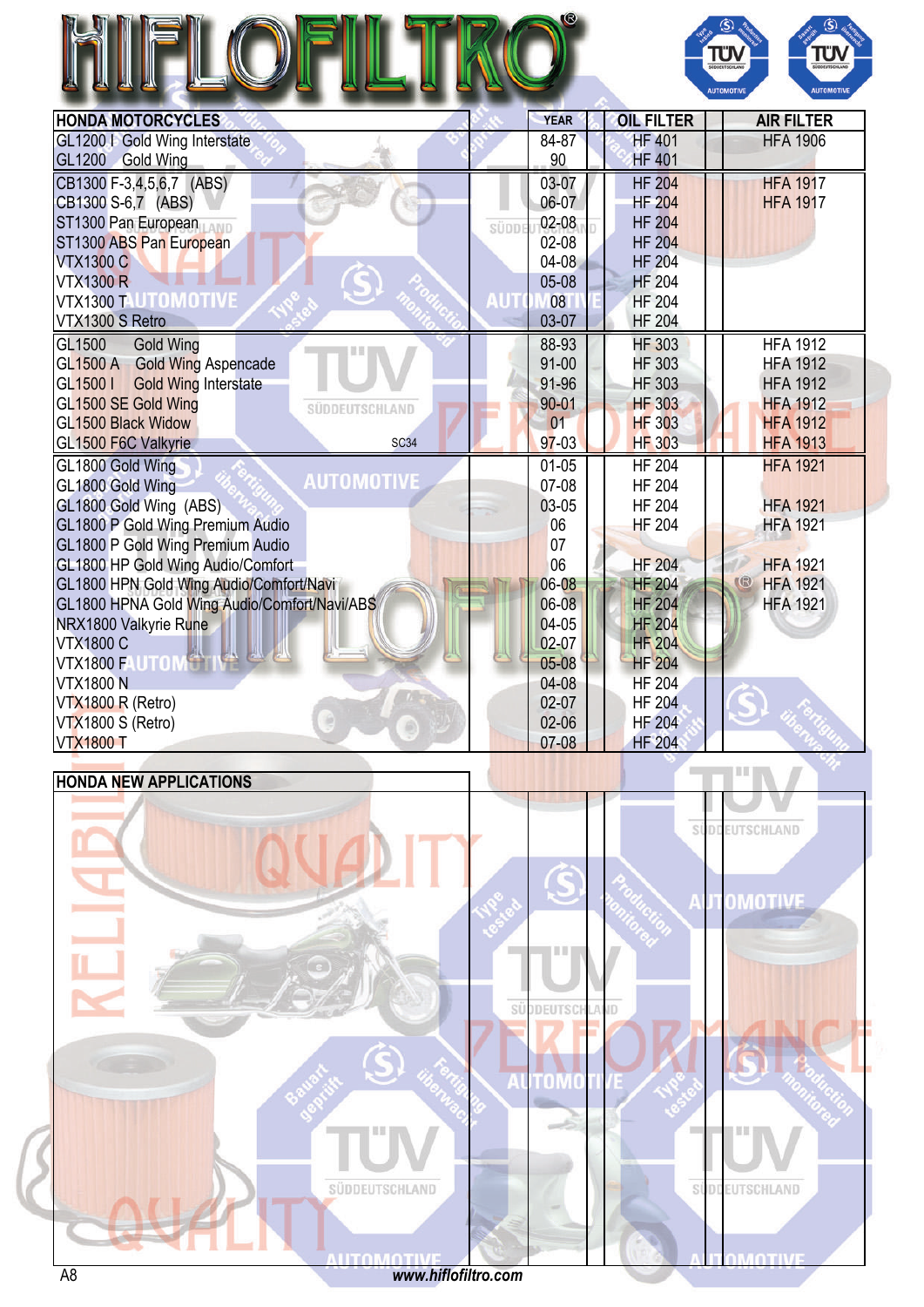|                                                                                                         | $\circledS$<br>$\circleds$<br>TÜV<br>ΤÜ<br><b>SÜDDEUTSCHLAND</b><br><b>NODELITSCH A</b><br><b>AUTOMOTIV</b><br><b>AUTOMOTIVE</b> |
|---------------------------------------------------------------------------------------------------------|----------------------------------------------------------------------------------------------------------------------------------|
| <b>HONDA THREE WHEELS</b>                                                                               | <b>YEAR</b><br><b>OIL FILTER</b><br><b>AIR FILTER</b>                                                                            |
| ATC250 ES Big Red                                                                                       | <b>HF112/HF113</b><br>85-87                                                                                                      |
| <b>ATC350 X</b>                                                                                         | 85-86<br><b>HF112/HF113</b>                                                                                                      |
|                                                                                                         |                                                                                                                                  |
| <b>HONDA FOUR WHEELS</b>                                                                                |                                                                                                                                  |
| <b>TRX200 D SÜDDELITSCHLAND</b>                                                                         | <b>HF112/HF113</b><br>90-97<br>sünr                                                                                              |
| <b>TRX250</b>                                                                                           | $85 - 87$<br><b>HF112/HF113</b>                                                                                                  |
| TRX250 X Fourtrax                                                                                       | 86-92<br>HF112/HF113                                                                                                             |
| <b>TRX250 X</b>                                                                                         | 09                                                                                                                               |
| TRX300 AUTUMUT<br>(2WD)                                                                                 | 88-01<br>HF112/HF113                                                                                                             |
| <b>TRX300 EX</b><br>TRX300 EX Sportrax                                                                  | 93-02<br>HF112/HF113<br>03-08<br>HF112/HF113                                                                                     |
| <b>TRX300 FW Fourtrax</b><br>(4WD)                                                                      | 87-01<br>HF112/HF113                                                                                                             |
| <b>TRX300 X-9</b>                                                                                       | 09                                                                                                                               |
| <b>TRX350</b><br>SUDDEUTSCHLAND                                                                         | <b>HF 113</b><br>86-87                                                                                                           |
| TRX350 D Fourtrax Foreman                                                                               | 87-89<br><b>HF 113</b>                                                                                                           |
| TRX350 TM, TE, FM, FE Fourtrax Rancher                                                                  | <b>HF 113</b><br>$00 - 06$                                                                                                       |
| <b>TRX350 EX Sportrax</b>                                                                               | 02<br><b>HF 113</b>                                                                                                              |
| <b>TRX400 FW Fourtrax Foreman</b>                                                                       | <b>HF 113</b><br>95-02                                                                                                           |
| <b>TRX400 EX</b>                                                                                        | 99-00<br><b>HF 113</b>                                                                                                           |
| <b>TRX400 EX Sportrax</b>                                                                               | $01 - 08$<br><b>HF 113</b>                                                                                                       |
| <b>TRX400 FA Fourtrax Rancher AT</b>                                                                    | 04-07<br><b>HF 111</b>                                                                                                           |
| <b>TRX400 FGA Fourtrax Rancher AT GPScape</b>                                                           | <b>HF 111</b><br>04-07<br>$\circledR$                                                                                            |
| <b>TRX400 X-9 UDDEUTS THE AI</b>                                                                        | 09                                                                                                                               |
| <b>TRX420 FA-9 Fourtrax Rancher AT</b>                                                                  | 09                                                                                                                               |
| TRX420 FE Fourtrax Rancher 4x4 ES                                                                       | 07-08<br><b>HF 113</b>                                                                                                           |
| TRX420 FE-9 Fourtrax Rancher 4x4 ES                                                                     | 09                                                                                                                               |
| TRX420 FM Fourtrax Rancher 4x4                                                                          | <b>HF 113</b><br>07-08                                                                                                           |
| TRX420 FM-9 Fourtrax Rancher 4x4                                                                        | 09<br>09                                                                                                                         |
| TRX420 FPA, FPE, FPM-9 Fourtrax Rancher AT (Power Steering)<br><b>TRX420 TE, TM Fourtrax Rancher ES</b> | <b>HF</b> 113<br>07-08                                                                                                           |
| <b>TRX420 TM-9 Fourtrax Rancher</b>                                                                     | 09                                                                                                                               |
| <b>TRX450 S/SE Fourtrax Foreman</b>                                                                     | <b>HF 113</b><br>98-02                                                                                                           |
| <b>TRX450 FM Foretrax Foreman</b>                                                                       | 03<br><b>HF 113</b>                                                                                                              |
| <b>TRX450 FM Foretrax Foreman S</b>                                                                     | 03-04<br><b>HF 113</b>                                                                                                           |
| <b>TRX450 FE Foretrax Foreman ES</b>                                                                    | <b>SÜDDEUTSCHLAND</b><br>03-04<br><b>HF 113</b>                                                                                  |
| <b>TRX450 R (Kick Start)</b>                                                                            | 39664<br><b>HF 116</b>                                                                                                           |
| <b>TRX450 ER (Elec Start)</b>                                                                           | 06-08<br><b>HF 116</b>                                                                                                           |
| TRX450 ER-9 (Elec Start)                                                                                | 09                                                                                                                               |
| <b>TRX500 FA Fourtrax Foreman Rubicon</b>                                                               | <b>HF 111</b><br>00-08                                                                                                           |
| <b>TRX500 FA-9 Fourtrax Foreman Rubicon</b>                                                             | 09                                                                                                                               |
| TRX500 FE Fourtrax Foreman 4 x 4 ES                                                                     | <b>HF 113</b><br>05-08                                                                                                           |
| TRX500 FE-9 Fourtrax Foreman 4 x 4 ES                                                                   | 09                                                                                                                               |
| TRX500 FGA Fourtrax Foreman Rubicon GPScape<br>TRX500 FM Fourtrax Foreman 4 x 4                         | <b>HF 111</b><br>04-08<br>SÜ<br>$05-08$<br><b>HF 113</b>                                                                         |
| TRX500 FM-9 Fourtrax Foreman 4 x 4                                                                      | 09                                                                                                                               |
| TRX500 FPA-9 Fourtrax Foreman Rubicon GPScape with EPS                                                  | 09                                                                                                                               |
| TRX500 FPE Fourtrax Foreman 4 x 4 ES (Power Steering)                                                   | 07-08<br><b>HF 113</b>                                                                                                           |
| TRX500 FPE-9 Fourtrax Foreman 4 x 4 ES (Power Steering)                                                 | 09                                                                                                                               |
| TRX500 FPM Fourtrax Foreman 4 x 4 ES (Power Steering)                                                   | 08<br><b>HF 113</b>                                                                                                              |
| <b>TRX500 TM Fourtrax Foreman</b>                                                                       | 05-06<br><b>HF 113</b><br>慧重                                                                                                     |
| <b>TRX650 FA, FGA Fourtrax Rincon</b>                                                                   | <b>HF 111</b><br>03-08                                                                                                           |
| TRX680 FA-6,7,8 Fourtrax Rincon                                                                         | 06-08<br><b>HF 111</b>                                                                                                           |
| <b>SÜDDEUTSCHLAND</b><br><b>TRX680 FA-9 Fourtrax Rincon</b>                                             | SUDDEUTSCHLAND<br>09                                                                                                             |
| TRX680 FGA-6,7,8 Fourtrax Rincon GPScape                                                                | 06-08<br><b>HF 111</b>                                                                                                           |
| <b>TRX680 FGA-9 Fourtrax Rincon GPScape</b>                                                             | 09                                                                                                                               |
| TRX700 XX-8,9                                                                                           | 08                                                                                                                               |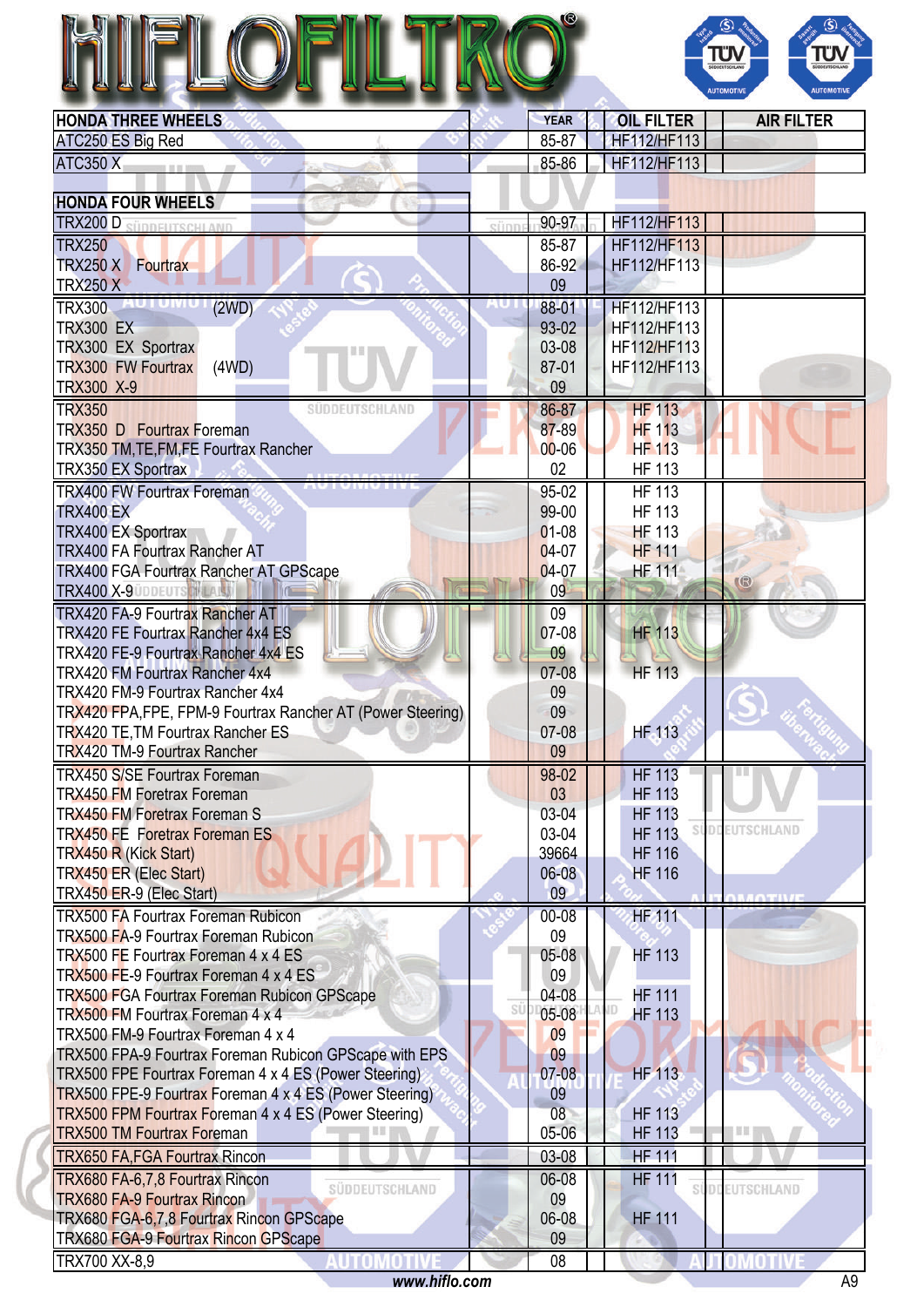|                                                           |            |                    |                                | $\bigcirc$<br>$\mathbf{S}$ $\mathbf{S}$<br>Τΰ<br>ΤΰΛ<br><b>UDDEUTSCHLAND</b><br><b>AUTOMOTIVE</b><br><b>AUTOMOTIV</b> |
|-----------------------------------------------------------|------------|--------------------|--------------------------------|-----------------------------------------------------------------------------------------------------------------------|
| <b>KAWASAKI MOTORCYCLES</b>                               |            | <b>YEAR</b>        | <b>OIL FILTER</b>              | <b>AIR FILTER</b>                                                                                                     |
| KX60 B2-B19                                               |            | 86-03              |                                | <b>HFF 2018</b>                                                                                                       |
| KX65 A1-A5, A6F, A7F, A8F, A9F                            |            | 00-09              |                                | <b>HFF 2016</b>                                                                                                       |
| KX80 R1-R7, W1-W3, T1-T7, Y1-Y3                           |            | $91 - 00$          |                                | <b>HFF 2012</b>                                                                                                       |
| KX85 A1-A5, B1-B5, A6F, A7F, A8F, A9F                     |            | $01-09$            |                                | <b>HFF 2012</b>                                                                                                       |
| KH100 G5-G8 (EX)                                          | SUDD       | 83-92              |                                | <b>HFA 2201</b>                                                                                                       |
| KX100 B5-B7, C1-C3, D1-D5, D6F, D7F, D8F, D9F             |            | 95-09              |                                | <b>HFF 2012</b>                                                                                                       |
| KLX110 A1-A5, A6F, A7F, A8F, A9F                          |            | $02 - 09$          | HF 112                         |                                                                                                                       |
| AR125 A1-A8, B1-B8                                        |            | 82-93              |                                | <b>HFA 2201</b>                                                                                                       |
| BN125 A1, A2, A3, A4, A5, A6, A7, A8, A6F, A7F Eliminator |            | 98-08              | <b>HF 112</b>                  |                                                                                                                       |
| KDX125 A1-A2, B1-B2                                       |            | 90-94              |                                | <b>HFA 2201</b>                                                                                                       |
| KH125 L1, K1-K10 (EX)                                     |            | 83-98              |                                | <b>HFA 2201</b>                                                                                                       |
| KLX125 A1, A2, A6F                                        |            | 03-06              | <b>HF 132</b>                  |                                                                                                                       |
| KLX125 L B1, B2, B6F<br><b>SÜDDEUTSCHLAND</b>             |            | 03-06              | <b>HF 132</b>                  |                                                                                                                       |
| KX125 E2, F1, G1<br>KX125 H1-H2                           |            | 87-89<br>$90 - 91$ |                                | <b>HFF 2019</b><br><b>HFF 2011</b>                                                                                    |
| KX125 J1, J2                                              |            | 92-93              |                                | <b>HFF 2020</b>                                                                                                       |
| KX125 K1-K3                                               |            | 94-96              |                                | <b>HFF 2011</b>                                                                                                       |
| <b>AUTOMOTIVE</b><br>KX125 K4-K5, L1-L3                   |            | 97-01              |                                | <b>HFF 2013</b>                                                                                                       |
| KX125 L4, M1-M3                                           |            | 02-06              |                                | <b>HFF 2014</b>                                                                                                       |
| KLX140 A8F, A9F                                           |            | 08-09              | <b>HF 112</b>                  |                                                                                                                       |
| KLX140L B8F, B9F                                          |            | 08-09              | <b>HF 112</b>                  |                                                                                                                       |
| KDX200 E1-E6, H1-H11, H6F                                 |            | 89-06              |                                | <b>HFF 2021</b><br><b>IB</b>                                                                                          |
| Z200 A1-A6                                                |            | 77-83              | <b>HF 123</b>                  |                                                                                                                       |
| KDX220 A4-A11                                             |            | 97-04              |                                | <b>HFF 2021</b>                                                                                                       |
| BJ250 A2, A3, C2<br>Estrella 250                          |            | 94-00              | <b>HF 123</b>                  |                                                                                                                       |
| EL250 B2,B3 Eliminator                                    |            | 88-90              | <b>HF 401</b>                  |                                                                                                                       |
| EL250 E1-E7 Eliminator                                    |            | 91-97              | <b>HF 401</b>                  |                                                                                                                       |
| EL250 B/F EL252 F2-F6<br>ER250 B3 (Z250 Scorpion)         |            | 96-03<br>88        | <b>HF 401</b><br><b>HF 125</b> |                                                                                                                       |
| EX250 E1,E2<br>(GPZ250R Ninja)                            |            | 86-87              | <b>HF 401</b>                  |                                                                                                                       |
| EX250 F2-F19<br>(GPX250R Ninja)                           |            | 88-05              | <b>HF 401</b>                  |                                                                                                                       |
| EX250 F6F, F7F, J8F<br>Ninja 250R                         | <b>USA</b> | 06-08              | <b>HF 401</b>                  |                                                                                                                       |
| EX250 F, G, R-2<br>(GPX250 R)                             | Japan      | 88                 | <b>HF 401</b>                  |                                                                                                                       |
| <b>EX250</b><br>(ZZR250)                                  |            | 98-02              | <b>HF 401</b><br>Sĺ            |                                                                                                                       |
| <b>KDX250 D1-D4</b>                                       |            | 91-94              |                                | <b>HFF 2023</b>                                                                                                       |
| KL250 A1, A1A, A2, A3, A4                                 |            | $77 - 81$          | <b>HF 123</b>                  |                                                                                                                       |
| KL250 C,C2,L1                                             |            | 82-83              | <b>HF 123</b>                  |                                                                                                                       |
| KL250 D2-D22<br>(KLR250)<br>KL250 G4-G7 Super Sherpa      |            | 84-05<br>$00 - 03$ | <b>HF 123</b><br><b>HF 112</b> | <b>OM CHFF 2022</b>                                                                                                   |
| <b>KLX250 R</b><br>(LX250E)                               |            | 91-97              | <b>HF 112</b>                  |                                                                                                                       |
| <b>KLX250</b>                                             |            | 90-92              | <b>HF 112</b>                  | <b>HFF 2019</b>                                                                                                       |
| KLX250 D2-D4 (KLX250 R)                                   |            | 93-96              | <b>HF 112</b>                  | <b>HFF 2023</b>                                                                                                       |
| KLX250 S H6F, H7F                                         | SÜ         | 06-07              | <b>HF 112</b>                  | <b>HFF 2019</b>                                                                                                       |
| KLX250 ST9F                                               |            | 09                 | <b>HF 112</b>                  |                                                                                                                       |
| KX250 E1, F1, G1                                          |            | 87-89              |                                | <b>HFF 2019</b>                                                                                                       |
| KX250 H1-H2                                               |            | 90-91              |                                | <b>HFF 2011</b>                                                                                                       |
| KX250 J1-J2                                               |            | 92-93              |                                | <b>HFF 2020</b>                                                                                                       |
| KX250 K1-K3<br>KX250 K4-K5, L1-L3                         |            | 94-96<br>97-01     |                                | <b>HFF 2011</b><br><b>HFF 2013</b>                                                                                    |
| KX250 L4, M1-M3, R6F, R7F                                 |            | 02-07              |                                | 199<br><b>HFF 2014</b>                                                                                                |
| <b>KX250 F-N1, N2</b>                                     |            | 04-05              | <b>HF 207</b>                  | <b>HFF 2015</b>                                                                                                       |
| KX250 F-T6F, T7F, T8F                                     |            | 06-08              | <b>HF 207</b>                  | <b>HFF 2017</b>                                                                                                       |
| SÜDDEUTSCHLAND<br><b>KX250 F-W9F</b>                      |            | 09                 | SÍ                             |                                                                                                                       |
| <b>KZ250 D1,D2</b>                                        |            | 80-81              | <b>HF 123</b>                  |                                                                                                                       |
| <b>KZ250 W1,LTD</b>                                       |            | 83                 | <b>HF 123</b>                  |                                                                                                                       |
| Z250 A1-A2, B1<br><b>AUTOMOTIVE</b>                       |            | 78-80              | <b>HF 125</b>                  | <b>TOMOTIVE</b>                                                                                                       |
| www.hiflofiltro.com<br>A10                                |            |                    |                                |                                                                                                                       |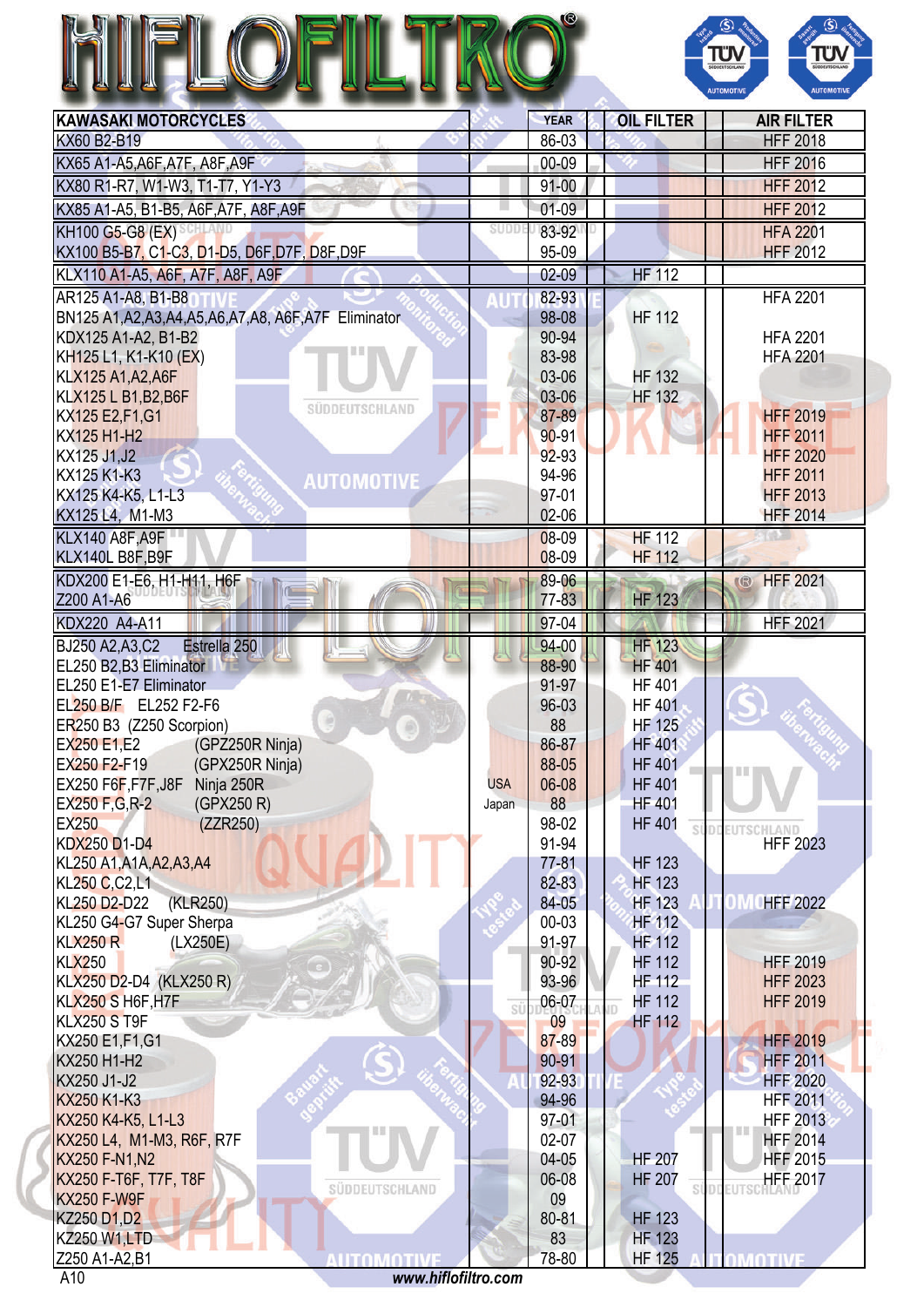|                                                                   |                |                  |                                |    | ΤΰΛ<br>ΤÜΝ<br><b>SÜDDEUTSCHLAN</b><br><b>AUTOMOTIVE</b><br><b>AUTOMOTIVE</b> |
|-------------------------------------------------------------------|----------------|------------------|--------------------------------|----|------------------------------------------------------------------------------|
|                                                                   |                | <b>YEAR</b>      | <b>OIL FILTER</b>              |    | <b>AIR FILTER</b>                                                            |
| <b>KAWASAKI MOTORCYCLES</b><br>Z250 A1, A2, A3                    |                | 79-81            | <b>HF 125</b>                  |    |                                                                              |
| Z250 C1, C2, G1, G2, LTD                                          |                | 81-83            | <b>HF 123</b>                  |    |                                                                              |
| Z250 B1, B2                                                       |                | 81-82            | <b>HF 125</b>                  |    |                                                                              |
| ZXR250 C1, C2, C3, D1                                             | Japan          | 91-93            | <b>HF 303</b>                  |    |                                                                              |
| EX250 H1, H2, H3 (ZZR250)                                         | eñni           | 90-93            | <b>HF 401</b>                  |    |                                                                              |
| KLX300 A1-A10, A6F, A7F<br>(KLX300R)                              |                | 96-07            | <b>HF 112</b>                  |    | <b>HFF 2019</b>                                                              |
| <b>EX305</b><br>(GPZ305)                                          |                | 83-97            | <b>HF 125</b>                  |    |                                                                              |
| <b>KZ305</b>                                                      |                | 82-88            | <b>HF 125</b>                  |    |                                                                              |
| (GPZ400S)<br>EX400 A3, A4                                         | Japan          | 89-90            | <b>HF 202</b>                  |    | <b>HFA 2503</b>                                                              |
| <b>KLX400 R</b>                                                   |                | 03               | <b>HF 139</b>                  |    |                                                                              |
| <b>KLX400 SR</b>                                                  |                | 03               | <b>HF 139</b>                  |    |                                                                              |
| (2 <sup>C</sup> yI)<br>Z400 D1, D2                                |                | 74-75            | <b>HF 401</b>                  |    |                                                                              |
| Z400 D3,D4<br>(2 <sub>Cyl</sub> )                                 |                | 76-77            | <b>HF 401</b>                  |    | <b>HFA 2403</b>                                                              |
| Z400 B1-B2, G1, H, LTD (2 Cyl)<br>SÜDDEUTSCHLAND                  |                | 78-80            | <b>HF 401</b>                  |    |                                                                              |
| Z400 J1, J2, J3 (4 Cyl)<br>(KZ400J)                               |                | 80-83            | <b>HF 401</b>                  |    | <b>HFA 2504</b>                                                              |
| Z400 M1<br>(KZ400 M1)                                             |                | 83               | <b>HF 401</b>                  |    | <b>HFA 2402</b>                                                              |
| ZR400 A1, B1<br>(Z400F)<br><b>AUTOMOTIVE</b>                      |                | 83-85            | <b>HF 401</b>                  |    | <b>HFA 2402</b>                                                              |
| ZR400 C1, C2, C3, C4 Zephyr                                       | Japan          | 89-93            | <b>HF 401</b>                  |    | <b>HFA 2703</b>                                                              |
| <b>ZX400 C2</b><br>(Z400F2)                                       |                | 84-87            | <b>HF 401</b>                  |    | <b>HFA 2504</b>                                                              |
| ZR400 D1<br>Xanthus                                               | Japan          |                  | <b>HF 303</b>                  |    |                                                                              |
| (GPZ400R)<br><b>ZX400 D</b>                                       | Japan          | 85-86            | <b>HF401</b>                   |    | <b>HFA 2703</b>                                                              |
| <b>ZX400F</b><br>(GPX400R)                                        | Japan          |                  | <b>HF 401</b>                  |    |                                                                              |
| ZX400 H2<br>$(ZX-4)$<br><b>SÜDDEUTS</b>                           |                | 88-90            | <b>HF 303</b>                  |    | Œ                                                                            |
| ZX400L<br>(ZXR400)                                                |                | 91-02            | <b>HF 303</b>                  |    |                                                                              |
| <b>ZX400G</b><br>$(ZX-4)$                                         | Japan          | 87-88            | <b>HF 303</b>                  |    |                                                                              |
| ZX400K1, K2, K3<br>(ZZR400)                                       | Japan          |                  | <b>HF 303</b>                  |    |                                                                              |
| <b>UTON</b><br>ZX400 H1<br>(ZXR400R)<br>ZX400 J1, J2<br>(ZXR400R) | Japan<br>Japan | 89-90            | <b>HF 303</b><br><b>HF 303</b> |    |                                                                              |
| <b>KZ440</b>                                                      |                | 80-83            | <b>HF 401</b>                  |    |                                                                              |
| Z440 C1,C2                                                        |                | 80-81            | <b>HF 401</b>                  |    |                                                                              |
| Z440 A1-A3, D4-D6, LTD                                            |                | 80-85            | <b>HF 401</b>                  |    |                                                                              |
| Z440 H1, H2                                                       |                | 82-84            | <b>HF 401</b>                  |    |                                                                              |
| EN450 A1-A6 (454 LTD)                                             |                | 85-90            | <b>HF 202</b>                  |    | <b>HFA 2404</b>                                                              |
| <b>KLX450 R-A8F, A9F</b>                                          |                | 08-09            | <b>HF 112</b>                  |    |                                                                              |
| KX450 F-D6F, D7F, D8F                                             |                | 06-08            | <b>HF 112</b>                  | si | EUTSCHEF 2017                                                                |
| <b>KX450 F-E9F</b>                                                |                | 09               |                                |    |                                                                              |
| EN500 A1, A2, A3, A4                                              |                | 90-94            | <b>HF 303</b>                  |    | <b>HFA 2501</b>                                                              |
| EN500 B1, B2, B3, B4                                              |                | $90 - 96$        | <b>HF 303</b>                  |    | <b>HFA 2501</b>                                                              |
| EN500 C1, C2, C3, C4, C5, C6, C7 Vulcan 500 Ltd                   |                | 97-02            | <b>HF 303</b>                  |    |                                                                              |
| EN500 C8-C10, C6F Vulcan 500 Ltd                                  |                | 03-06            | <b>HF 204</b>                  |    |                                                                              |
| EN500 C7F, C8F, C9F Vulcan Ltd                                    |                | $07-09$          | <b>HF 303</b>                  |    |                                                                              |
| ER500 A1-A4, B1-B4<br>$(ER-5)$                                    |                | 96-00            | <b>HF 303</b>                  |    | <b>HFA 2502</b>                                                              |
| ER500 C1, D1<br>$(ER-5)$                                          |                | $01 - 02$        | <b>HF 303</b>                  |    | <b>HFA 2502</b>                                                              |
| <b>ER500 C3</b><br>$(ER-5)$                                       | SÜ             | 03-04            | <b>HF 303</b><br>ŃD            |    | <b>HFA 2502</b>                                                              |
| ER-5 Twister (35ps) & (50ps)                                      |                | 99               | <b>HF 303</b>                  |    | <b>HFA 2502</b>                                                              |
| Z500 B1, B2                                                       |                | 79-80            | <b>HF 401</b>                  |    | <b>HFA 2504</b>                                                              |
| Z500 B3<br>(6 Speed)                                              |                | 81               | <b>HF 401</b>                  |    | <b>HFA 2504</b>                                                              |
| <b>EX500 A1-A4</b><br>(GPZ500 S)                                  |                | 87-89            | <b>HF 202</b>                  |    | <b>HFA 2503</b>                                                              |
| (GPZ500 S)<br>EX500 A5-A7                                         |                | 90-93            | <b>HF 303</b>                  |    | <b>HFA 2503</b>                                                              |
| EX500 D1-D3<br>(GPZ500 S)                                         |                | 94-96            | <b>HF 303</b>                  |    | <b>HFA 2503</b>                                                              |
| EX500 D4-D9<br>(GPZ500 S)                                         |                | 97-02            | <b>HF 303</b>                  |    | <b>HFA 2503</b>                                                              |
|                                                                   |                | 03               | <b>HF 204</b>                  |    | <b>HFA 2503</b><br><b>HFA 2503</b>                                           |
| <b>EX500 D10</b><br>(GPZ500 S)                                    |                |                  |                                |    |                                                                              |
| EX500 D11-D12, D6F Ninja 500R<br>SÜDDEUTSCHLAND                   |                | 04-06            | <b>HF 204</b>                  |    | <b>EUTS</b>                                                                  |
| EX500 D7F, D8F, D9F Ninja 500R                                    |                | 07-09            | <b>HF 303</b>                  |    | <b>HFA 2503</b>                                                              |
| <b>KLE500 A1-A12</b><br><b>KLE500 A13, B1P</b>                    |                | $91-02$<br>03-05 | <b>HF 303</b><br><b>HF 204</b> |    |                                                                              |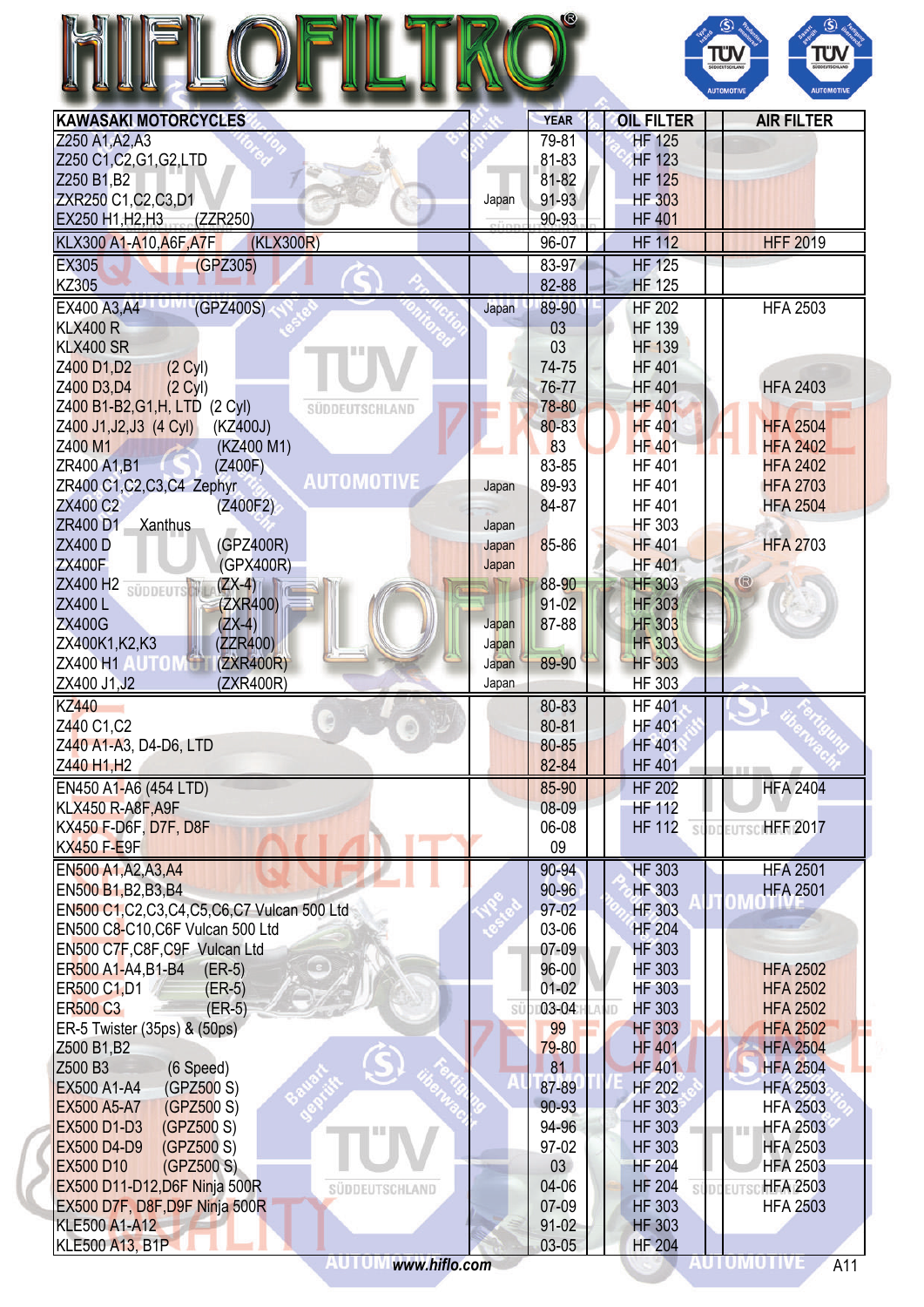

| <b>KAWASAKI MOTORCYCLES</b>                                  |              | <b>YEAR</b> | <b>OIL FILTER</b>   | <b>AIR FILTER</b> |
|--------------------------------------------------------------|--------------|-------------|---------------------|-------------------|
| <b>KLE500 B6F, B7F</b>                                       |              | 06-07       | <b>HF 303</b>       |                   |
| KX500 C1, D1, E1-E16                                         |              | 87-03       |                     | <b>HFF 2019</b>   |
| <b>ZZR500</b>                                                |              | 90-96       | <b>HF 303</b>       |                   |
| KZ550 D1, M1, C1-C4, A1-A4                                   |              | 80-83       | <b>HF 401</b>       | <b>HFA 2504</b>   |
| KZ550 H1, H2DDEUTSCHLAND                                     | <b>SÜDDI</b> | 82-84       | <b>HF 401</b>       |                   |
| KZ550 F1,F2                                                  |              | 82-84       | <b>HF 401</b>       | <b>HFA 2504</b>   |
| Z550 B1, B2                                                  |              | 79-80       | <b>HF 401</b>       | <b>HFA 2504</b>   |
| Z550 A1, A2, A3                                              |              | 80-83       | <b>HF 401</b>       | <b>HFA 2504</b>   |
| Z550 C1, C2, C3, LTD OT WE                                   | <b>AUT</b>   | 81-83       | <b>HF 401</b>       | <b>HFA 2504</b>   |
| Z550 G1-G3<br>(GT550)                                        |              | 83-86       | <b>HF 401</b>       | <b>HFA 2504</b>   |
| Z550 G4-G9<br>(GT550)                                        |              | 87-01       | <b>HF 401</b>       | <b>HFA 2703</b>   |
| ZR <sub>550</sub> A <sub>1</sub> , A <sub>2</sub><br>(Z550F) |              | 80-83       | <b>HF 401</b>       | <b>HFA 2402</b>   |
| ZR550 B2-B8 Zephyr                                           |              | $91 - 00$   | <b>HF 401</b>       | <b>HFA 2703</b>   |
| Z550 D1 Twin Shock<br>(GPZ550) SÜDDEUTSCHLAND                |              | 81          | <b>HF 401</b>       | <b>HFA 2504</b>   |
| ZX550 H1, H2 Unitrack<br>(GPZ550)                            |              | 82-83       | <b>HF 401</b>       |                   |
| ZX550 A1-A3 Unitrack<br>(GPZ550)                             |              | 84-86       | <b>HF 401</b>       | <b>HFA 2504</b>   |
| ZX550 A4-A6 Unitrack<br>(GPZ550)                             |              | 87-92       | <b>HF 401</b>       | <b>HFA 2703</b>   |
| <u> Automotiv</u><br>(KLR600)<br>KL600 A1, B1-B4             |              | 84-90       | <b>HF 123</b>       |                   |
| ZL600 A1, A2                                                 |              | 86-87       | <b>HF 401</b>       |                   |
| ZL600 B1-B2 Eliminator                                       |              | 95-98       | <b>HF 401</b>       |                   |
| ZX600 A1-A5<br>(GPZ600R)                                     |              | 85-89       | <b>HF 401</b>       | <b>HFA 2504</b>   |
| ZX600 C1-C10<br>(GPX600R)                                    |              | 88-00       | <b>HF 401</b>       |                   |
| ZX600 D1-D3<br>(ZZR600)                                      |              | 90-92       | <b>HF 303</b>       | (3)               |
| ZX600 E1-E9<br>(ZZR600)                                      |              | 93-01       | <b>HF 303</b>       | <b>HFA 2604</b>   |
| ZX600 E10-E12                                                |              | 02-04       | <b>HF 204</b>       | <b>HFA 2604</b>   |
| (ZZR600)                                                     |              | 05-06       |                     |                   |
| ZX600 J5, J6F<br>(ZZR600)                                    | <b>USA</b>   |             | <b>HF 204</b>       | <b>HFA 2602</b>   |
| ZX600 J7F, J8F<br>(ZZR600)                                   | <b>USA</b>   | 07-08       | <b>HF 303</b>       | <b>HFA 2602</b>   |
| ZX600 F1-F3<br>(ZX6-R Ninja)                                 |              | 95-97       | <b>HF 303</b>       | <b>HFA 2603</b>   |
| ZX600 G1-G2<br>(ZX6-R Ninja)                                 |              | 98-99       | <b>HF 303</b>       | <b>HFA 2602</b>   |
| ZX600 J1-J2<br>(ZX6-R Ninja)<br>$^{\circ}$                   |              | $00 - 01$   | <b>HF 303</b>       | <b>HFA 2602</b>   |
| ZX600 J3<br>(ZX6-R Ninja)                                    | <b>USA</b>   | 02          | <b>HF 204</b>       | <b>HFA 2602</b>   |
| ZX600 K1, M1<br>(ZX6-RR Ninja)                               |              | 03-04       | <b>HF 204</b>       |                   |
| ZX600 N1, N6F<br>(ZX6-RR Ninja)                              |              | 05-06       | <b>HF 204</b>       |                   |
| <b>ZX600 P7F, P8F</b><br>(ZX6-R Ninja)                       |              | 07-08       | <b>HF 303</b>       |                   |
| <b>ZX636 A1P</b><br>(ZX6-R Ninja)                            |              | 02          | <b>HF 204</b><br>si | <b>HFA 2602</b>   |
| ZX636 B1-B2<br>(ZX6-R Ninja)                                 |              | 03-04       | <b>HF 204</b>       |                   |
| ZX636 C1, C6F, D6F<br>(ZX6-R Ninja)                          |              | 05-06       | <b>HF 204</b>       |                   |
| $ER-6f$                                                      |              | 06          | <b>HF 204</b>       |                   |
| $ER-6f$                                                      |              | $07 - 08$   | <b>HF 303</b>       | OMOTIVE           |
| ER-6n                                                        |              | 06          | <b>HF 204</b>       |                   |
| $ER-6n$                                                      |              | 07-08       | <b>HF 303</b>       |                   |
| EX650 A6F, A7F, A8F Ninja 650R                               |              | 06-08       | <b>HF 303</b>       |                   |
| KL650 A1-A19, A6F, A7F<br>(KLR650)                           |              | 87-08       | <b>HF 123</b>       | <b>HFF 2024</b>   |
| KL650 B1, B2, B3 Tengai<br>(KLR650)                          | sü           | 89-92       | <b>HF 123</b>       | <b>HFF 2024</b>   |
| KL650 C1-C9 (KLR650)                                         |              | $95 - 03$   | <b>HF 123</b>       | <b>HFF 2024</b>   |
| KL650 E8F (KLR650)                                           |              | 08          | <b>HF 123</b>       | <b>HFF 2024</b>   |
| KLE650 A8F Versys                                            |              | 08          | <b>HF 303</b>       |                   |
| <b>KLX650 C1-C5</b>                                          |              | 93-97       | <b>HF 123</b>       | <b>HFF 2024</b>   |
| KLX650 A1-A3, D1 (KLX650 R)                                  |              | 93-96       | <b>HF 123</b>       | <b>HFF 2019</b>   |
| <b>KLX650 R</b>                                              |              | 93-01       | <b>HF 123</b>       |                   |
| <b>KR650 C1</b>                                              |              | 93          | <b>HF 401</b>       | 188               |
| KZ650 E1, LTD, F1                                            |              | 80          | <b>HF 401</b>       | <b>HFA 2403</b>   |
| KZ650 H1, H2, H3, CSR                                        |              | 78-80       | <b>HF 401</b>       | <b>HFA 2601</b>   |
| SÜDDEUTSCHLAND<br>(EJ650)<br>W650 A1, A2, A3, A4             |              | 99-02       | <b>HF 204</b>       |                   |
| W650 C1, C2, C3, C4, C5 (EJ650)                              |              | 99-05       | <b>HF 204</b>       |                   |
| Z650 B1, B <sub>2</sub> , B <sub>3</sub>                     |              | 77-79       | <b>HF 401</b>       | <b>HFA 2403</b>   |
| Z650 F1,F2<br>AUTOMOTIVE                                     |              | 80-81       | <b>HF 401</b>       | <b>HFA 2403</b>   |
| www.hiflofiltro.com<br>A12                                   |              |             |                     |                   |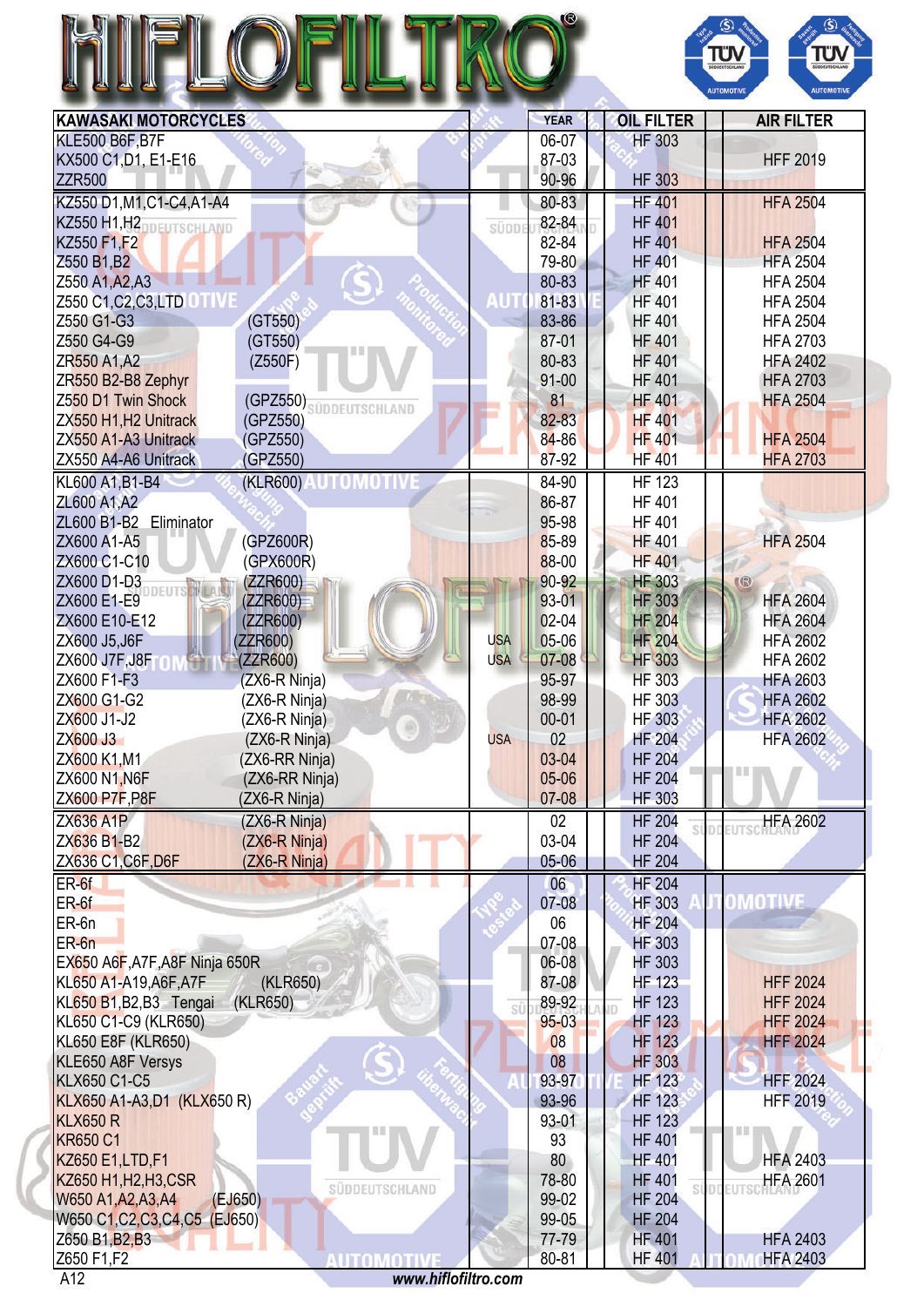|                                                                |      |                |                                | ΤΰΛ<br>TÜV<br>SÜDDEUTSCHLAND<br><b>AUTOMOTIVE</b><br><b>AUTOMOTIVI</b> |
|----------------------------------------------------------------|------|----------------|--------------------------------|------------------------------------------------------------------------|
| <b>KAWASAKI MOTORCYCLES</b>                                    |      | <b>YEAR</b>    | <b>OIL FILTER</b>              | <b>AIR FILTER</b>                                                      |
| Z650 F3                                                        |      | 82             | <b>HF 401</b>                  | <b>HFA 2601</b>                                                        |
| Z650 F4                                                        |      | 83             | <b>HF 401</b>                  |                                                                        |
| Z650 C1, C2, C3                                                |      | 78-79          | <b>HF 401</b>                  | <b>HFA 2403</b>                                                        |
| Z650 SR, D1, D1A, D2, D3                                       |      | 78-80          | <b>HF 401</b>                  | <b>HFA 2403</b>                                                        |
| VN700 A1, A1L, A2, LTD Vulcan                                  | sünr | 84-85          | <b>HF 202</b>                  |                                                                        |
| <b>KZ750 G1,LTD</b>                                            |      | 80             | <b>HF 401</b>                  |                                                                        |
| KZ750 M1,CSR                                                   |      | 82             | <b>HF 401</b>                  |                                                                        |
| KZ750 N1, N2 Spectre<br><b>KZ750 F1,LTD</b>                    | AUT  | 82-83<br>83    | <b>HF 401</b><br><b>HF 401</b> |                                                                        |
| KZ750 K1, K2, LTD                                              |      | 83-84          | <b>HF 401</b>                  |                                                                        |
| VN750 A2-A7 Vulcan                                             |      | 86-91          | <b>HF 202</b>                  |                                                                        |
| VN750 A9-A14 Vulcan                                            |      | 93-98          | <b>HF 202</b>                  |                                                                        |
| VN750 A15-A19 Vulcan                                           |      | 99-03          | <b>HF 303</b>                  |                                                                        |
| VN750 A20-A21, A6F<br>Vulcan<br>SÜDDEUTSCHLAND                 |      | $04 - 06$      | <b>HF 204</b>                  |                                                                        |
| Z750 D1 (2 Cylinders)                                          |      | 76             | <b>HF 126</b>                  |                                                                        |
| Z750 B1-B4, Y1, Y2, LTD<br>(2 Cylinders)                       |      | $78 - 82$      | <b>HF 126</b>                  |                                                                        |
| Z750 E1, E2, E3                                                |      | 80-82          | <b>HF401</b>                   | <b>HFA 2601</b>                                                        |
| <b>AUTOMOTIVE</b><br>Z750 H1, H2, H3, LTD                      |      | 80-82          | <b>HF 401</b>                  | <b>HFA 2601</b>                                                        |
| Z750 L1,L2                                                     |      | 81-82          | <b>HF 401</b>                  | <b>HFA 2601</b>                                                        |
| Z750 L3,L4<br>Ш                                                |      | 83-87          | <b>HF401</b>                   |                                                                        |
| (GT750)<br>Z750 P1-P10                                         |      | 82-96          | <b>HF 401</b>                  |                                                                        |
| ZR750 C1-C6<br>Zephyr                                          |      | 91-95<br>96-99 | <b>HF 401</b><br><b>HF 401</b> | <b>HFA 2703</b><br><b>HFA 2703</b>                                     |
| ZR750 D1-D2<br>Zephyr<br>$(ZR-7)$<br>ZR750 F1-F5               |      | 99-03          | <b>HF 401</b>                  | (3)<br><b>HFA 2703</b>                                                 |
| $(ZR-7S)$<br>ZR750 H1-H3                                       |      | $01-03$        | <b>HF 401</b>                  | <b>HFA 2703</b>                                                        |
| Z750 J1, J6F<br>(ZR750)                                        |      | 04-06          | <b>HF 204</b>                  | <b>HFA 2707</b>                                                        |
| Z750 (ZR750) TON                                               |      | 07-08          | <b>HF 303</b>                  |                                                                        |
| Z750 S K1, K6F<br>(ZR750 S)                                    |      | 05-06          | <b>HF 204</b>                  | <b>HFA 2707</b>                                                        |
| Z750 S M7F, M8F (ZR750S)                                       |      | 07-08          | <b>HF 303</b>                  |                                                                        |
| Z750 <sub>R1</sub><br>(GPZ750)                                 |      | 82             | <b>HF 401</b>                  |                                                                        |
| ZX750 F1, F2, F3<br>(GPX750R)                                  |      | 86-88          | <b>HF 401</b>                  |                                                                        |
| (GPZ750) Unitrack<br>ZX750 A1-A5, A2L                          |      | 83-89          | <b>HF 401</b>                  | ш                                                                      |
| (GPZ750) Turbo<br>ZX750 E1,E2                                  |      | 84-85          | <b>HF 401</b>                  |                                                                        |
| ZX750 G2, G3<br>(GPZ750 R)                                     |      | 85-88          | <b>HF 401</b>                  | <b>HFA 2705</b>                                                        |
| (ZXR750)<br>ZX750 H1                                           |      | 89             | <b>HF 303</b>                  | <b>HFA 2704</b>                                                        |
| <b>ZX750 H2</b><br>(ZXR750)                                    |      | 90<br>91-92    | <b>HF 401</b>                  | <b>HFA 2704</b>                                                        |
| ZX750 J1, J2<br>(ZXR750)<br>ZX750 K1,K2<br>(ZXR750)            |      | 91-92          | <b>HF 303</b><br><b>HF 303</b> |                                                                        |
| (ZXR750)<br>ZX750 L1, L2, L3                                   |      | 93-95          | <b>HF 303</b>                  |                                                                        |
| ZX750 M1, M2<br>(ZXR750R)                                      |      | 93-95          | <b>HF 303</b>                  | OMOTIVE                                                                |
| ZX750 P1-P8<br>$(ZX-7R)$                                       |      | 96-03          | <b>HF 303</b>                  | <b>HFA 2706</b>                                                        |
| $(ZX-7RR)$<br>ZX750 N1-N2                                      |      | 96-99          | <b>HF 303</b>                  | <b>HFA 2706</b>                                                        |
| Vulcan<br>VN800 A1-A8                                          |      | 95-02          | <b>HF 303</b>                  | <b>HFA 2801</b>                                                        |
| VN800 A9-A11<br>Vulcan                                         |      | 03-05          | <b>HF 204</b>                  | <b>HFA 2801</b>                                                        |
| <b>Vulcan Classic</b><br><b>VN800 B1-B6</b>                    | sú   | $96 - 01$      | <b>HF 303</b>                  | <b>HFA 2801</b>                                                        |
| VN800 B7-B10<br><b>Vulcan Classic</b>                          |      | $02 - 05$      | <b>HF 204</b>                  | <b>HFA 2801</b>                                                        |
| <b>VN800 C1-C2</b><br><b>Drifter</b>                           |      | 99-00          | <b>HF 303</b>                  | <b>HFA 2801</b>                                                        |
| <b>VN800 E1,E2</b><br><b>Drifter</b>                           |      | $01 - 02$      | <b>HF 303</b>                  | <b>HFA 2801</b>                                                        |
| VN800 E3-E5,E6F Drifter                                        |      | 03-06          | <b>HF 204</b>                  | <b>HFA 2801</b>                                                        |
| VN900 B6F, B7F, B8F, D6F, D7F, D8F, C7F, C8F Vulcan Classic    |      | 06-08          | <b>HF 303</b>                  |                                                                        |
| Z900 Z1, Z1A, Z1B                                              |      | 73-75          | <b>HF 126</b>                  | <b>HFA 2902</b>                                                        |
| Z900 A4<br>(Z1F)                                               |      | 76             | <b>HF 401</b>                  | <b>HFA 2901</b>                                                        |
| ZL900 A1, A2 Eliminator<br>SÜDDEUTSCHLAND                      |      | 85-86          | <b>HF 401</b>                  | <b>HFA 2705</b>                                                        |
| ZX900 A1-A12 (GPZ900R) Ninja                                   |      | 84-96          | <b>HF 401</b>                  | <b>HFA 2705</b>                                                        |
| ZX900 B1, B2, B3, B4<br>$(ZX-9R)$<br>ZX900 C1, C2<br>$(ZX-9R)$ |      | 94-97<br>98-99 | <b>HF 303</b><br><b>HF 303</b> | <b>HFA 2912</b><br><b>HFA 2914</b>                                     |
|                                                                |      |                |                                |                                                                        |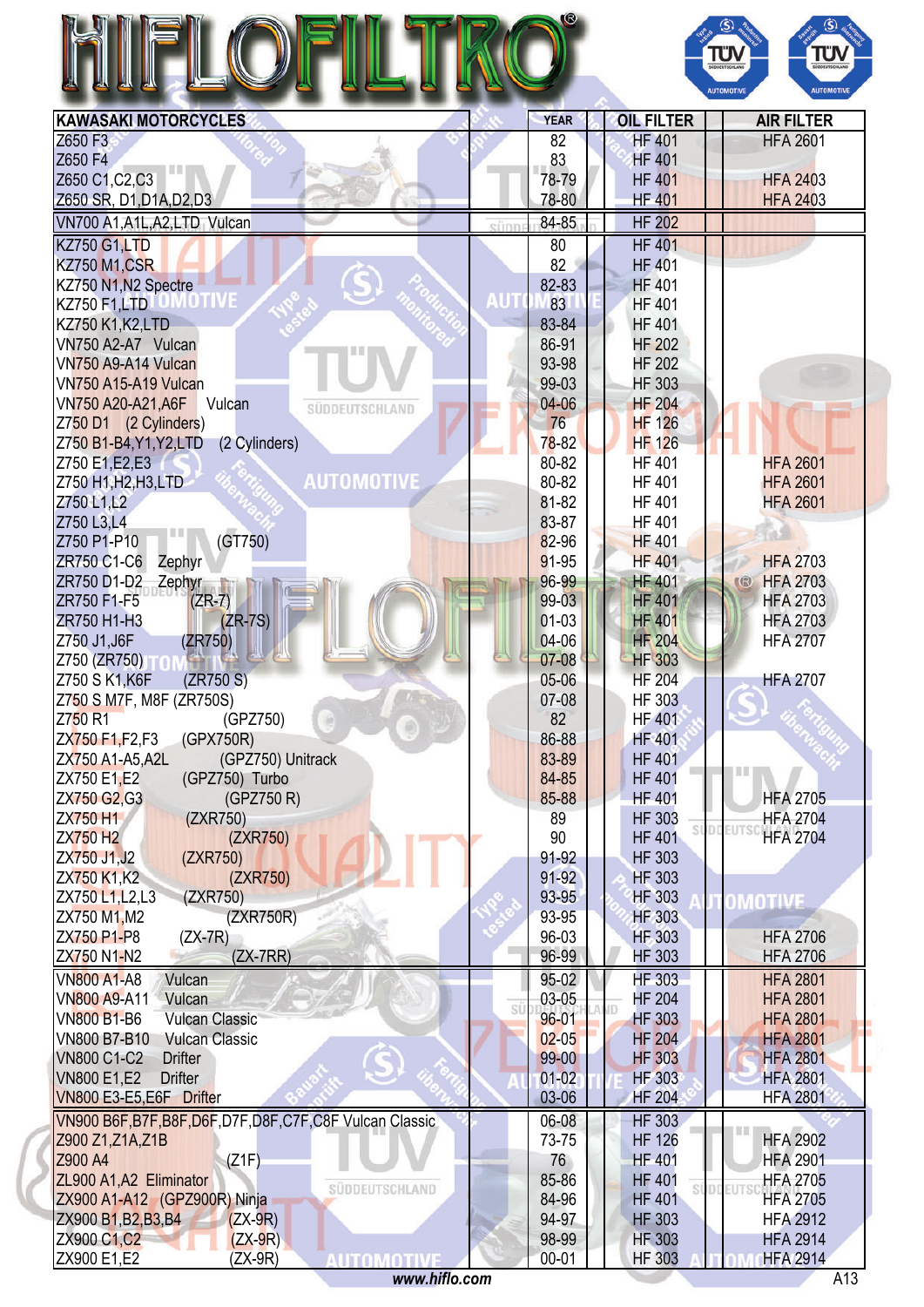## N



| <b>KAWASAKI MOTORCYCLES</b>                    | <b>YEAR</b> | <b>OIL FILTER</b> | <b>AIR FILTER</b>      |
|------------------------------------------------|-------------|-------------------|------------------------|
| ZX900 F1-F2 Ninja<br>$(ZX-9R)$                 | $02-03$     | <b>HF 204</b>     | <b>HFA 2914</b>        |
| <b>KLV1000</b>                                 | 04-06       | <b>HF 138</b>     |                        |
| KZ1000 A1, A2, A3, A4                          | 77-81       | <b>HF 126</b>     | <b>HFA 2904</b>        |
| KZ1000 B1, B2, B3, B4, LTD                     | $77 - 81$   | <b>HF 126</b>     | <b>HFA 2904</b>        |
| KZ1000 C1, C2, C3, C4, C4A<br>SÜDDI            | 78-81       | <b>HF 126</b>     | <b>HFA 2904</b>        |
| KZ1000 D1, D2, D3                              | 78-80       | <b>HF 126</b>     | <b>HFA 2904</b>        |
| KZ1000 E1, E2, G1                              | 78-80       | <b>HF 126</b>     |                        |
| KZ1000 K1, K2, LTD, M1, M2, CSR                | 81-82       | <b>HF 401</b>     | <b>HFA 2903</b>        |
| AUT<br>KZ1000 J1, J2, J3<br>AO ITV             | 81-83       | <b>HF 401</b>     | <b>HFA 2903</b>        |
| KZ1000 R1, R2                                  | 82-83       | <b>HF 401</b>     | <b>HFA 2903</b>        |
| KZ1000 P1-P9                                   | 82-90       | <b>HF 401</b>     | <b>HFA 2903</b>        |
| KZ1000 P10-P21 Police                          | 91-02       | <b>HF 401</b>     | <b>HFA 2903</b>        |
| KZ1000 P24 Police                              | 05          | <b>HF 401</b>     | <b>HFA 2903</b>        |
| Z1000 H1, H2<br>SUDDEUTSCHLAND                 | 74-75       | <b>HF 126</b>     |                        |
| Z1000 A1, A2, A3, A4                           | $77 - 81$   | <b>HF 126</b>     | <b>HFA 2904</b>        |
| Z1000 D1 (Z1R)                                 | 78          | <b>HF 126</b>     | <b>HFA 2904</b>        |
| Z1000 E1, E2 ST                                | 79-80       | <b>HF 126</b>     |                        |
| Z1000 J1, J2, J3<br><b>AUTOMOTIVE</b>          | 81-83       | <b>HF 401</b>     | <b>HFA 2903</b>        |
| Z1000 R2                                       | 83          | <b>HF 401</b>     | <b>HFA 2903</b>        |
| Z1000 K1, K2, LTD                              | 81-82       | <b>HF 401</b>     | <b>HFA 2903</b>        |
| Z1000 A1, A2, A3, A6F (ZR1000)                 | 03-06       | <b>HF 204</b>     | <b>HFA 2707</b>        |
| (ZR1000)<br>Z1000 B7F, B8F                     | 07-08       | <b>HF 303</b>     | <b>HFA 2707</b>        |
| ZG1000 A1-A20, A6F ConCours (GTR1000)          | 86-06       | <b>HF 401</b>     | <b>HFA 2705</b><br>(3) |
| ZL1000 A1, A2 Eliminator                       | 87-88       | <b>HF 401</b>     | <b>HFA 2705</b>        |
| (GPZ1000RX)<br>ZX1000 A1, A2, A3               | 86-89       | <b>HF 401</b>     | <b>HFA 2913</b>        |
| ZX1000 B1, B2, B3 (ZX10) Tomcat (Ninja)        | 88-90       | <b>HF 401</b>     | <b>HFA 2905</b>        |
| ZX-10R (ZX1000 C1, C2, D6F) Ninja              | 04-06       | <b>HF 204</b>     | <b>HFA 2915</b>        |
| ZX-10R (ZX1000 D6F, D7F) Ninja                 | 06-07       | <b>HF 303</b>     | <b>HFA 2915</b>        |
| ZX-10R (ZX1000 E8F) Ninja                      | 08          | <b>HF 303</b>     |                        |
| KZ1100 B1, B2                                  | 81-82       | <b>HF 401</b>     | <b>HFA 2906</b>        |
| <b>KZ1100 L1 (LTD)</b>                         | 83          | <b>HF 401</b>     | <b>HFA 2903</b>        |
| KZ1100 D1,D2 (Spectre)                         | 82-83       | <b>HF 401</b>     | <b>HFA 2903</b>        |
| Z1100 A1, A2, A3                               | 81-83       | <b>HF 401</b>     | <b>HFA 2903</b>        |
| Z1100 B1, B2                                   | 81-82       | <b>HF 401</b>     | <b>HFA 2906</b>        |
| Z1100 R1                                       | 84-86       | <b>HF 401</b>     | <b>HFA 2903</b>        |
| ZN1100 B1, B1L, B2, LTD                        | 84-85       | <b>HF 401</b>     | <b>HFA 2906</b>        |
| ZR1100 A1-A4, B1 Zephyr                        | 91-96       | <b>HF 401</b>     | <b>HFA 2908</b>        |
| ZR1100 C2, C3, C4 (ZRX1100) Zephyr             | $96 - 00$   | <b>HF 401</b>     | <b>HFA 2910</b>        |
| ZX1100 B1, B2<br>(GPZ1100)                     | 81-82       | <b>HF 401</b>     |                        |
| (GPZ1100) Unitrack<br>ZX1100 A1, A2, A3        | 83-85       | <b>HF 401</b>     | <b>HFA 2702</b>        |
| ZX1100 E1, E2, E3<br>(GPZ1100)                 | 95-98       | <b>HF401</b>      |                        |
| ZX1100 F1 ABS<br>(GPZ1100ABS)                  | 96-97       | <b>HF 401</b>     |                        |
| ZX1100 C1, C2, C3, C4<br>(ZZ-R1100)            | 90-93       | <b>HF 401</b>     | <b>HFA 2907</b>        |
| ZX1100 D1, D2, D3, D4, D5, D6 (ZZ-R1100)<br>sü | 93-98       | <b>HF 401</b>     | <b>HFA 2909</b>        |
| ZX1100 D7, D8, D9<br>(ZZ-R1100)                | 99-01       | <b>HF 401</b>     | <b>HFA 2909</b>        |
| ZG1200 A1, A2, B1-B17 Voyager XIII             | 89-03       | <b>HF 401</b>     |                        |
| ZRX1200                                        | $01-03$     | <b>HF 401</b>     | <b>HFA 2910</b>        |
| (ZR1200 A1-A5)<br><b>ZRX1200 R</b>             | $01 - 06$   | <b>HF 401</b>     | <b>HFA 2910</b>        |
| <b>ZRX1200 S</b><br>(ZR1200S B1-B4)            | $01 - 04$   | <b>HF 401</b>     | <b>HFA 2910</b>        |
| ZX-12R A1, A2, B1, B2 Ninja<br>(ZX1200)        | $00 - 03$   | <b>HF 204</b>     |                        |
| ZX-12R B3, B4 Ninja<br>(ZX1200)                | 04-05       | <b>HF 204</b>     |                        |
| ZZ-R1200 C1-C4<br>(ZX1200)                     | 02-05       | <b>HF 401</b>     | <b>HFA 2909</b>        |
| KZ1300 A1, A2, A3, A4, A5<br>SÜDDEUTSCHLAND    | 79-83       | <b>HF 126</b>     | <b>DEEUTSCHLAND</b>    |
| KZ1300 B2                                      | 80          | <b>HF 126</b>     |                        |
| ZN1300 A1-A6 Voyager                           | 83-88       | <b>HF 126</b>     |                        |
| ZX-14 A6F, A7F Ninja (ZX1400)                  | 06-07       | <b>HF 303</b>     |                        |
|                                                |             |                   |                        |
| AUTOMOTIVI<br>ZX-14 C8F Ninja (ZX1400)         | 08          | <b>HF 303</b>     | OMOTIVE                |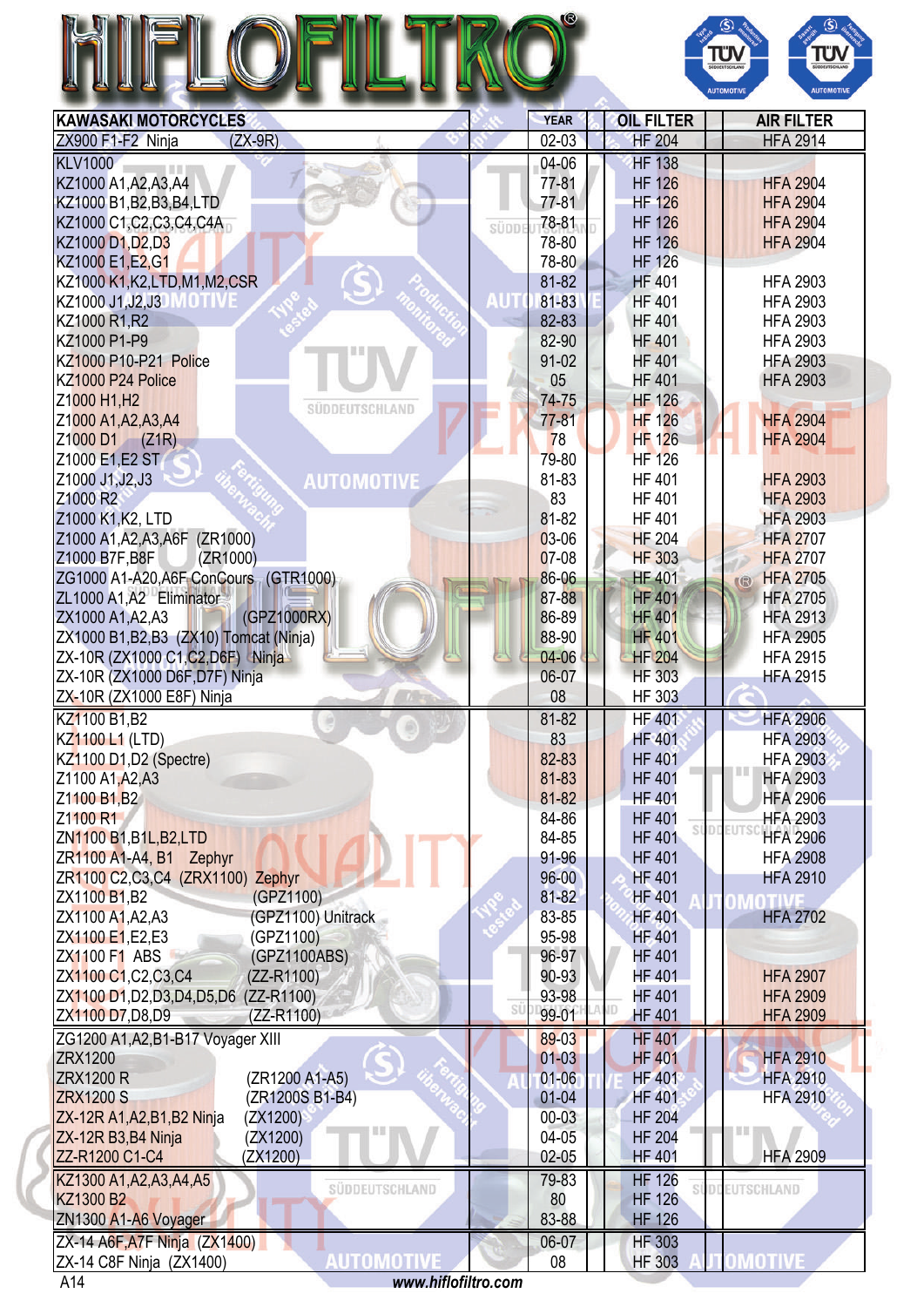|                                                         |      |             |                   | ΤΰΝ<br>ΤΰΝ<br><b>UDDEUTSCHLAND</b><br><b>AUTOMOTIVE</b><br><b>AUTOMOTIVE</b> |
|---------------------------------------------------------|------|-------------|-------------------|------------------------------------------------------------------------------|
| <b>KAWASAKI MOTORCYCLES</b>                             |      | <b>YEAR</b> | <b>OIL FILTER</b> | <b>AIR FILTER</b>                                                            |
| ZG1400 A8F Concours ABS                                 |      | 08          | <b>HF 303</b>     |                                                                              |
| ZG1400 B8F Concours                                     |      | 08          | <b>HF 303</b>     |                                                                              |
| <b>VN1500 B1-B6 Vulcan 88</b>                           |      | 87-93       | <b>HF 303</b>     |                                                                              |
| VN1500 A1-A7 Voyager                                    |      | 87-93       | <b>HF 303</b>     |                                                                              |
| VN1500 A9-A12 Vulcan 88                                 | süpp | 95-98       | <b>HF 303</b>     |                                                                              |
| VN1500 C1, C2, C3, C4 Vulcan VV                         |      | 94-97       | <b>HF 303</b>     |                                                                              |
| <b>VN1500 D1, D2, E1</b><br><b>Classic</b>              |      | 96-98       | <b>HF 303</b>     | <b>HFA 2911</b>                                                              |
| <b>VN1500 E2-E7</b><br>Classic                          |      | 99-04       | <b>HF 204</b>     | <b>HFA 2911</b>                                                              |
| VN1500 N4, N6F, T6F<br><b>Classic</b>                   |      | 05-06       | <b>HF 204</b>     | <b>HFA 2911</b>                                                              |
| <b>VN1500 N7F, N8F</b><br>Classic                       |      | $07-08$     | <b>HF 303</b>     | <b>HFA 2911</b>                                                              |
| VN1500 N1, N2<br><b>Classic Fi</b>                      |      | $00 - 01$   | <b>HF 204</b>     | <b>HFA 2911</b>                                                              |
| <b>VN1500 N3H</b><br>Classic Fi                         |      | 02          | <b>HF 204</b>     | <b>HFA 2911</b>                                                              |
| <b>VN1500 G1</b><br><b>Classic Tourer</b>               |      | 98          | <b>HF 303</b>     | <b>HFA 2911</b>                                                              |
| VN1500 G1, G2, G3<br>Nomad<br>SÜDDEUTSCHLAND            |      | 99-01       | <b>HF 204</b>     | <b>HFA 2911</b>                                                              |
| <b>VN1500L1</b><br>Nomad Fi                             |      | 00          | <b>HF 303</b>     | <b>HFA 2911</b>                                                              |
| <b>VN1500L2</b><br>Nomad Fi                             |      | 01          | <b>HF 204</b>     | <b>HFA 2911</b>                                                              |
| VN1500 L3-L5<br>Nomad Fi                                |      | $02 - 04$   | <b>HF 204</b>     | <b>HFA 2911</b>                                                              |
| <b>VN1500 L1H</b><br><b>Classic Tourer FiLUTOMOTIVE</b> |      | 99-00       | HF 303            | <b>HFA 2911</b>                                                              |
| VN1500 L2H,L3H,L4H Classic Tourer Fi                    |      | 01-03       | <b>HF 204</b>     | <b>HFA 2911</b>                                                              |
| VN1500 J1, J2<br><b>Drifter</b><br><b>TIL</b>           |      | 99-00       | <b>HF 204</b>     | <b>HFA 2911</b>                                                              |
| <b>VN1500 R1-R5</b><br><b>Drifter</b>                   |      | $01-05$     | <b>HF 204</b>     | <b>HFA 2911</b>                                                              |
| <b>VN1500 P1-P2</b><br><b>Mean Streak</b>               |      | $02-03$     | <b>HF 204</b>     | <b>HFA 2911</b>                                                              |
| VN1600 A1-A3, A6F, E6F Classic                          |      | 03-06       | <b>HF 204</b>     | $\mathbb{C}$                                                                 |
| <b>VN1600 A7F, A8F</b><br>Classic                       |      | 07-08       | <b>HF 303</b>     |                                                                              |
| VN1600 B1-B2, B6F, F6F Mean Streak                      |      | 04-06       | <b>HF 204</b>     | <b>HFA 2911</b>                                                              |
| <b>VN1600 B7F, B8F</b><br><b>Mean Streak</b>            |      | 07-08       | <b>HF 303</b>     | <b>HFA 2911</b>                                                              |
| <b>VN1600 D6F, G6F</b><br><b>Nomad</b>                  |      | 06          | <b>HF 204</b>     |                                                                              |
| <b>VN1600 D7F, D8F</b><br>Nomad                         |      | 07-08       | <b>HF 303</b>     |                                                                              |
| VN2000 A1-A2, A6F Vulcan                                |      | 04-06       | <b>HF 204</b>     |                                                                              |
| <b>VN2000 A7F</b><br>Vulcan                             |      | 07          | <b>HF 303</b>     |                                                                              |
| <b>VN2000 G8F</b><br>Vulcan                             |      | 08          | <b>HF 303</b>     |                                                                              |
| <b>VN2000 D6F</b><br>Vulcan Ltd.                        |      | 06          | <b>HF 204</b>     | LU II                                                                        |
| VN2000 E6F, E7F<br><b>Vulcan Classic</b>                |      | 06-07       | <b>HF 303</b>     |                                                                              |
| <b>VN2000 H8F</b><br><b>Vulcan Classic</b>              |      | 08          | <b>HF 303</b>     |                                                                              |



**DDEUTSCHLAND** 

si

VN2000 F6F,F7F Vulcan Classic LT 06-07 HF 204 VN<mark>2000 J8F Vulcan Classic LT 08 HF 303</mark>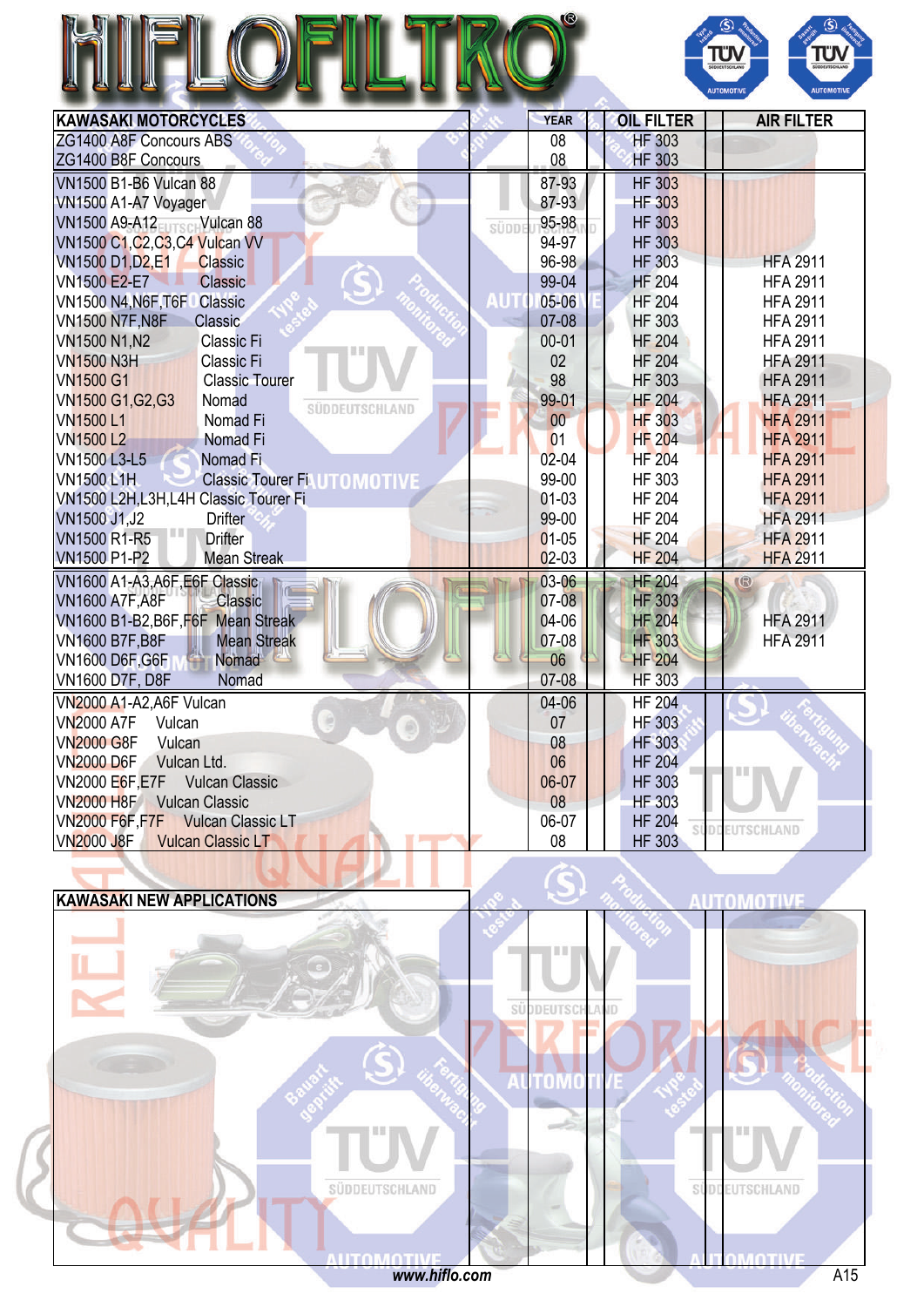## TROL HIFLOFILT



| <b>KAWASAKI THREE WHEELS</b> | <b>YEAR</b> | <b>OIL FILTER</b> | <b>AIR FILTER</b> |
|------------------------------|-------------|-------------------|-------------------|
| <b>KFX50 B7F (KSF50)</b>     | $07 - 08$   |                   |                   |
| KFX90 A7F (KSF90)            | 07-08       |                   |                   |
| KLT200 A-A4, A4A, B1         | 80-83       | <b>HF 123</b>     |                   |
| <b>KLT200 C1,C2</b>          | 83-84       | <b>HF 123</b>     |                   |
| <b>KLT250 A1, A2</b>         | 82-83       | <b>HF 123</b>     |                   |
| KLT250 C1, C2, C3 Prairie    | 83-85       | <b>HF 123</b>     |                   |
| KLT250 P1 Police             | 84          | <b>HF 123</b>     |                   |

| <b>KAWASAKI FOUR WHEELS</b>                                           | I U IVIIU                                   |
|-----------------------------------------------------------------------|---------------------------------------------|
| KLF220 A1-A15 Bayou                                                   | <b>HF 123</b><br>88-02                      |
| KLF250 A1-A3, A6F, A7F, A8F, A9F<br>Bayou                             | <b>HF 123</b><br>03-09                      |
| KSF250 A1-A4 Mojave                                                   | 87-90<br><b>HF 123</b>                      |
| KSF250 A5-A18 Mojave                                                  | 91-04<br><b>HF 123</b>                      |
| KAF300 A1, B1-B2 MULE 500                                             | <b>HF 128</b>                               |
| <b>KAF300 D1-D2 MULE 520</b>                                          | <b>HF 128</b>                               |
| <b>KAF300 C1-C7 MULE 550</b>                                          | <b>HF 128</b>                               |
| KEF300 A1-A6, B1-B3 Lakota<br><b>AUTOMOTIVE</b>                       | 95-03<br><b>HF 123</b>                      |
| KLF300 A1, A2, C1-C16<br>Bayou                                        | 86-04<br><b>HF 123</b>                      |
| <b>KLF300 A8,A9</b><br>Bayou                                          | 96-97<br><b>HF 123</b>                      |
| KLF300 B1-B17 Bayou                                                   | 88-04<br><b>HF 123</b>                      |
| KVF300 A1-A4, B1-B4 Prairie                                           | 99-02<br><b>HF 303</b>                      |
| KVF360 A1-A3, A6F, A7F, A8F, A9F Prairie 4x4                          | <b>HF 204</b><br>$03-09$<br>$\circ$         |
| KVF360 B1-B3, B6F, B7F, B8F Prairie                                   | $03 - 08$<br><b>HF 204</b>                  |
| KVF360 C1 Prairie Advantage Classic                                   | 03<br><b>HF 204</b>                         |
| KVF360 C2-C3,C6F,C7F,C8F,C9F Prairie 4x4 Hard. Gr. HD                 | 04-09<br><b>HF 204</b>                      |
| KFX400 A1-A3, A6F (KSF400)                                            | <b>HF 139</b><br>05-06                      |
| KLF400 B1-B6 Bayou                                                    | 93-98<br><b>HF 303</b>                      |
| KVF400 A1-A3 Prairie                                                  | 97-01<br><b>HF 303</b>                      |
| <b>KVF400 B1</b><br>Prairie                                           | 98<br><b>HF 303</b>                         |
| KVF400 C1-C4 Prairie                                                  | 99-02<br><b>HF 303</b>                      |
| KVF400 D1-D4 Prairie                                                  | 99-02<br><b>HF 303</b>                      |
| KAF450 B1 MULE 1000                                                   | <b>HF 303</b><br><b>HFA 2405</b>            |
| KFX450R B8F, B9F (KSF450)                                             | 08-09<br><b>HF 112</b>                      |
| <b>KFX450R B8FA (KSF450)</b>                                          | 08<br><b>HF 112</b>                         |
| KAF540 C1, D1, E1 MULE 2010, 2020, 2030                               | <b>HF 303</b>                               |
| KAF620 C1-C6 MULE 2500                                                | <b>HF 128</b>                               |
| KAF620 A1-A6 MULE 2510 4x4                                            | <b>HF 128</b>                               |
| KAF620 B1-B6 MULE 2520                                                | OMOTIVE<br><b>HF 128</b>                    |
| KAF620 G1-G4 MULE 3000                                                | <b>HF 128</b>                               |
| KAF620 E1-E4 MULE 3010 4 x 4                                          | <b>HF 128</b>                               |
| KAF620 H1 MULE 3010 4 x 4                                             | <b>HF 128</b>                               |
| KAF620 H2 MULE 3010 4 x 4 Hardwoods Green HD                          | <b>HF 128</b>                               |
| KAF620 F1-F3 MULE 3020                                                | <b>HF 128</b>                               |
| KVF650 A1-A2, B1-B2 Prairie                                           | <b>HF 204</b><br>$02-03$                    |
| KVF650 D1, D6F, D7F, D8F, D9F Brute Force 4 x 4                       | $05-09$<br><b>HF 204</b>                    |
| KVF650 E1, E6F, E7F, E8F, E9F Brute Force 4 x 4 Realtree Hard. Gr. HD | $05-09$<br><b>HF 204</b>                    |
| KVF650 F6F Brute Force 4 x 4i                                         | 06<br><b>HF 204</b>                         |
| KVF650 F7F, F8F, F9F Brute Force 4 x 4i                               | $07-09$<br><b>HF 204</b>                    |
| KVF650 G6F, G7F, G8F Brute Force 4 x 4i Realtree Hardwoods Green HD   | 06-08<br><b>HF 204</b>                      |
| KVF650 H8F Brute Force 4 x 4i                                         | H<br>08<br><b>HF 204</b>                    |
| <b>KFX700 A1-A2, B2 V Force (KSV700)</b>                              | 04-05<br><b>HF 204</b>                      |
| KFX700 A6F, A7F, A8F, A9F, B6F, B7F, B8F, B9F, C6FTS (KSV700)         | 06-09<br><b>HF 204</b><br><b>EUTSCHLAND</b> |
| KVF700 A1-A2, A6F Prairie 4x4                                         | 04-06<br><b>HF 204</b>                      |
| Prairie 4x4 Hardwoods Green HD<br><b>KVF700 B1-B2</b>                 | $04-05$<br><b>HF 204</b>                    |
| <b>KVF700 D1,D6F</b><br><b>Team Green Special Edition</b>             | 05-06<br><b>HF 204</b>                      |
| www.hiflofiltro.com<br>A16                                            | AUTUMUTIVE                                  |

×.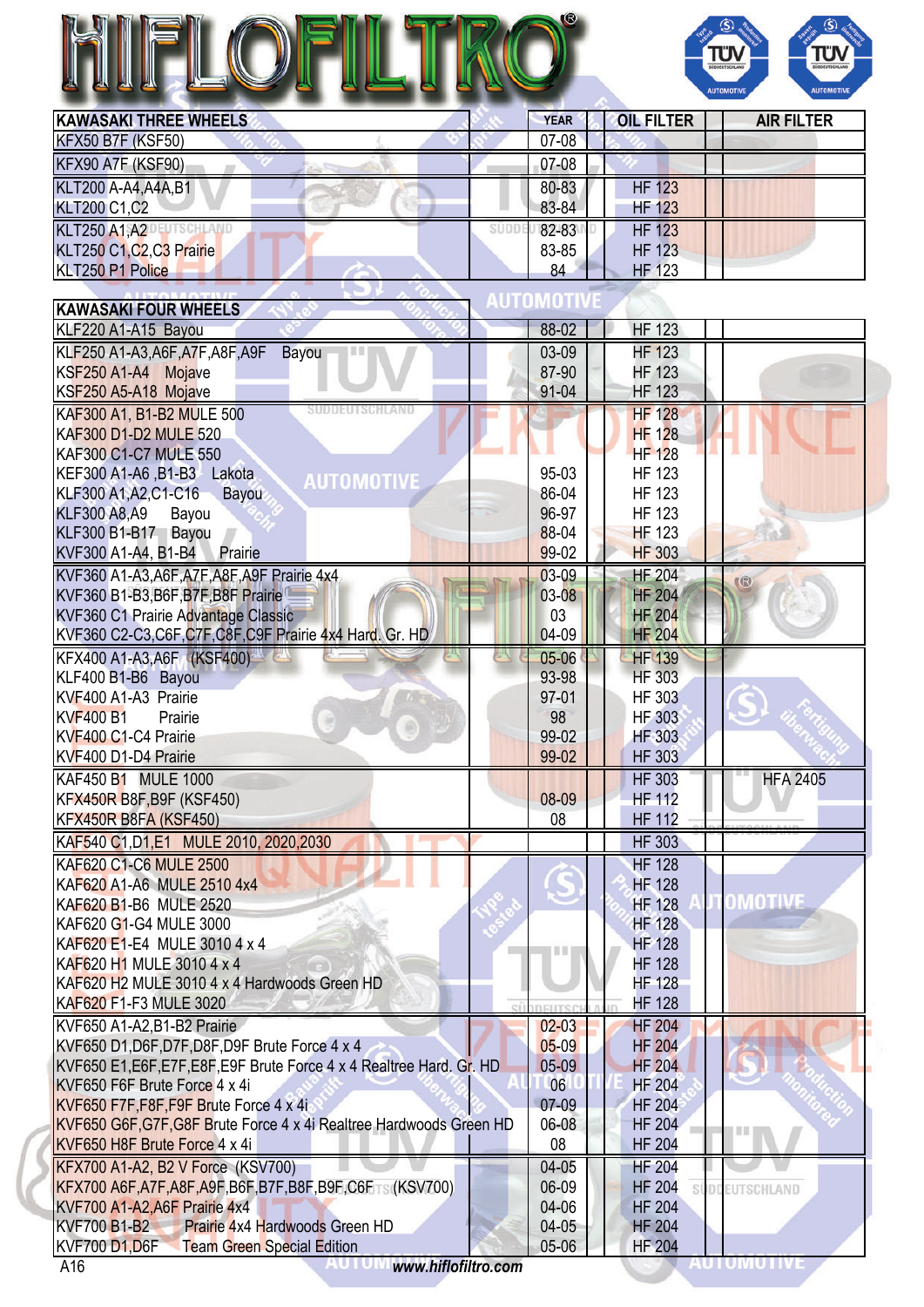



| <b>KAWASAKI FOUR WHEELS</b>                              | <b>YEAR</b> | <b>OIL FILTER</b> | <b>AIR FILTER</b> |
|----------------------------------------------------------|-------------|-------------------|-------------------|
| KVF750 A1 Brute Force 4x4i                               | 05          | <b>HF 204</b>     |                   |
| KVF750 A1 Brute Force 4x4i Realtree Hardwoods Green HD   | 05          | <b>HF 204</b>     |                   |
| KVF750 A6F, A7F, B6F, B7F, C6F, C7F Brute Force 4x4i     | 06-07       | <b>HF 204</b>     |                   |
| KVF750 D8F, D9F Brute Force 4x4i                         | 08-09       | <b>HF 204</b>     |                   |
| KVF750 D8FA, D9FA Brute Force 4x4i NRA Outdoors          | 08-09       | <b>HF 204</b>     |                   |
| KVF750 E8F, E9F Brute Force 4x4i Realtree Hard. Green HD | 08          | <b>HF 204</b>     |                   |
| KVF750 E8FA, E9FA Brute Force 4x4i NRA Outdoors          | 08          | <b>HF 204</b>     |                   |
| KVF750 F8F Brute Force 4x4i NRA Outdoors                 | 08          | <b>HF 204</b>     |                   |
| KAF950 D8F Mule 3010 Diesel 4x4                          | 08          |                   |                   |
| KAF950 E8F Mule 3010 Trans 4x4 Diesel                    | 08          |                   |                   |

## **KAWASAKI NEW APPLICATIONS**

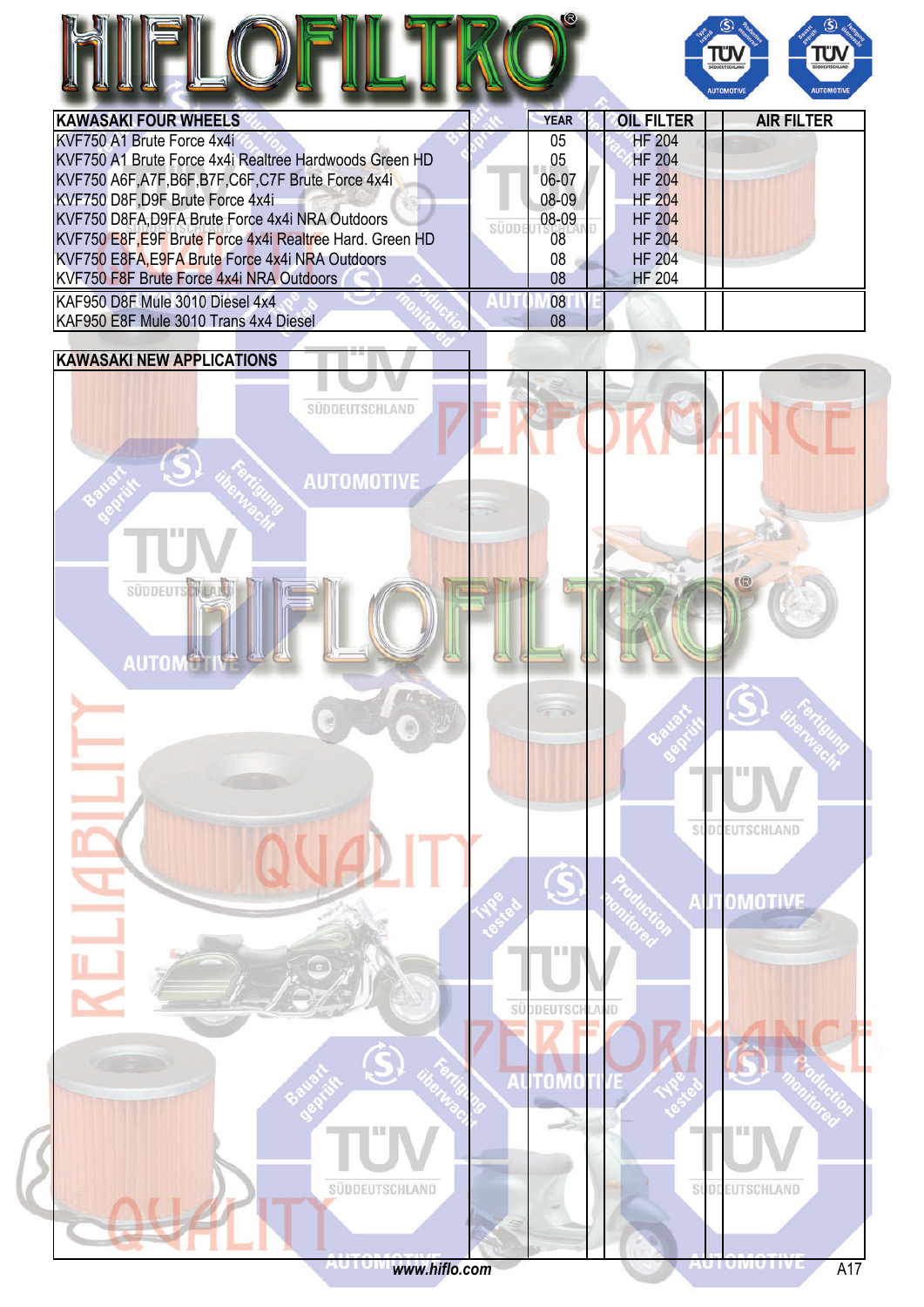|                                                            |       |                 |                                | ΤΰΛ<br>ΤÜΝ<br><b>JODEUTSCHLA</b><br><b>SÜDDEUTSCHLAN</b><br><b>AUTOMOTIVE</b><br><b>AUTOMOTIV</b> |
|------------------------------------------------------------|-------|-----------------|--------------------------------|---------------------------------------------------------------------------------------------------|
| <b>SUZUKI MOTORCYCLES</b>                                  |       | <b>YEAR</b>     | <b>OIL FILTER</b>              | <b>AIR FILTER</b>                                                                                 |
| RM80 X-G, H, J, K, L, M, N, P, R, S, T, V, W, X, Y, K1     |       | 86-01           |                                | <b>HFF 3011</b>                                                                                   |
| RM85 K2, K3, K4, K5, K6, K7, K8                            |       | 02-08           |                                | <b>HFF 3011</b>                                                                                   |
| RM85 K2, K3, K4, K5, K6, K7, K8 (Big Wheel)                |       | 02-08           |                                | <b>HFF 3011</b>                                                                                   |
| DR100 D,E,F,G,H,J,K,L                                      |       | 83-90           | <b>HF 131</b>                  |                                                                                                   |
| <b>SP100 D</b> SÜDDEUTSCHLAND                              | süpp  | $83 -$          | <b>HF 131</b>                  |                                                                                                   |
| DR-Z110 K3, K4, K5                                         |       | 03-05           | <b>HF 112</b>                  |                                                                                                   |
| <b>AN125</b>                                               |       | $96 - 00$       | <b>HF 131</b>                  | <b>HFA 3101</b>                                                                                   |
| CS125 Roadie <b>TOMOTIVE</b>                               |       | 83-87           | <b>HF 131</b>                  |                                                                                                   |
| <b>DR125 S</b><br>SF42A                                    |       | 80-85           | <b>HF 131</b>                  |                                                                                                   |
| SF44A<br>DR125 SE Raider                                   |       | 85-96           | <b>HF 132</b>                  |                                                                                                   |
| <b>DR125 SJ</b>                                            |       | 97              | <b>HF 132</b>                  |                                                                                                   |
| <b>DR125 SE, X, Y</b><br>DR-Z125 K3,K4,K5,K6,K7,K8         |       | 98-00<br>03-08  | <b>HF 132</b><br><b>HF 132</b> | <b>HFF 3016</b>                                                                                   |
| DR-Z125 L K3, K4, K5. K6, K7, K8<br><b>SÜDDEUTSCHLAND</b>  |       | $03 - 08$       | <b>HF 132</b>                  | <b>HFF 3016</b>                                                                                   |
| GN125 Z,EZ, D, ED                                          |       | 82-83           | <b>HF 131</b>                  |                                                                                                   |
| GN125 E-M, N, P, R, S, T, V                                |       | $91 - 00$       | <b>HF 131</b>                  |                                                                                                   |
| <b>GS125 SZ,D</b><br>(Drum Brake)                          |       | 79-82           | <b>HF 131</b>                  |                                                                                                   |
| <b>AUTOMOTIVE</b><br><b>GS125 ES</b><br>(Disc Brake)       |       | 83-00           | <b>HF 131</b>                  |                                                                                                   |
| GZ125 Marauder                                             |       | 99-06           | <b>HF 131</b>                  |                                                                                                   |
| <b>RM125 P,R,S</b>                                         |       | 93-95           |                                | <b>HFF 3019</b>                                                                                   |
| RM125 T, V, W, X, Y, K1                                    |       | $96 - 01$       |                                | <b>HFF 3012</b>                                                                                   |
| RM125 K2, K3                                               |       | $02-03$         |                                | <b>HFF 3013</b>                                                                                   |
| RM125 K4, K5, K6, K7, K8                                   |       | 04-08           |                                | $\mathbb{G}$<br><b>HFF 3014</b>                                                                   |
| SP125 Z,D                                                  |       | 82-83           | <b>HF 131</b>                  |                                                                                                   |
| <b>SP125 G, H, J</b>                                       |       | 86-88           | <b>HF 132</b>                  |                                                                                                   |
| <b>TU125 XT</b>                                            |       | 99              | <b>HF 131</b>                  |                                                                                                   |
| UC125 Epicuro                                              |       | 99-02           | <b>HF 131</b>                  |                                                                                                   |
| <b>UE125</b><br>UH125 Burgman                              |       | 01<br>$02 - 08$ | <b>HF 131</b><br><b>HF 131</b> |                                                                                                   |
| UX125 K8 SIXteen                                           |       | 08              |                                |                                                                                                   |
| VL125 Intruder LC                                          |       | $00 - 06$       | <b>HF 136</b>                  |                                                                                                   |
| RV125 K3, K4, K5, K6 Van Van                               |       | 03-06           | <b>HF 132</b>                  |                                                                                                   |
| AN150                                                      |       | 00              | <b>HF 131</b>                  |                                                                                                   |
| UC150 Epicuro                                              |       | 00              | <b>HF 131</b>                  |                                                                                                   |
| UX150 K8 SIXteen                                           |       | 08              |                                | <b>UTSCHLAND</b>                                                                                  |
| DR200 S- G, H, J, K, L, M                                  |       | 86-91           | <b>HF 132</b>                  |                                                                                                   |
| DR200 SE-T, V, W, X, Y, K1, K2, K3, K4, K5, K6, K7, K8     |       | $96 - 08$       | <b>HF 132</b>                  |                                                                                                   |
| DR200 SE-K9                                                |       | 09              |                                |                                                                                                   |
| AN250 Burgman                                              |       | 99-07           | <b>HF 132</b>                  |                                                                                                   |
| DR250 S-Z,E,F,G,H,J<br>SJ41A                               |       | 82-88           | <b>HF 136</b>                  |                                                                                                   |
| DR250 L,M,N,P Off Road                                     |       | 90-93           | <b>HF 136</b>                  | <b>HFF 3020</b>                                                                                   |
| DR250 S-L, M, N, P, ER, ES, ET                             |       | 90-96           | <b>HF 136</b>                  | <b>HFF 3020</b>                                                                                   |
| DR250 L, M, N, P<br>Off Road                               | SÜ    | 90-93<br>93-99  | <b>HF 136</b>                  | <b>HFF 3020</b>                                                                                   |
| DR250 SE-P, R, S, T, V Off Road<br>DR-Z250 K1,K2           |       | $01 - 02$       | <b>HF 136</b><br><b>HF 136</b> | <b>HFF 3020</b><br><b>HFF 3017</b>                                                                |
| DR-Z250 K3, K4, K5, K6, K7                                 |       | 03-07           | <b>HF 136</b>                  | <b>HFF 3017</b>                                                                                   |
| <b>NJ42A</b><br>GN250 SZ, EZ, D, F, J, M, N, P, R, S, T, V |       | 82-00           | <b>HF 136</b>                  |                                                                                                   |
| <b>GS250 TT, TX</b>                                        |       | 79-81           | <b>HF 133</b>                  |                                                                                                   |
| GSF250 N, P, R, S Bandit<br>GJ74A                          | Japan | 92-95           | <b>HF 531</b>                  |                                                                                                   |
| GSF250 V Bandit                                            | Japan | 1997            | <b>HF 531</b>                  |                                                                                                   |
| GSX250 ET,EX<br>GJ51B                                      |       | 80-82           | <b>HF 133</b>                  |                                                                                                   |
| GSX250 ED, EZ Katana                                       |       | 82-84           | <b>HF 133</b>                  |                                                                                                   |
| GSX250 E, ESZ, SZ, ED, EZ Katana<br>SÜDDEUTSCHLAND         |       | 82-84           | <b>HF 133</b>                  | SUDDEUTSCHLAND                                                                                    |
|                                                            |       |                 |                                |                                                                                                   |
| <b>GSX250 S Cobra</b>                                      |       | 89              | <b>HF 531</b>                  |                                                                                                   |
| GSX250 S-G Katana<br>GSX250 SS-M Katana                    |       | 86<br>91        | <b>HF 531</b><br><b>HF 531</b> |                                                                                                   |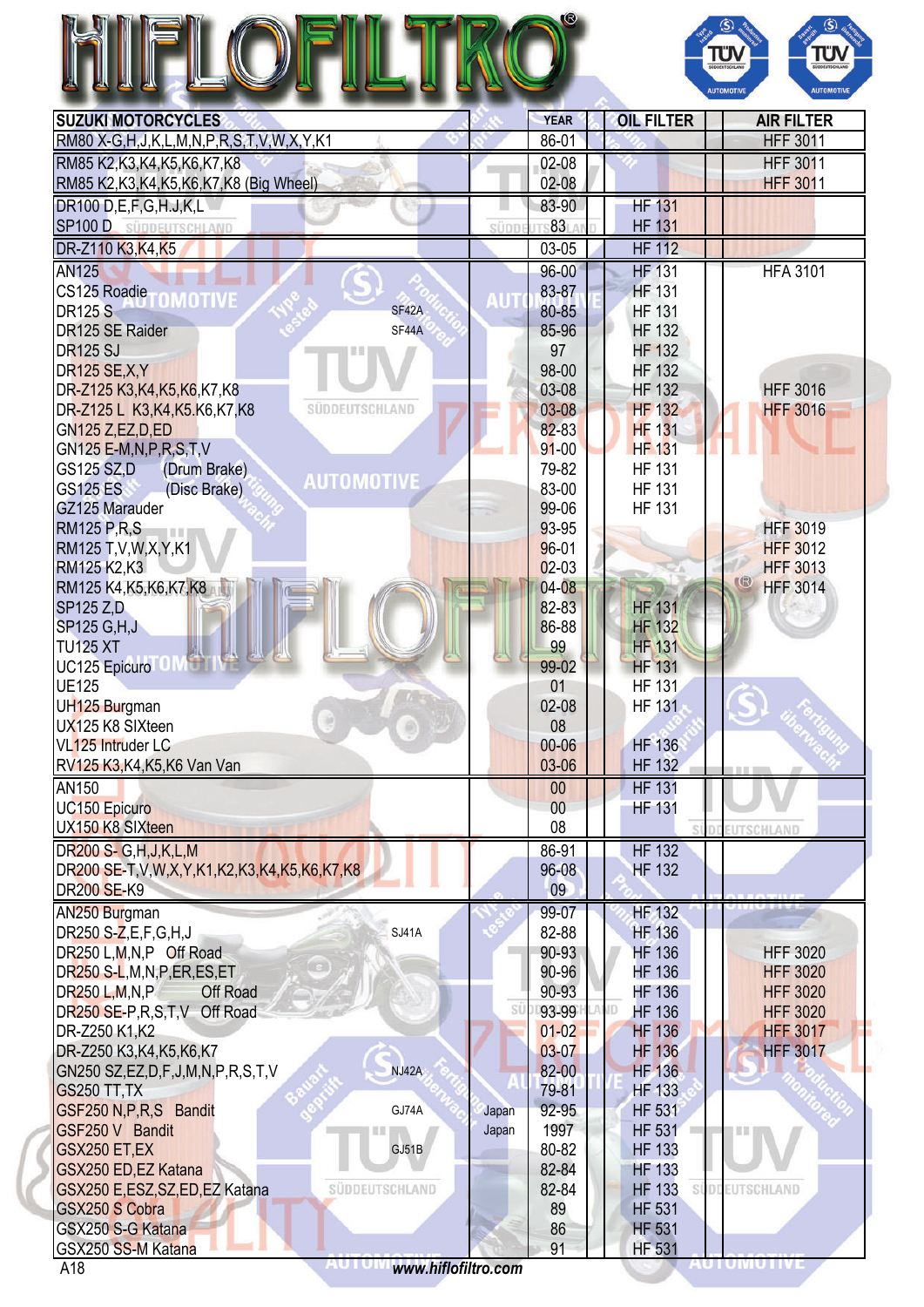# HIFLOFILTRO®



| <b>SUZUKI MOTORCYCLES</b>                                                             |                   |       | <b>YEAR</b>     | <b>OIL FILTER</b> | <b>AIR FILTER</b>   |
|---------------------------------------------------------------------------------------|-------------------|-------|-----------------|-------------------|---------------------|
| GSX-R250 RCH, RH, CJ, CK                                                              | GJ72A             | Japan | 87-89           | <b>HF 133</b>     |                     |
| <b>GSX-R250 RK</b>                                                                    | GJ73A             | Japan | 89              | <b>TBA</b>        |                     |
| GZ250 Marauder                                                                        |                   |       | 99-00           | <b>HF 136</b>     |                     |
| GZ250 K4-K8 Marauder                                                                  |                   |       | 04-08           | <b>HF 136</b>     |                     |
| <b>RM250 P.R.S.</b>                                                                   |                   |       | 93-95           |                   | <b>HFF 3019</b>     |
| CHLAND<br>RM250 T, V, W, X, Y, K1                                                     |                   | SÜDDE | 96-01           |                   | <b>HFF 3012</b>     |
| <b>RM250 K2</b>                                                                       |                   |       | 02 <sub>2</sub> |                   | <b>HFF 3013</b>     |
| RM250 K3, K4, K5, K6, K7, K8                                                          |                   |       | 03-08           |                   | <b>HFF 3014</b>     |
|                                                                                       |                   |       | 89-98           |                   |                     |
| RMX250 AUTOMOTIVE                                                                     |                   | AUT   |                 |                   | <b>HFF 3018</b>     |
| RM-Z250 K4, K5, K6                                                                    |                   |       | 04-06           | <b>HF 207</b>     | <b>HFF 2015</b>     |
| RM-Z250 K7,K8                                                                         |                   |       | 07-08           | <b>HF 207</b>     | <b>HFF 3014</b>     |
| <b>RM-Z250 K9</b>                                                                     |                   |       | 09              |                   |                     |
| SP250 Z,D,F                                                                           |                   |       | 82-85           | <b>HF 136</b>     |                     |
| <b>TU250 X</b>                                                                        | SÜDDEUTSCHLAND    |       | 98-00           | <b>HF 136</b>     |                     |
| VL <sub>250</sub> Intruder LC                                                         |                   |       | $00 - 04$       | <b>HF 136</b>     |                     |
| GS300 LZ,LD,LF                                                                        |                   |       | $82 - 85$       | <b>HF 133</b>     |                     |
| DR350 SL, SM, SN, SP                                                                  | SK42B             |       | 90-93           | <b>HF 136</b>     | <b>HFF 3020</b>     |
| DR350 SE-R, S, T, V, W, X, Y                                                          | <b>AUTOMOTIVE</b> |       | 94-00           | <b>HF 136</b>     | <b>HFF 3020</b>     |
|                                                                                       |                   |       |                 |                   |                     |
| DR350 L, M, N, P, R, S, T, V                                                          |                   |       | 90-98           | <b>HF 136</b>     | <b>HFF 3020</b>     |
| DR350 L, M, N, P, R, S, T, V Off Road                                                 |                   |       | 90-98           | <b>HF 136</b>     | <b>HFF 3020</b>     |
| SG350 N Goose                                                                         | NK42A             | Japan | 91-92           | <b>HF 136</b>     |                     |
| AN400 Burgman                                                                         |                   |       | 99-06           | <b>HF 132</b>     |                     |
| AN400 Burgman                                                                         |                   |       | 07-08           | <b>HF 131</b>     | <b>IB</b>           |
| DR400 ST, SX                                                                          |                   |       | 80-81           | <b>HF 136</b>     |                     |
| DR-Z400 E                                                                             |                   |       | 00-07           | <b>HF 139</b>     | <b>HFF 3015</b>     |
| <b>DR-Z400 S</b>                                                                      |                   |       | $00 - 08$       | <b>HF 139</b>     | <b>HFF 3015</b>     |
| DR-Z400 SAUTOM                                                                        |                   |       | 09              |                   |                     |
| <b>DR-Z400 SM</b>                                                                     |                   |       | 05-08           | <b>HF 139</b>     | <b>HFF 3015</b>     |
|                                                                                       |                   |       |                 |                   |                     |
| <b>DR-Z400 SM</b>                                                                     |                   |       | 09              |                   |                     |
| <b>GN400 T,TT,D,LX</b>                                                                |                   |       | 80-82           | <b>HF 136</b>     |                     |
| GS400 B,C,EC,EN                                                                       |                   |       | 77-79           | <b>HF 133</b>     |                     |
| GS400 E                                                                               | GK54A             | Japan | 93              | <b>HF 133</b>     |                     |
| GSF400 L, M, N, P, R, S Bandit                                                        | GK75B             |       | 90-95           | <b>HF 133</b>     |                     |
| GSX400 ES, ET, EX (2 Cylinders)                                                       |                   |       | 80-83           | <b>HF 133</b>     |                     |
| <b>GSX400 T,TX</b><br>(2 Cylinders)                                                   |                   |       | 81-85           | <b>HF 133</b>     |                     |
| GSX400 EZ,ED,EE,EF,EG                                                                 | GK <sub>51</sub>  |       | 82-86           | <b>HF 133</b>     | <b>DDEUTSCHLAND</b> |
| GSX400 SZ, SD, SE, SF, SG, SH                                                         | GK53C             |       | 82-87           | <b>HF 133</b>     |                     |
| GSX400 F-J,K,AK,L                                                                     | GK74A             | Japan | 88-90           | <b>HF 133</b>     |                     |
| GSX400 FWSD, FSWE                                                                     | GK71A             | Japan | 83-84           | <b>HF 133</b>     |                     |
|                                                                                       |                   |       |                 |                   | OMOTIVE             |
| GSX400 FX, FZ, FD, FE                                                                 |                   |       | 81-86           | <b>HF 133</b>     |                     |
| GSX400 X Impulse                                                                      | GK71E             | Japan | 86              | <b>HF 133</b>     |                     |
| GSX-R400 R, RC, R2 (GSX-R400)                                                         | GK71B             | Japan | 85              | <b>HF 133</b>     |                     |
| GSX-R400 R3, R3C (GSX-R400)                                                           | GK71F             | Japan | 87              | <b>HF 133</b>     |                     |
| GSX-R400 RJ, RK, RAK                                                                  | GK73A             | Japan | 88-89           | <b>HF 133</b>     |                     |
| GSX-R400 RL, RM, RN                                                                   | GK76A             | Japan | 90-92           | <b>HF 138</b>     |                     |
| DR400 ST, SX                                                                          |                   |       | 80-83           | <b>HF 136</b>     |                     |
| <b>SP400 T</b>                                                                        |                   |       | 79-82           | <b>HF 136</b>     |                     |
| GS425 N,EL,EN                                                                         |                   |       | 79-80           | <b>HF 133</b>     |                     |
|                                                                                       |                   |       |                 |                   |                     |
| GS450 T,ET,EX,EZ,ED                                                                   |                   |       | 80-83           | <b>HF 133</b>     |                     |
|                                                                                       |                   |       | 80-83           | <b>HF 133</b>     |                     |
| GS450 ST, SX, TX, TZ, TXZ, TSD                                                        |                   |       | 84-88           | <b>HF 133</b>     |                     |
| GS450 EE, EF, EG, EH, EJ                                                              |                   |       |                 |                   |                     |
|                                                                                       |                   |       | 80-88           | <b>HF 133</b>     |                     |
|                                                                                       |                   |       | 82-85           | <b>HF 133</b>     | CHLAND              |
| GS450 LT, LX, LZ, LD, LF, LG, LH, LJ<br>GS450 GAZ, GAD, GAF<br>RM-Z450 K5, K6, K7, K8 | SÜDDEUTSCHLAND    |       | 05-08           | <b>HF 207</b>     | <b>HFF 3014</b>     |
| <b>RM-Z450 K9</b>                                                                     |                   |       | 09              |                   |                     |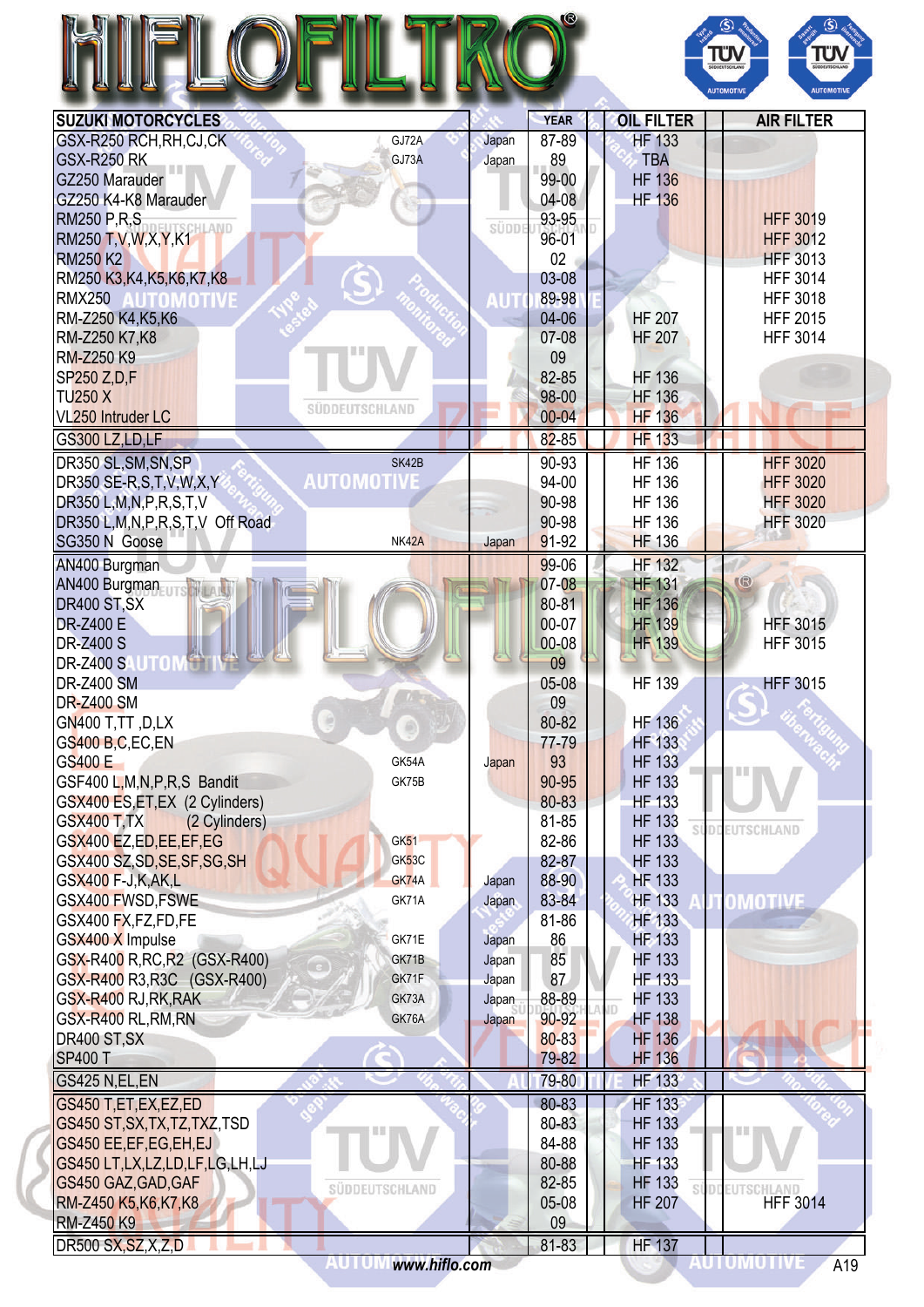| <b>SUZUKI MOTORCYCLES</b><br><b>OIL FILTER</b><br><b>AIR FILTER</b><br><b>YEAR</b><br>DR500 Z,D Off Road<br>83-84<br><b>HF 137</b><br>88-00<br>GS500 E-K,L,M,N,P,R,S,T,V,W,X,Y (2 Cylinders)<br><b>HF 133</b><br><b>HFA 3503</b><br>$01-02$<br><b>HF 133</b><br><b>HFA 3503</b><br>GS500 E-K1,K2<br>88-02<br><b>HF 133</b><br>GS500 E (European Model)<br><b>HFA 3501</b><br>03-06<br><b>HF 133</b><br>GS500 K3, K4, K5, K6<br><b>HFA 3503</b><br><b>HLAND</b><br>SÜDD<br>04-07<br><b>HF 133</b><br>GS500 F-K4, K5, K6, K7<br><b>HFA 3503</b><br><b>GS500 H-K7</b><br><b>HF 133</b><br><b>HFA 3503</b><br>07<br><b>HF 137</b><br><b>SP500 X,Z,D</b><br>81-83<br>GS550 B.N.U. U. U. U. U. (Drum Brake)<br><b>HF 133</b><br>77-79<br>GS550 EC, EN, ET, EX, EZ (Disc Brake)<br>78-82<br><b>HF 133</b><br>78-80<br><b>HF 133</b><br>GS550 DC, DN, DT<br>79-83<br><b>HF 133</b><br>GS550 LN, LT, LX, LZ, LD Chopper<br>85-86<br><b>HF 133</b><br>GS550 LF,LG,LCG<br>81-82<br><b>HF 133</b><br>GS550 MX, MZ Katana<br>SÜDDEUTSCHLAND<br>GSX550 ED, EE, EFE, ES, EF, EG, EU<br>83-87<br><b>HF 133</b><br><b>HFA 3502</b><br>85-89<br><b>HF 137</b><br>DR600 S-SU, R, RU, F, G, H, J<br><b>SN41A</b><br>DR600 R-L, UL, M, UM<br>$90 - 91$<br><b>HF 137</b><br><b>AUTOMOTIVE</b><br><b>HF 137</b><br>DR600 RSE-M<br>91<br><b>Bandit</b><br>95-99<br><b>HF 138</b><br>GSF600 S, T, V, W, X<br><b>HFA 3605</b><br>$00 - 04$<br><b>HF 138</b><br><b>HFA 3610</b><br>GSF600 Y, K1, K2, K3, K4 Bandit<br>96-99<br><b>HF 138</b><br>GSF600 ST, SV, SW, SX Bandit<br><b>HFA 3605</b><br>$00 - 04$<br><b>HF 138</b><br>GSF600 SY, SK1, SK2, SK3, SK4<br><b>HFA 3610</b><br><b>Bandit</b><br>06-08<br><b>HF 138</b><br>GSR600 K6, K7, K8<br>$\mathbb{C}$<br>GN72B<br>88-89<br><b>HF 138</b><br><b>HFA 3603</b><br>GSX600 F, FU, FU2 - J, K<br>90-00<br><b>HF 138</b><br>GSX600 F, FU, FU2 - L, M, N, P, R, S, T, V, W, X, Y<br>GN72B<br><b>HFA 3602</b><br>$01 - 06$<br><b>HF 138</b><br><b>HFA 3602</b><br>GSX600 F-K1,K2,K3,K4,K5,K6<br>92-93<br><b>HF</b> 138<br>GSX-R600 WN, WP<br><b>HFA 3605</b><br>97-98<br><b>HF 138</b><br>GSX-R600 V.W<br><b>HFA 3705</b><br>GSX-R600 X, Y<br>99-00<br><b>HF 138</b><br><b>HFA 3705</b><br>$01 - 03$<br><b>HF 138</b><br><b>HFA 3908</b><br>GSX-R600 K1, K2, K3<br>$04 - 05$<br>GSX-R600 K4,K5<br><b>HF 138</b><br>06-08<br>GSX-R600 K6, K7, K8<br><b>HF 138</b><br><b>HF 138</b><br>RF600 RP, RR, RS, RT, RV<br>93-97<br><b>HFA 3601</b><br>GN76A<br><b>SP600 F</b><br>85<br><b>HF 137</b><br><b>HF 138</b><br><b>VS600 S,T,V</b><br>95-97<br>HFA 3606 + HFA 3607<br>98<br><b>HF 138</b><br>HFA 3606 + HFA 3607<br>VS600 GLF<br>AN650 Burgman<br>$02 - 08$<br><b>HF 138</b><br>$04 - 08$<br><b>HF 138</b><br><b>AN650 A Burgman Executive</b><br>04-06<br>DL650 K4, K5, K6 V-Strom<br><b>HF 138</b><br><b>HFA 3611</b><br>07-08<br><b>HF 138</b><br>DL650 K7, K8 V-Strom<br>DL650 K9 V-Strom<br>09<br>90-96<br>DR650 RSE-L, M, N, P, R, S, T<br><b>HF 137</b><br>SP43/44B<br>97-08<br><b>HF 137</b><br>DR650 SE-V, W, X, Y, K1, K2, K3, K4, K5, K6, K7, K8<br>09<br><b>DR650 SE-K9</b><br>Sί<br>92-93<br>DS650 SN, SP<br><b>HF 137</b><br>83-85<br>GR650 D, XD, E, XE, F<br>GP51A<br><b>HF 133</b><br>81-82<br><b>HF 133</b><br><b>HFA 3502</b><br><b>GS650 EZ, X, EX</b><br>81-83<br>GS650 GTX, GTZ, GTD<br><b>HF 133</b> |                                 |       |               | ΤΰΝ<br>Τΰ<br><b>UDDEUTSCHLAN</b><br><b>AUTOMOTIV</b><br><b>AUTOMOTIVE</b> |
|-----------------------------------------------------------------------------------------------------------------------------------------------------------------------------------------------------------------------------------------------------------------------------------------------------------------------------------------------------------------------------------------------------------------------------------------------------------------------------------------------------------------------------------------------------------------------------------------------------------------------------------------------------------------------------------------------------------------------------------------------------------------------------------------------------------------------------------------------------------------------------------------------------------------------------------------------------------------------------------------------------------------------------------------------------------------------------------------------------------------------------------------------------------------------------------------------------------------------------------------------------------------------------------------------------------------------------------------------------------------------------------------------------------------------------------------------------------------------------------------------------------------------------------------------------------------------------------------------------------------------------------------------------------------------------------------------------------------------------------------------------------------------------------------------------------------------------------------------------------------------------------------------------------------------------------------------------------------------------------------------------------------------------------------------------------------------------------------------------------------------------------------------------------------------------------------------------------------------------------------------------------------------------------------------------------------------------------------------------------------------------------------------------------------------------------------------------------------------------------------------------------------------------------------------------------------------------------------------------------------------------------------------------------------------------------------------------------------------------------------------------------------------------------------------------------------------------------------------------------------------------------------------------------------------------------------------------------------------------------------------------------------------------------------------------------------------------------------------------------------------------------------------------------------------------------------------------------------------------------------------------------------------------------------------------------------------------------------------------|---------------------------------|-------|---------------|---------------------------------------------------------------------------|
|                                                                                                                                                                                                                                                                                                                                                                                                                                                                                                                                                                                                                                                                                                                                                                                                                                                                                                                                                                                                                                                                                                                                                                                                                                                                                                                                                                                                                                                                                                                                                                                                                                                                                                                                                                                                                                                                                                                                                                                                                                                                                                                                                                                                                                                                                                                                                                                                                                                                                                                                                                                                                                                                                                                                                                                                                                                                                                                                                                                                                                                                                                                                                                                                                                                                                                                                                     |                                 |       |               |                                                                           |
|                                                                                                                                                                                                                                                                                                                                                                                                                                                                                                                                                                                                                                                                                                                                                                                                                                                                                                                                                                                                                                                                                                                                                                                                                                                                                                                                                                                                                                                                                                                                                                                                                                                                                                                                                                                                                                                                                                                                                                                                                                                                                                                                                                                                                                                                                                                                                                                                                                                                                                                                                                                                                                                                                                                                                                                                                                                                                                                                                                                                                                                                                                                                                                                                                                                                                                                                                     |                                 |       |               |                                                                           |
|                                                                                                                                                                                                                                                                                                                                                                                                                                                                                                                                                                                                                                                                                                                                                                                                                                                                                                                                                                                                                                                                                                                                                                                                                                                                                                                                                                                                                                                                                                                                                                                                                                                                                                                                                                                                                                                                                                                                                                                                                                                                                                                                                                                                                                                                                                                                                                                                                                                                                                                                                                                                                                                                                                                                                                                                                                                                                                                                                                                                                                                                                                                                                                                                                                                                                                                                                     |                                 |       |               |                                                                           |
|                                                                                                                                                                                                                                                                                                                                                                                                                                                                                                                                                                                                                                                                                                                                                                                                                                                                                                                                                                                                                                                                                                                                                                                                                                                                                                                                                                                                                                                                                                                                                                                                                                                                                                                                                                                                                                                                                                                                                                                                                                                                                                                                                                                                                                                                                                                                                                                                                                                                                                                                                                                                                                                                                                                                                                                                                                                                                                                                                                                                                                                                                                                                                                                                                                                                                                                                                     |                                 |       |               |                                                                           |
|                                                                                                                                                                                                                                                                                                                                                                                                                                                                                                                                                                                                                                                                                                                                                                                                                                                                                                                                                                                                                                                                                                                                                                                                                                                                                                                                                                                                                                                                                                                                                                                                                                                                                                                                                                                                                                                                                                                                                                                                                                                                                                                                                                                                                                                                                                                                                                                                                                                                                                                                                                                                                                                                                                                                                                                                                                                                                                                                                                                                                                                                                                                                                                                                                                                                                                                                                     |                                 |       |               |                                                                           |
|                                                                                                                                                                                                                                                                                                                                                                                                                                                                                                                                                                                                                                                                                                                                                                                                                                                                                                                                                                                                                                                                                                                                                                                                                                                                                                                                                                                                                                                                                                                                                                                                                                                                                                                                                                                                                                                                                                                                                                                                                                                                                                                                                                                                                                                                                                                                                                                                                                                                                                                                                                                                                                                                                                                                                                                                                                                                                                                                                                                                                                                                                                                                                                                                                                                                                                                                                     |                                 |       |               |                                                                           |
|                                                                                                                                                                                                                                                                                                                                                                                                                                                                                                                                                                                                                                                                                                                                                                                                                                                                                                                                                                                                                                                                                                                                                                                                                                                                                                                                                                                                                                                                                                                                                                                                                                                                                                                                                                                                                                                                                                                                                                                                                                                                                                                                                                                                                                                                                                                                                                                                                                                                                                                                                                                                                                                                                                                                                                                                                                                                                                                                                                                                                                                                                                                                                                                                                                                                                                                                                     |                                 |       |               |                                                                           |
|                                                                                                                                                                                                                                                                                                                                                                                                                                                                                                                                                                                                                                                                                                                                                                                                                                                                                                                                                                                                                                                                                                                                                                                                                                                                                                                                                                                                                                                                                                                                                                                                                                                                                                                                                                                                                                                                                                                                                                                                                                                                                                                                                                                                                                                                                                                                                                                                                                                                                                                                                                                                                                                                                                                                                                                                                                                                                                                                                                                                                                                                                                                                                                                                                                                                                                                                                     |                                 |       |               |                                                                           |
|                                                                                                                                                                                                                                                                                                                                                                                                                                                                                                                                                                                                                                                                                                                                                                                                                                                                                                                                                                                                                                                                                                                                                                                                                                                                                                                                                                                                                                                                                                                                                                                                                                                                                                                                                                                                                                                                                                                                                                                                                                                                                                                                                                                                                                                                                                                                                                                                                                                                                                                                                                                                                                                                                                                                                                                                                                                                                                                                                                                                                                                                                                                                                                                                                                                                                                                                                     |                                 |       |               |                                                                           |
|                                                                                                                                                                                                                                                                                                                                                                                                                                                                                                                                                                                                                                                                                                                                                                                                                                                                                                                                                                                                                                                                                                                                                                                                                                                                                                                                                                                                                                                                                                                                                                                                                                                                                                                                                                                                                                                                                                                                                                                                                                                                                                                                                                                                                                                                                                                                                                                                                                                                                                                                                                                                                                                                                                                                                                                                                                                                                                                                                                                                                                                                                                                                                                                                                                                                                                                                                     |                                 |       |               |                                                                           |
|                                                                                                                                                                                                                                                                                                                                                                                                                                                                                                                                                                                                                                                                                                                                                                                                                                                                                                                                                                                                                                                                                                                                                                                                                                                                                                                                                                                                                                                                                                                                                                                                                                                                                                                                                                                                                                                                                                                                                                                                                                                                                                                                                                                                                                                                                                                                                                                                                                                                                                                                                                                                                                                                                                                                                                                                                                                                                                                                                                                                                                                                                                                                                                                                                                                                                                                                                     |                                 |       |               |                                                                           |
|                                                                                                                                                                                                                                                                                                                                                                                                                                                                                                                                                                                                                                                                                                                                                                                                                                                                                                                                                                                                                                                                                                                                                                                                                                                                                                                                                                                                                                                                                                                                                                                                                                                                                                                                                                                                                                                                                                                                                                                                                                                                                                                                                                                                                                                                                                                                                                                                                                                                                                                                                                                                                                                                                                                                                                                                                                                                                                                                                                                                                                                                                                                                                                                                                                                                                                                                                     |                                 |       |               |                                                                           |
|                                                                                                                                                                                                                                                                                                                                                                                                                                                                                                                                                                                                                                                                                                                                                                                                                                                                                                                                                                                                                                                                                                                                                                                                                                                                                                                                                                                                                                                                                                                                                                                                                                                                                                                                                                                                                                                                                                                                                                                                                                                                                                                                                                                                                                                                                                                                                                                                                                                                                                                                                                                                                                                                                                                                                                                                                                                                                                                                                                                                                                                                                                                                                                                                                                                                                                                                                     |                                 |       |               |                                                                           |
|                                                                                                                                                                                                                                                                                                                                                                                                                                                                                                                                                                                                                                                                                                                                                                                                                                                                                                                                                                                                                                                                                                                                                                                                                                                                                                                                                                                                                                                                                                                                                                                                                                                                                                                                                                                                                                                                                                                                                                                                                                                                                                                                                                                                                                                                                                                                                                                                                                                                                                                                                                                                                                                                                                                                                                                                                                                                                                                                                                                                                                                                                                                                                                                                                                                                                                                                                     |                                 |       |               |                                                                           |
|                                                                                                                                                                                                                                                                                                                                                                                                                                                                                                                                                                                                                                                                                                                                                                                                                                                                                                                                                                                                                                                                                                                                                                                                                                                                                                                                                                                                                                                                                                                                                                                                                                                                                                                                                                                                                                                                                                                                                                                                                                                                                                                                                                                                                                                                                                                                                                                                                                                                                                                                                                                                                                                                                                                                                                                                                                                                                                                                                                                                                                                                                                                                                                                                                                                                                                                                                     |                                 |       |               |                                                                           |
|                                                                                                                                                                                                                                                                                                                                                                                                                                                                                                                                                                                                                                                                                                                                                                                                                                                                                                                                                                                                                                                                                                                                                                                                                                                                                                                                                                                                                                                                                                                                                                                                                                                                                                                                                                                                                                                                                                                                                                                                                                                                                                                                                                                                                                                                                                                                                                                                                                                                                                                                                                                                                                                                                                                                                                                                                                                                                                                                                                                                                                                                                                                                                                                                                                                                                                                                                     |                                 |       |               |                                                                           |
|                                                                                                                                                                                                                                                                                                                                                                                                                                                                                                                                                                                                                                                                                                                                                                                                                                                                                                                                                                                                                                                                                                                                                                                                                                                                                                                                                                                                                                                                                                                                                                                                                                                                                                                                                                                                                                                                                                                                                                                                                                                                                                                                                                                                                                                                                                                                                                                                                                                                                                                                                                                                                                                                                                                                                                                                                                                                                                                                                                                                                                                                                                                                                                                                                                                                                                                                                     |                                 |       |               |                                                                           |
|                                                                                                                                                                                                                                                                                                                                                                                                                                                                                                                                                                                                                                                                                                                                                                                                                                                                                                                                                                                                                                                                                                                                                                                                                                                                                                                                                                                                                                                                                                                                                                                                                                                                                                                                                                                                                                                                                                                                                                                                                                                                                                                                                                                                                                                                                                                                                                                                                                                                                                                                                                                                                                                                                                                                                                                                                                                                                                                                                                                                                                                                                                                                                                                                                                                                                                                                                     |                                 |       |               |                                                                           |
|                                                                                                                                                                                                                                                                                                                                                                                                                                                                                                                                                                                                                                                                                                                                                                                                                                                                                                                                                                                                                                                                                                                                                                                                                                                                                                                                                                                                                                                                                                                                                                                                                                                                                                                                                                                                                                                                                                                                                                                                                                                                                                                                                                                                                                                                                                                                                                                                                                                                                                                                                                                                                                                                                                                                                                                                                                                                                                                                                                                                                                                                                                                                                                                                                                                                                                                                                     |                                 |       |               |                                                                           |
|                                                                                                                                                                                                                                                                                                                                                                                                                                                                                                                                                                                                                                                                                                                                                                                                                                                                                                                                                                                                                                                                                                                                                                                                                                                                                                                                                                                                                                                                                                                                                                                                                                                                                                                                                                                                                                                                                                                                                                                                                                                                                                                                                                                                                                                                                                                                                                                                                                                                                                                                                                                                                                                                                                                                                                                                                                                                                                                                                                                                                                                                                                                                                                                                                                                                                                                                                     |                                 |       |               |                                                                           |
|                                                                                                                                                                                                                                                                                                                                                                                                                                                                                                                                                                                                                                                                                                                                                                                                                                                                                                                                                                                                                                                                                                                                                                                                                                                                                                                                                                                                                                                                                                                                                                                                                                                                                                                                                                                                                                                                                                                                                                                                                                                                                                                                                                                                                                                                                                                                                                                                                                                                                                                                                                                                                                                                                                                                                                                                                                                                                                                                                                                                                                                                                                                                                                                                                                                                                                                                                     |                                 |       |               |                                                                           |
|                                                                                                                                                                                                                                                                                                                                                                                                                                                                                                                                                                                                                                                                                                                                                                                                                                                                                                                                                                                                                                                                                                                                                                                                                                                                                                                                                                                                                                                                                                                                                                                                                                                                                                                                                                                                                                                                                                                                                                                                                                                                                                                                                                                                                                                                                                                                                                                                                                                                                                                                                                                                                                                                                                                                                                                                                                                                                                                                                                                                                                                                                                                                                                                                                                                                                                                                                     |                                 |       |               |                                                                           |
|                                                                                                                                                                                                                                                                                                                                                                                                                                                                                                                                                                                                                                                                                                                                                                                                                                                                                                                                                                                                                                                                                                                                                                                                                                                                                                                                                                                                                                                                                                                                                                                                                                                                                                                                                                                                                                                                                                                                                                                                                                                                                                                                                                                                                                                                                                                                                                                                                                                                                                                                                                                                                                                                                                                                                                                                                                                                                                                                                                                                                                                                                                                                                                                                                                                                                                                                                     |                                 |       |               |                                                                           |
|                                                                                                                                                                                                                                                                                                                                                                                                                                                                                                                                                                                                                                                                                                                                                                                                                                                                                                                                                                                                                                                                                                                                                                                                                                                                                                                                                                                                                                                                                                                                                                                                                                                                                                                                                                                                                                                                                                                                                                                                                                                                                                                                                                                                                                                                                                                                                                                                                                                                                                                                                                                                                                                                                                                                                                                                                                                                                                                                                                                                                                                                                                                                                                                                                                                                                                                                                     |                                 |       |               |                                                                           |
|                                                                                                                                                                                                                                                                                                                                                                                                                                                                                                                                                                                                                                                                                                                                                                                                                                                                                                                                                                                                                                                                                                                                                                                                                                                                                                                                                                                                                                                                                                                                                                                                                                                                                                                                                                                                                                                                                                                                                                                                                                                                                                                                                                                                                                                                                                                                                                                                                                                                                                                                                                                                                                                                                                                                                                                                                                                                                                                                                                                                                                                                                                                                                                                                                                                                                                                                                     |                                 |       |               |                                                                           |
|                                                                                                                                                                                                                                                                                                                                                                                                                                                                                                                                                                                                                                                                                                                                                                                                                                                                                                                                                                                                                                                                                                                                                                                                                                                                                                                                                                                                                                                                                                                                                                                                                                                                                                                                                                                                                                                                                                                                                                                                                                                                                                                                                                                                                                                                                                                                                                                                                                                                                                                                                                                                                                                                                                                                                                                                                                                                                                                                                                                                                                                                                                                                                                                                                                                                                                                                                     |                                 |       |               |                                                                           |
|                                                                                                                                                                                                                                                                                                                                                                                                                                                                                                                                                                                                                                                                                                                                                                                                                                                                                                                                                                                                                                                                                                                                                                                                                                                                                                                                                                                                                                                                                                                                                                                                                                                                                                                                                                                                                                                                                                                                                                                                                                                                                                                                                                                                                                                                                                                                                                                                                                                                                                                                                                                                                                                                                                                                                                                                                                                                                                                                                                                                                                                                                                                                                                                                                                                                                                                                                     |                                 |       |               |                                                                           |
|                                                                                                                                                                                                                                                                                                                                                                                                                                                                                                                                                                                                                                                                                                                                                                                                                                                                                                                                                                                                                                                                                                                                                                                                                                                                                                                                                                                                                                                                                                                                                                                                                                                                                                                                                                                                                                                                                                                                                                                                                                                                                                                                                                                                                                                                                                                                                                                                                                                                                                                                                                                                                                                                                                                                                                                                                                                                                                                                                                                                                                                                                                                                                                                                                                                                                                                                                     |                                 |       |               |                                                                           |
|                                                                                                                                                                                                                                                                                                                                                                                                                                                                                                                                                                                                                                                                                                                                                                                                                                                                                                                                                                                                                                                                                                                                                                                                                                                                                                                                                                                                                                                                                                                                                                                                                                                                                                                                                                                                                                                                                                                                                                                                                                                                                                                                                                                                                                                                                                                                                                                                                                                                                                                                                                                                                                                                                                                                                                                                                                                                                                                                                                                                                                                                                                                                                                                                                                                                                                                                                     |                                 |       |               |                                                                           |
|                                                                                                                                                                                                                                                                                                                                                                                                                                                                                                                                                                                                                                                                                                                                                                                                                                                                                                                                                                                                                                                                                                                                                                                                                                                                                                                                                                                                                                                                                                                                                                                                                                                                                                                                                                                                                                                                                                                                                                                                                                                                                                                                                                                                                                                                                                                                                                                                                                                                                                                                                                                                                                                                                                                                                                                                                                                                                                                                                                                                                                                                                                                                                                                                                                                                                                                                                     |                                 |       |               |                                                                           |
|                                                                                                                                                                                                                                                                                                                                                                                                                                                                                                                                                                                                                                                                                                                                                                                                                                                                                                                                                                                                                                                                                                                                                                                                                                                                                                                                                                                                                                                                                                                                                                                                                                                                                                                                                                                                                                                                                                                                                                                                                                                                                                                                                                                                                                                                                                                                                                                                                                                                                                                                                                                                                                                                                                                                                                                                                                                                                                                                                                                                                                                                                                                                                                                                                                                                                                                                                     |                                 |       |               |                                                                           |
|                                                                                                                                                                                                                                                                                                                                                                                                                                                                                                                                                                                                                                                                                                                                                                                                                                                                                                                                                                                                                                                                                                                                                                                                                                                                                                                                                                                                                                                                                                                                                                                                                                                                                                                                                                                                                                                                                                                                                                                                                                                                                                                                                                                                                                                                                                                                                                                                                                                                                                                                                                                                                                                                                                                                                                                                                                                                                                                                                                                                                                                                                                                                                                                                                                                                                                                                                     |                                 |       |               |                                                                           |
|                                                                                                                                                                                                                                                                                                                                                                                                                                                                                                                                                                                                                                                                                                                                                                                                                                                                                                                                                                                                                                                                                                                                                                                                                                                                                                                                                                                                                                                                                                                                                                                                                                                                                                                                                                                                                                                                                                                                                                                                                                                                                                                                                                                                                                                                                                                                                                                                                                                                                                                                                                                                                                                                                                                                                                                                                                                                                                                                                                                                                                                                                                                                                                                                                                                                                                                                                     |                                 |       |               |                                                                           |
|                                                                                                                                                                                                                                                                                                                                                                                                                                                                                                                                                                                                                                                                                                                                                                                                                                                                                                                                                                                                                                                                                                                                                                                                                                                                                                                                                                                                                                                                                                                                                                                                                                                                                                                                                                                                                                                                                                                                                                                                                                                                                                                                                                                                                                                                                                                                                                                                                                                                                                                                                                                                                                                                                                                                                                                                                                                                                                                                                                                                                                                                                                                                                                                                                                                                                                                                                     |                                 |       |               |                                                                           |
|                                                                                                                                                                                                                                                                                                                                                                                                                                                                                                                                                                                                                                                                                                                                                                                                                                                                                                                                                                                                                                                                                                                                                                                                                                                                                                                                                                                                                                                                                                                                                                                                                                                                                                                                                                                                                                                                                                                                                                                                                                                                                                                                                                                                                                                                                                                                                                                                                                                                                                                                                                                                                                                                                                                                                                                                                                                                                                                                                                                                                                                                                                                                                                                                                                                                                                                                                     |                                 |       |               |                                                                           |
|                                                                                                                                                                                                                                                                                                                                                                                                                                                                                                                                                                                                                                                                                                                                                                                                                                                                                                                                                                                                                                                                                                                                                                                                                                                                                                                                                                                                                                                                                                                                                                                                                                                                                                                                                                                                                                                                                                                                                                                                                                                                                                                                                                                                                                                                                                                                                                                                                                                                                                                                                                                                                                                                                                                                                                                                                                                                                                                                                                                                                                                                                                                                                                                                                                                                                                                                                     |                                 |       |               |                                                                           |
|                                                                                                                                                                                                                                                                                                                                                                                                                                                                                                                                                                                                                                                                                                                                                                                                                                                                                                                                                                                                                                                                                                                                                                                                                                                                                                                                                                                                                                                                                                                                                                                                                                                                                                                                                                                                                                                                                                                                                                                                                                                                                                                                                                                                                                                                                                                                                                                                                                                                                                                                                                                                                                                                                                                                                                                                                                                                                                                                                                                                                                                                                                                                                                                                                                                                                                                                                     |                                 |       |               |                                                                           |
|                                                                                                                                                                                                                                                                                                                                                                                                                                                                                                                                                                                                                                                                                                                                                                                                                                                                                                                                                                                                                                                                                                                                                                                                                                                                                                                                                                                                                                                                                                                                                                                                                                                                                                                                                                                                                                                                                                                                                                                                                                                                                                                                                                                                                                                                                                                                                                                                                                                                                                                                                                                                                                                                                                                                                                                                                                                                                                                                                                                                                                                                                                                                                                                                                                                                                                                                                     |                                 |       |               |                                                                           |
|                                                                                                                                                                                                                                                                                                                                                                                                                                                                                                                                                                                                                                                                                                                                                                                                                                                                                                                                                                                                                                                                                                                                                                                                                                                                                                                                                                                                                                                                                                                                                                                                                                                                                                                                                                                                                                                                                                                                                                                                                                                                                                                                                                                                                                                                                                                                                                                                                                                                                                                                                                                                                                                                                                                                                                                                                                                                                                                                                                                                                                                                                                                                                                                                                                                                                                                                                     |                                 |       |               |                                                                           |
|                                                                                                                                                                                                                                                                                                                                                                                                                                                                                                                                                                                                                                                                                                                                                                                                                                                                                                                                                                                                                                                                                                                                                                                                                                                                                                                                                                                                                                                                                                                                                                                                                                                                                                                                                                                                                                                                                                                                                                                                                                                                                                                                                                                                                                                                                                                                                                                                                                                                                                                                                                                                                                                                                                                                                                                                                                                                                                                                                                                                                                                                                                                                                                                                                                                                                                                                                     |                                 |       |               |                                                                           |
|                                                                                                                                                                                                                                                                                                                                                                                                                                                                                                                                                                                                                                                                                                                                                                                                                                                                                                                                                                                                                                                                                                                                                                                                                                                                                                                                                                                                                                                                                                                                                                                                                                                                                                                                                                                                                                                                                                                                                                                                                                                                                                                                                                                                                                                                                                                                                                                                                                                                                                                                                                                                                                                                                                                                                                                                                                                                                                                                                                                                                                                                                                                                                                                                                                                                                                                                                     |                                 |       |               |                                                                           |
|                                                                                                                                                                                                                                                                                                                                                                                                                                                                                                                                                                                                                                                                                                                                                                                                                                                                                                                                                                                                                                                                                                                                                                                                                                                                                                                                                                                                                                                                                                                                                                                                                                                                                                                                                                                                                                                                                                                                                                                                                                                                                                                                                                                                                                                                                                                                                                                                                                                                                                                                                                                                                                                                                                                                                                                                                                                                                                                                                                                                                                                                                                                                                                                                                                                                                                                                                     |                                 |       |               |                                                                           |
|                                                                                                                                                                                                                                                                                                                                                                                                                                                                                                                                                                                                                                                                                                                                                                                                                                                                                                                                                                                                                                                                                                                                                                                                                                                                                                                                                                                                                                                                                                                                                                                                                                                                                                                                                                                                                                                                                                                                                                                                                                                                                                                                                                                                                                                                                                                                                                                                                                                                                                                                                                                                                                                                                                                                                                                                                                                                                                                                                                                                                                                                                                                                                                                                                                                                                                                                                     |                                 |       |               |                                                                           |
|                                                                                                                                                                                                                                                                                                                                                                                                                                                                                                                                                                                                                                                                                                                                                                                                                                                                                                                                                                                                                                                                                                                                                                                                                                                                                                                                                                                                                                                                                                                                                                                                                                                                                                                                                                                                                                                                                                                                                                                                                                                                                                                                                                                                                                                                                                                                                                                                                                                                                                                                                                                                                                                                                                                                                                                                                                                                                                                                                                                                                                                                                                                                                                                                                                                                                                                                                     |                                 |       |               |                                                                           |
|                                                                                                                                                                                                                                                                                                                                                                                                                                                                                                                                                                                                                                                                                                                                                                                                                                                                                                                                                                                                                                                                                                                                                                                                                                                                                                                                                                                                                                                                                                                                                                                                                                                                                                                                                                                                                                                                                                                                                                                                                                                                                                                                                                                                                                                                                                                                                                                                                                                                                                                                                                                                                                                                                                                                                                                                                                                                                                                                                                                                                                                                                                                                                                                                                                                                                                                                                     |                                 |       |               |                                                                           |
|                                                                                                                                                                                                                                                                                                                                                                                                                                                                                                                                                                                                                                                                                                                                                                                                                                                                                                                                                                                                                                                                                                                                                                                                                                                                                                                                                                                                                                                                                                                                                                                                                                                                                                                                                                                                                                                                                                                                                                                                                                                                                                                                                                                                                                                                                                                                                                                                                                                                                                                                                                                                                                                                                                                                                                                                                                                                                                                                                                                                                                                                                                                                                                                                                                                                                                                                                     |                                 |       |               |                                                                           |
|                                                                                                                                                                                                                                                                                                                                                                                                                                                                                                                                                                                                                                                                                                                                                                                                                                                                                                                                                                                                                                                                                                                                                                                                                                                                                                                                                                                                                                                                                                                                                                                                                                                                                                                                                                                                                                                                                                                                                                                                                                                                                                                                                                                                                                                                                                                                                                                                                                                                                                                                                                                                                                                                                                                                                                                                                                                                                                                                                                                                                                                                                                                                                                                                                                                                                                                                                     |                                 |       |               |                                                                           |
|                                                                                                                                                                                                                                                                                                                                                                                                                                                                                                                                                                                                                                                                                                                                                                                                                                                                                                                                                                                                                                                                                                                                                                                                                                                                                                                                                                                                                                                                                                                                                                                                                                                                                                                                                                                                                                                                                                                                                                                                                                                                                                                                                                                                                                                                                                                                                                                                                                                                                                                                                                                                                                                                                                                                                                                                                                                                                                                                                                                                                                                                                                                                                                                                                                                                                                                                                     |                                 |       |               |                                                                           |
|                                                                                                                                                                                                                                                                                                                                                                                                                                                                                                                                                                                                                                                                                                                                                                                                                                                                                                                                                                                                                                                                                                                                                                                                                                                                                                                                                                                                                                                                                                                                                                                                                                                                                                                                                                                                                                                                                                                                                                                                                                                                                                                                                                                                                                                                                                                                                                                                                                                                                                                                                                                                                                                                                                                                                                                                                                                                                                                                                                                                                                                                                                                                                                                                                                                                                                                                                     |                                 |       |               |                                                                           |
|                                                                                                                                                                                                                                                                                                                                                                                                                                                                                                                                                                                                                                                                                                                                                                                                                                                                                                                                                                                                                                                                                                                                                                                                                                                                                                                                                                                                                                                                                                                                                                                                                                                                                                                                                                                                                                                                                                                                                                                                                                                                                                                                                                                                                                                                                                                                                                                                                                                                                                                                                                                                                                                                                                                                                                                                                                                                                                                                                                                                                                                                                                                                                                                                                                                                                                                                                     | GS650 GX, GLX, GZ, GLZ, GD, GLD | 81-84 | <b>HF 133</b> |                                                                           |
| 83<br><b>HF 133</b><br><b>GS650 MD</b>                                                                                                                                                                                                                                                                                                                                                                                                                                                                                                                                                                                                                                                                                                                                                                                                                                                                                                                                                                                                                                                                                                                                                                                                                                                                                                                                                                                                                                                                                                                                                                                                                                                                                                                                                                                                                                                                                                                                                                                                                                                                                                                                                                                                                                                                                                                                                                                                                                                                                                                                                                                                                                                                                                                                                                                                                                                                                                                                                                                                                                                                                                                                                                                                                                                                                                              |                                 |       |               |                                                                           |
| <b>HF 138</b><br>GSF650 Bandit<br>05-08                                                                                                                                                                                                                                                                                                                                                                                                                                                                                                                                                                                                                                                                                                                                                                                                                                                                                                                                                                                                                                                                                                                                                                                                                                                                                                                                                                                                                                                                                                                                                                                                                                                                                                                                                                                                                                                                                                                                                                                                                                                                                                                                                                                                                                                                                                                                                                                                                                                                                                                                                                                                                                                                                                                                                                                                                                                                                                                                                                                                                                                                                                                                                                                                                                                                                                             |                                 |       |               |                                                                           |
| <b>GSF650 S Bandit</b><br>05-08<br><b>HF 138</b>                                                                                                                                                                                                                                                                                                                                                                                                                                                                                                                                                                                                                                                                                                                                                                                                                                                                                                                                                                                                                                                                                                                                                                                                                                                                                                                                                                                                                                                                                                                                                                                                                                                                                                                                                                                                                                                                                                                                                                                                                                                                                                                                                                                                                                                                                                                                                                                                                                                                                                                                                                                                                                                                                                                                                                                                                                                                                                                                                                                                                                                                                                                                                                                                                                                                                                    |                                 |       |               |                                                                           |
| <b>HF 138</b><br><b>GSX650 F-K8</b><br>08<br>EUTSCHLAND<br>SUDDEUTS GHLAND                                                                                                                                                                                                                                                                                                                                                                                                                                                                                                                                                                                                                                                                                                                                                                                                                                                                                                                                                                                                                                                                                                                                                                                                                                                                                                                                                                                                                                                                                                                                                                                                                                                                                                                                                                                                                                                                                                                                                                                                                                                                                                                                                                                                                                                                                                                                                                                                                                                                                                                                                                                                                                                                                                                                                                                                                                                                                                                                                                                                                                                                                                                                                                                                                                                                          |                                 |       |               |                                                                           |
| LS650 FG, FH, PG, PH, PJ, PK Savage (Belt)<br>86-90<br><b>HF 137</b>                                                                                                                                                                                                                                                                                                                                                                                                                                                                                                                                                                                                                                                                                                                                                                                                                                                                                                                                                                                                                                                                                                                                                                                                                                                                                                                                                                                                                                                                                                                                                                                                                                                                                                                                                                                                                                                                                                                                                                                                                                                                                                                                                                                                                                                                                                                                                                                                                                                                                                                                                                                                                                                                                                                                                                                                                                                                                                                                                                                                                                                                                                                                                                                                                                                                                |                                 |       |               |                                                                           |
| LS650 PL, PM, PN, PR, PS, PT, PV, PW, PX, PY Savage (Belt)<br>$91 - 00$<br><b>HF 137</b><br><b>HFA 3608</b>                                                                                                                                                                                                                                                                                                                                                                                                                                                                                                                                                                                                                                                                                                                                                                                                                                                                                                                                                                                                                                                                                                                                                                                                                                                                                                                                                                                                                                                                                                                                                                                                                                                                                                                                                                                                                                                                                                                                                                                                                                                                                                                                                                                                                                                                                                                                                                                                                                                                                                                                                                                                                                                                                                                                                                                                                                                                                                                                                                                                                                                                                                                                                                                                                                         |                                 |       |               |                                                                           |
| LS650 PK1, PK2, PK3, PK4 Savage (Belt)<br>$01 - 04$<br><b>HF 137</b><br><b>HFA 3608</b><br>99-02<br><b>HF 138</b>                                                                                                                                                                                                                                                                                                                                                                                                                                                                                                                                                                                                                                                                                                                                                                                                                                                                                                                                                                                                                                                                                                                                                                                                                                                                                                                                                                                                                                                                                                                                                                                                                                                                                                                                                                                                                                                                                                                                                                                                                                                                                                                                                                                                                                                                                                                                                                                                                                                                                                                                                                                                                                                                                                                                                                                                                                                                                                                                                                                                                                                                                                                                                                                                                                   |                                 |       |               |                                                                           |
| SV650 X, Y, K1, K2<br><b>HFA 3609</b><br><b>MITOMOTIV</b><br>www.hiflofiltro.com<br>A20                                                                                                                                                                                                                                                                                                                                                                                                                                                                                                                                                                                                                                                                                                                                                                                                                                                                                                                                                                                                                                                                                                                                                                                                                                                                                                                                                                                                                                                                                                                                                                                                                                                                                                                                                                                                                                                                                                                                                                                                                                                                                                                                                                                                                                                                                                                                                                                                                                                                                                                                                                                                                                                                                                                                                                                                                                                                                                                                                                                                                                                                                                                                                                                                                                                             |                                 |       |               |                                                                           |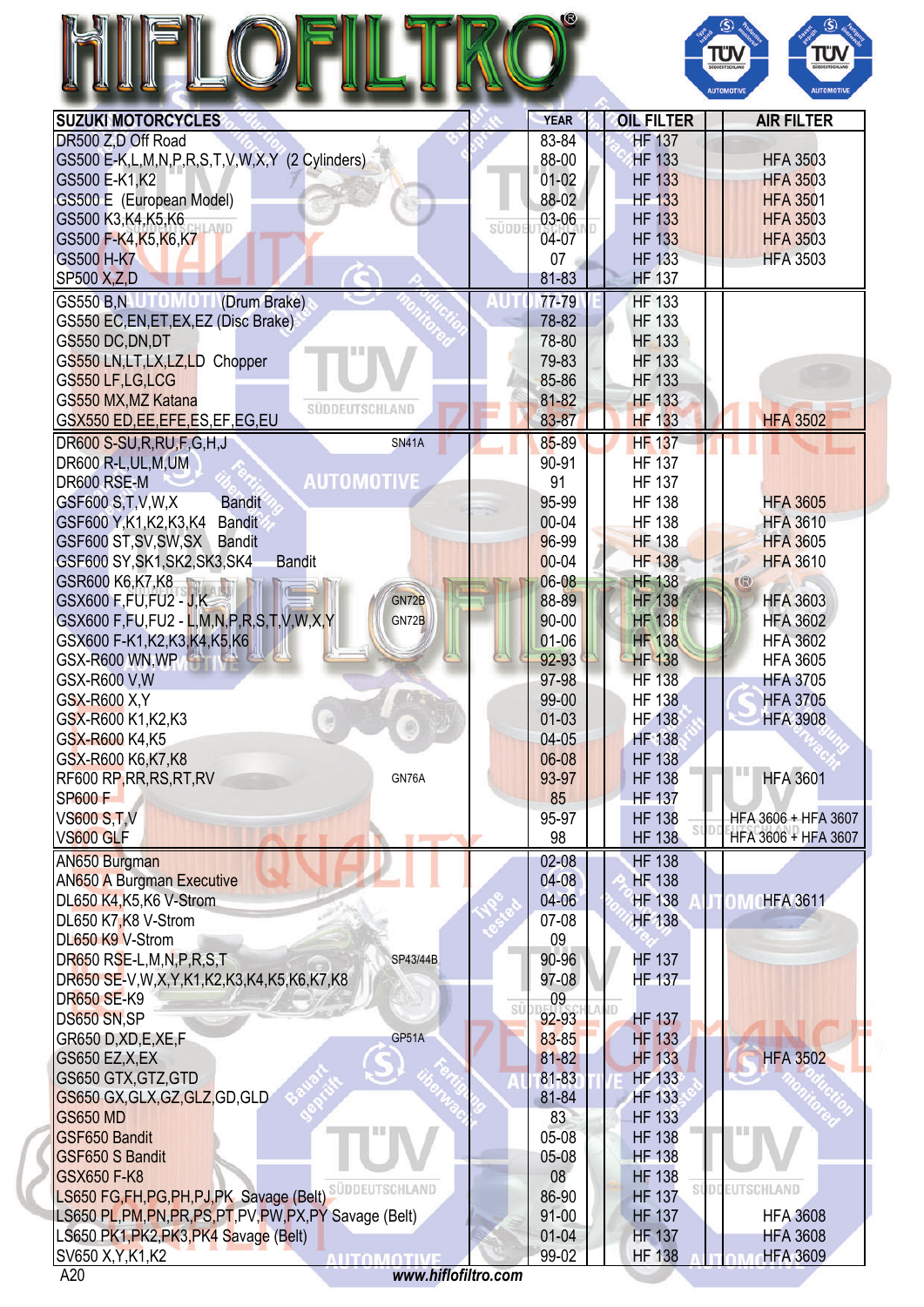|                                                                                    |                       |       |                |                                | ΤΰΝ<br>ΤÜΝ<br><b>HÜDDEUTSCHLAND</b><br>sinonurscie.<br><b>AUTOMOTIVE</b><br><b>AUTOMOTIVI</b> |
|------------------------------------------------------------------------------------|-----------------------|-------|----------------|--------------------------------|-----------------------------------------------------------------------------------------------|
| <b>SUZUKI MOTORCYCLES</b>                                                          |                       |       | <b>YEAR</b>    | <b>OIL FILTER</b>              | <b>AIR FILTER</b>                                                                             |
| SV650 K3, K4, K5, K6, K7, K8                                                       |                       |       | $03-08$        | <b>HF 138</b>                  | <b>HFA 3612</b>                                                                               |
| SV650 SX, SY, SK1, SK2                                                             |                       |       | 99-02          | <b>HF 138</b>                  | <b>HFA 3609</b>                                                                               |
| SV650 SK3, SK4, SK5, SK6, SK7, SK8                                                 |                       |       | 03-08          | <b>HF 138</b>                  | <b>HFA 3612</b>                                                                               |
| SV650 A/SA-K7, K8 (ABS)                                                            |                       |       | 07-08          | <b>HF 138</b>                  | <b>HFA 3612</b>                                                                               |
| XN85 D Turbo (650cc)                                                               |                       | SÜDDI | 83-86          | <b>HF 133</b>                  |                                                                                               |
| <b>XF650 V,X,Y,K1</b><br><b>Freewind</b>                                           |                       |       | 97-02          | <b>HF 137</b>                  |                                                                                               |
| S40 K5, K6, K7, K8 Boulevard                                                       |                       |       | $05-08$        | <b>HF 137</b>                  | <b>HFA 3608</b>                                                                               |
| GV700 GLF, GLF2                                                                    |                       |       | 85             | <b>HF 134</b>                  | <b>HFA 3503</b>                                                                               |
| GS700 EF,ESF                                                                       |                       | AUT   | 85             | <b>HF 133</b>                  |                                                                                               |
| VS700 GLEPG, GLFG, GLPG, GLEFG                                                     |                       |       | 86             | <b>HF 134</b>                  | HFA 3606 + HFA 3607                                                                           |
| VS700 GLFH, GLPH, GLEFH                                                            | 言言                    |       | 87-88          | <b>HF 138</b>                  | HFA 3606 + HFA 3607                                                                           |
| VS700 GLPJ, GLFJ                                                                   |                       |       | 88             | <b>HF 138</b>                  | HFA 3606 + HFA 3607                                                                           |
| DR750 SJ, SUJ, SK, SUK Big                                                         | SR41B                 |       | 88-89          | <b>HF 137</b>                  | <b>HFA 3703</b>                                                                               |
| GS750 B,EC,EN,DC,DN                                                                | SÜDDEUTSCHLAND        |       | 77-82          | <b>HF 133</b>                  |                                                                                               |
| GS750 LN,LT,LX                                                                     |                       |       | 79-81          | <b>HF 133</b>                  | <b>HFA 3702</b>                                                                               |
| <b>GS750 SD</b>                                                                    |                       |       | 83             | <b>HF 133</b>                  | <b>HFA 3702</b>                                                                               |
| <b>GS750 ESD</b>                                                                   |                       |       | 83             | <b>HF 133</b>                  |                                                                                               |
| GSX750 LN,LT,LX                                                                    | AUTOMOTIVE            |       | 79-81          | <b>HF 133</b>                  | <b>HFA 3702</b>                                                                               |
| GSX750 T,ET,X,EX,EZ                                                                |                       |       | 80-82          | <b>HF 133</b>                  | <b>HFA 3702</b>                                                                               |
| <b>GSX750 S,SS</b>                                                                 | GS75X                 | Japan | 84-85          | <b>HF 133</b>                  | <b>HFA 3702</b>                                                                               |
| GSX750 S-2,S2C                                                                     | GS75X<br>GR72A        | Japan | 84-85<br>84-86 | <b>HF 133</b><br><b>HF 133</b> | <b>HFA 3702</b>                                                                               |
| GSX750 SE, S3, S4 Katana<br>GSX750 EE,ESD,ESE,ESG,EFE,EFG                          |                       |       | 80-89          | <b>HF 133</b>                  | (                                                                                             |
| GSX750 F-K,L,M,N,P,R,S,T,V,W,X,Y,K-1,2,3,4,5,6                                     | GR78A                 |       | 89-06          | <b>HF 138</b>                  | <b>HFA 3602</b>                                                                               |
| GSX750 W,X,Y,K1 (Retro Style)                                                      |                       |       | 98-02          | <b>HF 138</b>                  | <b>HFA 3604</b>                                                                               |
| <b>GSX-R750 R</b>                                                                  | GR71F                 | Japan | 87             | <b>HF 134</b>                  |                                                                                               |
| <b>GSX-R750 R2, RH, RR</b>                                                         | <b>GR71G</b>          | Japan | 87             | <b>HF 134</b>                  |                                                                                               |
| <b>GSX-R750 J</b>                                                                  | GR77C                 | Japan | 88             | <b>HF 138</b>                  |                                                                                               |
| <b>GSX-R750 K,AK</b>                                                               | GR77C                 | Japan | 89-90          | <b>HF 138</b>                  |                                                                                               |
| <b>GSX-R750 L,M</b>                                                                | GR7AC                 | Japan | 90-91          | <b>HF 138</b>                  |                                                                                               |
| GSX-R750 F,G,HG,H,XH                                                               | GR75A                 |       | 85-87          | <b>HF 134</b>                  | <b>HFA 3701</b>                                                                               |
| GSX-R750 J,K Sling Shot                                                            | GR77B                 |       | 88-89          | <b>HF 138</b>                  | <b>HFA 3704</b>                                                                               |
| GSX-R750 L,M Sling Shot                                                            | GR7AD                 |       | 90-91          | <b>HF 138</b>                  | <b>HFA 3704</b>                                                                               |
| GSX-R750 WN, WP, WR, WS                                                            | GR7BD                 |       | 92-95          | <b>HF 138</b>                  | <b>HFA 3605</b>                                                                               |
| GSX-R750 T, V, W, X SRAD                                                           |                       |       | 96-99          | <b>HF 138</b>                  | <b>HFA 3705</b>                                                                               |
| GSX-R750 Y, K1, K2, K3                                                             |                       |       | 00-03          | <b>HF 138</b>                  | <b>HFA 3908</b>                                                                               |
| GSX-R750 K4,K5                                                                     |                       |       | $04-05$        | <b>HF 138</b>                  |                                                                                               |
| GSX-R750 K6,K7,K8                                                                  |                       |       | 06-08          | <b>HF 138</b>                  |                                                                                               |
| VS750 GLF                                                                          |                       |       | 85-86          | <b>HF 134</b>                  | HFA 3606 + HFA 3607                                                                           |
| VS750 GLP-H, J, K, L, M Intruder                                                   |                       |       | 87-91          | <b>HF 138</b>                  | HFA 3606 + HFA 3607                                                                           |
| C50 K5, K6, K7, K8 Boulevard                                                       |                       |       | 05-08          | <b>HF 138</b>                  |                                                                                               |
| C50 T-K5, K6, K7, K8 Boulevard                                                     |                       |       | 05-08          | <b>HF 138</b>                  |                                                                                               |
| C50 B-K5, K6, K7 Boulevard Black                                                   |                       |       | 05-07          | <b>HF 138</b>                  |                                                                                               |
| C800 Intruder                                                                      |                       | SÜ    | 05-06          | <b>HF 138</b>                  |                                                                                               |
| DR800 SK, SL, SUL                                                                  | SR43A/B               |       | 88-90          | <b>HF 137</b>                  | <b>HFA 3703</b>                                                                               |
| DR800 SM, SUM                                                                      | SR43A/B               |       | 91             | <b>HF 137</b>                  | <b>HFA 3802</b>                                                                               |
| DR800 SN, SUN, SP, SUP, SR, SUR, SS, SUS, SV, SUV SR43A/B                          |                       |       | $92 - 00$      | <b>HF 137</b>                  | <b>HFA 3802</b>                                                                               |
| M50 K5, K6, K7, K8 Boulevard                                                       |                       |       | $05 - 08$      | <b>HF 138</b>                  |                                                                                               |
| M50 B-K5, K6 Boulevard Black                                                       |                       |       | 05-06          | <b>HF 138</b>                  |                                                                                               |
| M800 Intruder                                                                      |                       |       | 05-06          | <b>HF 138</b>                  |                                                                                               |
| VL800 K1, K2, K3, K4 Intuder LC Volusia                                            |                       |       | $01 - 04$      | <b>HF 138</b>                  |                                                                                               |
| VL800 B-K4 Intuder LC Volusia SE                                                   |                       |       | 04             | <b>HF 138</b>                  |                                                                                               |
| VL800 C50 Volusia                                                                  | <b>SUDDEUTSCHLAND</b> |       | 07-08          | <b>HF 138</b>                  | <b>EUTSCHLAND</b>                                                                             |
| <b>VL800 C50 Custom Volusia</b>                                                    |                       |       | 08             | <b>HF 138</b>                  |                                                                                               |
|                                                                                    |                       |       |                |                                |                                                                                               |
| <b>VL800 C50T Touring Volusia</b>                                                  |                       |       | 07-08          | <b>HF 138</b>                  |                                                                                               |
| VS800 GL-N, P, R, S, T, V, W, X, Y, K1, K2, K3, K4 Intruder<br>VX800 L, M, N, P, R | <b>ALITOMOTIVE</b>    |       | 92-04<br>90-94 | <b>HF 138</b><br><b>HF 138</b> | HFA 3606 + HFA 3607<br><b>HFA 3801</b>                                                        |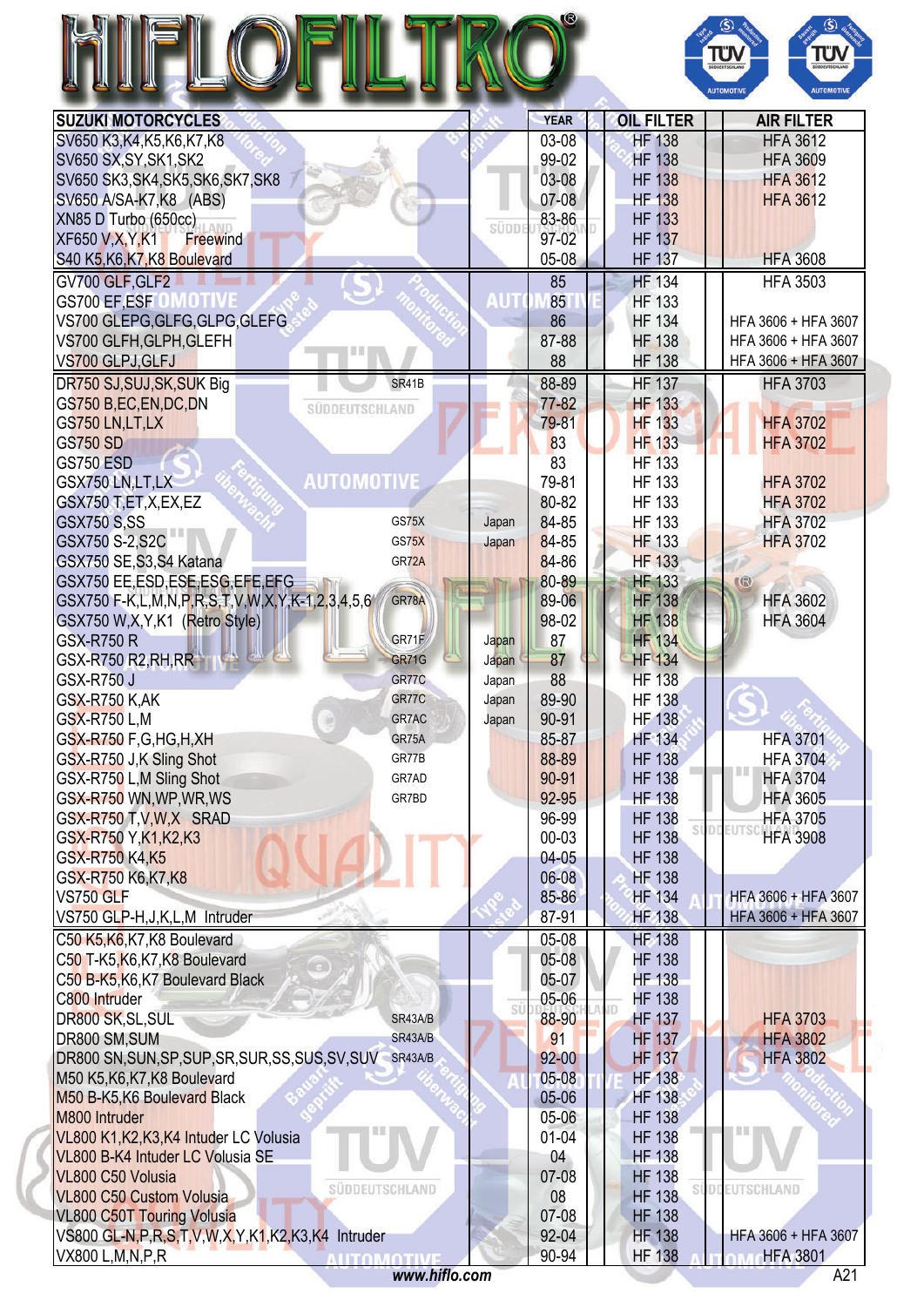|                                                          |      |                 |                      | ΤÜΝ<br>TÜV<br><b>JODEUTSCHLAND</b><br><b>AUTOMOTIVE</b><br><b>AUTOMOTIVE</b> |
|----------------------------------------------------------|------|-----------------|----------------------|------------------------------------------------------------------------------|
| <b>SUZUKI MOTORCYCLES</b>                                |      | <b>YEAR</b>     | <b>OIL FILTER</b>    | <b>AIR FILTER</b>                                                            |
| <b>VX800 S,T,V</b>                                       |      | 95-97           | <b>HF 138</b>        | <b>HFA 3801</b>                                                              |
| VZ800 V,W,X,Y,K1,K2,K3,K4 Marauder                       |      | 97-04           | <b>HF 138</b>        | <b>HFA 3803</b>                                                              |
| VZ800 M50 Marauder                                       |      | 07-08           | <b>HF 138</b>        |                                                                              |
| S50 K5, K6, K7, K8 Boulevard                             |      | $05-08$         | <b>HF 138</b>        | HFA 3606 + HFA 3607                                                          |
| GS850 GN.GT.GX                                           | süpp | 79-81           | <b>HF 133</b>        |                                                                              |
| GS850 GZ, GLZ, GD, GLD, GE, GG                           |      | 79-85           | <b>HF 133</b>        |                                                                              |
| RF900 RR, RS, RS2, RT, RV, RW, RX, RY                    |      | $94 - 00$       | <b>HF 138</b>        | <b>HFA 3601</b>                                                              |
| DL1000 K2, K3, K4, K5, K6, K7, K8 V-Strom                |      | $02 - 08$       | <b>HF 138</b>        | <b>HFA 3611</b>                                                              |
| GS1000 HC, HN, HT                                        |      | 78-80           | <b>HF 133</b>        | <b>HFA 3702</b>                                                              |
| GS1000 C,EC,N,EN,T,ET                                    |      | 78-80           | <b>HF 133</b>        | <b>HFA 3702</b>                                                              |
| GS1000 SN, ST, SZ, SD                                    |      | 79-83           | <b>HF 133</b>        | <b>HFA 3702</b>                                                              |
| GS1000 GT, GLT, GX, GLX, GZ, GD                          |      | 80-84           | <b>HF 133</b>        |                                                                              |
| GSX1000 SZ, SD Katana                                    |      | 82-84           | <b>HF 133</b>        | <b>HFA 3902</b>                                                              |
| GSX-R1000 K1, K2, K3, K4<br>SÜDDEUTSCHLAND               |      | $01 - 04$       | <b>HF 138</b>        | <b>HFA 3908</b>                                                              |
| GSX-R1000 K5, K6, K7, K8                                 |      | $05 - 08$       | <b>HF 138</b>        |                                                                              |
| SV1000 K3, K4, K5, K6, K7                                |      | $03 - 07$       | <b>HF 138</b>        | <b>HFA 3612</b>                                                              |
| SV1000 S-K3, K4, K5, K6, K7                              |      | 03-07           | <b>HF 138</b>        | <b>HFA 3612</b>                                                              |
| <b>AUTOMOTIVE</b><br>TL1000 S-V, W, X, Y                 |      | 97-00           | <b>HF 138</b>        | <b>HFA 3901</b>                                                              |
|                                                          |      | 98-02           | <b>HF 138</b>        | <b>HFA 3903</b>                                                              |
| TL1000 R-W, X, Y, K1, K2                                 |      |                 |                      |                                                                              |
| GS1100 E-L, ES                                           |      | 80-83           | <b>HF 133</b>        | <b>HFA 3702</b>                                                              |
| GS1100 LT,Z                                              |      | 80-81           | <b>HF 133</b>        | <b>HFA 3702</b>                                                              |
| GS1100 ET, EX, EZ, ED                                    |      | 80-83           | <b>HF 133</b>        | <b>HFA 3702</b><br>ଓ                                                         |
| <b>GS1100 SD, ESD</b>                                    |      | 83              | <b>HF 133</b>        | <b>HFA 3702</b>                                                              |
| GS1100 GZ, GD, GE, GF, GG                                |      | 82-86           | <b>HF 133</b>        |                                                                              |
| GS1100 GLT, GLX, GLZ, GLD                                |      | 81-83           | <b>HF 133</b>        |                                                                              |
| GSX1100 SZ, SD Katana                                    |      | 81-84           | <b>HF 133</b>        | <b>HFA 3902</b>                                                              |
| <b>GSX1100 T,ET,X,EX</b>                                 |      | 80-82           | <b>HF 133</b>        | <b>HFA 3702</b>                                                              |
| GSX1100 SD, XD, EXD                                      |      | 83              | <b>HF 133</b>        | <b>HFA 3902</b>                                                              |
| GSX1100 EZ,SD,ESD                                        |      | 80-85           | <b>HF 133</b>        | <b>HFA 3902</b>                                                              |
| GSX1100 GKZ, GKD, GKE<br>$\circ$                         |      | 83-84           | <b>HF 133</b>        |                                                                              |
| GSX1100 EE,EF,EG,EFE,EFF,EFG,ESE,ESF,ESG                 |      | 82-87           | <b>HF 133</b>        | <b>HFA 3905</b>                                                              |
| GSX1100 F-J,K,L,M,N,P,R,S,T                              |      | 88-96           | <b>HF 138</b>        | <b>HFA 3603</b><br><b>I II</b>                                               |
| GSX1100 GM, GN, GP                                       |      | 91-93           | <b>HF 138</b>        |                                                                              |
| GSX-R1100 G, H, J                                        |      | 86-88           | <b>HF 138</b>        | <b>HFA 3904</b>                                                              |
| GSX-R1100 K,L,M,N                                        |      | 89-92           | <b>HF 138</b>        | <b>HFA 3704</b>                                                              |
| GSX-R1100 WP, WR, WS, WT, WV                             |      | 92-97           | <b>HF 138</b>        | <b>HFA 3605</b>                                                              |
| GS1150 ESE, EF, ESF, EG, ESG                             |      | 84-86           | <b>HF 133</b>        |                                                                              |
| GSF1200 T.V.W.X Bandit                                   |      | 96-99           | <b>HF 138</b>        | <b>HFA 3605</b>                                                              |
| GSF1200 Y, K1, K2, K3, K4 Bandit                         |      | $00 - 04$       | <b>HF 138</b>        | <b>HFA 3610</b>                                                              |
| GSF1200 K5,K6 Bandit                                     |      | 05-06           | <b>HF 138</b>        |                                                                              |
| GSF1200 S-T, V, W, X Bandit                              |      | 97-99           | <b>HF 138</b>        | <b>HFA 3605</b>                                                              |
| GSF1200 S-Y, K1, K2, K3, K4 Bandit                       |      | 00-04           | <b>HF 138</b>        | <b>HFA 3610</b>                                                              |
| GSF1200 S-K5,K6 Bandit                                   |      | 05-06           | <b>HF 138</b>        |                                                                              |
| GSX1200 Inazuma                                          | SÜ   | 99-00           | <b>HF 138</b><br>AND | <b>HFA 3503</b>                                                              |
| GV1200 GLF, GLF2, GLG                                    |      | 85-86           | <b>HF 134</b>        | <b>HFA 3503</b>                                                              |
| GSF1250 S-K7, K8 Bandit                                  |      | 07-08           | <b>HF 138</b>        |                                                                              |
|                                                          |      | 08 <sub>o</sub> | <b>HF 138</b>        |                                                                              |
| GSX1300 BK-K8 B-King                                     |      |                 |                      |                                                                              |
| GSX-R1300 R-X, Y, K1, K2, K3, K4, K5, K6, K7<br>Hayabusa |      | 99-07           | <b>HF 138</b>        | <b>HFA 3907</b>                                                              |
| GSX-R1300 R-K8 Hayabusa                                  |      | 08              | <b>HF 138</b>        | 日目                                                                           |
| GSX-R1300 RZ-K2,K3,K4 Hayabusa<br>匪匪                     |      | $02 - 04$       | <b>HF 138</b>        | <b>HFA 3907</b>                                                              |
| GSX1400 K1, K2, K3, K4, K5. K6                           |      | $01 - 06$       | <b>HF 138</b>        | <b>HFA 3909</b>                                                              |
| GV1400 GCG, GDG, GTG<br><b>SUDDEUTSCHLAND</b>            |      | 86              | <b>HF 134</b>        | <b>SÜDDEUTSCHLAND</b>                                                        |
| GV1400 GDH, GTH, GCH, GDJ                                |      | 87-88           | <b>HF 138</b>        |                                                                              |
| S83 K5, K6, K7, K8 Boulevard                             |      | 05-08           | <b>HF 138</b>        |                                                                              |
| VS1400 GL-PH,FH,PJ,PN,PP                                 |      | 87-93           | <b>HF 138</b>        |                                                                              |
| VS1400 GL-PR,PS,PT<br><b>ALITOMATIVI</b>                 |      | 94-96           | <b>HF 138</b>        | <b>MOTIV</b>                                                                 |

A22 *<www.hiflofiltro.com>*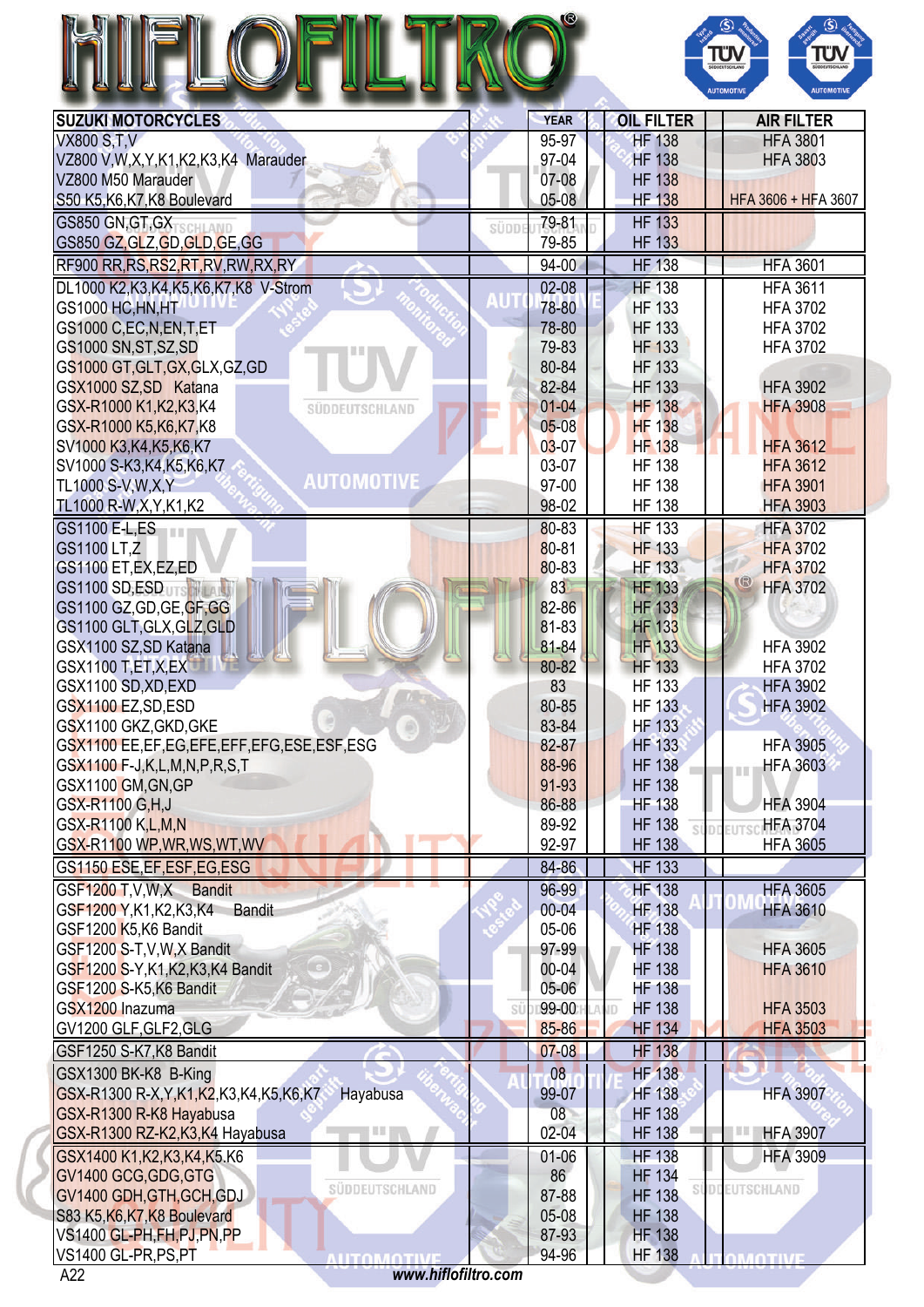|                                                               |       |                     |                                | ΤÜΝ<br>ΤΰΛ<br>SÜDDEUTSCHLAND<br>SÜDDEUTSCHLAN<br><b>AUTOMOTIVE</b><br><b>AUTOMOTIVE</b> |
|---------------------------------------------------------------|-------|---------------------|--------------------------------|-----------------------------------------------------------------------------------------|
| <b>SUZUKI MOTORCYCLES</b>                                     |       | <b>YEAR</b>         | <b>OIL FILTER</b>              | <b>AIR FILTER</b>                                                                       |
| VS1400 GLP-V,W,X,Y,K1,K2,K3,K4 Intruder                       |       | 97-04               | <b>HF 138</b>                  |                                                                                         |
| VS1400 GLP K5, K6, K7, K9 Intruder S83                        |       | 05-08               | <b>HF 138</b>                  |                                                                                         |
| C90 K5, K6, K7, K8<br><b>Boulevard</b>                        |       | 05-08               | <b>HF 138</b>                  |                                                                                         |
| C90 T-K5, K6, K7, K8 Boulevard                                |       | $05-08$             | <b>HF 138</b>                  |                                                                                         |
| C90 B-K5, K6, K7 Boulevard Black                              | SÜDDE | 05-07               | <b>HF 138</b>                  |                                                                                         |
| VL1500 LC Intruder                                            |       | 98-04               | <b>HF 138</b>                  | <b>HFA 3906</b>                                                                         |
| VL1500 LC Intruder                                            |       | 05                  | <b>HF 138</b>                  |                                                                                         |
| VL1500 LC C90 Intruder                                        |       | 07-08<br>07-08      | <b>HF 138</b><br><b>HF 138</b> |                                                                                         |
| VL1500 LC C90T Touring Intruder<br>M95 K5<br><b>Boulevard</b> |       | 05                  | <b>HF 204</b>                  |                                                                                         |
|                                                               |       |                     |                                |                                                                                         |
| C109R<br><b>Boulevard</b><br>C109T<br><b>Boulevard</b>        |       | 08<br>08            | <b>HF 138</b><br><b>HF 138</b> |                                                                                         |
| <b>M109R</b><br><b>Boulevard</b>                              |       | 06-08               | <b>HF 138</b>                  |                                                                                         |
| VZR1800 Intruder M1800 R<br>SÜDDEUTSCHLAND                    |       | 06                  | <b>HF 138</b>                  |                                                                                         |
|                                                               |       |                     |                                |                                                                                         |
| <b>SUZUKI NEW APPLICATIONS</b>                                |       |                     |                                |                                                                                         |
| <b>AUTOMOTIVE</b><br><b>SÜDDEUTS</b><br><b>AUTO</b>           |       |                     |                                | $\mathbb{R}$                                                                            |
|                                                               |       | THE 1<br>SÜDDEUTSCH | iD                             | SÜDDEUTSCHLAND<br>OMOTIVE                                                               |

<www.hiflo.com> A23

SÜDDEUTSCHLAND

SUDDEUTSCHLAND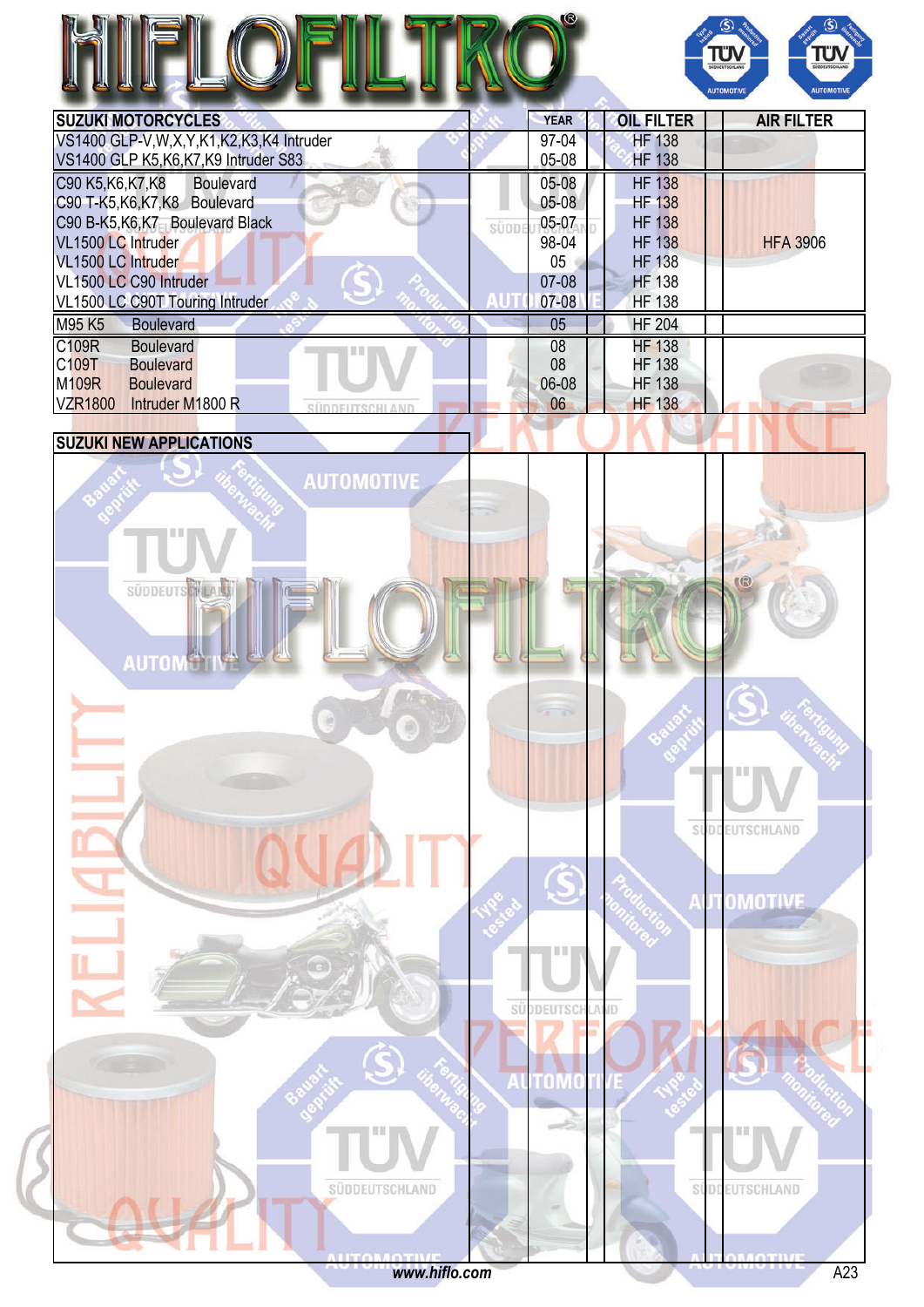# R



| ALT125 D,E,F,G     |       |                 |  |
|--------------------|-------|-----------------|--|
|                    | 83-86 | 131<br>HF       |  |
| <b>ALT185 E.F.</b> | 84-85 | <b>HF</b><br>ΙJ |  |

| <b>SUZUKI FOUR WHEELS</b>                                        |    |                |                                |            |
|------------------------------------------------------------------|----|----------------|--------------------------------|------------|
| LT-Z90 K7, K8 Quadsport                                          |    | 07-08          | <b>HF 131</b>                  |            |
| LT 125 D.E.F.G.H                                                 |    | 83-87          | <b>HF 131</b>                  |            |
| LT-F160 $M,N,P,R,S,T,V,W$                                        |    | 91-98          | <b>HF 132</b>                  |            |
| LT-F160 X, Y, K1, K2                                             |    | 99-02          | <b>HF 132</b>                  |            |
| LT160 K3, K4 Quadrunner                                          |    | 03-04          | <b>HF 132</b>                  |            |
| LT185 E,F,G,H<br>目目                                              |    | 84-87          | <b>HF 131</b>                  |            |
| LT230 GEF, GEG                                                   |    | 85-87          | <b>HF 132</b>                  |            |
| LT230 SF, SG, SH, SJ                                             |    | 85-88          | <b>HF 132</b>                  |            |
| SUDDEUTSCHLAND<br>LT-F230 G,H                                    |    | 86-87          | <b>HF 132</b>                  |            |
| LT230 E- H, J, K, L, M, N, P                                     |    | 86-93          | <b>HF 132</b>                  |            |
| LT250 EF, EFF, EFG                                               |    | 85-86          | <b>HF 132</b>                  |            |
| LT-F250 J,K,L,M,N,P,R,S,T,V,W,X,Y,K1,K2 Quadrunner               |    | 88-02          | <b>HF 132</b>                  |            |
| LT-F250 K3,K4,K5,K6,K7,K8 Ozark                                  |    | 03-08          | <b>HF 132</b>                  |            |
| LT-F250 K9 Ozark                                                 |    | 09             |                                |            |
| LT-Z250 K4, K5, K6, K7, K8 Quadsport                             |    | $04-08$        | <b>HF 132</b>                  |            |
| LT-Z250 K9 Quadsport                                             |    | 09             |                                |            |
| LT 4WD H, J, K, L, M, N, P, R, S, T, V, W, X                     |    | 87-99          | <b>HF 132</b>                  | $\circ$    |
| LT-F 4WD X M, N, P, R, S, T, V, W King Quad                      |    | 91-99          | <b>HF 132</b>                  |            |
| LT300 EH, EJ, EK                                                 |    | 87-89          | <b>HF 132</b>                  |            |
| LT-F300F King Quad                                               |    | $00 - 02$      | <b>HF 132</b>                  |            |
| KLT-A400 F-K9 King Quad 400 AS                                   |    | 09             |                                |            |
| KLT-A400 FC-K9 King Quad 400 AS                                  |    | 09             |                                |            |
| KLT-F400 F-K9 King Quad 400 FS                                   |    | 09             |                                |            |
| KLT-F400 FC-K9 King Quad 400 FS Camo                             |    | 09             |                                |            |
| LT-A400 K2, K3, K4 Eiger 2x4 Automatic                           |    | $02 - 04$      | <b>HF 138</b>                  |            |
| LT-F400 K2, K3, K4 Eiger 2x4                                     |    | $02 - 04$      | <b>HF 138</b>                  |            |
| LTF400 K7 Eiger 2WD                                              |    | 07             | <b>HF 138</b>                  |            |
| LT-F400F-K2, K3, K4 Eiger 4x4                                    |    | $02 - 04$      | <b>HF 138</b>                  |            |
| LT-A400F-K2,K3,K4,K5,K6,K7 Eiger 4x4 Automatic                   |    | 02-07          | <b>HF 138</b>                  | EUTSCHLAND |
| LT-F400FC-K4, K5, K6, K7 Eiger Automatic 4x4 Camouflage          |    | 04-07<br>03-08 | <b>HF 138</b><br><b>HF 139</b> |            |
| LT-Z400 K3, K4, K5, K6, K7, K8 Quadsport<br>LT-Z400 K9 Quadsport |    | 09             |                                |            |
| LT-A450X K7, K8 King Quad                                        |    | 07-08          | <b>HF 138</b>                  |            |
| LT-A450 X-K9 King Quad 450 AXi                                   |    | 09             |                                |            |
| LT-A450 XC-K9 King Quad 450 AXi Camo                             |    | 09             |                                |            |
| LT-R450 K6,K7,K8 Quadracer                                       |    | 06-08          | <b>HF 139</b>                  |            |
| LT-F500F Quadrunner                                              |    | 98-02          | <b>HF 138</b>                  |            |
| LT-A500F Quadrunner                                              | SÜ | 98-02          | <b>HF 138</b>                  |            |
| LT-F500F-K2,K3,K4,K5,K6 Vinson 4x4                               |    | $02 - 06$      | <b>HF 138</b>                  |            |
| LT-F500F K7 Vinson 4x4 Camouflage                                |    | 07             | <b>HF 138</b>                  |            |
| LT-F500FC-K5,K6<br>Vinson 4x4 Manual Camouflage                  |    | 05-06          | <b>HF 138</b>                  |            |
| LT-A500F-K3,K4,K5,K6,K7<br>Vinson Automatic 4x4                  |    | 03-07          | <b>HF 138</b>                  |            |
| Vinson Automatic 4x4<br>LT-A500FB-K4,K5                          |    | $04-05$        | <b>HF 138</b>                  |            |
| LT-A500FC-K4,K5,K6<br>Vinson Automatic 4x4 Camouflage            |    | 04-06          | <b>HF 138</b>                  |            |
| LTA700 X-K5, K6, K7, K8 King Quad                                |    | 05-08          | <b>HF 138</b>                  |            |
| LTV700 F-K4, K5 Twin Peaks 4x4                                   |    | $04 - 05$      | <b>HF 204</b>                  |            |
| LTA750 X-K8 King Quad<br><b>SUDDEUTSCHLAND</b>                   |    | 08             | <b>HF 138</b>                  | EUTSCHLAND |
| LTA750 X-K9 King Quad 750 AXi                                    |    | 09             |                                |            |
| LTA750 XK, XCK-K9 King Quad 750 AXi Camo                         |    | 09             |                                |            |
|                                                                  |    |                |                                |            |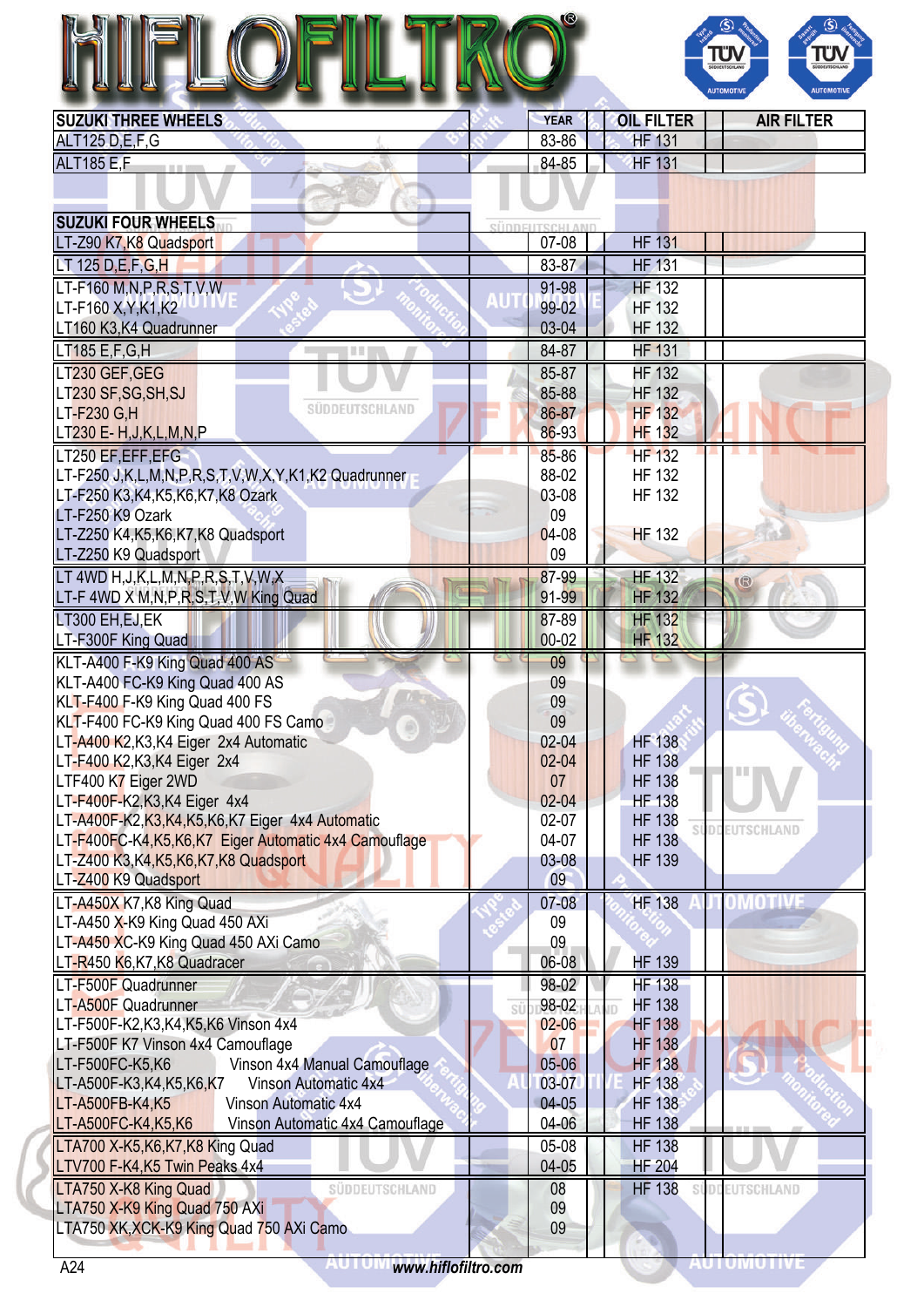|                                                        |            |                |                     | $\circledS$<br>$\circledS$<br>πυ<br>ΤÜΝ<br><b>GODEUTSCHLAN</b><br>SÜDDEUTSCHLAND |
|--------------------------------------------------------|------------|----------------|---------------------|----------------------------------------------------------------------------------|
|                                                        |            |                |                     | <b>AUTOMOTIV</b><br><b>AUTOMOTIVE</b>                                            |
| YAMAHA MOTORCYCLES                                     |            | <b>YEAR</b>    | <b>OIL FILTER</b>   | <b>AIR FILTER</b>                                                                |
| <b>TT-R50</b>                                          |            | 07-08          |                     |                                                                                  |
| YZ80 E,F,G,H,J,K,L,M,N                                 |            | 93-01          |                     | <b>HFF 4017</b>                                                                  |
| YZ85 $P, R, S, T, V, W, X$                             |            | 02-08          |                     | <b>HFF 4013</b>                                                                  |
| <b>YZ85</b>                                            |            | 09             |                     |                                                                                  |
| <b>TT-R90</b><br>SÜDDEUTSCHLAND                        | SUDI       | 07             |                     |                                                                                  |
| <b>DT125 R</b><br>4BL                                  |            | 91-04          |                     | <b>HFA 4101</b>                                                                  |
| <b>SR125 SE</b>                                        |            | 80-99          | <b>HF 143</b>       |                                                                                  |
| <b>SR125</b><br>AUTOMOTIVE                             |            | $00 - 02$      | <b>HF 143</b>       |                                                                                  |
| <b>TT-R125</b>                                         |            | 00-08          |                     | <b>HFF 4016</b>                                                                  |
| <b>TT-R125 E/LE</b>                                    |            | 09             | <b>HF 143</b>       |                                                                                  |
| <b>TW125</b><br>VP125 X-City                           |            | 99-04<br>07-08 | <b>HF 141</b>       | <b>HFA 4202</b>                                                                  |
| <b>WR125 R-</b>                                        |            | 09             |                     |                                                                                  |
| <b>WR125 X-</b><br><b>SÜDDEUTSCHLAND</b>               |            | 09             |                     |                                                                                  |
| XC125 TR Cygnus R                                      |            | $95 - 01$      | <b>HF 143</b>       | <b>HFA 4102</b>                                                                  |
| <b>XT125</b>                                           |            | 82-86          | <b>HF 143</b>       |                                                                                  |
| <b>XT125</b><br>2YE                                    |            | 88-90          | <b>HF 143</b>       |                                                                                  |
| <b>AUTOMOTW</b><br><b>XT125</b>                        |            | 91-96          | <b>HF 143</b>       |                                                                                  |
| <b>XT125 R</b>                                         |            | 05-07          |                     |                                                                                  |
| <b>XT125 X</b>                                         |            | 05-07          |                     |                                                                                  |
| XV125 S Virago                                         |            | 97-99          | <b>HF 145</b>       |                                                                                  |
| XV125 S Virago<br>5AJ                                  |            | $00 - 01$      | <b>HF 145</b>       | $\circledR$                                                                      |
| XVS125 Drag Star<br>5JX,5KR                            |            | $00 - 04$      | <b>HF 145</b>       |                                                                                  |
| <b>YBR125</b><br>YP125 R X-Max                         |            | 05-06<br>06-08 | <b>HF 141</b>       |                                                                                  |
| YJ125 Vino                                             | <b>USA</b> | 06-08          | <b>HF 143</b>       |                                                                                  |
| UTOM<br>YJ125 Vino                                     | <b>USA</b> | 09             |                     |                                                                                  |
| YZ125 J, K, L, M, N, P, R, S, T, V, W, X               |            | 97-08          |                     | <b>HFF 4012</b>                                                                  |
| <b>YZ125</b>                                           |            | 09             |                     |                                                                                  |
| 125 Zuma                                               |            | 09             |                     |                                                                                  |
| 150 Fly One                                            |            | 98-99          | <b>HF 143</b>       |                                                                                  |
| XC180 K, KC, L, LC, ZL, ZLC, N                         |            | 83-85          | <b>HF 145</b>       | T II II.                                                                         |
| XC180 NC, ZN, ZNC, DN, DNC                             |            | 83-85          | <b>HF 145</b>       |                                                                                  |
| <b>SR185 H,J</b>                                       |            | 81-82          | <b>HF 143</b>       |                                                                                  |
| <b>AG200</b><br>1FE <sub>1</sub>                       |            |                | <b>HF 143</b>       |                                                                                  |
| BW200 N,S,ES,ET,EU                                     |            | 85-88          | <b>HF 143</b>       |                                                                                  |
| TW200 T, U, W, A, B, D, E, F                           | <b>USA</b> | 87-94          | <b>HF 143</b>       | <b>HFA 4202</b>                                                                  |
| TW200 H, HC, J, JC Trailway                            |            | $96 - 00$      | <b>HF 143</b>       | <b>HFA 4202</b>                                                                  |
| TW200 N, NC, P, PC, R, RC Trailway                     |            | $01 - 03$      | <b>HF 143</b>       | <b>HFA 4202</b>                                                                  |
| TW200 S,SC,T,TC,V,VC,W,WC,X,XC                         |            | 04-08          | <b>HF 143</b>       | <b>HFA 4202</b>                                                                  |
| <b>TW200</b><br>XC <sub>200</sub> ZA, ZB               |            | 09             | <b>HF 145</b>       |                                                                                  |
| <b>XT200 J,K,KC</b>                                    |            | 90-91<br>82-83 | <b>HF 143</b>       |                                                                                  |
| <b>XT200</b><br>47J                                    | Japan      |                | D<br><b>HF 143</b>  |                                                                                  |
| XT225 D,E,F,G.H,J,K,L,M Serow                          |            | $92 - 00$      | <b>HF 143</b>       |                                                                                  |
| XT225 N, P, R, S, T, V, W                              |            | $01-07$        | <b>HF 143</b>       |                                                                                  |
| <b>TT225 S,T</b>                                       |            | 86-87          | <b>HF 143</b>       |                                                                                  |
| <b>TT-R225</b>                                         |            | 00-04          | <b>HF 143</b>       |                                                                                  |
| <b>TT-R230</b>                                         |            | $05 - 08$      | <b>HF 143</b>       | <b>HFF 4016</b>                                                                  |
| 181<br><b>TT-R230</b>                                  |            | 09             |                     |                                                                                  |
| CP250 Morphous                                         | <b>USA</b> | 06-08          | <b>HF 132</b>       |                                                                                  |
| FZR250 EXUP MK1, MK2<br>$3LN_{AND}$<br><b>SÜDDEUTS</b> | Japan      | 89-90          | <b>HF 145</b><br>sí | <b>DEEUTSCHLAND</b>                                                              |
| FZR250 EXUP MK-4,5,6,7<br>3LN                          | Japan      | 91-94          | <b>HF 303</b>       |                                                                                  |
| <b>FZR250 Genesis</b><br>2KR, 2RF                      | Japan      | 89-            | <b>HF 145</b>       |                                                                                  |
| FZR250 Phaser<br>1HX, IKG                              | Japan      |                | <b>HF 145</b>       |                                                                                  |
| AUTOM<br>RD250 European<br>m                           |            | 73-79          |                     | <b>HFA 4201</b>                                                                  |
| www.hiflo.com                                          |            |                |                     | A25                                                                              |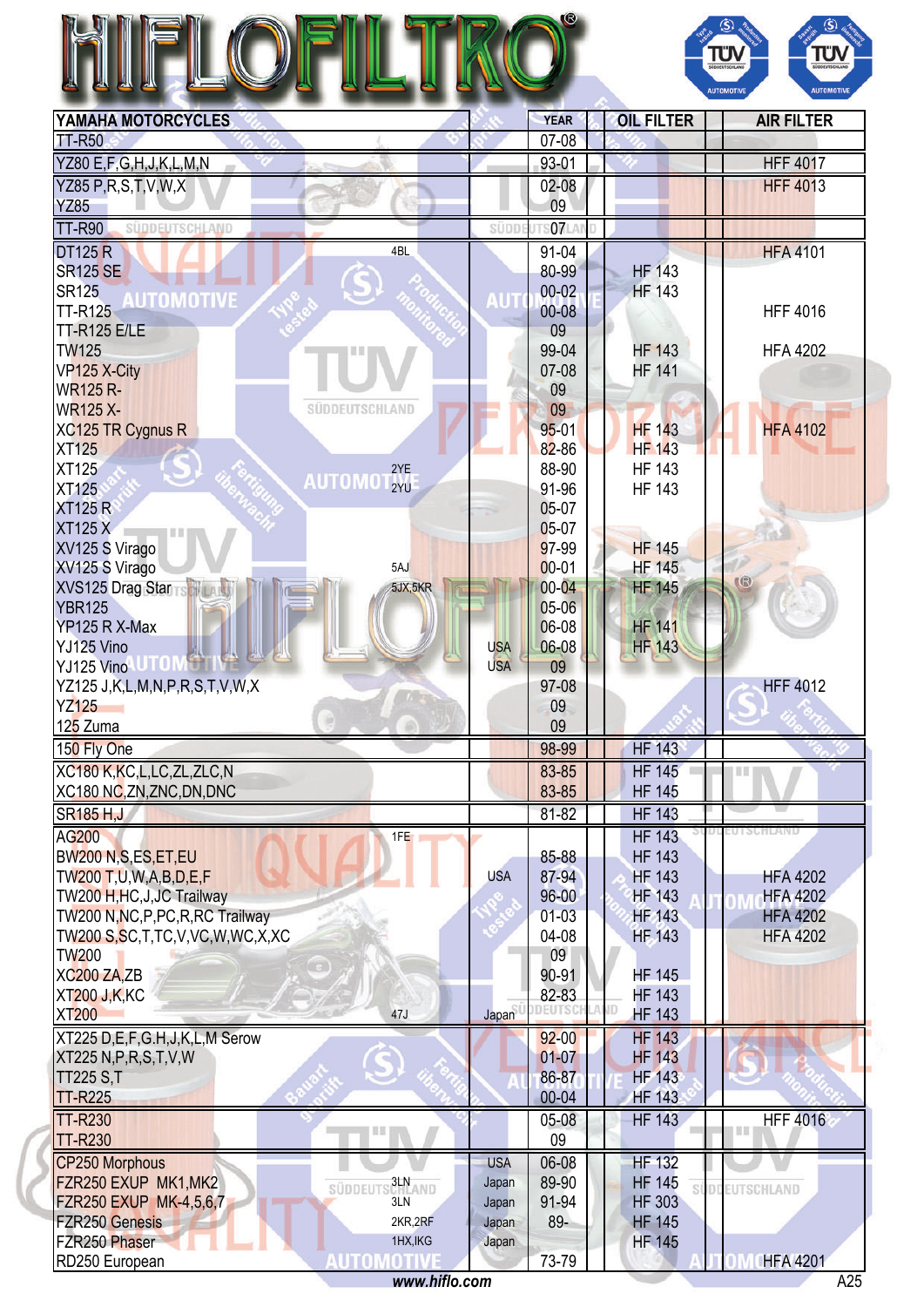## HIFLOFILTRO®



| YAMAHA MOTORCYCLES                                                        |                          | <b>YEAR</b> | <b>OIL FILTER</b>              | <b>AIR FILTER</b>                |
|---------------------------------------------------------------------------|--------------------------|-------------|--------------------------------|----------------------------------|
| <b>SR250 SE</b>                                                           |                          | 79-84       | <b>HF 145</b>                  |                                  |
| <b>SR250</b>                                                              |                          | 85-96       | <b>HF 145</b>                  |                                  |
| SRX250 N.T.CT                                                             |                          | 87          | <b>HF 143</b>                  |                                  |
| <b>TT250 G,H,J</b>                                                        |                          | 80-82       | <b>HF 145</b>                  |                                  |
| <b>TT-R250</b>                                                            |                          | 00-06       | <b>HF 142</b>                  | <b>HFF 4018</b>                  |
| SÜDDEUTSCHLAND<br>VP250 X-City                                            | süppt                    | 07-08       |                                |                                  |
|                                                                           |                          | $01-02$     | <b>HF 142</b>                  | <b>HFF 4012</b>                  |
| <b>WR250 F-N,P</b>                                                        |                          |             |                                |                                  |
| <b>WR250 F-R,S,T,V</b>                                                    |                          | 03-06       | <b>HF 141</b>                  | <b>HFF 4014</b>                  |
| WR250 F-W, XTO MOTIVE                                                     | AUT                      | 07-08       | <b>HF 141</b>                  |                                  |
| <b>WR250 F-</b>                                                           |                          | 09          |                                |                                  |
| <b>WR250 R-</b>                                                           |                          | 09          |                                |                                  |
| <b>WR250 X-</b>                                                           |                          | 09          |                                |                                  |
| <b>XC250 ZCT</b>                                                          |                          | 87          | <b>HF 145</b>                  |                                  |
| <b>XG250 Tricker</b>                                                      |                          | 05-08       | <b>HF 141</b>                  |                                  |
| SUDDEUTSCHLAND                                                            |                          |             |                                | <b>HFA 4402</b>                  |
| XS250 C, D, SE, SF, SG, SH, SK                                            |                          | 78-82       | <b>HF 144</b>                  |                                  |
| <b>XT250</b>                                                              | 3Y3                      |             | <b>HF 145</b>                  |                                  |
| <b>XT250 T</b>                                                            | 48Y<br>Japan             |             | <b>HF 143</b>                  |                                  |
| <b>XT250 L,LC</b><br><b>AUTOMOTIVI</b>                                    |                          | 84          | <b>HF 143</b>                  |                                  |
| <b>XT250 TL</b>                                                           | 30X<br>Japan             | 83-84       | <b>HF 145</b>                  |                                  |
| XT250 G, H, J, K, W, A, B                                                 |                          | 80-92       | <b>HF 145</b>                  |                                  |
| XT250 TN, TS, TT                                                          | 48Y                      | 85-87       | <b>HF 145</b>                  |                                  |
| <b>XT250 X</b>                                                            |                          | 08          | <b>HF 141</b>                  |                                  |
|                                                                           |                          |             |                                |                                  |
| <b>XT250</b>                                                              |                          | 09          |                                | G                                |
| XV250 U,UC,H,NUTSCH                                                       | <b>3LW, 3LS</b>          | 88-90       | <b>HF 145</b>                  |                                  |
| XV250 A, AC, B, C, D, E                                                   | 3KF, BG, UJ              | 91-95       | <b>HF 145</b>                  |                                  |
| XV250 G, GC, H, HC, J, JC<br>Route 66                                     | <b>USA</b>               | 95-97       | <b>HF 145</b>                  |                                  |
| XV250 K,KC,L,LC,M,MC,N,NC,P,PC,R,RC                                       | <b>USA</b>               | 98-03       | <b>HF 145</b>                  |                                  |
| XV250 S, SC, T, TC, V, VC, W, WC, X, XC Virago                            | <b>USA</b>               | 04-08       | <b>HF 145</b>                  |                                  |
| XV250 S Virago                                                            | 3LS, 3L4                 | 96-00       | <b>HF 145</b>                  |                                  |
| XVS250 Drag Star                                                          |                          | $01 - 04$   | <b>HF 145</b>                  |                                  |
|                                                                           |                          |             |                                |                                  |
| <b>YBR250</b>                                                             |                          | 07-08       |                                |                                  |
| <b>YD250</b>                                                              | 3NU1/2<br>Japan          |             | <b>HF 145</b>                  |                                  |
| YZ250 J,K,L,M,N,P,R,S,T,V,W,X                                             |                          | 97-08       |                                | <b>HFF 4012</b><br>Ш             |
| <b>YZ250</b>                                                              |                          | 09          |                                |                                  |
| <b>YZ250 F-N,P</b>                                                        |                          | $01-02$     | <b>HF 142</b>                  | <b>HFF 4012</b>                  |
| YZ250 F-R,S,T,V,W,X                                                       |                          | 03-08       | <b>HF 141</b>                  | SUDDEUTSCHFF 4012                |
| <b>YZ250 F-</b>                                                           |                          | 09          |                                |                                  |
| YP250 R X-Max                                                             |                          | $06 - 08$   |                                |                                  |
|                                                                           |                          |             |                                |                                  |
| <b>BW350 T</b>                                                            |                          | 87          | <b>HF 145</b>                  | MOTIVE                           |
| <b>BW350 U</b>                                                            | 2JN                      | 88          | HF 143                         |                                  |
| <b>TT350 S.T.W</b>                                                        |                          | 86-89       | <b>HF 143</b>                  | <b>HFF 4019</b>                  |
| <b>TT350 A,B</b>                                                          |                          | 90-92       | <b>HF 143</b>                  |                                  |
| <b>XT350</b>                                                              | 55V,3YT                  | 85-89       | <b>HF 143</b>                  | <b>HFF 4019</b>                  |
| <b>XT350</b>                                                              | 55V,3YT                  | $90 - 01$   | <b>HF 143</b>                  |                                  |
|                                                                           |                          |             |                                |                                  |
| <b>FZ400</b>                                                              |                          |             | <b>HF 144</b>                  |                                  |
| FZR400 Genesis                                                            | 1WG<br>Japan             | 88          | <b>HF 144</b>                  | <b>HFA 4403</b>                  |
| <b>FZR400 R</b>                                                           | 46X<br>Japan             | 87          | <b>HF 144</b>                  | <b>HFA 4605</b>                  |
| FZR400 R EXUP MK1, MK2                                                    | 1WG<br>Japan             | 88-89       | <b>HF 144</b>                  | <b>HFA 4403</b>                  |
| FZR400 RR EXUP                                                            | 4DX1/2                   | 90-94       | HF 303                         |                                  |
| RD400 European                                                            |                          | 78-79       |                                | <b>HFA 4201</b>                  |
|                                                                           |                          |             |                                | .                                |
| <b>SR400</b><br>$\blacksquare$ 1JR                                        | Japan                    |             | <b>HF 145</b>                  |                                  |
| <b>SRX400</b>                                                             | 1JL<br>Japan             |             | <b>HF 145</b>                  |                                  |
| <b>WR400 F</b>                                                            |                          | 99-01       | <b>HF 142</b>                  | <b>HFF 4012</b>                  |
| SÜDDEUTSCHLAND<br><b>XJ400</b>                                            |                          | 82          | <b>HF 144</b>                  | SUDDEUTSCHLAND                   |
|                                                                           |                          |             | <b>HF 144</b>                  | <b>HFA 4504</b>                  |
|                                                                           | 4G <sub>0</sub><br>Japan |             |                                |                                  |
|                                                                           |                          |             |                                |                                  |
| <b>XJ400</b><br><b>XJ400 Z.ZS</b><br><b>XJR400</b><br><u> LITORAOTIVI</u> | 33M, 35J<br>Japan        | 92-98       | <b>HF 144</b><br><b>HF 303</b> | <b>HFA 4601</b><br><b>ANTIVE</b> |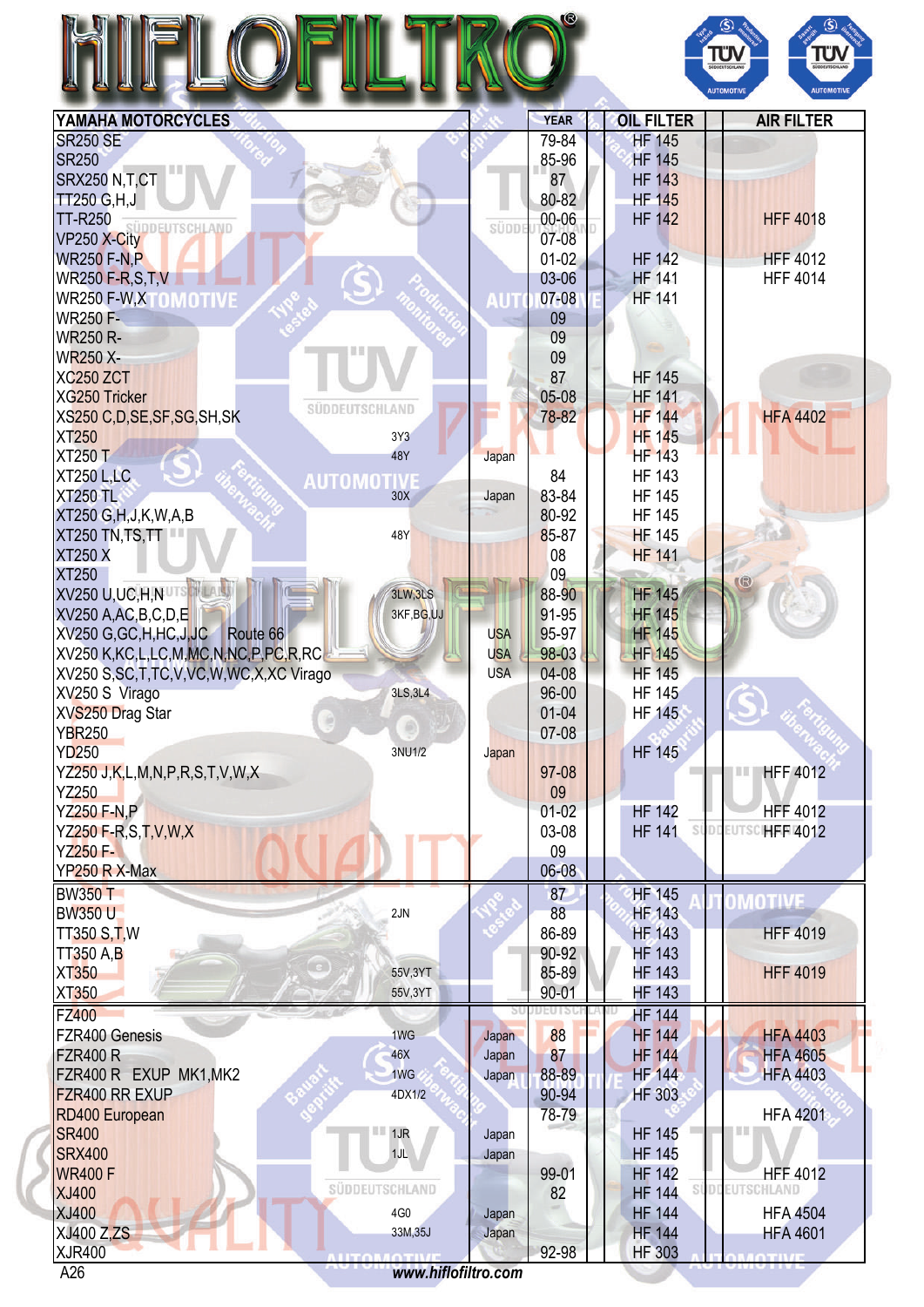|                                                          |                |       |             |    |                   | TÜV<br>SÜDDEUTSCHLAND<br><b>AUTOMOTIVE</b> | <b>TÜV</b><br><b>AUTOMOTIVI</b> |
|----------------------------------------------------------|----------------|-------|-------------|----|-------------------|--------------------------------------------|---------------------------------|
| YAMAHA MOTORCYCLES                                       |                |       | <b>YEAR</b> |    | <b>OIL FILTER</b> |                                            | <b>AIR FILTER</b>               |
| XS400 C, D, E, F, G, H, J, K                             |                |       | 77-83       |    | <b>HF 144</b>     |                                            | <b>HFA 4401</b>                 |
| XS400 DOHC                                               |                |       | 82          |    | <b>HF 144</b>     |                                            |                                 |
| <b>XS400 SE</b>                                          |                |       | 80-82       |    | <b>HF 144</b>     |                                            | <b>HFA 4401</b>                 |
| XS400 RJ, RK                                             |                |       | 82-83       |    | <b>HF 144</b>     |                                            | <b>HFA 4402</b>                 |
| <b>XT400</b><br>SÜDDEUTSCHLAND                           |                | SÜDDI | 81-82       |    | <b>HF 145</b>     |                                            |                                 |
| XT400 4 Valve                                            |                |       | 83-84       |    | <b>HF 145</b>     |                                            |                                 |
| <b>YP400 Majesty</b>                                     |                |       | $04-08$     |    | <b>HF 132</b>     |                                            |                                 |
| YP400 Majesty                                            |                |       | 09          |    |                   |                                            |                                 |
| YZ400 F-K,LUTOMOTIV                                      |                |       | 98-99       |    | <b>HF 142</b>     |                                            | <b>HFF 4012</b>                 |
| <b>WR426 F</b>                                           |                |       | $01-02$     |    | <b>HF 142</b>     |                                            | <b>HFF 4012</b>                 |
| <b>YZ426 F</b>                                           |                |       | $00 - 02$   |    | <b>HF 142</b>     |                                            | <b>HFF 4012</b>                 |
| <b>WR450 F-R,S,T,V</b>                                   |                |       | 03-06       |    | <b>HF 141</b>     |                                            | <b>HFF 4014</b>                 |
| <b>WR450 F-W.X</b>                                       |                |       | 07-08       |    | <b>HF 141</b>     |                                            |                                 |
| <b>WR450 F-</b>                                          | SÜDDEUTSCHLAND |       | 09          |    |                   |                                            |                                 |
| YZ450 F-R, S, T, V, W, X                                 |                |       | $03 - 08$   |    | <b>HF 141</b>     |                                            | <b>HFF 4012</b>                 |
| <b>YZ450 F-</b>                                          |                |       | 09          |    |                   |                                            |                                 |
| 2J2,2J4<br><b>SR500</b>                                  |                |       | 78-83       |    | <b>HF 145</b>     |                                            | <b>HFA 4501</b>                 |
| 48U, 4E6, 4F9, 1RU, 48T, 3EB1 AUTOMOTIVE<br><b>SR500</b> |                |       | 84-91       |    | <b>HF 145</b>     |                                            |                                 |
| <b>SR500</b>                                             |                |       | 92-94       |    | <b>HF 145</b>     |                                            |                                 |
| <b>SR500</b>                                             |                |       | 98-00       |    | <b>HF 145</b>     |                                            |                                 |
| <b>TT500 D,E,F,G</b>                                     |                |       | $77 - 80$   |    | <b>HF 145</b>     |                                            |                                 |
| <b>XT500</b>                                             |                |       | 76-85       |    | <b>HF 145</b>     |                                            |                                 |
| XP500 TMAX                                               |                |       | $01 - 08$   |    | <b>HF 147</b>     | $\mathbb{G}$                               | <b>HFA 4909</b>                 |
| XP500 TMAX                                               |                |       | 09          |    |                   |                                            |                                 |
| XV500 K Virago                                           |                |       | 83          |    | <b>HF 145</b>     |                                            |                                 |
| <b>XV535 U</b>                                           | 2GV            |       | 82          |    | <b>HF 145</b>     |                                            |                                 |
| XV535 T.TC.SE.E.EC                                       | 3BT            |       | 87-93       |    | <b>HF 145</b>     |                                            | <b>HFA 4502</b>                 |
| XV535 S-G, GC, SG, SGC                                   |                |       | 94-95       |    | <b>HF 145</b>     |                                            | <b>HFA 4502</b>                 |
| XV535 S-J, JC Virago                                     |                |       | 96-97       |    | <b>HF 145</b>     |                                            |                                 |
| XV535 DX Virago                                          | 3BM            |       | 98-02       |    | <b>HF 145</b>     |                                            |                                 |
| <b>XJ550</b>                                             | 4V8            |       | 81-85       |    | <b>HF 144</b>     |                                            | <b>HFA 4504</b>                 |
| <b>XT550 J,K</b>                                         | 5Y3            |       | 82-83       |    | <b>HF 145</b>     | H                                          |                                 |
| <b>XZ550 RJ</b>                                          |                |       | 82          |    | <b>HF 145</b>     |                                            | <b>HFA 4503</b>                 |
| <b>XZ550 RK</b>                                          |                |       | 83          |    | <b>HF 145</b>     |                                            |                                 |
| FJ600 L,LC,N,NC                                          |                |       | 84-85       |    | <b>HF 144</b>     |                                            | <b>HFA 4601</b>                 |
| <b>FZ600</b>                                             | 3BX            |       | 86-89       |    | <b>HF 144</b>     |                                            | <b>HFA 4605</b>                 |
| FZ <sub>6</sub>                                          |                |       | $04 - 08$   |    | <b>HF 303</b>     |                                            | <b>HFA 4612</b>                 |
| FZ6 (ABS)                                                |                |       | $07 - 08$   |    | <b>HF 204</b>     |                                            |                                 |
| FZ <sub>6</sub>                                          |                |       | 09          |    |                   |                                            | OMOTIVE                         |
| FZ6R                                                     |                |       | 09          |    |                   |                                            |                                 |
| FZ6 Fazer                                                |                |       | 04-06       |    | <b>HF 303</b>     |                                            | <b>HFA 4612</b>                 |
| FZ6 Fazer (ABS)                                          |                |       | 07-08       |    | <b>HF 204</b>     |                                            |                                 |
| <b>FZ6 S2 (ABS)</b>                                      |                |       | 07-08       |    | <b>HF 204</b>     |                                            |                                 |
| <b>FZR600 A,B</b>                                        | 3RG, 3RH, 3HE  | SÜ    | 89-90       | ΙD | <b>HF 144</b>     |                                            | <b>HFA 4403</b>                 |
| <b>FZR600 C,D,E</b>                                      | 3RG, 3RH, 3HE  |       | $91 - 93$   |    | <b>HF 303</b>     |                                            | <b>HFA 4403</b>                 |
| <b>FZR600 R-F,G</b>                                      | 4JH,4MH        |       | 94-95       |    | <b>HF 303</b>     |                                            | <b>HFA 4604</b>                 |
| FZR600 R- H, J, K, L                                     | 4JH            |       | 96-99       |    | <b>HF 303</b>     |                                            | <b>HFA 4604</b>                 |
| FZS600 Fazer                                             | 5DM            |       | 98-03       |    | <b>HF 147</b>     |                                            | <b>HFA 4606</b>                 |
| FZS600 SP Fazer                                          | 5DM            |       | $00 - 01$   |    | <b>HF 147</b>     |                                            | <b>HFA 4606</b>                 |
| <b>SRX600</b>                                            | 3SX            | Japan | $90 -$      |    | <b>HF 145</b>     | 188                                        |                                 |
| <b>SRX600</b>                                            | 1XL, 1XM       |       | 86-89       |    | <b>HF 145</b>     |                                            | <b>HFA 4602</b>                 |
| TT600 L,N,S,T,A,B,D                                      |                |       | 83-92       |    | <b>HF 145</b>     |                                            |                                 |
| <b>TT600 S,E</b>                                         | SÜDDEUTSCHLAND |       | 97          |    | <b>HF 143</b>     | SÜDDEUTSCHLAND                             |                                 |
| <b>TT600 E</b>                                           |                |       | 99-00       |    | <b>HF 143</b>     |                                            |                                 |
| <b>TT600 R</b>                                           |                |       | 99-03       |    | <b>HF 143</b>     |                                            |                                 |
| <b>TT600 RE</b>                                          | 1D2,5CH,5VK    |       | 04          |    | <b>HF 145</b>     |                                            |                                 |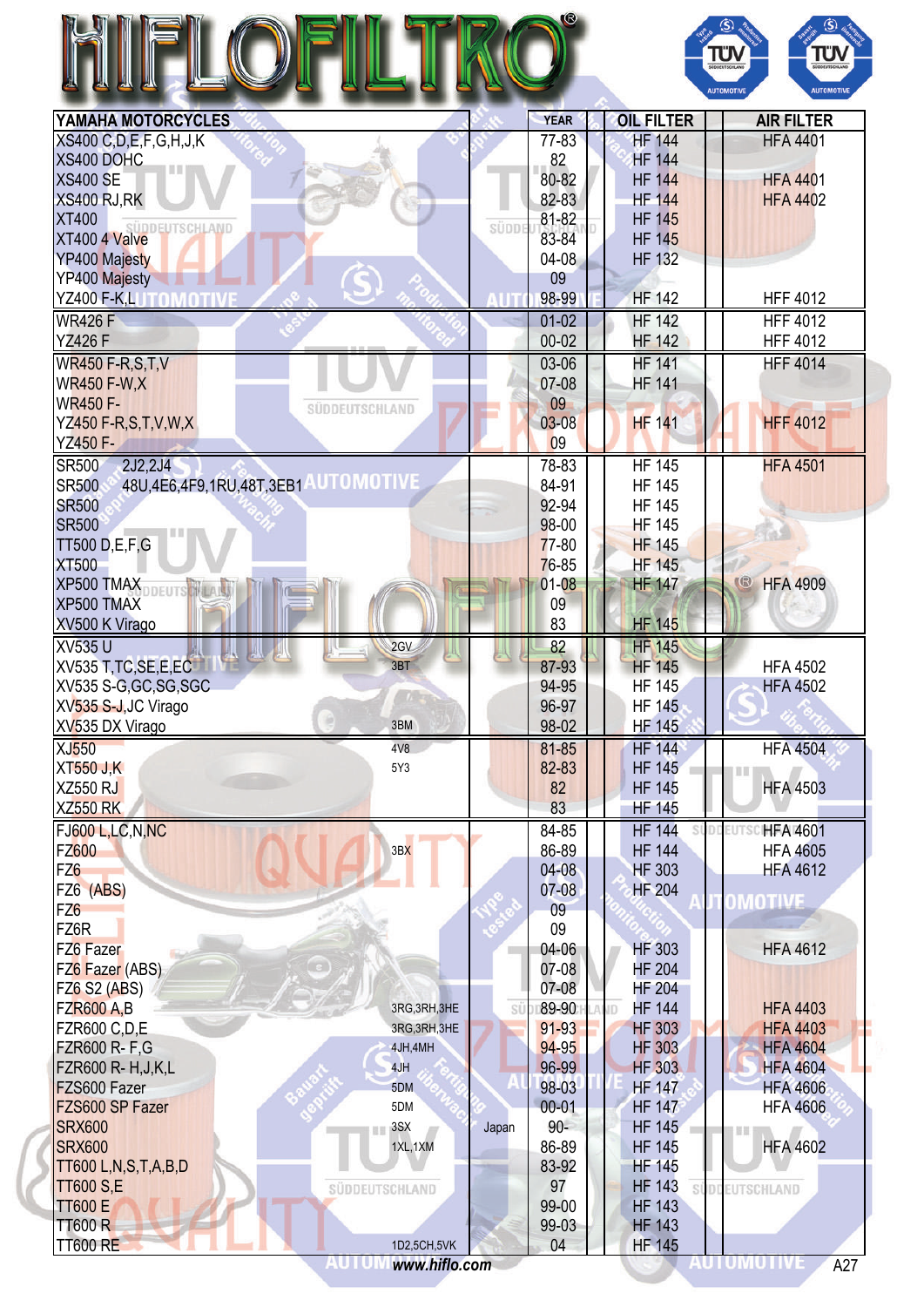| 71<br>I |  |
|---------|--|
| .       |  |



| YAMAHA MOTORCYCLES                                                                                                                                     |                   |            | <b>YEAR</b>    | <b>OIL FILTER</b>              | <b>AIR FILTER</b>                  |
|--------------------------------------------------------------------------------------------------------------------------------------------------------|-------------------|------------|----------------|--------------------------------|------------------------------------|
| XJ600                                                                                                                                                  | 51H,51J           |            | 84-85          | <b>HF 144</b>                  | <b>HFA 4601</b>                    |
| XJ600 S,SC,T,TC                                                                                                                                        |                   |            | 86-91          | <b>HF 144</b>                  | <b>HFA 4601</b>                    |
| <b>XJ600 H,N</b>                                                                                                                                       |                   |            | 91-92          | <b>HF 303</b>                  | <b>HFA 4601</b>                    |
| XJ600 S-D,E,F,G,H Diversion                                                                                                                            | 4BR-A,B,C         |            | 92-96          | <b>HF 303</b>                  | <b>HFA 4603</b>                    |
| XJ600 S Diversion                                                                                                                                      | 4DG7,4EB7         |            | 97-98          | <b>HF 303</b>                  | <b>HFA 4603</b>                    |
| SCHLAND<br>XJ600 S Diversion                                                                                                                           | 4BR/4DG9          | SÜDDI      | 99-03          | <b>HF 303</b>                  | <b>HFA 4603</b>                    |
| <b>XJ600 N Diversion</b>                                                                                                                               | 4KE/4KF           |            | 97-03          | <b>HF 303</b>                  | <b>HFA 4603</b>                    |
| <b>XJ600 Diversion</b>                                                                                                                                 |                   |            | 09             |                                |                                    |
| <b>XS600 SD,SDC OMOTIVE</b>                                                                                                                            |                   |            | 92             | <b>HF 303</b>                  |                                    |
| XS600 SG, SGC                                                                                                                                          |                   | AUT        | 95             | <b>HF 303</b>                  |                                    |
|                                                                                                                                                        |                   |            |                |                                |                                    |
| <b>XT600 N,H</b>                                                                                                                                       | 43F, 2NF, 2KF     |            | 84-90          | <b>HF 145</b>                  |                                    |
| <b>XT600 E</b>                                                                                                                                         | 3UW,3TB           |            | 91-95          | <b>HF 145</b>                  | <b>HFA 4608</b>                    |
| <b>XT600 E</b>                                                                                                                                         | 3TB, DJ021        |            | 96-03          | <b>HF 145</b>                  |                                    |
| XT600 KN,KH                                                                                                                                            | 3UW,3TB           |            | 91-95          | <b>HF 145</b>                  | <b>HFA 4608</b>                    |
| SÜDDEUTSCHL <sub>34L,55</sub> W<br>XT600 Z Tenere                                                                                                      |                   |            | 83-85          | <b>HF 145</b>                  |                                    |
| XT600 Z Tenere                                                                                                                                         | 1VJ               |            | 86-87          | <b>HF 145</b>                  |                                    |
| XT600 Z Tenere                                                                                                                                         | 3AJ               |            | 88-91          | <b>HF 145</b>                  |                                    |
| YX600 C-S,T,U,W,A Radian<br><b>AUTOMOTIVE</b>                                                                                                          |                   |            | 86-90          | <b>HF 144</b>                  | <b>HFA 4504</b>                    |
| YZF600 R-G, GC, H, HC Thundercat                                                                                                                       |                   | <b>USA</b> | 95-96          | HF 303                         | <b>HFA 4604</b>                    |
| YZF600 R-H.HC<br>Thundercat                                                                                                                            | 4TV/4WD           |            | 96             | HF 303                         | <b>HFA 4611</b>                    |
| YZF600 R-J,JC,K,KC,L,LC,M,MC Thundercat                                                                                                                | 4TV/4WD           |            | $97-00$        | <b>HF 303</b>                  | <b>HFA 4611</b>                    |
| YZF600 R-N, NC, P, PC<br>Thundercat                                                                                                                    | 4TV/4WD           |            | $01-02$        | <b>HF 303</b>                  | <b>HFA 4611</b>                    |
| YZF600 R-R, RC                                                                                                                                         |                   |            | 03             | <b>HF 303</b>                  | <b>HFA 4611</b>                    |
| Thundercat                                                                                                                                             |                   |            | 04-07          |                                | $\overline{\mathbb{G}}$            |
| YZF600 R-S,SC,T,TC,V,VC,W,WC                                                                                                                           |                   | <b>USA</b> |                | <b>HF 303</b>                  | <b>HFA 4611</b>                    |
| YZF-R6                                                                                                                                                 | 5EB               |            | 99-02          | <b>HF 303</b>                  | <b>HFA 4610</b>                    |
| YZF-R6                                                                                                                                                 |                   |            | 03-05          | <b>HF 303</b>                  |                                    |
| YZF-R6<br><b>AUTOM</b>                                                                                                                                 |                   |            | 06-08          | <b>HF 204</b>                  |                                    |
| YZF-R6                                                                                                                                                 |                   |            | 09             |                                |                                    |
| YZF-R6S                                                                                                                                                |                   |            | 06-08          | <b>HF 303</b>                  |                                    |
| YZF-R6S                                                                                                                                                |                   |            | 09             |                                |                                    |
| XJ650 G, H, J, K<br>Maxim                                                                                                                              |                   |            | 80-84          | <b>HF</b> 144                  | <b>HFA 4609</b>                    |
| <b>XJ650 LH</b><br>Midnight                                                                                                                            |                   |            | 81             | <b>HF 144</b>                  | <b>HFA 4609</b>                    |
| <b>XJ650 RJ</b><br>Seca                                                                                                                                |                   |            | 82             | <b>HF 144</b>                  | ш<br><b>HFA 4609</b>               |
| <b>XJ650 LK</b><br>Seca                                                                                                                                |                   |            | 83             | <b>HF 144</b>                  | <b>HFA 4609</b>                    |
| XJ650<br><b>Seca Turbo</b>                                                                                                                             |                   |            | 82-85          | <b>HF 144</b>                  |                                    |
| <b>XVS650</b><br><b>Drag Star</b>                                                                                                                      | 4VR               |            | 97-04          | <b>HF 145</b>                  | <b>HFA 4607</b>                    |
| <b>XVS650 A Drag Star Classic</b>                                                                                                                      | 5BN               |            | 98-05          | <b>HF 145</b>                  | <b>HFA 4607</b>                    |
|                                                                                                                                                        |                   |            |                |                                |                                    |
| <b>XVS650 V-Star Custom</b>                                                                                                                            |                   | <b>USA</b> | $02 - 08$      | <b>HF 145</b>                  | <b>HFA 4607</b>                    |
| XVS650 V-Star Custom                                                                                                                                   |                   | <b>USA</b> | 09             |                                |                                    |
| XVS650 V-M V-Star Midnight Custom                                                                                                                      |                   | <b>USA</b> | 06-08          | <b>HF 145</b>                  | <b>HFA 4607</b>                    |
| <b>XVS650 A V-Star Classic</b>                                                                                                                         |                   | <b>USA</b> | 98-08          | <b>HF 145</b>                  | <b>HFA 4607</b>                    |
| XVS650 A V-Star Classic                                                                                                                                |                   | <b>USA</b> | 09             |                                |                                    |
| XVS650 AT V-Star Silverado                                                                                                                             |                   | <b>USA</b> | $02-08$        | <b>HF 145</b>                  | <b>HFA 4607</b>                    |
| XVS650 AT V-Star Silverado                                                                                                                             |                   | <b>USA</b> | 09             |                                |                                    |
| $MT-03$                                                                                                                                                |                   |            | 06-08          | <b>HF 145</b>                  |                                    |
|                                                                                                                                                        |                   |            |                |                                |                                    |
|                                                                                                                                                        |                   |            |                |                                |                                    |
|                                                                                                                                                        |                   |            | 96-98          | <b>HF 145</b>                  | <b>HFA 4905</b>                    |
|                                                                                                                                                        |                   |            | $04-08$        | <b>HF 145</b>                  |                                    |
|                                                                                                                                                        |                   |            | 04-08          | <b>HF 145</b>                  |                                    |
|                                                                                                                                                        | 3YF,4MY3,4NV2     |            | 91-95          | <b>HF 145</b>                  | <b>HFA 4608</b>                    |
|                                                                                                                                                        | 3YF               |            | 96-99          | <b>HF 145</b>                  |                                    |
|                                                                                                                                                        |                   |            | 86-87          | <b>HF 144</b>                  | <b>HFA 4603</b>                    |
|                                                                                                                                                        |                   |            |                |                                |                                    |
|                                                                                                                                                        |                   |            | 85-86          | <b>HF 144</b>                  |                                    |
| <b>SZR660</b><br><b>XT660 R</b><br>XT660 X Super Motard<br>XTZ660 Tenere<br>XTZ660 Tenere<br>FZ700 S, SC, T, TC<br><b>XJ700 N,S</b><br>XV700 L,LC,N,NC | SÜDDEUTSCHLAND    |            | 84-87          | <b>HF 145</b>                  | <b>HFA 4702</b>                    |
| XV700 CS,CSC,SS,SSC,CT                                                                                                                                 |                   |            | 86-87          | <b>HF 145</b>                  | <b>HFA 4702</b>                    |
| XV700 CTC, ST, STC                                                                                                                                     |                   |            | 86-87          | <b>HF 145</b>                  | <b>HFA 4702</b>                    |
| <b>FZ750 N, S, SC, U, UC</b><br>FZ750 Genesis                                                                                                          | <b>AUTOMOTIVE</b> |            | 85-88<br>87-94 | <b>HF 401</b><br><b>HF 401</b> | <b>HFA 4603</b><br><b>HFA 4603</b> |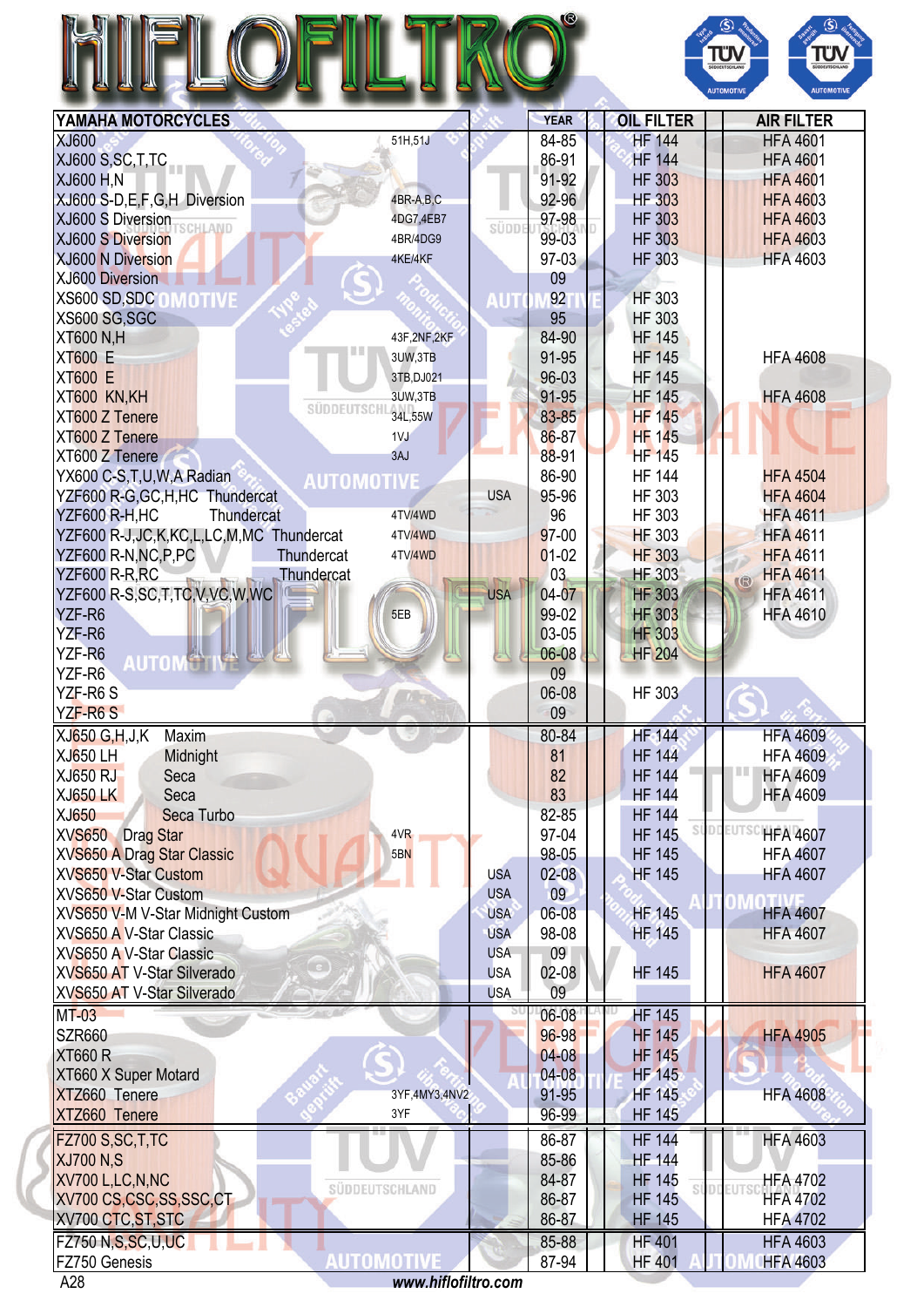## HIFLOFILTRO®



| YAMAHA MOTORCYCLES                                           |            | <b>YEAR</b> | <b>OIL FILTER</b>   | <b>AIR FILTER</b>               |
|--------------------------------------------------------------|------------|-------------|---------------------|---------------------------------|
| <b>FZX750</b><br>2JE                                         |            | 86-88       | <b>HF 401</b>       |                                 |
| <b>FZX750</b><br>3XF<br>Ш                                    | Japan      | $90-$       | <b>HF 401</b>       |                                 |
| <b>FZX750</b>                                                |            | 98          | <b>HF 401</b>       |                                 |
| FZR750 RT, RU Genesis<br>2TT                                 |            | 87-88       | <b>HF 401</b>       | <b>HFA 4603</b>                 |
| 3FV<br><b>FZR750 R</b><br>ÜDDEUTSCHLAND                      | Japan      | 89-90       | <b>HF 401</b>       | <b>HFA 4705</b>                 |
| <b>FZR750 (OW01)</b><br>3PJ                                  |            | 90-92       | <b>HF 303</b>       | <b>HFA 4705</b>                 |
| FZR750 RA, RB                                                |            | 91-92       | <b>HF 401</b>       |                                 |
| XJ750 RH, RJ, RK, J, K                                       |            | 81-84       | <b>HF 144</b>       | <b>HFA 4609</b>                 |
| <b>XS750</b><br><b>AUTOMOTIVE</b>                            | <b>AUT</b> | 77-80       | <b>HF 146</b>       |                                 |
| 3LD, 3WM<br>XTZ750 Super Tenere                              |            | 90-97       | <b>HF 145</b>       | <b>HFA 4704</b>                 |
| <b>XV750 SE</b><br>5G5                                       |            | 81-83       | <b>HF 145</b>       | <b>HFA 4703</b>                 |
| 目目<br><b>XV750 H, J, K, MK</b>                               |            | 81-83       | <b>HF 145</b>       | <b>HFA 4703</b>                 |
| XV750 B, D, E, F, G, H, J<br>4FY,4PW<br>Virago               |            | 92-99       | <b>HF 145</b>       | <b>HFA 4702</b>                 |
| <b>YZF750 R</b><br>4HN                                       |            | 93-98       | <b>HF 303</b>       | <b>HFA 4706</b>                 |
| <b>SÜDDEUTSCHI</b><br>4HT<br><b>YZF750 SP</b>                |            | 93-98       | <b>HF 303</b>       | <b>HFA 4706</b>                 |
| OWO <sub>2</sub>                                             |            | $99 - 01$   | <b>HF 303</b>       |                                 |
| YZF-R7                                                       |            |             |                     |                                 |
| <b>TDM850</b><br>4CM,3VD,4TX                                 |            | $91 - 01$   | <b>HF 145</b>       | <b>HFA 4603</b>                 |
| <b>TRX850</b><br><b>AUTOMOTIVE</b>                           |            | 96-98       | <b>HF 145</b>       |                                 |
| <b>TRX850</b>                                                |            | 99-00       | <b>HF 145</b>       |                                 |
| XS850 G,LG,SG,H,LH,SH                                        |            | 80-81       | <b>HF 146</b>       | <b>HFA 4701</b>                 |
| <b>TDM900</b>                                                |            | $02 - 04$   | <b>HF 145</b>       | <b>HFA 4915</b>                 |
| TDM900 A                                                     |            | $05-08$     | <b>HF 145</b>       | <b>HFA 4915</b>                 |
| XJ900 RK Seca                                                |            | 82-83       | <b>HF 144</b>       | <b>HFA 4901</b><br>$\mathbb{C}$ |
| <b>XJ900 F</b><br>58L,4BB                                    |            | 84-93       | <b>HF 144</b>       | <b>HFA 4901</b>                 |
| <b>XJ900 S</b><br><b>Diversion</b><br>4KM                    |            | 94-03       | <b>HF 303</b>       | <b>HFA 4603</b>                 |
| XV920 RH, RJ, J, K                                           |            | 81-82       | <b>HF 145</b>       | <b>HFA 4703</b>                 |
| <b>XV920 MK</b>                                              |            | 83          | <b>HF 145</b>       | <b>HFA 4608</b>                 |
| XVS950 A Midnight Star                                       |            | 09          |                     |                                 |
| $\mathcal{L}$<br>XVS950 A V-Star                             | <b>USA</b> | 09          |                     |                                 |
| FZR <sub>1000</sub> Genesis<br>2LA                           |            | 87-88       | <b>HF 401</b>       | <b>HFA 4603</b>                 |
| FZR1000 RA (EXUP)<br>3LE                                     |            | 89-90       | <b>HF 401</b>       | <b>HFA 4902</b>                 |
| FZR1000 RB, RD, RE, RF (EXUP)<br>3LE                         |            | 91-94       | <b>HF 303</b>       | <b>HFA 4902</b><br>IШ           |
| FZS1000 Fazer                                                |            | $01 - 05$   | <b>HF 303</b>       | <b>HFA 4911</b>                 |
| FZS1000 Fazer                                                |            | 06-07       | <b>HF 204</b>       |                                 |
| FZ <sub>1</sub>                                              | <b>USA</b> | $01-05$     | <b>HF 303</b>       | <b>HFA 4911</b><br><b>EUTS</b>  |
| FZ <sub>1</sub>                                              | <b>USA</b> | 06-08       | <b>HF 204</b>       |                                 |
| FZ <sub>1</sub>                                              | <b>USA</b> | 09          |                     |                                 |
| <b>GTS1000 A</b><br>(Air Filter - 2pcs x HFA4909 require 4BH |            | 93-00       | <b>HF 303</b>       | <b>HFA 4909</b>                 |
| TR <sub>1</sub><br>(XV1000)<br>5A8                           |            | 81-85       | <b>HF 145</b>       | <b>HFA 4703</b>                 |
| XV1000 SE, L, LC, N, NC Virago                               |            | 83-85       | <b>HF 145</b>       | <b>HFA 4702</b>                 |
| <b>XV1000 SE</b><br>3DR                                      |            | 88-89       | <b>HF 145</b>       | <b>HFA 4702</b>                 |
| <b>YZF1000</b><br><b>Thunder Ace</b><br>3SV3/4VD2,F4,45V     |            | 96-02       | <b>HF 303</b>       | <b>HFA 4902</b>                 |
| 4XV7/8                                                       |            | 98-99       | <b>HF 303</b>       | <b>HFA 4907</b>                 |
| YZF-R1                                                       |            |             |                     |                                 |
| YZF-R1                                                       | SÜ         | $00 - 01$   | <b>HF 303</b><br>ΙD | <b>HFA 4907</b>                 |
| YZF-R1                                                       |            | $02-03$     | <b>HF 303</b>       | <b>HFA 4916</b>                 |
| YZF-R1                                                       |            | $04 - 06$   | <b>HF 303</b>       |                                 |
| YZF-R1                                                       |            | 07-08       | <b>HF 204</b>       |                                 |
| YZF-R1                                                       |            | 09          |                     |                                 |
| YZF-R1LE                                                     |            | 06          | <b>HF 303</b>       |                                 |
| YZF-R1 SP                                                    |            | 06          | <b>HF 303</b>       |                                 |
| BT1100 Bulldog                                               |            | 02-06       | <b>HF 145</b>       | <b>HFA 4603</b>                 |
| <b>FJ1100</b>                                                |            | 84-86       | <b>HF 401</b>       | <b>HFA 4904</b>                 |
| XJ1100 J<br>SÜDDEUTSCHLAND                                   |            | 82          | <b>HF 146</b><br>S. | CHLAND<br>FUTS                  |
| <b>XS1100 S,E,F,G,H</b>                                      |            | 78-84       | <b>HF 146</b>       | <b>HFA 4903</b>                 |
| XV1100 S,T,C,U,D,E,F,G,H Virago                              |            | 89-96       | <b>HF 145</b>       | <b>HFA 4702</b>                 |
| XV1100 Virago                                                |            | 97-00       | <b>HF 145</b>       | <b>HFA 4702</b>                 |
| AUIUN<br>www.hiflo.com                                       |            |             |                     | <b>AUIOMOINE</b><br>A29         |
|                                                              |            |             |                     |                                 |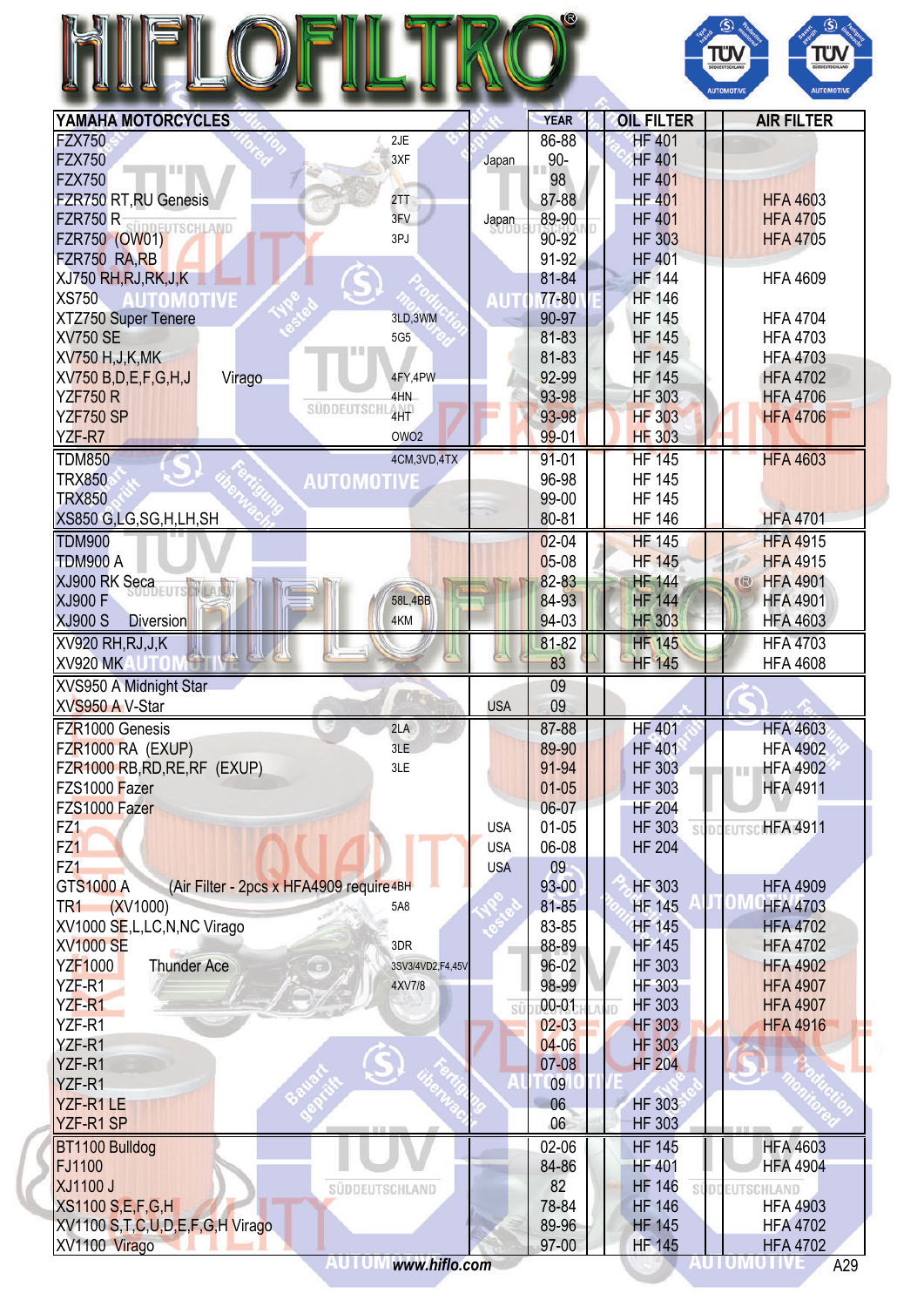## RO® FLOFI H



| YAMAHA MOTORCYCLES                                          |            | <b>YEAR</b> | <b>OIL FILTER</b> | <b>AIR FILTER</b>     |
|-------------------------------------------------------------|------------|-------------|-------------------|-----------------------|
| XVS1100 Drag Star<br>5EL                                    |            | 99-05       | <b>HF 145</b>     | <b>HFA 4913</b>       |
| XVS1100 A Drag Star Classic<br>5K3                          |            | 99-05       | <b>HF 145</b>     | <b>HFA 4913</b>       |
| XVS1100 V-Star Custom                                       | <b>USA</b> | 02-08       | <b>HF 145</b>     | <b>HFA 4913</b>       |
| XVS1100 V-Star Custom                                       | <b>USA</b> | 09          |                   |                       |
| XVS1100 V-F V-Star Custom (with Flames)                     | <b>USA</b> | 06          | <b>HF 145</b>     | <b>HFA 4913</b>       |
| <b>XVS1100 AW V-Star Classic</b>                            | <b>USA</b> | 99-08       | <b>HF 145</b>     | <b>HFA 4913</b>       |
| <b>XVS1100 AW V-Star Classic</b>                            | <b>USA</b> | 09          |                   |                       |
| XVS1100 AT V-Star Silverado                                 | <b>USA</b> | 02-08       | <b>HF 145</b>     | <b>HFA 4913</b>       |
| XVS1100 AT V-Star Silverado                                 | <b>USA</b> | 09          |                   |                       |
| XVS1100 M V-Star Custom Midnight                            | <b>USA</b> | 07-08       | <b>HF 145</b>     | <b>HFA 4913</b>       |
| FJ1200                                                      |            | 86-95       | <b>HF 401</b>     | <b>HFA 4904</b>       |
| <b>FJ1200 A ABS</b>                                         |            | 91-95       | <b>HF 401</b>     | <b>HFA 4904</b>       |
| <b>XJR1200</b>                                              |            | 95-98       | <b>HF 401</b>     | <b>HFA 4906</b>       |
| <b>XJR1200 SP</b><br>SUDDEUTSCHLAND                         |            | 97-98       | <b>HF401</b>      | <b>HFA 4906</b>       |
| <b>VMX1200</b><br>$(V-Max)$                                 |            | 85-95       | <b>HF 146</b>     | <b>HFA 4910</b>       |
| <b>VMX1200</b><br>(V-Black Max)                             |            | $96 - 00$   | <b>HF 303</b>     | <b>HFA 4910</b>       |
| <b>VMX1200</b><br>$(V-Max)$                                 |            | $01 - 07$   | <b>HF 303</b>     | <b>HFA 4910</b>       |
| XVZ1200 TK, TD, L, K, T, DN<br><b>AUTOMOTIVE</b>            |            | 83-86       | <b>HF 146</b>     |                       |
| <b>FJR1300</b>                                              |            | $01 - 05$   | <b>HF 148</b>     | <b>HFA 4912</b>       |
| <b>FJR1300 A ABS</b>                                        |            | 05-08       | <b>HF 148</b>     | <b>HFA 4912</b>       |
| <b>FJR1300 A</b>                                            |            | 09          |                   |                       |
| <b>FJR1300 AE</b>                                           |            | 09          |                   |                       |
| <b>XJR1300</b><br>5EA2/3/4<br>SUDDEUTS                      |            | 99-07       | <b>HF 401</b>     | <b>HFA 4906</b><br>R  |
| <b>XJR1300 SP</b><br>5EA                                    |            | 99-02       | <b>HF 401</b>     | <b>HFA 4906</b>       |
| XVS1300 A-W, X V-Star                                       | <b>USA</b> | 07-08       | <b>HF 147</b>     |                       |
| XVS1300 A-<br>V-Star                                        | <b>USA</b> | 09          |                   |                       |
| XVS1300 CT-W, X V-Star Tourer                               | <b>USA</b> | 07-08       | <b>HF 147</b>     |                       |
| <b>XVS1300 CT-</b><br><b>V-Star Tourer</b>                  | <b>USA</b> | 09          |                   |                       |
| XVZ13 T, DN, DS, DT, T, TC, DU, DUC                         |            | 85-88       | <b>HF 146</b>     |                       |
| <b>XVZ13U</b><br>2WV                                        |            | 88          | <b>HF 146</b>     |                       |
| XVZ13 DB, DBC, DE, DEC                                      |            | 91-93       | <b>HF 146</b>     |                       |
| XVZ13 AH, AHC, ATH, ATHC, AT Royal Star<br>4YP <sub>2</sub> |            | 96-98       | <b>HF 303</b>     | <b>HFA 4908</b>       |
| XVZ13 A Royal Star                                          |            | 99-02       | <b>HF 303</b>     | <b>HFA 4908</b>       |
| XVZ13 TF Royal Star Venture<br>5JC                          |            | 00-08       | <b>HF 303</b>     |                       |
| <b>XVZ13 TF Royal Star Venture</b>                          |            | 09          |                   | <b>SÜDDEUTSCHLAND</b> |
| <b>XVZ13 TFS Royal Star Venture S</b><br>5JC                |            | 08          | <b>HF 303</b>     |                       |
| XVZ13 TFM Royal Star Midnight Venture                       |            | 03-07       | <b>HF 303</b>     |                       |
| <b>XVZ13 TM Royal Star Midnight Tour Deluxe</b>             |            | 06          | <b>HF 303</b>     |                       |
| <b>XVZ13 A Royal Star Boulevard</b>                         |            | 99-01       | <b>HF 303</b>     | <b>HFA 4908</b>       |
| <b>XVZ13 Tour Classic</b>                                   |            | 97-00       | <b>HF 303</b>     |                       |
| XVZ13 CT Royal Star Tour Deluxe                             |            | 05-08       | <b>HF303</b>      |                       |
| XVZ13 CT Royal Star Tour Deluxe                             |            | 09          |                   |                       |
| XVZ13 CTS Royal Star Tour Deluxe S                          |            | 08          | <b>HF 303</b>     |                       |
| XV1600 A Road Star                                          | SÜ         | 99-03       | <b>HF 303</b>     | <b>HFA 4914</b>       |
| XV1600 AT Road Star Silverado                               |            | 99-03       | <b>HF 303</b>     | <b>HFA 4914</b>       |
| XV1600 ATLE Road Star Silverado Limited Edition             |            | 03          | <b>HF 303</b>     | <b>HFA 4914</b>       |
| XV1600 AS Road Star Midnight                                |            | $02 - 03$   | <b>HF 303</b>     | <b>HFA 4914</b>       |
| XV1600 ALE Road Star Limited Edition                        |            | 03          | <b>HF 303</b>     | <b>HFA 4914</b>       |
| XV1600 A Siverado                                           |            | 01          | <b>HF 303</b>     | <b>HFA 4914</b>       |
| XV1600 A Wild Star                                          |            | $00 - 04$   | <b>HF 303</b>     | <b>HFA 4914</b>       |
| <b>MT-01</b>                                                |            | 05-08       | <b>HF 303</b>     |                       |
| XV1700 PC Road Star Warrior                                 |            | 02-08       | <b>HF 303</b>     |                       |
| XV1700 PC Road Star Warrior<br>UDDEUTSCHLAND                |            | 09          |                   | <b>SUDDEUTSCHLAND</b> |
| XV1700 PC-F Road Star Warrior (with Flames)                 |            | 06-08       | <b>HF 303</b>     |                       |
| <b>XV1700 PCM Road Star Midnight Warrior</b>                |            | 05-08       | <b>HF 303</b>     |                       |
| <b>XV1700 PCM Road Star Midnight Warrior</b>                |            | 09          |                   |                       |
| XV1700 A Road Star<br>AUTOMOTI                              |            | 04-08       | <b>HF 303</b>     | OMOTIVE               |
| www.hiflofiltro.com<br>A30                                  |            |             |                   |                       |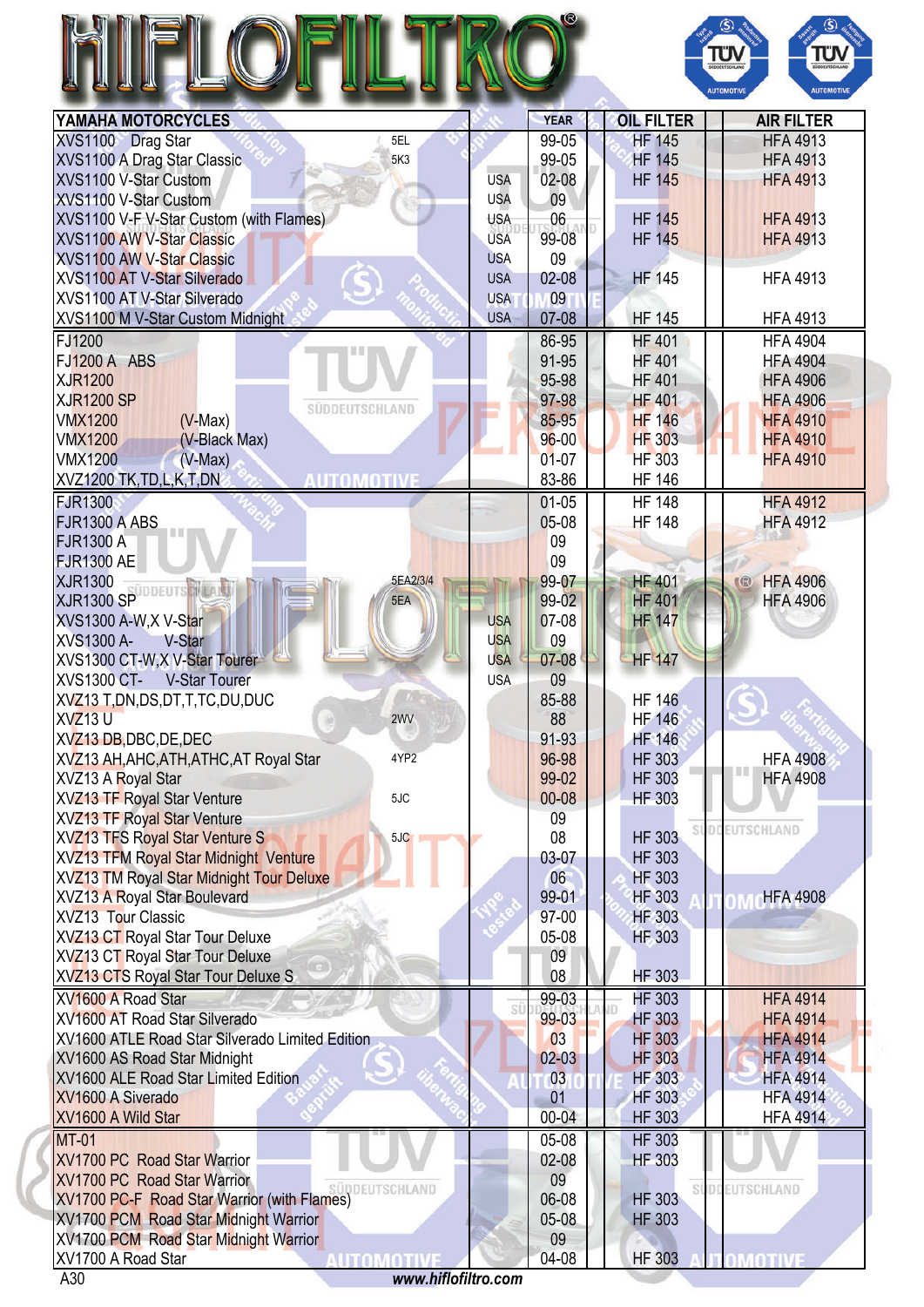

| YAMAHA MOTORCYCLES                                          | <b>YEAR</b> | <b>OIL FILTER</b> | <b>AIR FILTER</b> |
|-------------------------------------------------------------|-------------|-------------------|-------------------|
| XV1700 A Road Star                                          | 09          |                   |                   |
| XV1700 A Road Star S                                        | 09          |                   |                   |
| XV1700 A-F Road Star                                        | 07          | <b>HF 303</b>     |                   |
| XV1700 AM Road Star Midnight                                | 04-07       | <b>HF 303</b>     |                   |
| XV1700 AT Road Star Silverado<br>SÜDDE                      | 04-08       | <b>HF 303</b>     |                   |
| XV1700 AT Road Star Silverado                               | 09          |                   |                   |
| XV1700 AT Road Star Silverado S                             | 09          |                   |                   |
| XV1700 ATM Road Star Midnight Silverado                     | 07          | <b>HF 303</b>     |                   |
| XV1700 ATM Road Star Silverado Midnight Edition<br>דוו      | 04-06       | <b>HF 303</b>     |                   |
| XV1700 AW Road Star Cast Wheels                             | 05-06       | <b>HF 303</b>     |                   |
| VMX1700 Vmax                                                | 09          |                   |                   |
| XV1900 Roadliner                                            | 06-08       | <b>HF 303</b>     |                   |
| <b>XV1900 Roadliner S</b>                                   | 09          |                   |                   |
| <b>XV1900 M Roadliner Midnight</b><br><b>SUDDEUTSCHLAND</b> | 06-08       | <b>HF 303</b>     |                   |
| <b>XV1900 M Roadliner Midnight</b>                          | 09          |                   |                   |
| XV1900 S Roadliner S                                        | $06 - 08$   | <b>HF 303</b>     |                   |
| XV1900 C Raider (with Flames)                               | 08          | <b>HF 303</b>     |                   |
| XV1900 Raider<br><b>AUTOMOTIVE</b>                          | 09          |                   |                   |
| XV1900 Raider S                                             | 09          |                   |                   |
| XV1900 CT Stratoliner                                       | 06-08       | HF 303            |                   |
| XV1900 CT Stratoliner                                       | 09          |                   |                   |
| XV1900 CTM Stratoliner Midnight                             | 06-07       | <b>HF 303</b>     |                   |
| XV1900 CTS Stratoliner S                                    | 06-08       | <b>HF 303</b>     | $\mathbb{R}$      |
| XV1900 CTS Stratoliner S                                    | 09          |                   |                   |

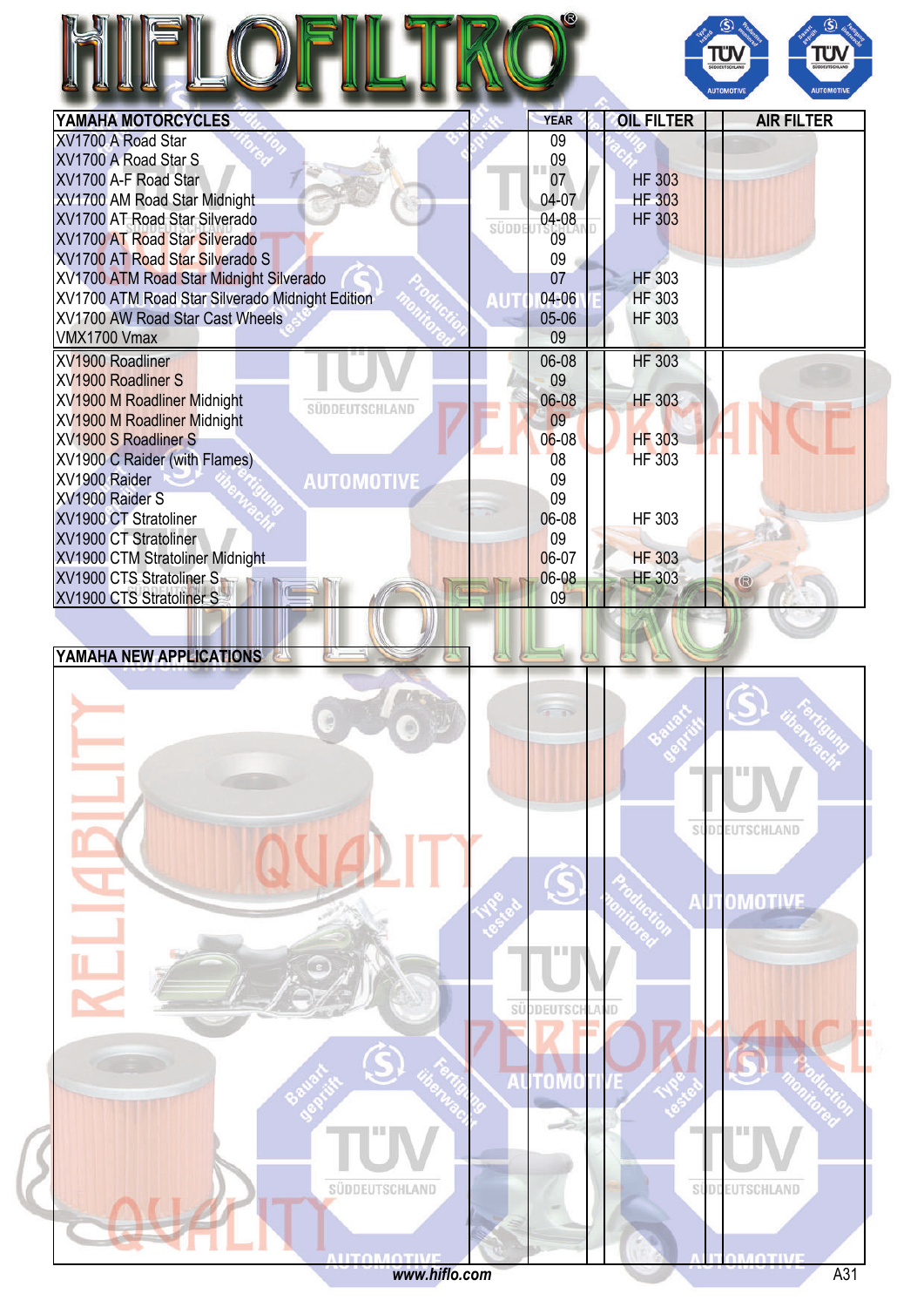|                                                            |                |             |            |                   | $\left($ S)<br>IÜ<br><b>AUTOMOTIV</b><br><b>AUTOMOTIVE</b> |
|------------------------------------------------------------|----------------|-------------|------------|-------------------|------------------------------------------------------------|
| YAMAHA THREE WHEELS                                        |                | <b>YEAR</b> |            | <b>OIL FILTER</b> | <b>AIR FILTER</b>                                          |
| YTM200 K,L,N (Tri Moto)                                    |                | 83-85       |            | <b>HF 143</b>     |                                                            |
| YTM200 EK,EL,ERN (Tri Moto)                                |                | 83-85       |            | <b>HF 143</b>     |                                                            |
| YTM225 DXK,DXL,DXN,DRS (Tri Moto)                          |                | 83-86       |            | <b>HF 143</b>     |                                                            |
| <b>YTM225 DRN,DRS</b>                                      |                | 85-86       |            | <b>HF 143</b>     |                                                            |
| YAMAHA FOUR WHEELS                                         | SÜDDEUTSCHLAND |             |            |                   |                                                            |
| YFA125 W,B,D,E,F,G,H,J,K,L,M,N,P,R,S Breeze                |                | 89-04       |            |                   | <b>HFF 4015</b>                                            |
| YFM125 T, V Grizzly                                        |                | 05-06       |            |                   | <b>HFF 4015</b>                                            |
| YFM125 W, X Grizzly                                        | AUT            | 07-08       |            |                   | <b>HFA 4202</b>                                            |
| YFM125 W, X Grizzly Hunter                                 |                | $07 - 08$   |            |                   | <b>HFA 4202</b>                                            |
| <b>YFM200 N</b>                                            |                | 85-89       |            | <b>HF 143</b>     |                                                            |
| a bi b<br>YFM200 DXS, DXW                                  |                | 86-87       |            | <b>HF 143</b>     |                                                            |
| YFS200 U,W,A,B,D,E,F,G,H,J,K,L,M,N,P,R,S,T,V Blaster       |                | 88-06       |            |                   | <b>HFF 4015</b>                                            |
|                                                            |                |             |            |                   |                                                            |
| <b>YFM225 S.T.U</b><br>SUDDEUTSCHLAND                      |                | 86-90       |            | <b>HF 143</b>     |                                                            |
| YFM230 BearTracker                                         |                | $03 - 04$   |            | <b>HF 143</b>     |                                                            |
| <b>YFB250 D.G</b>                                          |                | $92 - 95$   |            | <b>HF 143</b>     |                                                            |
| YFB250 F,FWF/G/H/K,H,UH,J,UJ,UK Timberwolf                 |                | 94-99       |            | <b>HF 143</b>     |                                                            |
| <b>YFB250 FW Timberwolf</b>                                |                | $00\,$      |            | <b>HF 143</b>     |                                                            |
| <b>YFM250W</b>                                             |                | 89-92       |            | <b>HF 143</b>     |                                                            |
| YFM250 ERW, ERA, D                                         |                | 89-93       |            | <b>HF 143</b>     |                                                            |
| YFM250 Bear Tracker                                        |                | 91-04       |            | <b>HF 143</b>     |                                                            |
| YFM250 Bruin                                               |                | 06          |            | <b>HF 143</b>     | (R)                                                        |
| YFM250 W, X Big Bear                                       |                | 07-08       |            | <b>HF 143</b>     |                                                            |
| YFM250 R-X Raptor                                          |                | 08          |            |                   | <b>HFA 4202</b>                                            |
| YFM250 R- Raptor                                           |                | 09          |            |                   |                                                            |
| YFM250 R Raptor SE                                         |                | 08          |            |                   | <b>HFA 4202</b>                                            |
| YFM250 R Raptor SE Custom                                  |                | 08          |            |                   | <b>HFA 4202</b>                                            |
| YFM350 XT, XU Warrior                                      |                | 87-88       |            | <b>HF 142</b>     |                                                            |
| YFM350 ERT, ERU                                            |                | 87-88       |            | <b>HF 142</b>     |                                                            |
| YFM350 FWT, FWU, FWW, FWF Big Bear                         |                | 87-92       |            | <b>HF</b> 142     |                                                            |
| YFM350 FWJ,UJ,FWBJ<br><b>Big Bear</b>                      |                | 97-99       |            | <b>HF 142</b>     |                                                            |
| YFM350 FW-A,B,D,E,F,G                                      |                | 90-95       |            | <b>HF 142</b>     |                                                            |
| <b>YFM350 UH</b>                                           |                | 96          |            | <b>HF 142</b>     |                                                            |
| YFM350 BA-S, T, V Bruin Automatic 2WD                      |                | $04 - 06$   |            | <b>HF 303</b>     |                                                            |
| YFM350 FA-S, T, V Bruin Automatic 4x4                      |                | 04-06       |            | <b>HF 303</b>     | <b>EUTSCHLAND</b>                                          |
| YFM350 FAH-T, V Bruin Hunter 4x4                           |                | 05-06       |            | <b>HF 303</b>     |                                                            |
| YFM350 FX-H, J, K, L, M, N, P, R, S, T Wolverine 4x4       |                | $96 - 05$   |            | <b>HF 142</b>     |                                                            |
| YFM350 X-V,W,X Wolverine 2WD                               |                | $06 - 08$   |            | <b>HF 204</b>     | OMOTIVE                                                    |
| YFM350 X- Wolverine 2WD                                    |                | 09          |            |                   |                                                            |
| YFM350 X- W, B, D, E, F, G, H, J, L, M, N, P, R, S Warrior |                | 89-95       |            | <b>HF 142</b>     |                                                            |
| YFM350 X-W, X Wolverine Sport (2WD)                        |                | $07 - 08$   |            | <b>HF 204</b>     |                                                            |
| YFM350 R-T, V, W, X Raptor                                 |                | $05 - 08$   |            | <b>HF 142</b>     |                                                            |
| <b>YFM350 R-</b><br>Raptor                                 |                | 09          |            | <b>HF 142</b>     |                                                            |
| YFM350 RSE-W Raptor Special Edition                        |                | SÜDDEO7SCH  | <b>IMD</b> | <b>HF 142</b>     |                                                            |
| YFM350 RSE2-W Raptor Special Edition 2                     |                | 07          |            | <b>HF 142</b>     |                                                            |
| YFM350 G-W,X Grizzly (2WD)                                 |                | $07 - 08$   |            | <b>HF 204</b>     |                                                            |
| YFM350 FG-W,X Grizzly (4WD)                                |                | 07-08       |            | <b>HF 204</b>     |                                                            |
| YFM350 FGI-W, X Grizzly IRS                                |                | 07-08       |            | <b>HF 204</b>     |                                                            |
| YFM350 FGIH-W, X Grizzly IRS Hunter                        |                | $07 - 08$   |            | <b>HF 204</b>     |                                                            |
| YFP350 T,U Terrapro                                        |                | 88          |            | <b>HF 142</b>     |                                                            |
| YFM400 FWF, FWG, FWH, FWK Kodiak                           |                | 94-99       |            | <b>HF 142</b>     |                                                            |
| YFM400 A Kodiak 400 Automatic                              |                | 00-04       |            | <b>HF 303</b>     |                                                            |
| YFM400 FA Kodiak 400 Automatic 4x4<br>SUDDEUTSCHLAND       |                | 03-06       |            | <b>HF 303</b>     | <b>EUTSCHLAND</b>                                          |
| YFM400 Big Bear                                            |                | 93-02       |            | <b>HF 142</b>     |                                                            |
| YFM400 N,S Big Bear 2WD                                    |                | 03-04       |            | <b>HF 142</b>     |                                                            |
| YFM400 FW Big Bear 4x4                                     |                | 03-06       |            | <b>HF 142</b>     |                                                            |

A32 *<www.hiflofiltro.com>*

AU I UMU I IVE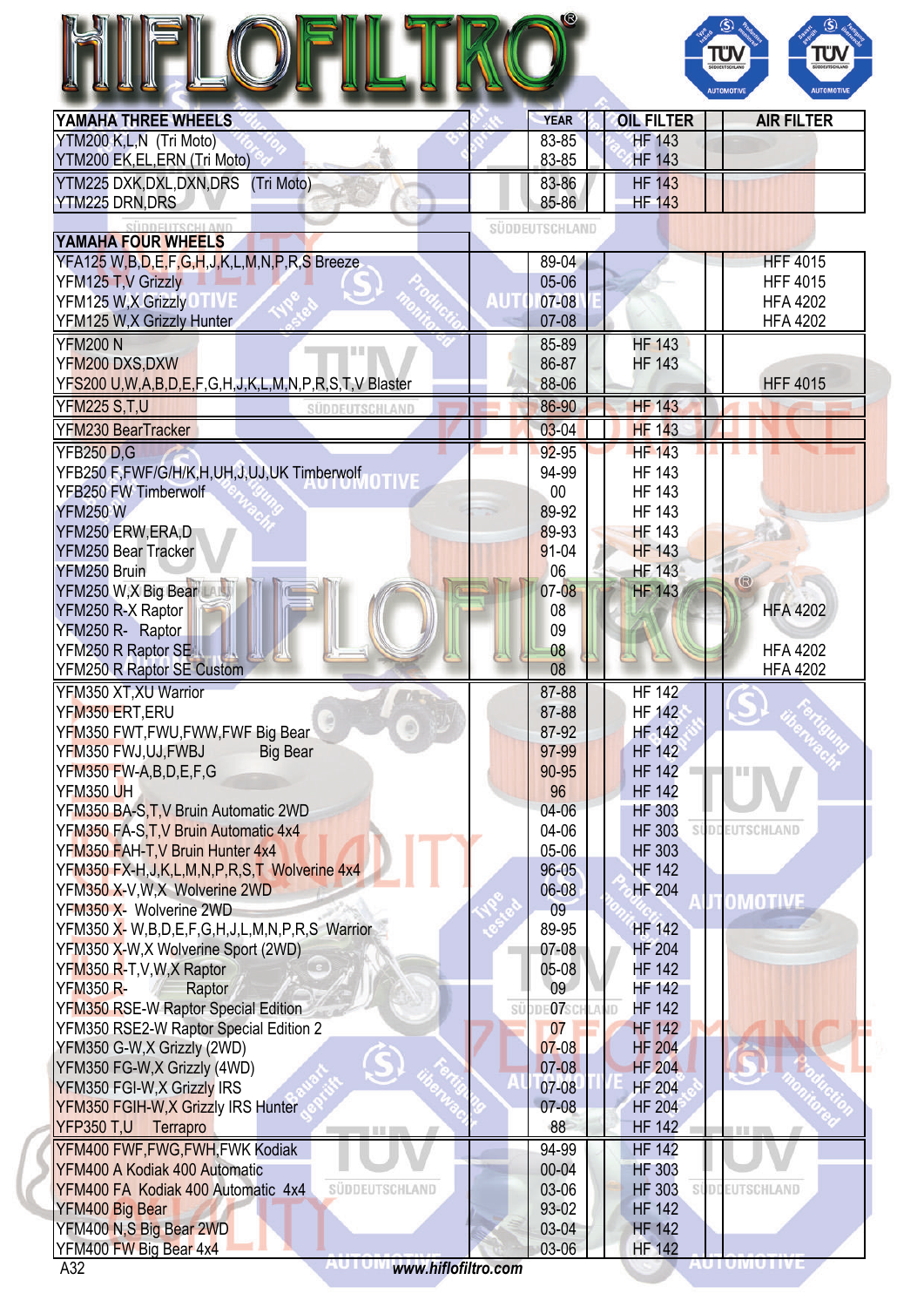## FLOFI **RO** H



| YAMAHA FOUR WHEELS                                            |             | <b>YEAR</b> | <b>OIL FILTER</b>              | <b>AIR FILTER</b> |
|---------------------------------------------------------------|-------------|-------------|--------------------------------|-------------------|
| YFM400 F-W Grizzly                                            |             | 07          | <b>HF 204</b>                  |                   |
| YFM400 FGH-W Grizzly Hunter                                   |             | 07          | <b>HF 204</b>                  |                   |
| YFM400 FB-W, X Big Bear IRS                                   |             | 07-08       | <b>HF 142</b>                  |                   |
| YFM400 FBH-W, X Big Bear Hunter IRS                           |             | 07-08       | <b>HF 142</b>                  |                   |
| YFM450 FA Kodiak 450 4WD                                      | SÜDDE       | 03-06       | <b>HF 303</b>                  |                   |
| YFM450 FAH Kodiak 450 4WD Hunter                              |             | 03-05       | <b>HF 303</b>                  |                   |
| YFM450 Wolverine 4x4                                          |             | 06          | <b>HF 303</b>                  |                   |
| YFM450 FX-W, X Wolverine 4x4 Sport                            |             | 07-08       | <b>HF 204</b>                  |                   |
| YFM450 Wolverine 4x4 Auto                                     | <b>AUTO</b> | 09          |                                |                   |
| YFM450 FX Wolverine Sport Special Edition                     |             | 07          | <b>HF 204</b>                  |                   |
| YFM450 F-W,X Grizzly                                          |             | 07-08       | <b>HF 204</b>                  |                   |
| YFM450 FGOH Grizzly Outdoorsman Edition                       |             | 07          | <b>HF 204</b>                  |                   |
| YFM450 F Grizzly Hunter                                       |             | 07          | <b>HF 204</b>                  |                   |
| <b>YFZ450 S.T.V</b>                                           |             | 04-06       | <b>HF 141</b>                  |                   |
| SÜDDEUTSCHLAND<br><b>YFZ450 W,X</b>                           |             | $07 - 08$   |                                |                   |
| <b>YFZ450</b>                                                 |             | 09          |                                |                   |
| YFZ450 SE/SE2-W,X Special Edition                             |             | $07-08$     |                                |                   |
|                                                               |             | 07          |                                |                   |
| <b>YFZ450 BB-W Bill Ballance Edition</b><br><b>AUTOMOTIVE</b> |             |             |                                |                   |
| YXR450 Rhino Auto 4x4                                         |             | 06          | HF 303                         |                   |
| YFM550 F Grizzly FI Auto 4x4                                  |             | 09          | <b>HF 204</b>                  |                   |
| YFM550 F Grizzly FI Auto 4x4 EPS                              |             | 09          | <b>HF 204</b>                  |                   |
| YFM550 F Grizzly FI Auto 4x4 EPS SE                           |             | 09          | <b>HF 204</b>                  |                   |
| YFM600 FWAK Grizzly                                           |             | 98-01       | <b>HF 145</b>                  | $($ $\circ$       |
| YFM660 R-N.P.R.S.T Raptor                                     |             | $01 - 05$   | <b>HF 147</b>                  |                   |
| YFM660 RLE-R,S Raptor Black Limited Edition                   |             | 03-04       | <b>HF 147</b>                  |                   |
| YFM660 F-P,R,S,T,V Grizzly 4x4 Automatic                      |             | $02 - 06$   | <b>HF 303</b>                  |                   |
| YFM660 F-W,X Grizzly 4 x 4                                    |             | $07 - 08$   | <b>HF 204</b>                  |                   |
| YFM660 FR-C Grizzly 660 Limited                               |             | 03          | <b>HF 303</b>                  |                   |
| YFM660 FHR Grizzly 660 4x4 Wetlands Hunter Edition            |             | 03          | <b>HF 303</b>                  |                   |
| YFM660 FHS Grizzly 660 4x4 Hardwoods Hunter Camo              |             | 04          | <b>HF 303</b>                  |                   |
| YFM660 F-W Grizzly Hunter                                     |             | 07          | <b>HF 204</b>                  |                   |
| YFM660 F-X Grizzly Hunter                                     |             | 08          | <b>HF 204</b>                  |                   |
| YXR660 Rhino                                                  |             | 04-06       | <b>HF 303</b>                  | <b>TIL</b>        |
| YXR660 Rhino Hardwood Camo.                                   |             | $04-05$     | <b>HF 303</b>                  |                   |
| <b>YXR660 Rhino Exploring Edition</b>                         |             | 06          | <b>HF 303</b>                  |                   |
| <b>YXR660 Rhino Special Edition</b>                           |             | 06          | <b>HF 303</b>                  | EUTSCHLAND        |
|                                                               |             |             |                                |                   |
| YFM700 G Grizzly FI Auto 4x4                                  |             | $07 - 08$   | <b>HF 204</b><br><b>HF 204</b> |                   |
| YFM700 G Grizzly FI Auto 4x4 Special Edition                  |             | 07          |                                | OMOTIVE           |
| YFM700 G Grizzly FI Auto 4x4 Ducks Unlimited Edition          |             | $07 - 08$   | <b>HF 204</b>                  |                   |
| YFM700 G Grizzly FI Auto 4x4 Outdoorsman Edition              |             | 07          | <b>HF 204</b>                  |                   |
| YFM700 R-V, W, X Raptor                                       |             | 06-08       | <b>HF 145</b>                  |                   |
| YFM700 R- Raptor                                              |             | 09          |                                |                   |
| YFM700 R- Raptor SE                                           |             | 09          |                                |                   |
| YFM700 RSP-W, X Raptor Special Edition                        | SÜ          | 07-08       | <b>HF 145</b>                  |                   |
| YFM700 RSE2-W Raptor Special Edition 2                        |             | 07          | <b>HF 145</b>                  |                   |
| YFM700 R Raptor Gytr Edition                                  |             | 07          | <b>HF 145</b>                  |                   |
| YFM700 FG-W,X Grizzly                                         |             | 07-08       | <b>HF 204</b>                  |                   |
| YFM700 FG- Grizzly                                            |             | 09          | <b>HF 204</b>                  |                   |
| YFM700 FGH-W, X Grizzly Hunter                                |             | $07-08$     | <b>HF 204</b>                  |                   |
| YFM700 FGPDU-W,X Grizzly Ducks Unlimited Edition              |             | $07-08$     | <b>HF 204</b>                  |                   |
| <b>YFM700 FGPDU- Grizzly Ducks Unlimited Edition</b>          |             | 09          | <b>HF 204</b>                  |                   |
| YFM700 FGPSE-W,X Grizzly Special Edition (Power Steering)     |             | 07-08       | <b>HF 204</b>                  |                   |
| YFM700 F Grizzly FI Auto 4x4 EPS<br>SÜDDEUTSCHLAND            |             | 09          | <b>HF 204</b>                  | EUTSCHLAND        |
| YFM700 F Grizzly FI Auto 4x4 EPS SE                           |             | 09          | <b>HF 204</b>                  |                   |
|                                                               |             |             |                                |                   |
|                                                               |             |             |                                |                   |
| utomo                                                         |             |             |                                |                   |
| www.hiflo.com                                                 |             |             |                                | A33               |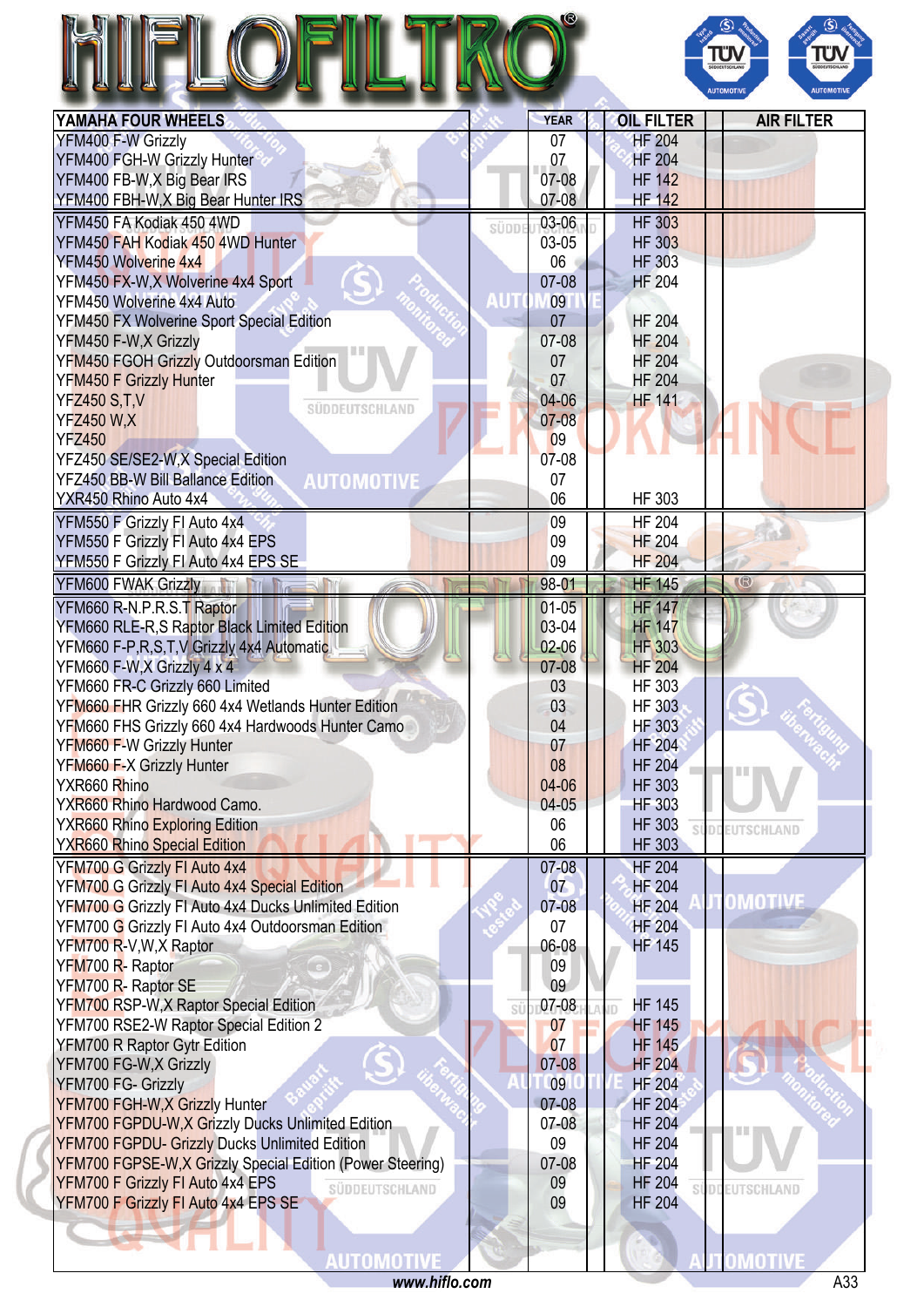|                                                     |       |                    |                                | Τΰ<br>ΤÜΝ<br><b>JODEUTSCHLA</b><br>SÜDDEUTSCHLAND<br><b>AUTOMOTIVE</b><br><b>AUTOMOTIVI</b> |
|-----------------------------------------------------|-------|--------------------|--------------------------------|---------------------------------------------------------------------------------------------|
| <b>APRILIA MOTORCYCLES</b>                          |       | <b>YEAR</b>        | <b>OIL FILTER</b>              | <b>AIR FILTER</b>                                                                           |
| 125 Atlantic                                        |       | 03-08              | <b>HF 183</b>                  |                                                                                             |
| 125 Habana                                          |       | 99-02              | <b>HF 181</b>                  |                                                                                             |
| 125 Habana Custom                                   |       | 99-02              | <b>HF 181</b>                  |                                                                                             |
| 125 Leonardo                                        |       | 97-04              | <b>HF 185</b>                  |                                                                                             |
| 125 Mojito                                          |       | 03-05              | <b>HF 183</b>                  |                                                                                             |
| ÜDDEUTSCHLAND<br>125 Mojito Custom                  | süppi | 03-05              | <b>HF 183</b>                  |                                                                                             |
| 125 Scarabeo                                        |       | 99-01              | <b>HF 185</b>                  |                                                                                             |
| (Rotax Engine)<br>125 Scarabeo                      |       | $02 - 03$          | <b>HF 185</b>                  |                                                                                             |
| (Piaggio Engine)<br>125 Scarabeo <sup>T</sup>       | M     | 03-05              | <b>HF 183</b>                  |                                                                                             |
| 125 Scarabeo GT (Rotax Engine)                      |       | $02 - 03$          | <b>HF 185</b>                  |                                                                                             |
| 125 Scarabeo GT (Piaggio Engine)                    |       | 03-07              | <b>HF 183</b>                  |                                                                                             |
| 125 Sport City                                      |       | 04-08              | <b>HF 183</b>                  |                                                                                             |
| 150 Leonardo                                        |       | 99-04              | <b>HF 185</b>                  |                                                                                             |
| 150 Mojito                                          |       | $03 - 05$          | <b>HF 183</b>                  |                                                                                             |
| SUDDEUTSCHLAND<br>150 Mojito Custom                 |       | $03 - 05$          | <b>HF 183</b>                  |                                                                                             |
| 150 Scarabeo                                        |       | $00 - 03$          | <b>HF 185</b>                  |                                                                                             |
|                                                     |       |                    |                                |                                                                                             |
| 200 Atlantic                                        |       | 03-08              | <b>HF 183</b>                  |                                                                                             |
| <b>AUTOMOTIVE</b><br>200 Scarabeo<br>(Rotax Engine) |       | 02-03              | <b>HF 185</b>                  |                                                                                             |
| 200 Scarabeo<br>(Piaggio Engine)                    |       | 03-05              | <b>HF 183</b>                  |                                                                                             |
| 200 Scarabeo GT (Rotax Engine)                      |       | $02-03$            | <b>HF 185</b>                  |                                                                                             |
| 200 Scarabeo GT (Piaggio Engine)                    |       | 03-07              | <b>HF 183</b>                  |                                                                                             |
| 200 Sport City                                      |       | 04-08              | <b>HF 183</b>                  |                                                                                             |
| 250 Atlantic <sub>ÜDDEUTS</sub> N                   |       | 04-06              | <b>HF 183</b>                  | R                                                                                           |
| 250 Atlantic i.e.                                   |       | 06-08              | <b>HF 183</b>                  |                                                                                             |
| 250 Scarabeo<br>(Piaggio Engine)                    |       | 03-05              | <b>HF 183</b>                  |                                                                                             |
| 250 Scarabeo GT (Piaggio Engine)                    |       | $03 - 05$          | <b>HF 183</b>                  |                                                                                             |
| 250 Scarabeo i.e.                                   |       | 06-08              | <b>HF 183</b>                  |                                                                                             |
| 250 Sport City i.e.                                 |       | 06-08              | <b>HF 183</b>                  |                                                                                             |
| 350 ETX                                             |       | $85-87$            | <b>HF 151</b>                  |                                                                                             |
| 350 ETX Tuareg Wind                                 |       | 88-90              | <b>HF 151</b>                  |                                                                                             |
| 400 Atlantic Sprint                                 |       | 06-08              | <b>HF 184</b>                  |                                                                                             |
| 400 Scarabeo                                        |       | 06-08              | <b>HF 184</b>                  | ⊪                                                                                           |
| 450 RXV Enduro                                      |       | 06-08              |                                |                                                                                             |
| 450 SXV Super Moto                                  |       | 06-08              |                                |                                                                                             |
| 500 Atlantic                                        |       | 02-05              | <b>HF 184</b>                  | EUTSCHLANL                                                                                  |
| 500 Atlantic Sprint                                 |       | 05-08              | <b>HF 184</b>                  |                                                                                             |
| 500 Scarabeo GT                                     |       | $02 - 06$          | <b>HF 184</b>                  |                                                                                             |
| 500 Scarabeo Light                                  |       | $06 - 08$          | <b>HF 184</b>                  |                                                                                             |
| 550 RXV Enduro                                      |       | 06-08              |                                | <b>LANTIL</b>                                                                               |
| 550 SXV Super Moto                                  |       | 06-08              |                                |                                                                                             |
|                                                     |       |                    |                                |                                                                                             |
| 600 Tuareg                                          |       | 88-93              | <b>HF 151</b>                  |                                                                                             |
| 650 Pegaso                                          |       | 93-99              | <b>HF 151</b>                  |                                                                                             |
| 650 Pegaso Cube                                     | SÜ    | $00 -$             | <b>HF 151</b>                  |                                                                                             |
| 650 Pegaso i.e.                                     |       | $01 - 04$          | <b>HF 151</b>                  |                                                                                             |
| 650 Pegaso i.e. Tuscany Tibet Raid                  |       | 04                 | <b>HF 151</b>                  |                                                                                             |
| 6.5 Moto                                            |       | $95 - 01$          | <b>HF 151</b>                  |                                                                                             |
| 6.5 Stark                                           |       |                    | <b>HF 151</b>                  |                                                                                             |
| 660 Pegaso Street                                   |       | 05-08              | <b>HF 145</b>                  |                                                                                             |
| SL 750 Shiver<br><b>BEE</b>                         |       | 08-09              |                                | 日目田                                                                                         |
| 850 Mana                                            |       | 08-09              |                                |                                                                                             |
|                                                     |       | $01-08$            | <b>HF 152</b>                  |                                                                                             |
|                                                     |       |                    | <b>HF 152</b>                  | SUDDEUTSCHLAND                                                                              |
| ETV 1000 Caponord<br>SÜDDEUTSCHLAND                 |       |                    |                                |                                                                                             |
| <b>ETV 1000 Caponord Rally Raid</b>                 |       | 04                 |                                |                                                                                             |
| RST 1000 Futura                                     |       | $01 - 06$          | <b>HF 152</b>                  |                                                                                             |
| RSV 1000 Mille<br>RSV 1000 R Mille                  |       | 99-04<br>$00 - 03$ | <b>HF 152</b><br><b>HF 152</b> | <b>CONTRACTOR</b>                                                                           |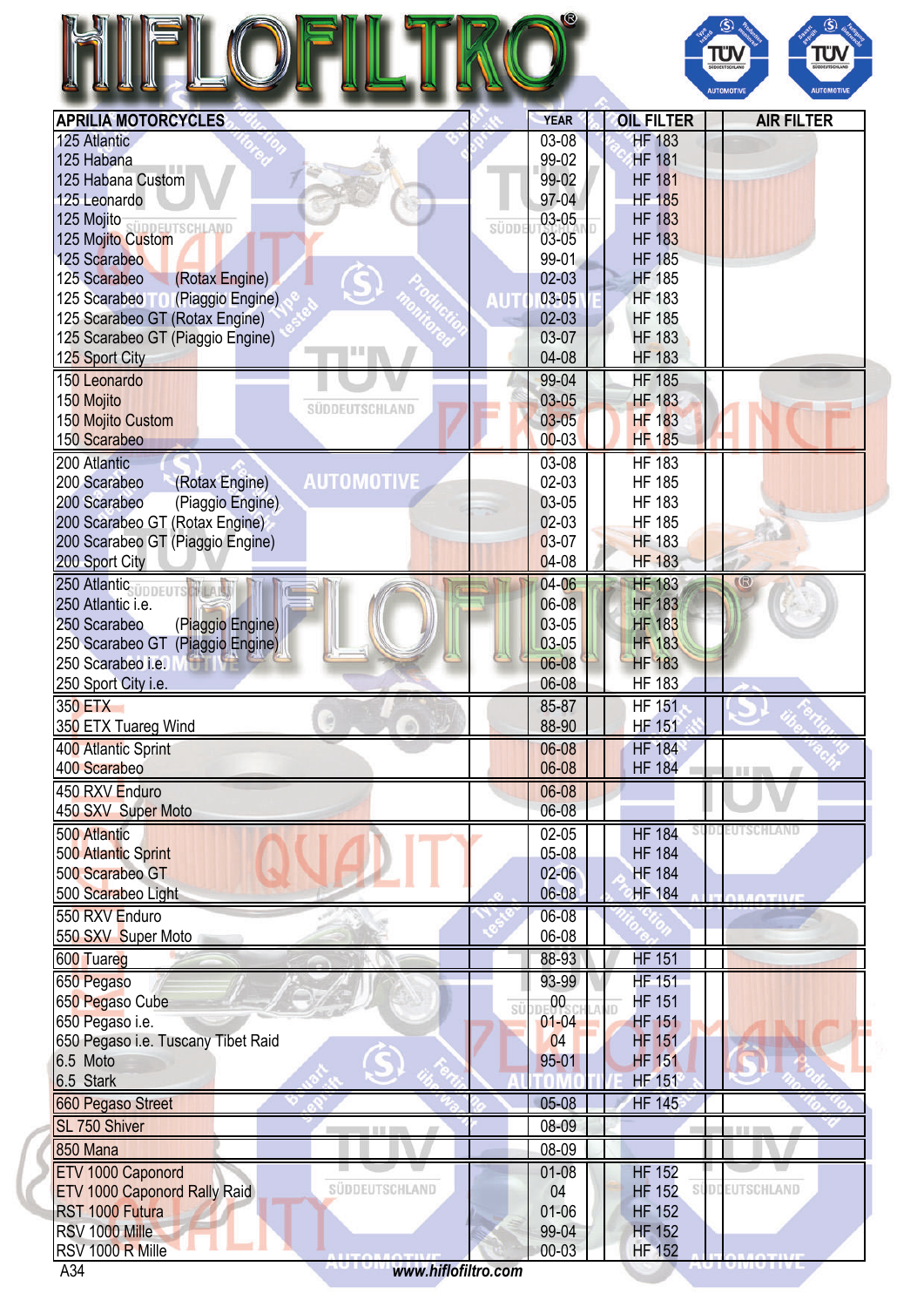|                                 |             |                                | Τΰ<br>ΤÜ<br>SÜDDEUTSCHLAN<br><b>AUTOMOTIVE</b><br><b>AUTOMOTIV</b> |
|---------------------------------|-------------|--------------------------------|--------------------------------------------------------------------|
| <b>APRILIA MOTORCYCLES</b>      | <b>YEAR</b> | <b>OIL FILTER</b>              | <b>AIR FILTER</b>                                                  |
| <b>RSV 1000 R</b>               | 04-05       | <b>HF 152</b>                  |                                                                    |
| RSV 1000 R Factory              | 04-08       | <b>HF 152</b>                  |                                                                    |
| RSV 1000 R Nera                 | 04-08       | <b>HF 152</b>                  |                                                                    |
| RSV 1000 R Tuono                | $04-08$     | <b>HF 152</b>                  |                                                                    |
| RSV 1000 R Tuono Factory        | 05          | <b>HF 152</b>                  |                                                                    |
| SÜDDE<br>RSV1000 Tuono Fighter  | 03-04       | <b>HF 152</b>                  |                                                                    |
| RSV 1000 Tuono Racing           | 04          | <b>HF 152</b>                  |                                                                    |
| RSV 1000 SL Mille               | 00          | <b>HF 152</b>                  |                                                                    |
| RSV 1000 SP Mille NOTIVE<br>AUT | $00 - 01$   | <b>HF 152</b>                  |                                                                    |
| SL 1000 Falco                   | 00-06       | <b>HF 152</b>                  |                                                                    |
|                                 |             |                                |                                                                    |
|                                 |             |                                |                                                                    |
| <b>ARCTIC CAT ATV</b>           |             |                                |                                                                    |
| 250 Arctic Cat                  | 99-05       | <b>HF 132</b>                  |                                                                    |
| SÜDDEUTSCHLAND<br>250 2x4       | 06          |                                |                                                                    |
| <b>250 DVX</b>                  | $06 - 07$   |                                |                                                                    |
| 300 Arctic Cat                  | 98-05       | <b>HF 132</b>                  |                                                                    |
| AUTOMOTIVE<br>400 Arctic Cat    | 98-03       | <b>HF 138</b>                  |                                                                    |
| 400 2x4 Automatic               | 03-04       | <b>HF 138</b>                  |                                                                    |
| 400 4x4                         | 04-07       | <b>HF 138</b>                  |                                                                    |
| 400 4x4 Automatic               | $03-08$     | <b>HF 138</b>                  |                                                                    |
| 400 4x4 Automatic LE            | $05-07$     | <b>HF 138</b>                  |                                                                    |
| 400 4x4 Automatic TBX           | $04 - 06$   | <b>HF 138</b>                  | $\mathbb{R}$                                                       |
| 400 4x4 Automatic TRV           | 06-07       | <b>HF 138</b>                  |                                                                    |
| 400 4x4 ACT                     | 04          | <b>HF 138</b>                  |                                                                    |
| 400 4x4 ACT Auto                | 04          | <b>HF 138</b>                  |                                                                    |
| 400 4x4 Automatic VP            | 05-06       | <b>HF</b> 138                  |                                                                    |
| 400 4x4 VP                      | 05-06       | <b>HF 138</b>                  |                                                                    |
| <b>400 DVX</b>                  | 04-08       | <b>HF 139</b>                  |                                                                    |
| <b>400 DVX TS</b>               | 06-07       | <b>HF 139</b>                  |                                                                    |
| 454 Arctic Cat                  | 96-98       | <b>HF 138</b>                  |                                                                    |
| 500 Arctic Cat                  | 98-04       | <b>HF 138</b>                  |                                                                    |
| 500 4x4                         | 04-08       | <b>HF 138</b>                  |                                                                    |
| 500 4x4 Automatic               | $04-07$     | <b>HF 138</b>                  |                                                                    |
| 500 4x4 Automatic               | 08          | HF 621                         |                                                                    |
| 500 4x4 Automatic M4            | 08          | si<br><b>HF 621</b>            | EUTSCHLAND                                                         |
| 500 4x4 Automatic LE            | $05 - 06$   | <b>HF 138</b>                  |                                                                    |
| 500 4x4 Automatic TBX           | $04 - 06$   | <b>HF 138</b>                  |                                                                    |
| 500 4x4 Automatic TRV           | $04 - 06$   | <b>HF 138</b>                  | OMOTIVE                                                            |
| 500 4x4 Automatic TRV           | 08          | <b>HF 621</b>                  |                                                                    |
| 600 4x4                         |             |                                |                                                                    |
| 600 4x4 LE                      | 04<br>04    | <b>HF 204</b><br><b>HF 204</b> |                                                                    |
| 650 H1 4x4 Automatic            | 05          |                                |                                                                    |
| 650 H1 4x4 Automatic<br>SÜ      | $07-08$     | HF 621<br>JD.                  |                                                                    |
| 650 H1 4x4 Automatic LE         | 07          | <b>HF 621</b>                  |                                                                    |
| 650 H1 4x4 Automatic TBX        | 07          | <b>HF 621</b>                  |                                                                    |
| 650 H1 4x4 Automatic TRV Plus   | 07-08       | <b>HF 621</b>                  |                                                                    |
| 650 H1 4x4 TRV Plus LE          | 07          | <b>HF 621</b>                  |                                                                    |

650 H1 4x4 SE 600 M 4x4 SE 650 V-2 4x4 Automatic 650 V-2 4x4 Automatic 650 V-2 4x4 Automatic 650 V-2 4x4 Automatic 650 V-2 4x4 Automatic 650 V-2 4x4 Automatic 650 V-2 4x4 650 V-2 4x4<br>650 V-2 4x4 Automatic LE<br>650 V-2 4x4 Automatic LE 650 V-2 4x4 Automatic LE<br>650 V-2 4x4 LE TS<br>650 V-2 4x4 LE TS 650 V-2 4x4 LE TS<br>650 Prowler H1 HF 204

650 Prowler H1 07

súpr

EUTSCHLAND

'n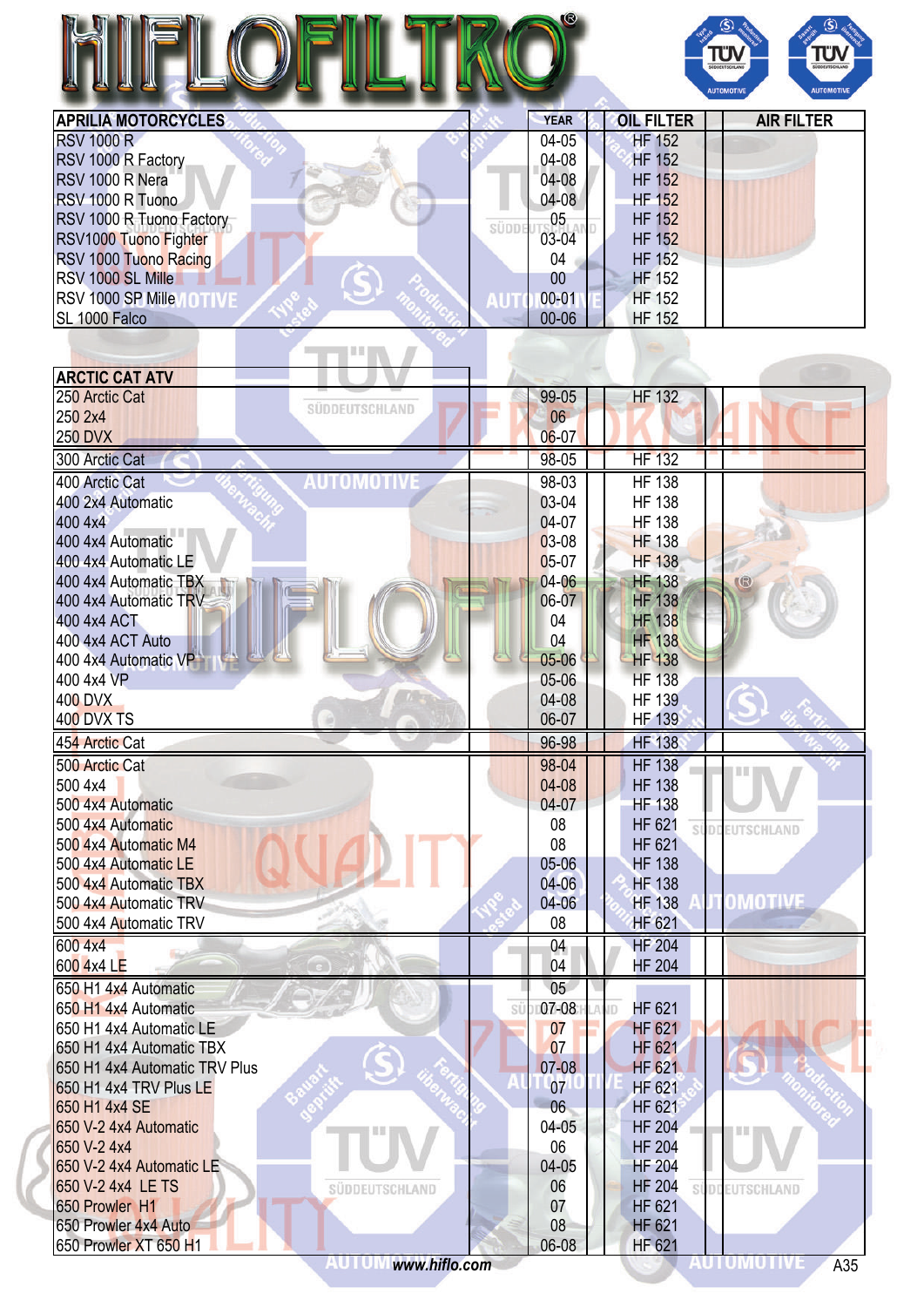

| <b>ARCTIC CAT ATV</b>    | <b>YEAR</b> | <b>OIL FILTER</b> | <b>AIR FILTER</b> |
|--------------------------|-------------|-------------------|-------------------|
| 650 Prowler XT 650 H1 M4 | 08          | <b>HF 621</b>     |                   |
| 700 EFI 4x4 Auto         | 07          |                   |                   |
| 700 EFI 4x4 Auto         | 08          | <b>HF 621</b>     |                   |
| 700 EFI 4x4 Auto LE      | 07          |                   |                   |
| 700 EFI 4x4 Auto TRV LE  | 08          | <b>HF 621</b>     |                   |
| 700 EFI 4x4 Auto M4      | 08          | <b>HF 621</b>     |                   |
| 700 4x4 Diesel Auto      | 08          |                   |                   |
|                          |             |                   |                   |

| <b>HF 183</b><br>$00 - 03$<br><b>HF 183</b><br>00-03<br><b>HF 183</b><br>06-08<br>08<br>08<br>SÜDDEUTSCHLAND<br><b>HF 553</b><br>01<br>02<br><b>HF 553</b><br>03<br>HF 553<br><b>AUTOMOTIVE</b><br>03-05<br>HF 553<br>900 Tornado TRE Novacento<br>HF 553<br>04<br>04<br>900 Tornado TRE 900 LE<br><b>HF 553</b><br>$04-05$<br>900 Tornado TRE 900 RS<br><b>HF 553</b><br><b>HF 553</b><br>1130 Cafe Racer<br>$05-08$<br>$\mathbb{G}$<br>1130 Titanium DEUTS H<br>$05 - 07$<br><b>HF 553</b><br>04-07<br><b>1130 TNT</b><br><b>HF 553</b><br>05-06<br><b>HF 553</b><br>1130 TNT Sport<br>07-08<br>1130 TNT Sport Evo<br><b>HF 553</b><br>06-08<br>1130 Tornado TRE<br><b>HF 553</b><br>06-08<br><b>HF 553</b><br>1130 TRE K<br>07-08<br>1130 TRE K Amazonas<br><b>HF 553</b><br><b>BOMBARDIER ATV</b><br>06<br>Ⅲ<br>06<br>330 Outlander 330 H.O. 2x4, 4x4<br><b>HF 152</b><br>04-05<br><b>DDEUTSCHLAND</b><br>06<br>04-06<br><b>HF 152</b><br>400 Outlander 400 H.O. 2x4, 4x4<br>04-06<br><b>HF 152</b><br>$04 - 06$<br><b>HF 152</b><br>OMOTIVE<br>04-06<br>HF 152<br><b>HF 557</b><br>99-05<br>05<br><b>HF 556</b><br>99-04<br><b>HF 557</b><br>99-04<br><b>HF 557</b><br>SÜ<br>05<br><b>HF 557</b><br>$03 - 04$<br><b>HF 557</b><br>500 Traxter Max 5 Speed Auto-Shift<br>05<br><b>HF 557</b><br>03-04<br><b>HF 556</b><br><b>HF 151</b><br>00<br>$01 - 06$<br><b>DS650</b><br><b>HF 152</b><br>03-04<br>DS650 Baja<br><b>HF 152</b><br><b>DS650 X</b><br>05-06<br><b>HF 152</b><br>650 Outlander H.O. EFI / EFI XT<br><b>HF 152</b><br>06<br>SÜDDEUTSCHLAND<br><b><i><u>EUTSCHLAND</u></i></b><br>06<br>650 Outlander Max H.O. EFI<br><b>HF 152</b><br>06<br>650 Outlander Max H.O. EFI XT<br><b>HF 152</b><br>02-04<br>650 Quest<br><b>HF 556</b><br>AUTOMOTIVE<br>OMOTIVE<br><b>HF 556</b><br>650 Quest Max<br>04<br>www.hiflofiltro.com | <b>BENELLI MOTORCYCLES</b>      |  |
|------------------------------------------------------------------------------------------------------------------------------------------------------------------------------------------------------------------------------------------------------------------------------------------------------------------------------------------------------------------------------------------------------------------------------------------------------------------------------------------------------------------------------------------------------------------------------------------------------------------------------------------------------------------------------------------------------------------------------------------------------------------------------------------------------------------------------------------------------------------------------------------------------------------------------------------------------------------------------------------------------------------------------------------------------------------------------------------------------------------------------------------------------------------------------------------------------------------------------------------------------------------------------------------------------------------------------------------------------------------------------------------------------------------------------------------------------------------------------------------------------------------------------------------------------------------------------------------------------------------------------------------------------------------------------------------------------------------------------------------------------------------------------------------------------------------------------------------------|---------------------------------|--|
|                                                                                                                                                                                                                                                                                                                                                                                                                                                                                                                                                                                                                                                                                                                                                                                                                                                                                                                                                                                                                                                                                                                                                                                                                                                                                                                                                                                                                                                                                                                                                                                                                                                                                                                                                                                                                                                | 125 Adiva                       |  |
|                                                                                                                                                                                                                                                                                                                                                                                                                                                                                                                                                                                                                                                                                                                                                                                                                                                                                                                                                                                                                                                                                                                                                                                                                                                                                                                                                                                                                                                                                                                                                                                                                                                                                                                                                                                                                                                | 150 Adiva                       |  |
|                                                                                                                                                                                                                                                                                                                                                                                                                                                                                                                                                                                                                                                                                                                                                                                                                                                                                                                                                                                                                                                                                                                                                                                                                                                                                                                                                                                                                                                                                                                                                                                                                                                                                                                                                                                                                                                | 250 Adiva                       |  |
|                                                                                                                                                                                                                                                                                                                                                                                                                                                                                                                                                                                                                                                                                                                                                                                                                                                                                                                                                                                                                                                                                                                                                                                                                                                                                                                                                                                                                                                                                                                                                                                                                                                                                                                                                                                                                                                | <b>899 TNT</b>                  |  |
|                                                                                                                                                                                                                                                                                                                                                                                                                                                                                                                                                                                                                                                                                                                                                                                                                                                                                                                                                                                                                                                                                                                                                                                                                                                                                                                                                                                                                                                                                                                                                                                                                                                                                                                                                                                                                                                | <b>899 TNT S</b>                |  |
|                                                                                                                                                                                                                                                                                                                                                                                                                                                                                                                                                                                                                                                                                                                                                                                                                                                                                                                                                                                                                                                                                                                                                                                                                                                                                                                                                                                                                                                                                                                                                                                                                                                                                                                                                                                                                                                | 900 Tornado                     |  |
|                                                                                                                                                                                                                                                                                                                                                                                                                                                                                                                                                                                                                                                                                                                                                                                                                                                                                                                                                                                                                                                                                                                                                                                                                                                                                                                                                                                                                                                                                                                                                                                                                                                                                                                                                                                                                                                | 900 Tornado Limited Edition     |  |
|                                                                                                                                                                                                                                                                                                                                                                                                                                                                                                                                                                                                                                                                                                                                                                                                                                                                                                                                                                                                                                                                                                                                                                                                                                                                                                                                                                                                                                                                                                                                                                                                                                                                                                                                                                                                                                                | 900 Tornado Novacento           |  |
|                                                                                                                                                                                                                                                                                                                                                                                                                                                                                                                                                                                                                                                                                                                                                                                                                                                                                                                                                                                                                                                                                                                                                                                                                                                                                                                                                                                                                                                                                                                                                                                                                                                                                                                                                                                                                                                |                                 |  |
|                                                                                                                                                                                                                                                                                                                                                                                                                                                                                                                                                                                                                                                                                                                                                                                                                                                                                                                                                                                                                                                                                                                                                                                                                                                                                                                                                                                                                                                                                                                                                                                                                                                                                                                                                                                                                                                | 900 Tornado TRE 900             |  |
|                                                                                                                                                                                                                                                                                                                                                                                                                                                                                                                                                                                                                                                                                                                                                                                                                                                                                                                                                                                                                                                                                                                                                                                                                                                                                                                                                                                                                                                                                                                                                                                                                                                                                                                                                                                                                                                |                                 |  |
|                                                                                                                                                                                                                                                                                                                                                                                                                                                                                                                                                                                                                                                                                                                                                                                                                                                                                                                                                                                                                                                                                                                                                                                                                                                                                                                                                                                                                                                                                                                                                                                                                                                                                                                                                                                                                                                |                                 |  |
|                                                                                                                                                                                                                                                                                                                                                                                                                                                                                                                                                                                                                                                                                                                                                                                                                                                                                                                                                                                                                                                                                                                                                                                                                                                                                                                                                                                                                                                                                                                                                                                                                                                                                                                                                                                                                                                |                                 |  |
|                                                                                                                                                                                                                                                                                                                                                                                                                                                                                                                                                                                                                                                                                                                                                                                                                                                                                                                                                                                                                                                                                                                                                                                                                                                                                                                                                                                                                                                                                                                                                                                                                                                                                                                                                                                                                                                |                                 |  |
|                                                                                                                                                                                                                                                                                                                                                                                                                                                                                                                                                                                                                                                                                                                                                                                                                                                                                                                                                                                                                                                                                                                                                                                                                                                                                                                                                                                                                                                                                                                                                                                                                                                                                                                                                                                                                                                |                                 |  |
|                                                                                                                                                                                                                                                                                                                                                                                                                                                                                                                                                                                                                                                                                                                                                                                                                                                                                                                                                                                                                                                                                                                                                                                                                                                                                                                                                                                                                                                                                                                                                                                                                                                                                                                                                                                                                                                |                                 |  |
|                                                                                                                                                                                                                                                                                                                                                                                                                                                                                                                                                                                                                                                                                                                                                                                                                                                                                                                                                                                                                                                                                                                                                                                                                                                                                                                                                                                                                                                                                                                                                                                                                                                                                                                                                                                                                                                |                                 |  |
|                                                                                                                                                                                                                                                                                                                                                                                                                                                                                                                                                                                                                                                                                                                                                                                                                                                                                                                                                                                                                                                                                                                                                                                                                                                                                                                                                                                                                                                                                                                                                                                                                                                                                                                                                                                                                                                |                                 |  |
|                                                                                                                                                                                                                                                                                                                                                                                                                                                                                                                                                                                                                                                                                                                                                                                                                                                                                                                                                                                                                                                                                                                                                                                                                                                                                                                                                                                                                                                                                                                                                                                                                                                                                                                                                                                                                                                |                                 |  |
|                                                                                                                                                                                                                                                                                                                                                                                                                                                                                                                                                                                                                                                                                                                                                                                                                                                                                                                                                                                                                                                                                                                                                                                                                                                                                                                                                                                                                                                                                                                                                                                                                                                                                                                                                                                                                                                |                                 |  |
|                                                                                                                                                                                                                                                                                                                                                                                                                                                                                                                                                                                                                                                                                                                                                                                                                                                                                                                                                                                                                                                                                                                                                                                                                                                                                                                                                                                                                                                                                                                                                                                                                                                                                                                                                                                                                                                |                                 |  |
|                                                                                                                                                                                                                                                                                                                                                                                                                                                                                                                                                                                                                                                                                                                                                                                                                                                                                                                                                                                                                                                                                                                                                                                                                                                                                                                                                                                                                                                                                                                                                                                                                                                                                                                                                                                                                                                | 200 Rally                       |  |
|                                                                                                                                                                                                                                                                                                                                                                                                                                                                                                                                                                                                                                                                                                                                                                                                                                                                                                                                                                                                                                                                                                                                                                                                                                                                                                                                                                                                                                                                                                                                                                                                                                                                                                                                                                                                                                                | 250 Sarasota 1000               |  |
|                                                                                                                                                                                                                                                                                                                                                                                                                                                                                                                                                                                                                                                                                                                                                                                                                                                                                                                                                                                                                                                                                                                                                                                                                                                                                                                                                                                                                                                                                                                                                                                                                                                                                                                                                                                                                                                |                                 |  |
|                                                                                                                                                                                                                                                                                                                                                                                                                                                                                                                                                                                                                                                                                                                                                                                                                                                                                                                                                                                                                                                                                                                                                                                                                                                                                                                                                                                                                                                                                                                                                                                                                                                                                                                                                                                                                                                | 330 Outlander 330 H.O. 2x4, 4x4 |  |
|                                                                                                                                                                                                                                                                                                                                                                                                                                                                                                                                                                                                                                                                                                                                                                                                                                                                                                                                                                                                                                                                                                                                                                                                                                                                                                                                                                                                                                                                                                                                                                                                                                                                                                                                                                                                                                                |                                 |  |
|                                                                                                                                                                                                                                                                                                                                                                                                                                                                                                                                                                                                                                                                                                                                                                                                                                                                                                                                                                                                                                                                                                                                                                                                                                                                                                                                                                                                                                                                                                                                                                                                                                                                                                                                                                                                                                                | 400 Outlander 400 H.O. 4x4 XT   |  |
|                                                                                                                                                                                                                                                                                                                                                                                                                                                                                                                                                                                                                                                                                                                                                                                                                                                                                                                                                                                                                                                                                                                                                                                                                                                                                                                                                                                                                                                                                                                                                                                                                                                                                                                                                                                                                                                | 400 Outlander Max 400 H.O.      |  |
|                                                                                                                                                                                                                                                                                                                                                                                                                                                                                                                                                                                                                                                                                                                                                                                                                                                                                                                                                                                                                                                                                                                                                                                                                                                                                                                                                                                                                                                                                                                                                                                                                                                                                                                                                                                                                                                | 400 Outlander Max 400 H.O. XT   |  |
|                                                                                                                                                                                                                                                                                                                                                                                                                                                                                                                                                                                                                                                                                                                                                                                                                                                                                                                                                                                                                                                                                                                                                                                                                                                                                                                                                                                                                                                                                                                                                                                                                                                                                                                                                                                                                                                | 500 Traxter                     |  |
|                                                                                                                                                                                                                                                                                                                                                                                                                                                                                                                                                                                                                                                                                                                                                                                                                                                                                                                                                                                                                                                                                                                                                                                                                                                                                                                                                                                                                                                                                                                                                                                                                                                                                                                                                                                                                                                | 500 Traxter Auto CVT            |  |
|                                                                                                                                                                                                                                                                                                                                                                                                                                                                                                                                                                                                                                                                                                                                                                                                                                                                                                                                                                                                                                                                                                                                                                                                                                                                                                                                                                                                                                                                                                                                                                                                                                                                                                                                                                                                                                                | 500 Traxter XT                  |  |
|                                                                                                                                                                                                                                                                                                                                                                                                                                                                                                                                                                                                                                                                                                                                                                                                                                                                                                                                                                                                                                                                                                                                                                                                                                                                                                                                                                                                                                                                                                                                                                                                                                                                                                                                                                                                                                                | 500 Traxter XL                  |  |
|                                                                                                                                                                                                                                                                                                                                                                                                                                                                                                                                                                                                                                                                                                                                                                                                                                                                                                                                                                                                                                                                                                                                                                                                                                                                                                                                                                                                                                                                                                                                                                                                                                                                                                                                                                                                                                                | 500 Traxter XL 5 Speed          |  |
|                                                                                                                                                                                                                                                                                                                                                                                                                                                                                                                                                                                                                                                                                                                                                                                                                                                                                                                                                                                                                                                                                                                                                                                                                                                                                                                                                                                                                                                                                                                                                                                                                                                                                                                                                                                                                                                | 500 Traxter Max                 |  |
|                                                                                                                                                                                                                                                                                                                                                                                                                                                                                                                                                                                                                                                                                                                                                                                                                                                                                                                                                                                                                                                                                                                                                                                                                                                                                                                                                                                                                                                                                                                                                                                                                                                                                                                                                                                                                                                |                                 |  |
|                                                                                                                                                                                                                                                                                                                                                                                                                                                                                                                                                                                                                                                                                                                                                                                                                                                                                                                                                                                                                                                                                                                                                                                                                                                                                                                                                                                                                                                                                                                                                                                                                                                                                                                                                                                                                                                | 500 Quest                       |  |
|                                                                                                                                                                                                                                                                                                                                                                                                                                                                                                                                                                                                                                                                                                                                                                                                                                                                                                                                                                                                                                                                                                                                                                                                                                                                                                                                                                                                                                                                                                                                                                                                                                                                                                                                                                                                                                                | <b>DS650</b>                    |  |
|                                                                                                                                                                                                                                                                                                                                                                                                                                                                                                                                                                                                                                                                                                                                                                                                                                                                                                                                                                                                                                                                                                                                                                                                                                                                                                                                                                                                                                                                                                                                                                                                                                                                                                                                                                                                                                                |                                 |  |
|                                                                                                                                                                                                                                                                                                                                                                                                                                                                                                                                                                                                                                                                                                                                                                                                                                                                                                                                                                                                                                                                                                                                                                                                                                                                                                                                                                                                                                                                                                                                                                                                                                                                                                                                                                                                                                                |                                 |  |
|                                                                                                                                                                                                                                                                                                                                                                                                                                                                                                                                                                                                                                                                                                                                                                                                                                                                                                                                                                                                                                                                                                                                                                                                                                                                                                                                                                                                                                                                                                                                                                                                                                                                                                                                                                                                                                                |                                 |  |
|                                                                                                                                                                                                                                                                                                                                                                                                                                                                                                                                                                                                                                                                                                                                                                                                                                                                                                                                                                                                                                                                                                                                                                                                                                                                                                                                                                                                                                                                                                                                                                                                                                                                                                                                                                                                                                                |                                 |  |
|                                                                                                                                                                                                                                                                                                                                                                                                                                                                                                                                                                                                                                                                                                                                                                                                                                                                                                                                                                                                                                                                                                                                                                                                                                                                                                                                                                                                                                                                                                                                                                                                                                                                                                                                                                                                                                                |                                 |  |
|                                                                                                                                                                                                                                                                                                                                                                                                                                                                                                                                                                                                                                                                                                                                                                                                                                                                                                                                                                                                                                                                                                                                                                                                                                                                                                                                                                                                                                                                                                                                                                                                                                                                                                                                                                                                                                                |                                 |  |
|                                                                                                                                                                                                                                                                                                                                                                                                                                                                                                                                                                                                                                                                                                                                                                                                                                                                                                                                                                                                                                                                                                                                                                                                                                                                                                                                                                                                                                                                                                                                                                                                                                                                                                                                                                                                                                                |                                 |  |
|                                                                                                                                                                                                                                                                                                                                                                                                                                                                                                                                                                                                                                                                                                                                                                                                                                                                                                                                                                                                                                                                                                                                                                                                                                                                                                                                                                                                                                                                                                                                                                                                                                                                                                                                                                                                                                                | A36                             |  |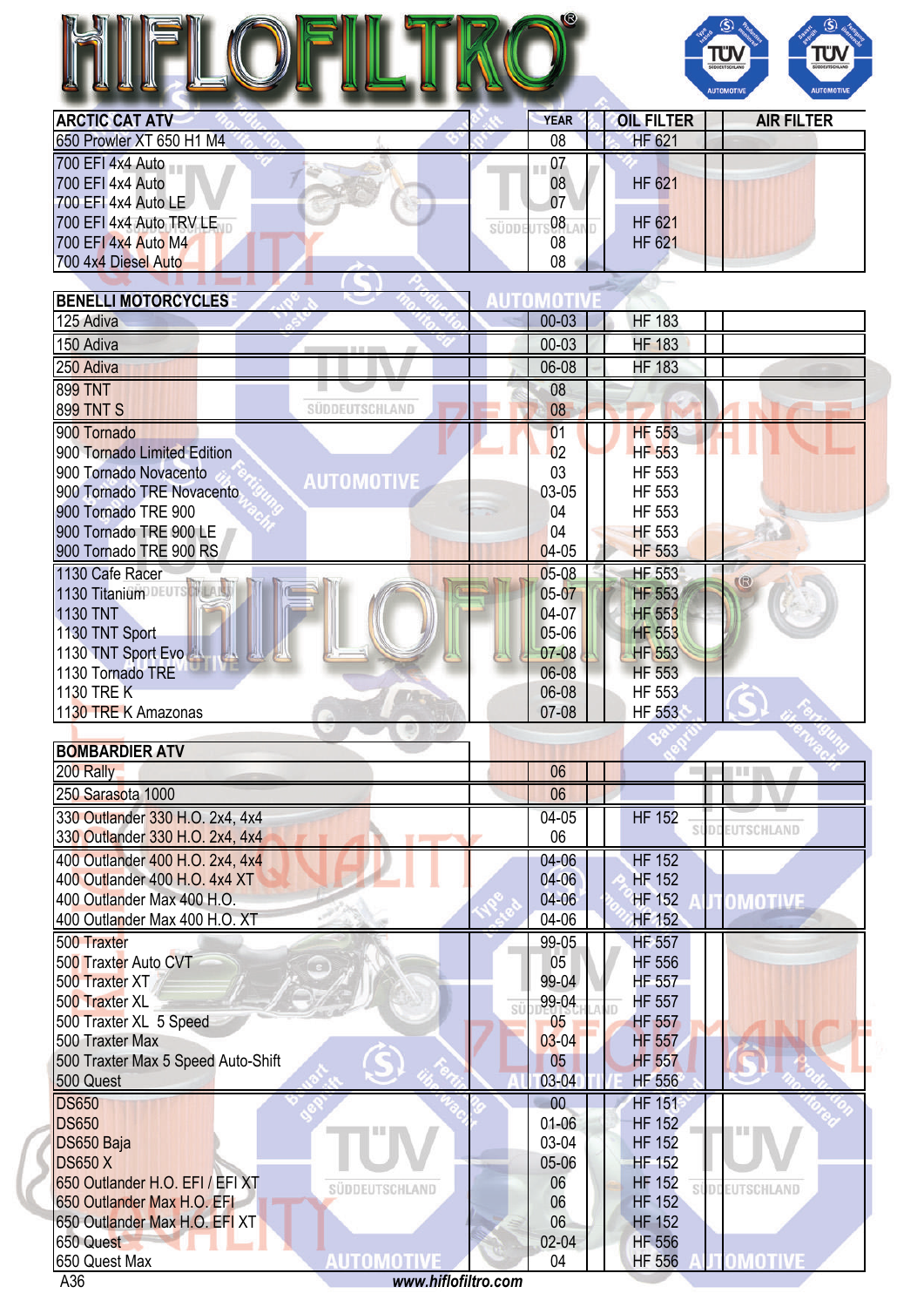

| <b>BOMBARDIER ATV</b>             | <b>YEAR</b> | <b>OIL FILTER</b> | <b>AIR FILTER</b> |
|-----------------------------------|-------------|-------------------|-------------------|
| 650 Quest XT                      | $02 - 03$   | <b>HF 556</b>     |                   |
| 650 Traxter 650 Auto CVT          | 05          | <b>HF 556</b>     |                   |
| 650 Traxter Max 650 Auto CVT      | 05          | <b>HF 556</b>     |                   |
| 800 Outlander 800 H.O. EFI        | 06          | <b>HF 152</b>     |                   |
| 800 Outlander 800 H.O. EFI XT     | 06          | <b>HF 152</b>     |                   |
| 800 Outlander Max 800 H.O. EFI    | 06          | <b>HF 152</b>     |                   |
| 800 Outlander Max 800 H.O. EFI XT | 06          | <b>HF 152</b>     |                   |
|                                   |             |                   |                   |

| <b>BETAMOTOR MOTORCYCLES</b>        |            |           |                     |                 |
|-------------------------------------|------------|-----------|---------------------|-----------------|
| <b>250 Rev 4T</b>                   |            | $07 - 08$ |                     |                 |
| 250 RR Enduro 4T<br><b>EEF</b>      | 1st Filter | 05-08     | <b>HF 155</b>       |                 |
| 250 RR Enduro 4T                    | 2nd Filter | 05-08     | <b>HF 157</b>       |                 |
| 350 Alp 4.0                         |            | 03-08     | <b>HF 136</b>       |                 |
| 350 Euro<br>SÜDDEUTSCHLAND          |            | $01 -$    | <b>HF 136</b>       |                 |
| 350 Jonathon                        |            | $01 -$    | <b>HF 136</b>       |                 |
| 350 M4 4T                           |            | $06 - 08$ | <b>HF 136</b>       |                 |
| 350 Motard 4.0                      |            | 03-08     | <b>HF 136</b>       |                 |
| AUTUMUTIV<br>450 RR Enduro 4T       | 1st Filter | 05-08     | <b>HF 155</b>       |                 |
| 450 RR Enduro 4T                    | 2nd Filter | 05-08     | <b>HF 157</b>       |                 |
| 450 RR Enduro 4T Racing Edition     |            | 08        |                     |                 |
| 525 RR Enduro 4T                    | 1st Filter | 05-08     | <b>HF 155</b>       |                 |
| 525 RR Enduro 4T                    | 2nd Filter | 05-08     | <b>HF 157</b>       |                 |
| 525 RR Enduro 4T Racing Edition     |            | 08        |                     | $\circledR$     |
|                                     |            |           |                     |                 |
|                                     |            |           |                     |                 |
| <b>BMW MOTORCYCLES</b>              |            |           |                     |                 |
| 125 C1                              |            | $01 - 03$ | <b>HF 185</b>       |                 |
| 200 C1                              |            | $02 - 03$ | <b>HF 185</b>       |                 |
| G450 X                              |            |           |                     |                 |
| ⊜<br>R45                            |            | 78-80     | <b>HF</b> 161       |                 |
| <b>R45 N</b>                        |            |           | <b>HF 161</b>       |                 |
| R50/5                               |            | 69-73     | <b>HF 161</b>       | Ш               |
| R60 (All Models)                    |            | 69-84     | <b>HF 161</b>       |                 |
| <b>R65</b>                          |            | 78-88     | <b>HF 161</b>       |                 |
| <b>R65LS</b>                        |            | 80-82     | si<br><b>HF 161</b> | DOEUTSCHLAND    |
| F650 Funduro                        |            | 93-00     | <b>HF 151</b>       |                 |
| F650 ST Strada                      |            | $97 - 00$ | <b>HF 151</b>       |                 |
| F650 GS                             |            | $00 - 04$ | <b>HF 151</b>       | <b>HFA 7601</b> |
| F650 GS                             |            | 05-07     | <b>HF 151</b>       | <b>HFA 7601</b> |
| <b>F650 GS</b>                      |            | 08        | <b>HF 164</b>       |                 |
| F650 GS Dakar                       |            | $01 - 04$ | <b>HF 151</b>       | <b>HFA 7601</b> |
| F650 GS Dakar                       |            | 05-07     | <b>HF 151</b>       | <b>HFA 7601</b> |
| <b>F650 CS</b>                      |            | $02 - 05$ | <b>HF 151</b>       | <b>HFA 7602</b> |
| G650 Xchallenge                     | SÜ         | $07 - 08$ | <b>HF 151</b>       | <b>HFA 7601</b> |
| G650 Xcountry                       |            | $07 - 08$ | <b>HF 151</b>       | <b>HFA 7601</b> |
| G650 Xcountry<br>$\epsilon$         |            | 09        |                     |                 |
| G650 Xmoto                          |            | $07 - 08$ | <b>HF 151</b>       | <b>HFA 7601</b> |
| <b>K75</b>                          |            | 87-97     | <b>HF 163</b>       |                 |
| <b>K75C</b>                         |            | 85-88     | <b>HF 163</b>       |                 |
| <b>K75 RT</b>                       |            | 90-97     | <b>HF 163</b>       |                 |
| <b>K75 S</b>                        |            | 86-97     | <b>HF 163</b>       |                 |
| R75 (All Models)                    |            |           | <b>HF 161</b>       |                 |
| <b>F800 S</b>                       |            | 06-08     | <b>HF 164</b>       |                 |
| <b>F800 ST</b>                      |            | 06-08     | <b>HF 164</b>       |                 |
| <b>F800 GS</b>                      |            | 07-08     | <b>HF 164</b>       |                 |
| <b>AUTOMOTIVE</b><br><b>F800 GS</b> |            | 09        |                     | <b>OMOTIVE</b>  |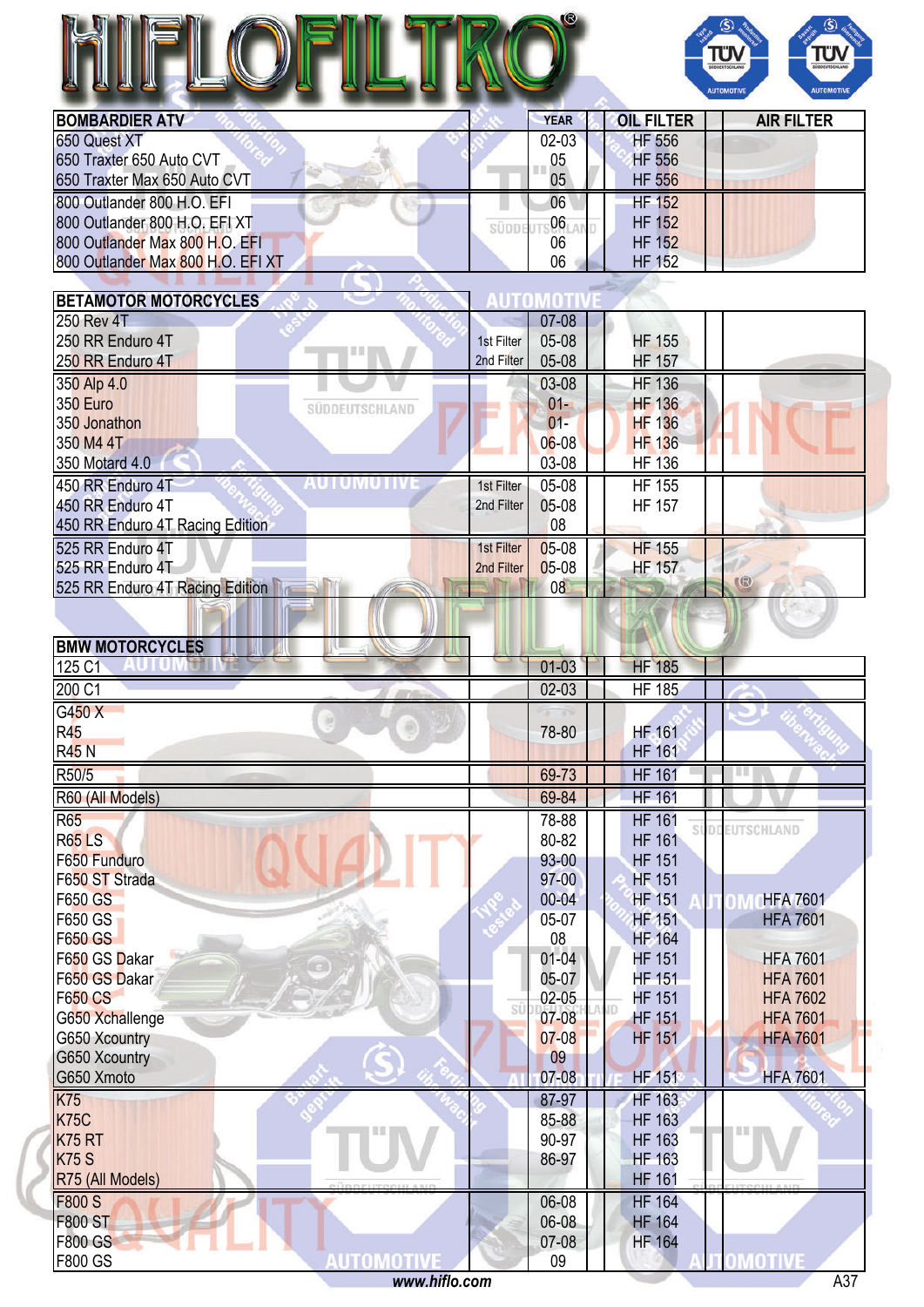|                                                                                                                                                                                                                                                                          |     |                 |                                     | ΤΰΛ<br>TÜV<br><b>JODEUTSCHLA</b><br>SÜDDEUTSCHLAND<br><b>AUTOMOTIVE</b><br><b>AUTOMOTIVI</b> |
|--------------------------------------------------------------------------------------------------------------------------------------------------------------------------------------------------------------------------------------------------------------------------|-----|-----------------|-------------------------------------|----------------------------------------------------------------------------------------------|
| <b>BMW MOTORCYCLES</b>                                                                                                                                                                                                                                                   |     | <b>YEAR</b>     | <b>OIL FILTER</b>                   | <b>AIR FILTER</b>                                                                            |
| <b>R80</b>                                                                                                                                                                                                                                                               |     | 84-94           | <b>HF 161</b>                       |                                                                                              |
| <b>R80 GS</b>                                                                                                                                                                                                                                                            |     | 80-95           | <b>HF 161</b>                       |                                                                                              |
| <b>R80 R</b>                                                                                                                                                                                                                                                             |     | 93-95           | <b>HF 161</b>                       |                                                                                              |
| <b>R80 RT</b>                                                                                                                                                                                                                                                            |     | 84-95           | <b>HF 161</b>                       |                                                                                              |
| <b>R80 ST</b>                                                                                                                                                                                                                                                            |     | 82-90           | <b>HF 161</b>                       |                                                                                              |
| <b>R850 C</b>                                                                                                                                                                                                                                                            |     | 99-00           | <b>HF 163</b>                       |                                                                                              |
| R850 C Classic                                                                                                                                                                                                                                                           |     | 01              | <b>HF 163</b>                       |                                                                                              |
| R850 C Avantgarde                                                                                                                                                                                                                                                        |     | 01              | <b>HF 163</b>                       |                                                                                              |
| <b>R850 GS Boxer DMOTIVE</b>                                                                                                                                                                                                                                             | AUT | 99              | <b>HF 163</b>                       | <b>HFA 7910</b>                                                                              |
| R850 R Boxer                                                                                                                                                                                                                                                             |     | 99              | <b>HF 163</b>                       | <b>HFA 7910</b>                                                                              |
| <b>R850 RT</b>                                                                                                                                                                                                                                                           |     | 99              | <b>HF 163</b>                       | <b>HFA 7910</b>                                                                              |
| <b>R850 R</b>                                                                                                                                                                                                                                                            |     | 00-06           | <b>HF 163</b>                       | <b>HFA 7910</b>                                                                              |
| <b>R850 R Classic</b>                                                                                                                                                                                                                                                    |     | $02 - 04$       | <b>HF 163</b>                       | <b>HFA 7910</b>                                                                              |
| R90 (All Models)<br><b>SÜDDEUTSCHLAND</b>                                                                                                                                                                                                                                |     | 73-76           | <b>HF 161</b>                       |                                                                                              |
| K <sub>1</sub>                                                                                                                                                                                                                                                           |     | 89-94           | <b>HF 163</b>                       |                                                                                              |
| K100                                                                                                                                                                                                                                                                     |     | 83-90           | <b>HF 163</b>                       |                                                                                              |
| K100 LT                                                                                                                                                                                                                                                                  |     | 83-94           | <b>HF 163</b>                       |                                                                                              |
| <b>AUTOMOTIVE</b><br><b>K100 RS, RT</b>                                                                                                                                                                                                                                  |     | 83-94           | <b>HF 163</b>                       |                                                                                              |
| <b>R100 GS</b>                                                                                                                                                                                                                                                           |     | 87-94           | <b>HF 161</b>                       |                                                                                              |
| <b>R100 RS, RT, R</b><br>(Without Oil Cooler)                                                                                                                                                                                                                            |     | 87-96           | <b>HF 161</b>                       |                                                                                              |
| (Without Oil Cooler)<br><b>R100 CS,S</b>                                                                                                                                                                                                                                 |     | 73-90           | <b>HF 161</b>                       |                                                                                              |
| K1100 LT                                                                                                                                                                                                                                                                 |     | 92-99           | <b>HF 163</b>                       |                                                                                              |
| R1100 GS SÜDDEUTS                                                                                                                                                                                                                                                        |     | 93-99           | <b>HF 163</b>                       | G<br><b>HFA 7910</b>                                                                         |
| <b>R1100 RS</b>                                                                                                                                                                                                                                                          |     | 93-01           | <b>HF 163</b>                       | <b>HFA 7910</b>                                                                              |
| R1100 RS Special Edition                                                                                                                                                                                                                                                 |     | 00              | <b>HF 163</b>                       | <b>HFA 7910</b>                                                                              |
| <b>R1100 R</b>                                                                                                                                                                                                                                                           |     | $95 - 01$       | <b>HF 163</b>                       | <b>HFA 7910</b>                                                                              |
| R1100 RT AUTOM                                                                                                                                                                                                                                                           |     | 99-01           | <b>HF 163</b>                       | <b>HFA 7910</b>                                                                              |
| R <sub>1100</sub> S                                                                                                                                                                                                                                                      |     | 99-05           | <b>HF 163</b>                       | <b>HFA 7911</b>                                                                              |
| R1100 S Sports Boxer                                                                                                                                                                                                                                                     |     | $00\,$          | <b>HF 163</b>                       |                                                                                              |
| R1100 S Sport                                                                                                                                                                                                                                                            |     | 02              | <b>HF 163</b>                       |                                                                                              |
| R1100 S Prep                                                                                                                                                                                                                                                             |     | 04              |                                     |                                                                                              |
| R1100 S Replika                                                                                                                                                                                                                                                          |     | 04              |                                     |                                                                                              |
| <b>R1150 GS</b>                                                                                                                                                                                                                                                          |     | 99-05           | <b>HF 163</b>                       | <b>HFA 7910</b>                                                                              |
| R1150 GS Adventure                                                                                                                                                                                                                                                       |     | $02-03$         | <b>HF 163</b>                       | <b>HFA 7910</b>                                                                              |
| R1150 GS Adventure                                                                                                                                                                                                                                                       |     | 04-05           | <b>HF 163</b>                       | <b>HFA 7910</b><br><b>DDEUTS</b>                                                             |
| <b>R1150 R</b>                                                                                                                                                                                                                                                           |     | $01-06$         | <b>HF 163</b>                       | <b>HFA 7910</b>                                                                              |
| R1150 R Rockster                                                                                                                                                                                                                                                         |     | $04 - 05$       | <b>HF 163</b>                       | <b>HFA 7910</b>                                                                              |
|                                                                                                                                                                                                                                                                          |     |                 |                                     | <b>HFA 7910</b>                                                                              |
|                                                                                                                                                                                                                                                                          |     | 04              | <b>HF 163</b>                       |                                                                                              |
|                                                                                                                                                                                                                                                                          |     | $02 - 05$       | <b>HF 163</b>                       | <b>HFA 7910</b>                                                                              |
|                                                                                                                                                                                                                                                                          |     | $02-05$         | <b>HF 163</b>                       | <b>HFA 7910</b>                                                                              |
|                                                                                                                                                                                                                                                                          |     | $02 - 05$       | <b>HF 163</b>                       | <b>HFA 7910</b>                                                                              |
|                                                                                                                                                                                                                                                                          |     |                 |                                     |                                                                                              |
|                                                                                                                                                                                                                                                                          |     | 99<br>04        | <b>HF 163</b>                       |                                                                                              |
|                                                                                                                                                                                                                                                                          | SÜ  | 05-08           | <b>HF 163</b><br><b>HF 164</b><br>m |                                                                                              |
|                                                                                                                                                                                                                                                                          |     | 99-04           | <b>HF 163</b>                       |                                                                                              |
|                                                                                                                                                                                                                                                                          |     | 05              | <b>HF 164</b>                       |                                                                                              |
|                                                                                                                                                                                                                                                                          |     | 02 <sub>2</sub> | <b>HF 163</b>                       |                                                                                              |
|                                                                                                                                                                                                                                                                          |     | $02 - 04$       | <b>HF 163</b>                       |                                                                                              |
|                                                                                                                                                                                                                                                                          |     | 05              | <b>HF 164</b>                       |                                                                                              |
|                                                                                                                                                                                                                                                                          |     | 09              |                                     |                                                                                              |
|                                                                                                                                                                                                                                                                          |     | 05-08           | <b>HF 164</b>                       |                                                                                              |
|                                                                                                                                                                                                                                                                          |     | 97-04           | <b>HF 163</b>                       |                                                                                              |
| R1150 R Rockster Edition 80<br><b>R1150 RS</b>                                                                                                                                                                                                                           |     | 05              | <b>HF 164</b>                       |                                                                                              |
| <b>R1150 RS SE</b><br><b>R1150 RT</b><br>K1200 C<br>K1200 GT<br>K1200 GT<br>K1200 LT<br>K1200 LT<br>K1200 LT Lux<br><b>K1200 LT SE</b><br><b>K1200 LT SE</b><br><b>K1200 LT</b><br>K1200 R<br><b>K1200 RS</b><br><b>K1200 RS</b><br>SÜDDEUTSCHLAND<br><b>K1200 RS SE</b> |     | 02-04           | <b>HF 163</b>                       | SÜDDEUTSCHLAND                                                                               |
|                                                                                                                                                                                                                                                                          |     | 05              |                                     |                                                                                              |
| <b>K1200 RS SE</b><br>K1200 S<br>R1200 C<br>AUTOMOTIVE                                                                                                                                                                                                                   |     | 05-08<br>99     | <b>HF 164</b><br><b>HF 163</b>      | <b>OMOTIVE</b>                                                                               |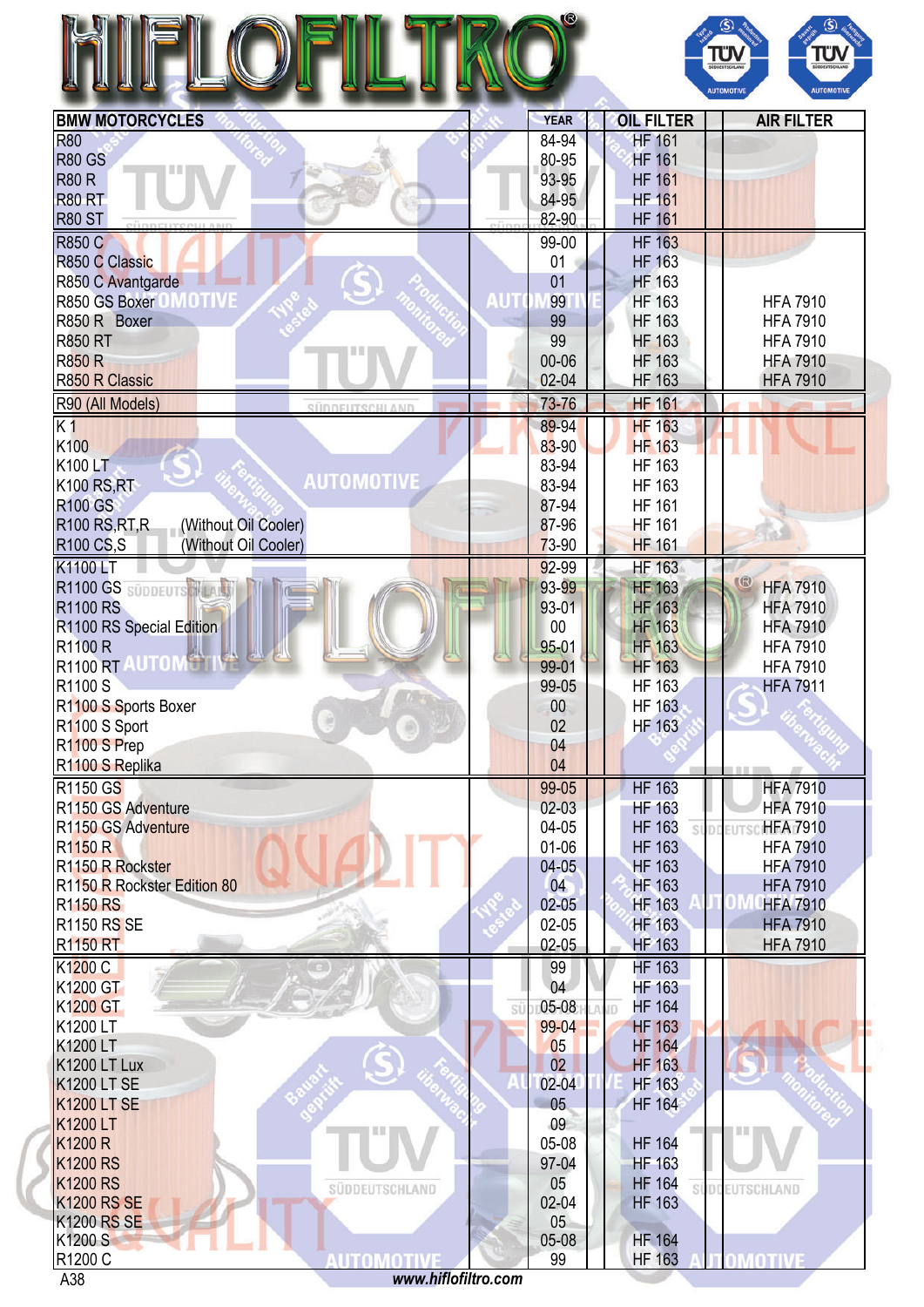

| <b>BMW MOTORCYCLES</b>      |       | <b>YEAR</b> | <b>OIL FILTER</b> | <b>AIR FILTER</b> |
|-----------------------------|-------|-------------|-------------------|-------------------|
| R1200 C Avantgarde          |       | $00 - 03$   | <b>HF 163</b>     |                   |
| R <sub>1200</sub> C Classic |       | 01-05       | <b>HF 163</b>     |                   |
| R1200 C Phoenix             |       | 04          | <b>HF 163</b>     |                   |
| R1200 C Montauk             |       | 04-05       | <b>HF 163</b>     |                   |
| R1200 C Independant         | süppi | $01 - 04$   | <b>HF 163</b>     |                   |
| <b>R1200 CL</b>             |       | 03-05       | <b>HF 163</b>     |                   |
| <b>R1200 GS</b>             |       | $04 - 08$   | <b>HF 164</b>     | <b>HFA 7912</b>   |
| <b>R1200 GS HP2</b>         |       | $05 - 08$   | <b>HF 164</b>     | <b>HFA 7912</b>   |
| R1200 HP2 Megamoto          |       | $07 - 08$   | <b>HF 164</b>     | <b>HFA 7912</b>   |
| R1200 HP2 Sport             |       | 08          | <b>HF 164</b>     | <b>HFA 7912</b>   |
| <b>R1200 R</b>              |       | $07-08$     | <b>HF 164</b>     | <b>HFA 7912</b>   |
| <b>R1200 RT</b>             |       | $05-08$     | <b>HF 164</b>     | <b>HFA 7912</b>   |
| <b>R1200 S</b>              |       | 06-08       | <b>HF 164</b>     | <b>HFA 7912</b>   |
| <b>R1200 ST</b>             |       | $05-08$     | <b>HF 164</b>     | <b>HFA 7912</b>   |

. .

| <b>BUELL MOTORCYCLES</b>          |           |               |  |
|-----------------------------------|-----------|---------------|--|
| 500 Blast                         | $02 - 08$ | <b>HF 177</b> |  |
| 900 Firebolt XB9R                 | 02-07     | <b>HF 177</b> |  |
| 900 Lightning XB9S                | 03-04     | <b>HF 177</b> |  |
| 900 Lightning CityX XB9SX         | $05-07$   | <b>HF 177</b> |  |
| 900 Lightning XBSX                | 08        | <b>HF 177</b> |  |
| 1200 Cyclone M2                   | 97-02     | <b>HF 171</b> |  |
| 1200 Firebolt XB12 R              | $04 - 08$ | <b>HF 177</b> |  |
| 1200 Lightning S1, X1             | 94-02     | <b>HF 171</b> |  |
| 1200 Lightning XB12 S             | 04-08     | <b>HF 177</b> |  |
| 1200 Lightning Long XB12SS        | 06-08     | <b>HF 177</b> |  |
| 1200 Lightning XB12 SCG           | $05-08$   | <b>HF 177</b> |  |
| 1200 Lightning XB12 STT           | 08        | <b>HF 177</b> |  |
| 1200 Ulysses XB12 X               | 06-07     | <b>HF 177</b> |  |
| 1200 White Lightning X1W          | 02        | <b>HF-171</b> |  |
| 1200 Thunderbolt S2, S2T, S3, S3T | 94-02     | <b>HF 171</b> |  |
|                                   |           |               |  |

| <b>CAGIVA MOTORCYCLES</b> |           |               |                 |
|---------------------------|-----------|---------------|-----------------|
| 125 Cucciolo/Nuvola       | 00        | <b>HF 181</b> |                 |
| 350 Alazzurra TL, GT      |           | <b>HF 153</b> |                 |
| 650 Alazzurra Sports      | 82-88     | <b>HF 153</b> |                 |
| 650 Alazzurra GT Sports   | 82-88     | <b>HF 153</b> |                 |
| 650 Raptor i.e.           | $00 - 05$ | <b>HF 138</b> | <b>HFA 3609</b> |
| 650 V-Raptor              | $01 - 04$ | <b>HF 138</b> | <b>HFA 3609</b> |
| 1000 Raptor               | $00 - 05$ | <b>HF 138</b> | <b>HFA 3901</b> |
| 1000 V-Raptor             | $00 - 04$ | <b>HF 138</b> | <b>HFA 3901</b> |
| 1000 Xtra-Raptor          | $01 - 05$ | <b>HF 138</b> | <b>HFA 3901</b> |
| 1000 Navigator            | $00 - 05$ | <b>HF 138</b> |                 |

| <b>CAN-AM ATV</b>        |  |           |               |  |
|--------------------------|--|-----------|---------------|--|
| 400 Outlander EFI        |  | 09        | HF 152        |  |
| 400 Outlander H.O.       |  | $07 - 08$ | <b>HF 152</b> |  |
| 400 Outlander H.O XT     |  | 07-08     | <b>HF 152</b> |  |
| 400 Outlander Max EFI    |  | 09        | <b>HF 152</b> |  |
| 400 Outlander Max H.O    |  | 07-08     | <b>HF 152</b> |  |
| 400 Outlander Max H.O XT |  | 07-08     | <b>HF 152</b> |  |
| <b>DS450</b>             |  | 08        |               |  |
| <b>DS450</b>             |  | 09        |               |  |
| <b>DS450 X/EFI</b>       |  | 08        |               |  |
| 500 Outlander EFI        |  | 09        | <b>HF 152</b> |  |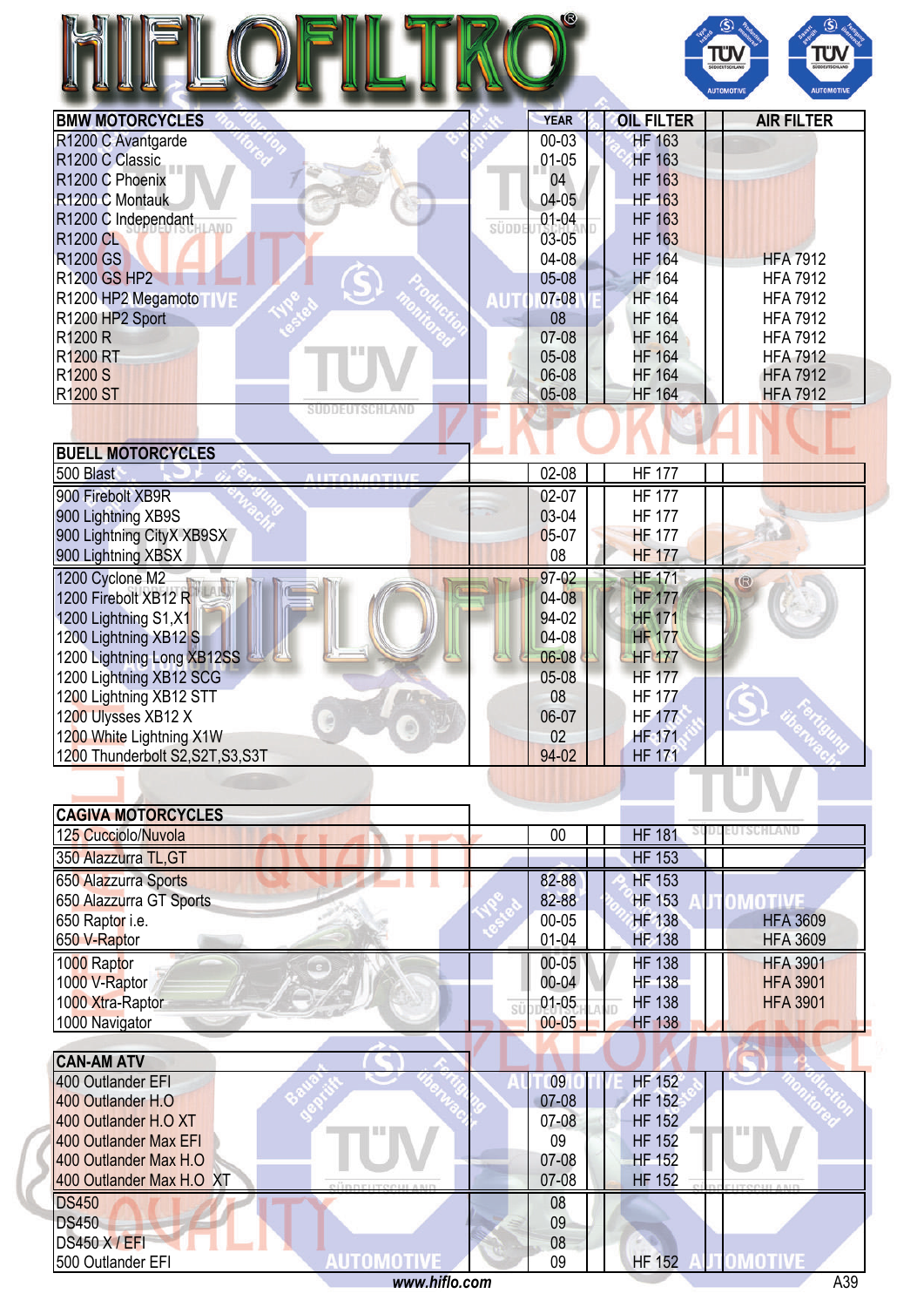|                                                       |       |                |                                | ΤÜΝ<br><b>SÜDDEUTSCHLAN</b><br><b>AUTOMOTIVE</b> | Τΰ<br><b>AUTOMOTIV</b> |
|-------------------------------------------------------|-------|----------------|--------------------------------|--------------------------------------------------|------------------------|
| <b>CAN-AM ATV</b>                                     |       | <b>YEAR</b>    | <b>OIL FILTER</b>              |                                                  | <b>AIR FILTER</b>      |
| 500 Outlander EFI XT                                  |       | 09             | <b>HF 152</b>                  |                                                  |                        |
| 500 Outlander H.O EFI                                 |       | 07-08          | <b>HF 152</b>                  |                                                  |                        |
| 500 Outlander H.O EFI XT                              |       | 07-08          | <b>HF 152</b>                  |                                                  |                        |
| 500 Outlander Max EFI                                 |       | 09             | <b>HF 152</b>                  |                                                  |                        |
| 500 Outlander Max EFI XT                              | SÜDDE | 09             | <b>HF 152</b>                  |                                                  |                        |
| 500 Outlander Max H.O EFI                             |       | 07-08          | <b>HF 152</b>                  |                                                  |                        |
| 500 Outlander Max H.O EFI XT                          |       | 07-08          | <b>HF 152</b>                  |                                                  |                        |
| 500 Renegade                                          |       | 08-09          | <b>HF 152</b>                  |                                                  |                        |
| 650 Outlander EFIM OTIVE                              |       | 09             | <b>HF 152</b>                  |                                                  |                        |
| 650 Outlander EFI XT                                  |       | 09             | <b>HF 152</b>                  |                                                  |                        |
| 650 Outlander H.O EFI                                 |       | 07-08          | <b>HF 152</b>                  |                                                  |                        |
| 650 Outlander H.O EFI XT                              |       | 07-08          | <b>HF 152</b>                  |                                                  |                        |
| 650 Outlander Max EFI                                 |       | 09             | <b>HF 152</b>                  |                                                  |                        |
| 650 Outlander Max EFI XT<br>SÜDDEUTSCHLAND            |       | 09             | <b>HF 152</b>                  |                                                  |                        |
| 650 Outlander Max H.O EFI                             |       | $07 - 08$      | <b>HF 152</b>                  |                                                  |                        |
| 650 Outlander Max H.O EFI XT                          |       | $07 - 08$      | <b>HF 152</b>                  |                                                  |                        |
| 800 R Outlander EFI                                   |       | 09             | <b>HF 152</b>                  |                                                  |                        |
| <b>AUTOMOTIVE</b><br>800 R Outlander EFI XT           |       | 09             | <b>HF 152</b>                  |                                                  |                        |
| 800 Outlander H.O EFI                                 |       | 07-08          | <b>HF 152</b>                  |                                                  |                        |
| 800 Outlander H.O EFI XT                              |       | 07-08          | <b>HF 152</b>                  |                                                  |                        |
| 800 R Outlander Max EFI                               |       | 09             | <b>HF 152</b>                  |                                                  |                        |
| 800 R Outlander Max EFI Ltd.                          |       | 09             | <b>HF 152</b>                  |                                                  |                        |
| 800 R Outlander Max EFI XT                            |       | 09             | <b>HF 152</b>                  | G                                                |                        |
| 800 Outlander Max H.O EFI                             |       | 07-08          | <b>HF 152</b>                  |                                                  |                        |
| 800 Outlander Max H.O EFI Ltd                         |       | 07-08          | <b>HF 152</b>                  |                                                  |                        |
| 800 Outlander Max H.O EFI XT                          |       | 07-08          | <b>HF 152</b>                  |                                                  |                        |
| 800 Renegade                                          |       | 08-09          | <b>HF 152</b>                  |                                                  |                        |
| 800 Renegade X                                        |       | 08-09          | <b>HF 152</b>                  |                                                  |                        |
| <b>DAELIM MOTORCYCLES</b>                             |       | $\mathbb{R}^2$ |                                |                                                  |                        |
| <b>NS125</b>                                          |       |                | <b>HF 168</b>                  |                                                  |                        |
| VJ125 Roadwin                                         |       |                | <b>HF 169</b>                  | ш                                                |                        |
| VL125 Daystar                                         |       |                | <b>HF 169</b>                  |                                                  |                        |
| <b>VS125</b>                                          |       |                | <b>HF 167</b>                  |                                                  |                        |
| <b>VT125 Evolution</b>                                |       |                | <b>HF 167</b>                  |                                                  |                        |
| <b>The Contract State</b><br><b>DERBI MOTORCYCLES</b> |       |                |                                |                                                  |                        |
| 125 Boulevard                                         |       | $02 - 08$      | <b>HF 183</b>                  |                                                  |                        |
| 125 GP1                                               |       | 06-08          | <b>HF 183</b>                  | <b>OMOTIVE</b>                                   |                        |
| 200 Boulevard                                         |       | 02-08          | <b>HF 183</b>                  |                                                  |                        |
| 250 Boulevard                                         |       | 02-08          | <b>HF 183</b>                  |                                                  |                        |
| 250 GP1                                               |       | 06-08          | <b>HF 183</b>                  |                                                  |                        |
| 660 Mulhacen                                          |       | $06 -$         | <b>HF 145</b>                  |                                                  |                        |
|                                                       | ςí    | <b>DEUTSO</b>  |                                |                                                  |                        |
|                                                       |       |                |                                |                                                  |                        |
| <b>DUCATI MOTORCYCLES</b>                             |       |                |                                |                                                  |                        |
| 350 Pantah                                            |       |                | <b>HF 153</b>                  |                                                  |                        |
| 350 F3                                                |       | TOMO           | <b>HF 153</b>                  |                                                  |                        |
| 350 Indiana                                           |       |                | <b>HF 153</b>                  |                                                  |                        |
| 400 SS Junior Super Sport                             |       | 92-94          | <b>HF 153</b>                  |                                                  |                        |
| 400 Monster (Japan Only)                              |       | $01-08$        | <b>HF 153</b>                  |                                                  |                        |
| 400 Monster Dark (Japan Only)                         |       | $02-05$        | <b>HF 153</b>                  |                                                  |                        |
| 600 Monster<br>SÜDDEUTSCHLAND                         |       | 93-01          | <b>HF 153</b>                  | SUDDEUTSCHLAND                                   |                        |
|                                                       |       |                |                                |                                                  |                        |
|                                                       |       |                |                                |                                                  |                        |
| 600 SL Pantah Sports                                  |       | 81-85          | <b>HF 153</b>                  |                                                  |                        |
| 600 SS<br>620 Monster i.e.                            |       | 93-98<br>03-05 | <b>HF 153</b><br><b>HF 153</b> |                                                  |                        |

A40 *<www.hiflofiltro.com>*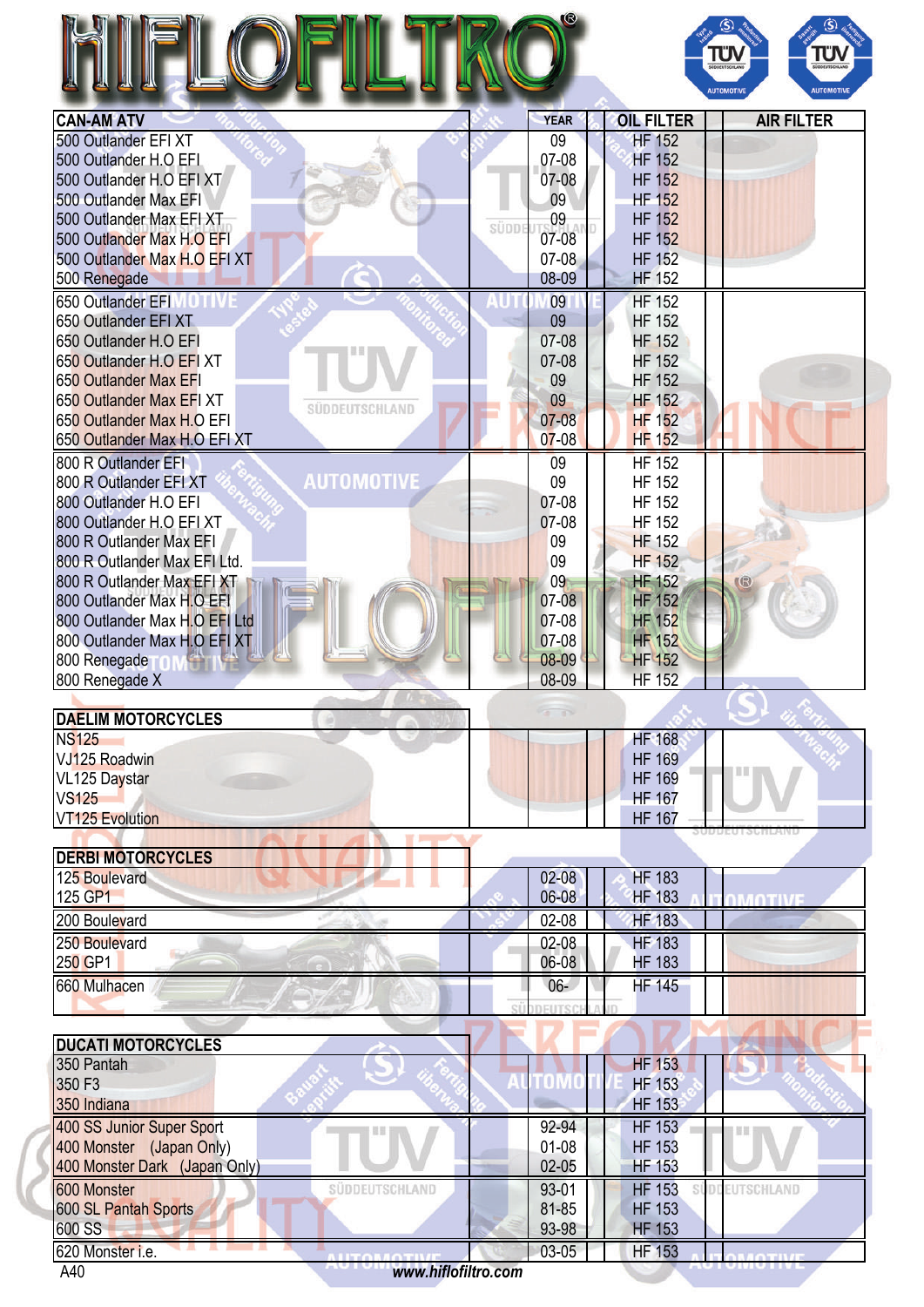|                                                                     |       |                  |                                | ΤÜΝ<br>ΤÜ<br><b>GOODSTSCHLA</b><br><b>SÚDDEUTSCHLAND</b><br>AUTOMOTIVI<br><b>AUTOMOTIVE</b> |
|---------------------------------------------------------------------|-------|------------------|--------------------------------|---------------------------------------------------------------------------------------------|
| <b>DUCATI MOTORCYCLES</b>                                           |       | <b>YEAR</b>      | <b>OIL FILTER</b>              | <b>AIR FILTER</b>                                                                           |
| 620 Monster                                                         |       | 06               | <b>HF 153</b>                  |                                                                                             |
| 620 Monster Dark i.e.                                               |       | 04-05            | <b>HF 153</b>                  |                                                                                             |
| 620 Monster Dark                                                    |       | 06               | <b>HF 153</b>                  |                                                                                             |
| 620 Monster Dark MD Monodisco                                       |       | 04               | <b>HF 153</b>                  |                                                                                             |
| 620 S Monster i.e. TSCHLAND                                         | SÜDDE | 03               | <b>HF 153</b>                  |                                                                                             |
| 620 Multistrada                                                     |       | 06               | <b>HF 153</b>                  |                                                                                             |
| 620 Multistrada Dark                                                |       | 06               | <b>HF 153</b>                  |                                                                                             |
| 620 Sport                                                           |       | 03               | <b>HF 153</b>                  |                                                                                             |
| 650 Indiana Custom                                                  |       | 86-88            | <b>HF 153</b>                  |                                                                                             |
| 695 Monster                                                         |       | 07-08            | <b>HF 153</b>                  |                                                                                             |
| 748 Biposto                                                         |       | 95-99            | <b>HF 153</b>                  |                                                                                             |
| 748 SP<br><b>748 SPS</b>                                            |       | 94-98<br>99      | <b>HF 153</b><br><b>HF 153</b> |                                                                                             |
| 748<br>SÜDDEUTSCHLAND                                               |       | $01 - 03$        | <b>HF 153</b>                  |                                                                                             |
| 748 R/S                                                             |       | $00 - 02$        | <b>HF 153</b>                  |                                                                                             |
| 749                                                                 |       | $03 - 06$        | <b>HF 153</b>                  |                                                                                             |
| 749 R                                                               |       | 04-06            | <b>HF 153</b>                  |                                                                                             |
| <b>AUTOMOTIVE</b><br>749 S                                          |       | 03-06            | <b>HF 153</b>                  |                                                                                             |
| <b>750 F1 MKII</b>                                                  |       | 85-87            | <b>HF 153</b>                  |                                                                                             |
| 750 Paso                                                            |       | 86-90            | <b>HF 153</b>                  |                                                                                             |
| 750 Sport                                                           |       | 88-90            | <b>HF 153</b>                  |                                                                                             |
| 750 Sport                                                           |       | $01 - 02$        | <b>HF 153</b>                  | G                                                                                           |
| <b>SÜDDEUTS</b><br>750 SS                                           |       | $91 - 02$        | <b>HF 153</b>                  |                                                                                             |
| 750 Indiana Custom                                                  |       | 87-88            | <b>HF 153</b>                  |                                                                                             |
| 750 Monster                                                         |       | 96-01            | <b>HF 153</b>                  |                                                                                             |
| 750 Monster i.e.<br>750 Monster i.e. Dark                           |       | 02<br>02         | <b>HF</b> 153<br><b>HF 153</b> |                                                                                             |
| 800 Monster i.e.                                                    |       | 03-04            | <b>HF 153</b>                  |                                                                                             |
| 800 Monster S2R                                                     |       | 05-07            | <b>HF 153</b>                  |                                                                                             |
| 800 Monster Dark S2R                                                |       | 05-06            | <b>HF</b> 153                  |                                                                                             |
| 800 Sport                                                           |       | 03               | <b>HF 153</b>                  |                                                                                             |
| 800 SS                                                              |       | 03-07            | <b>HF 153</b>                  | THE .                                                                                       |
| 848                                                                 |       | 08               | <b>HF 153</b>                  |                                                                                             |
| 851 Strada                                                          |       | 89-92            | <b>HF 153</b>                  |                                                                                             |
| 888 Strada                                                          |       | 92-94            | <b>HF 153</b>                  |                                                                                             |
| 900 Monster                                                         |       | 93-01            | <b>HF 153</b>                  |                                                                                             |
| 900 Monster i.e. / Dark                                             |       | 02               | <b>HF 153</b>                  |                                                                                             |
| 900 MH                                                              |       | 01               | <b>HF 153</b>                  | <b>OMOTIVE</b>                                                                              |
| 900 S Monster                                                       |       | 98               | <b>HF 153</b>                  |                                                                                             |
| 900 S <sub>2</sub>                                                  |       | 79-85            | <b>HF 153</b>                  |                                                                                             |
| 900 Sport                                                           |       | 02               | <b>HF 153</b>                  |                                                                                             |
| 900 Super Sport                                                     |       | 90-02            | <b>HF 153</b>                  |                                                                                             |
| 900 Super Light<br>900 FE                                           | SÜ    | 92-97<br>98      | <b>HF 153</b><br><b>HF 153</b> |                                                                                             |
| 906 Paso Sports                                                     |       | 88-91            | <b>HF 153</b>                  |                                                                                             |
| 907 I.E.                                                            |       | 90-93            | <b>HF 153</b>                  |                                                                                             |
|                                                                     |       |                  |                                |                                                                                             |
| 916 Monster S4<br>916 Strada/Biposto/SP                             |       | $01-03$<br>93-98 | <b>HF 153</b><br><b>HF 153</b> |                                                                                             |
| <b>916 SPS</b>                                                      |       | 93               | <b>HF 153</b>                  |                                                                                             |
| 916 Senna                                                           |       | 96-98            | <b>HF 153</b>                  |                                                                                             |
|                                                                     |       | 99               | <b>HF 153</b>                  |                                                                                             |
|                                                                     |       |                  | <b>HF 153</b>                  | UTSCHLAND                                                                                   |
| 916 SPS Fogarty Replica (Ltd. Edition)<br>916 ST4<br>SÜDDEUTSCHLAND |       | 99-03            |                                |                                                                                             |
| 944 ST2                                                             |       | 97-03            | <b>HF 153</b>                  |                                                                                             |
| 989 Desmosedici RR                                                  |       | 08               | <b>HF 153</b>                  |                                                                                             |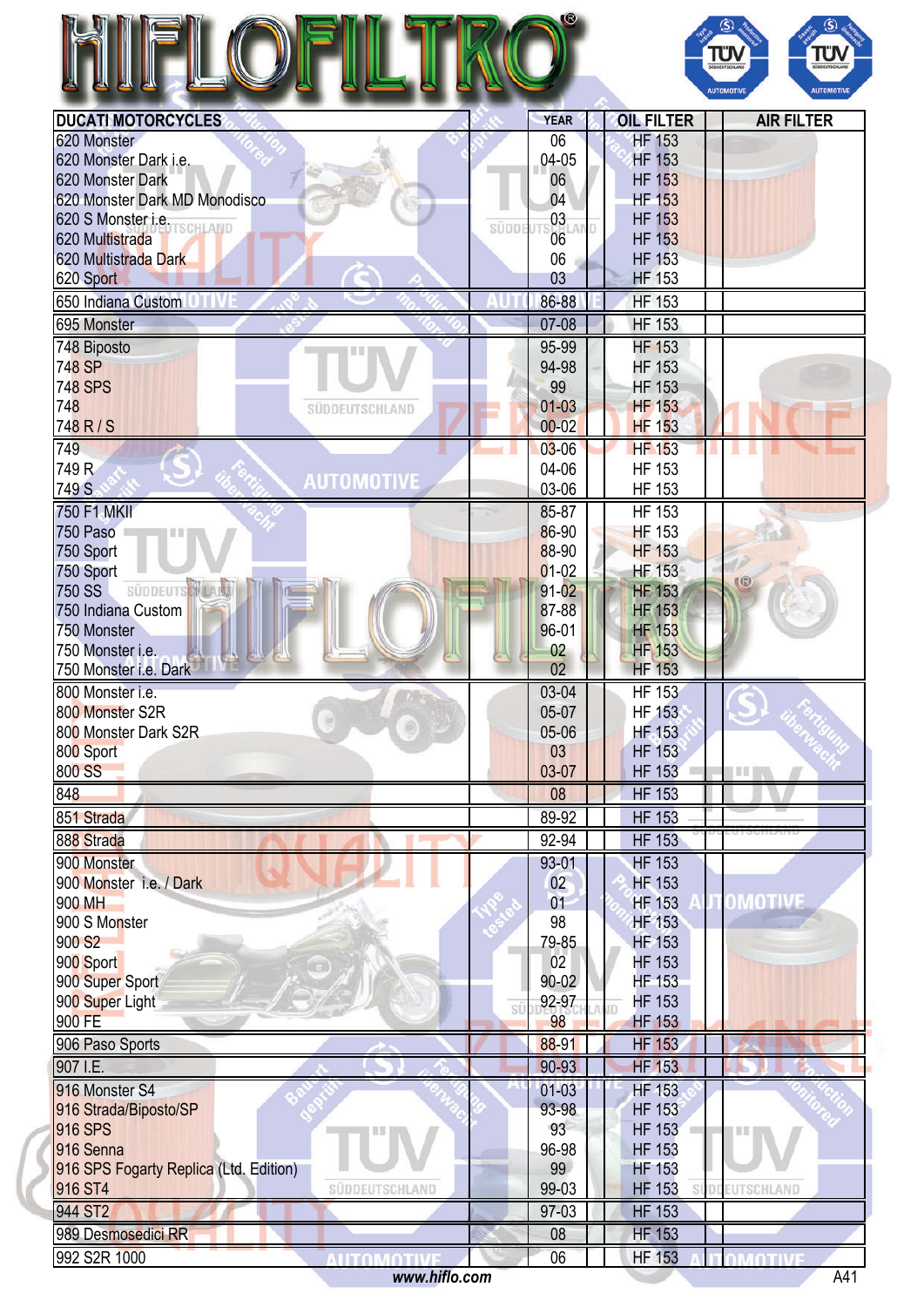|                           | w           | SÜDDEUTSCHLAND<br><b>AUTOMOTIVE</b> | <b>SUDDEUTS</b><br><b>AUTOM</b> |
|---------------------------|-------------|-------------------------------------|---------------------------------|
| <b>DUCATI MOTORCYCLES</b> | <b>YEAR</b> | <b>OIL FILTER</b>                   | <b>AIR FILTER</b>               |
|                           |             |                                     |                                 |



**MOTIVE** 

| <b>DUCATIMOTORCYCLES</b>                            |       | TEAR           | <b>UIL FILIER</b> | AIR FILIER     |
|-----------------------------------------------------|-------|----------------|-------------------|----------------|
| 992 ST3                                             |       | 04-07          | <b>HF 153</b>     |                |
| 992 ST3 S (ABS) (USA)                               |       | 07             | <b>HF 153</b>     |                |
| 996 Biposto                                         |       | 99             | <b>HF 153</b>     |                |
| 996 Monster S4R                                     |       | 04-06          | <b>HF 153</b>     |                |
| 996 SPS                                             |       | 99             | <b>HF 153</b>     |                |
| SÜDDEUTSCHLAND<br>996                               | SÜDDI | $00 - 01$      | <b>HF 153</b>     |                |
| 996 R                                               |       | 01             | <b>HF 153</b>     |                |
|                                                     |       |                |                   |                |
| 996 S                                               |       | 01             | <b>HF 153</b>     |                |
| 996 Sport Touring 4S<br><b>TIVE</b>                 | AUT   | 01             | <b>HF 153</b>     |                |
| 996 ST4 S                                           |       | $02 - 05$      | <b>HF 153</b>     |                |
| 996 ST4 S<br>(ABS)                                  |       | 03-05          | <b>HF 153</b>     |                |
| 998                                                 |       | $02-03$        | <b>HF 153</b>     |                |
| 998 R                                               |       | 02             | <b>HF 153</b>     |                |
| 998 S<br>SÜDDEUTSCHLAND                             |       | 02             | <b>HF 153</b>     |                |
| 998 Monster S4R Testastretta                        |       | 07             | <b>HF 153</b>     |                |
| 998 Monster S4R Testastretta                        |       | 08             |                   |                |
| 998 Monster S4R Testastretta S                      |       | 07             | <b>HF 153</b>     |                |
| <b>AUTOMOTIVE</b><br>998 Monster S4R Testastretta S |       | 08             |                   |                |
|                                                     |       |                |                   |                |
| 998 Monster S4R Tricolore S                         |       | 08             | <b>HF 153</b>     |                |
| 999                                                 |       | 03-06          | $HF$ 153          |                |
| 999 R                                               |       | $04-06$        | <b>HF 153</b>     |                |
| 999 S                                               |       | $03-06$        | <b>HF 153</b>     |                |
| 999 S AMA (USA Only)<br><b>THE Reserve</b>          |       | 07             |                   | (              |
| 1000 DS                                             |       | 04-06          | <b>HF 153</b>     |                |
| 1000 DS S                                           |       | 05-06          | <b>HF 153</b>     |                |
| 1000 GT                                             |       | 07             | <b>HF 153</b>     |                |
| 1000 GT Sportclassic                                |       | 07             | <b>HF 153</b>     |                |
| 1000 Monster i.e.                                   |       | 03-05          | <b>HF 153</b>     |                |
|                                                     |       |                |                   |                |
| 1000 S Monster i.e.                                 |       | 04-05          | <b>HF 153</b>     |                |
| 1000 Monster S2R                                    |       | 07-08          | <b>HF 153</b>     |                |
| 1000 SS                                             |       | $03 - 05$      | <b>HF 153</b>     |                |
| 1000 Sport                                          |       | 06             | <b>HF 153</b>     | I II II        |
| 1000 Sport S                                        |       | 07-08          | <b>HF 153</b>     |                |
| 1000 Sport Biposto                                  |       | 07-08          | <b>HF 153</b>     |                |
| 1000 Sport Monoposto (Japan Only)                   |       | 07             | <b>HF 153</b>     | SÜDDEUTSCHLAND |
| 1000 Smart                                          |       | 06             | <b>HF 153</b>     |                |
| 1098                                                |       | 07             | <b>HF 153</b>     |                |
| 1098                                                |       | 08             | <b>HF 153</b>     |                |
| 1098 R                                              |       | 08             |                   | OMOTIVE        |
|                                                     |       |                |                   |                |
| 1098 S                                              |       | 07-08          | <b>HF 153</b>     |                |
| 1100 Multistrada / S                                |       | $07 - 08$      | <b>HF 153</b>     |                |
| 1100 Hypermotard / S                                |       | 08             | <b>HF 153</b>     |                |
|                                                     |       |                |                   |                |
|                                                     |       | SÜDDEUTSCHLAND |                   |                |
| <b>GAS GAS MOTORCYCLES</b>                          |       |                |                   |                |
|                                                     |       |                |                   |                |

| IUAJ UAJ MUTUKUTULEJ.    |                |           |               |  |
|--------------------------|----------------|-----------|---------------|--|
| 400 FSE / SM             |                | 03-07     | <b>HF 112</b> |  |
| 450 FSE / SM             |                | 03-07     | <b>HF 112</b> |  |
| 450 Wild HP (ATV)        |                | $04 -$    | HF 112        |  |
|                          |                |           |               |  |
| <b>GILERA SCOOTERS</b>   |                |           |               |  |
| 125 Arcore               |                |           | <b>HF 153</b> |  |
| <b>125 DNA</b>           |                | $01 - 03$ | <b>HF 183</b> |  |
| 125 Nexus                | SÜDDEUTSCHLAND | $07 -$    | <b>HF 183</b> |  |
| 125 Runner VX / VXR / SC |                | $01 - 08$ | <b>HF 183</b> |  |

180 DNA 642 www.hiflofiltro.com 1842 A42 *<www.hiflofiltro.com>*

150 Arcore HF 153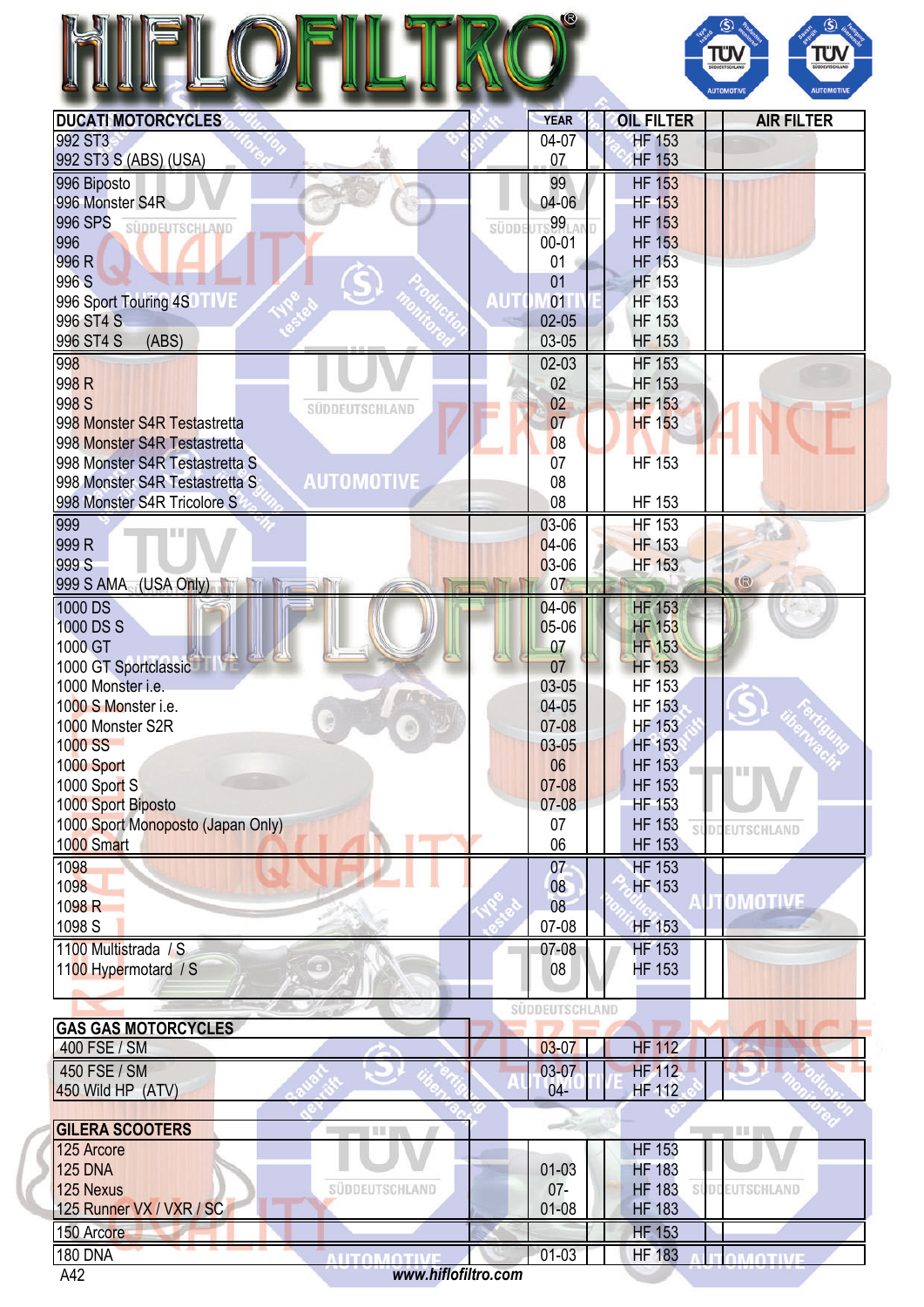## HIFLOFILT RO®



| <b>GILERA SCOOTERS</b> | <b>YEAR</b> | <b>OIL FILTER</b> | <b>AIR FILTER</b> |
|------------------------|-------------|-------------------|-------------------|
| 180 Runner VXR         | $01 - 03$   | <b>HF 183</b>     |                   |
| 200 Runner VX / VXR    | 03-08       | <b>HF 183</b>     |                   |
| 250 Nexus              | 06-08       | <b>HF 183</b>     |                   |
| 250 Oregon (ATV)       | $07 - 08$   | <b>HF 183</b>     |                   |
| 500 Fuoco              | 07-08       | <b>HF 184</b>     |                   |
| 500 Nexus              | 03-08       | <b>HF 184</b>     |                   |

| <b>HARLEY DAVIDSON MOTORCYCLES</b>                           |                                                |
|--------------------------------------------------------------|------------------------------------------------|
| XL53C                                                        | 99-03                                          |
| <b>Sportster Custom 53</b>                                   | <b>HF 170</b>                                  |
| <b>XL883</b>                                                 | $02-03$                                        |
| <b>Sportster R</b>                                           | <b>HF 170</b>                                  |
| <b>XLH883</b>                                                | 80-84                                          |
| (up to early 1984)                                           | <b>HF 172C</b>                                 |
| <b>XLH883</b>                                                | 86-06                                          |
| Sportster                                                    | <b>HF 170</b>                                  |
| <b>XL883</b>                                                 | <b>HF 170</b>                                  |
| Sportster (EFI)                                              | 07-08                                          |
| <b>XLH883</b><br><b>Sportster Hugger</b><br>SÜDDEUTSCHLAND   | 99<br><b>HF 170</b>                            |
| <b>XLH883</b>                                                | <b>HF 170</b>                                  |
| <b>Sportster Hugger</b>                                      | $00 - 03$                                      |
| XLH883 Sportster R Flat Track                                | <b>HF 170</b><br>00                            |
| XLH883C Sportster Custom                                     | 03-06<br><b>HF 170</b>                         |
| <b>AUTOMOTIVE</b><br><b>XL883C</b><br>Sportster Custom (EFI) | 07-09<br><b>HF 170</b>                         |
| XLH883L Sportster Low                                        | 05-06<br><b>HF 170</b>                         |
| <b>XL883L</b>                                                | 07-09                                          |
| Sportster (EFI)                                              | <b>HF 170</b>                                  |
| XLH883R Sportser R                                           | 06<br><b>HF 170</b>                            |
| <b>XL883R</b>                                                | 07                                             |
| Sportser R (EFI)                                             | <b>HF 170</b>                                  |
| <b>XLS1000</b>                                               | 80-84                                          |
| süpper (up to early 1984)                                    | <b>HF 172C</b>                                 |
| <b>XLX1000</b>                                               | 83-84                                          |
| (up to early 1984)                                           | <b>HF 172C</b>                                 |
| <b>XL1000</b>                                                | 84-85                                          |
| (from late 1984)                                             | <b>HF 170</b>                                  |
| <b>XLS1000</b>                                               | 84-85                                          |
| (from late 1984)                                             | <b>HF 170</b>                                  |
| <b>XLX1000</b>                                               | 84-85                                          |
| (from late 1984)                                             | <b>HF 170</b>                                  |
| <b>XLH1100</b>                                               | 80-84                                          |
| (up to early 1984)                                           | <b>HF 172C</b>                                 |
| <b>XLH1100</b>                                               | 86-88<br><b>HF 170</b>                         |
| 1130cc                                                       |                                                |
| <b>VRSCA</b>                                                 | 02-06                                          |
| V-Rod                                                        | <b>HF 174C</b>                                 |
| <b>VRSCAW</b>                                                | 07-09                                          |
| V-Rod (EFI)                                                  | <b>HF 174C</b>                                 |
| <b>VRSCB</b>                                                 | 04-05                                          |
| V-Rod                                                        | <b>HF 174C</b>                                 |
| <b>VRSCD</b>                                                 | 06                                             |
| Night Rod                                                    | <b>HF 174C</b>                                 |
| <b>VRSCD</b><br>Night Rod (EFI)                              | 07-08<br><b>HF 174 C</b><br>SUDD<br>EUTSCHLAND |
| <b>VRSCDX</b>                                                | $07-09$                                        |
| <b>Night Rod Special (EFI)</b>                               | <b>HF 174 C</b>                                |
| <b>VRSCF</b>                                                 | 09                                             |
| <b>V-Rod Muscle</b>                                          | <b>HF 174 C</b>                                |
| <b>VRSCR</b>                                                 | 06                                             |
| <b>Street Rod</b>                                            | <b>HF 174C</b>                                 |
| <b>VRSCR</b><br>Street Rod (EFI)                             | OMOTIVE<br>07<br><b>HF 174 C</b>               |
| <b>VRSCSE</b>                                                | 05                                             |
| Screamin' Eagle V-Rod                                        | <b>HF 174C</b>                                 |
| <b>VRSCX</b>                                                 | <b>HF 174 C</b>                                |
| (EFI)                                                        | 07                                             |
| <b>XL50</b>                                                  | 07                                             |
| 50th Anniversary Sportster (EFI)                             | <b>HF 170</b>                                  |
| XLH1200 Sportster                                            | 99<br>HF 170                                   |
| (up to early 1984)<br><b>XLH1200</b>                         | SÜ<br>80-84<br><b>HF 172C</b>                  |
| <b>XLH1200</b>                                               | 88-95                                          |
| Sportster                                                    | <b>HF 170</b>                                  |
| <b>XL1200C</b>                                               | 96-98                                          |
| <b>Classic Sportster</b>                                     | <b>HF 170</b>                                  |
| <b>XL1200C</b>                                               | 99-06                                          |
| Sportster 1200 Custom                                        | <b>HF 170</b>                                  |
| <b>XL1200C</b>                                               | 07-09                                          |
| Sportster 1200 Custom (EFI)                                  | <b>HF 170</b>                                  |
| <b>XL1200L</b>                                               | $07 - 09$                                      |
| Sportster 1200 Low (EFI)                                     | <b>HF 170</b>                                  |
| <b>XL1200N</b><br>Sportster 1200 Nightster (EFI)             | 08-09<br><b>HF 170</b><br>199                  |
| <b>XL1200R</b>                                               | 04-06                                          |
| Sportster 1200 Roadster                                      | <b>HF 170</b>                                  |
| <b>XL1200R</b>                                               | 07-08                                          |
| Sportster 1200 Roadster (EFI)                                | <b>HF 170</b>                                  |
| <b>XL1200S</b><br>Sportster<br>SÜDDEUTSCHLAND                | EUTSCHLAND                                     |
|                                                              |                                                |
|                                                              | 96-98<br><b>HF 170</b>                         |
| XL1200S Sportster 1200 Sport                                 | 99-03<br><b>HF 170</b>                         |
| 1340cc / 1450cc / 1584cc / 1800cc                            | 82-84                                          |
| FLH                                                          | <b>HF 172C</b>                                 |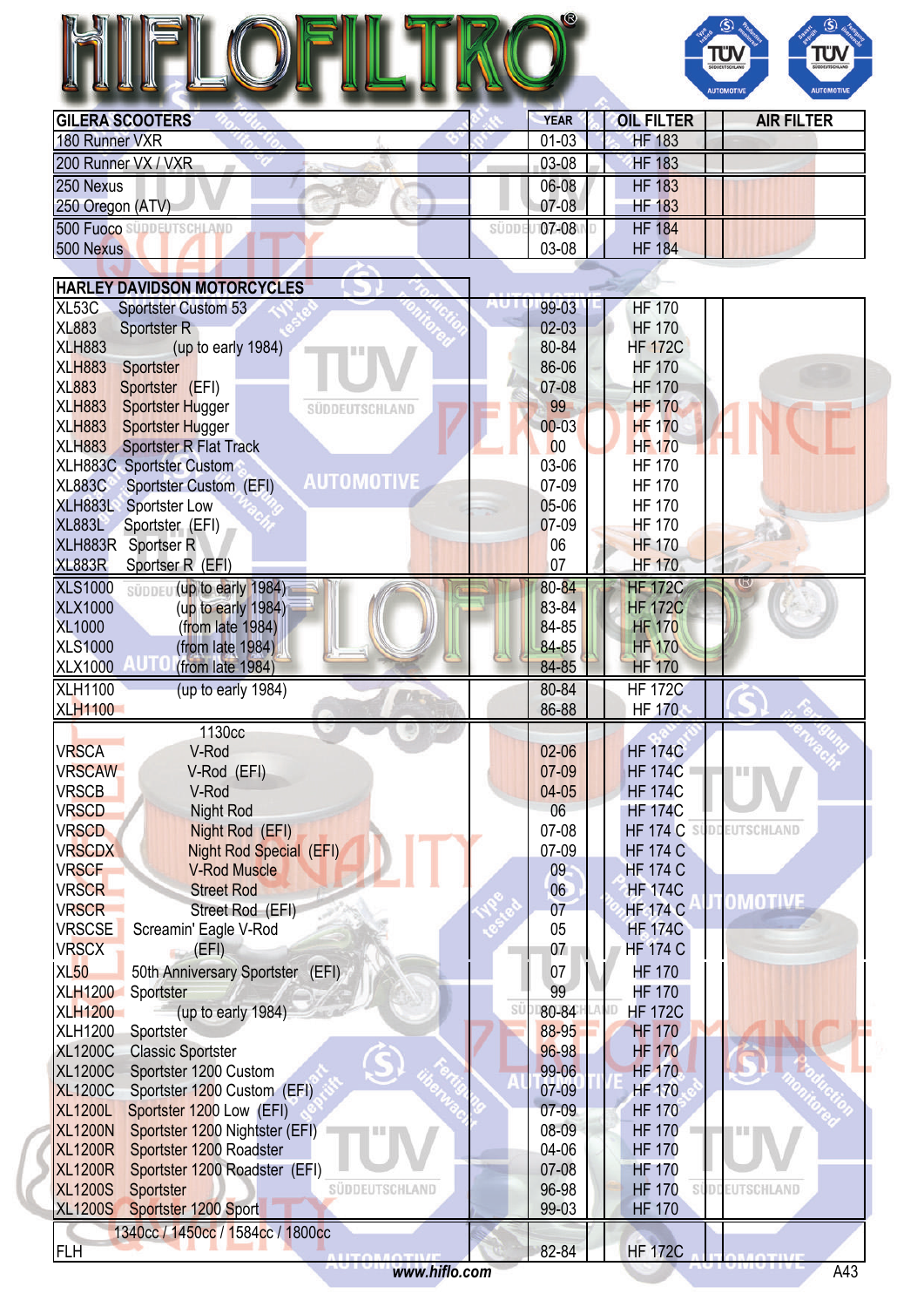|                                                                                         |       |                |                                | ΤÜ<br>Ù<br><b>JODEUTSCHLAM</b><br><b>AUTOMOTIVE</b><br><b>AUTOMOTIVI</b> |
|-----------------------------------------------------------------------------------------|-------|----------------|--------------------------------|--------------------------------------------------------------------------|
| <b>HARLEY DAVIDSON MOTORCYCLES</b>                                                      |       | <b>YEAR</b>    | <b>OIL FILTER</b>              | <b>AIR FILTER</b>                                                        |
| <b>FLHC</b><br>Classic                                                                  |       | 82             | <b>HF 172C</b>                 |                                                                          |
| <b>FLHS</b>                                                                             |       | 82-84          | <b>HF 172C</b>                 |                                                                          |
| <b>FLHS</b>                                                                             |       | 87-94          | <b>HF 170</b>                  |                                                                          |
| <b>FLHT</b><br>(from late 1984)                                                         |       | 84-89          | <b>HF 170</b>                  |                                                                          |
| <b>FLHT</b><br>Electra Glide                                                            | süppi | 96-99          | <b>HF 170</b>                  |                                                                          |
| <b>FLHT</b><br><b>Electra Glide</b>                                                     |       | $00 - 01$      | <b>HF 171</b>                  |                                                                          |
| <b>FLHT</b><br><b>Electra Glide Standard</b>                                            |       | $02 - 06$      | <b>HF 171</b>                  |                                                                          |
| <b>FLHTI</b><br>Electra Glide Standard (EFI)                                            |       | 03-09          | <b>HF 171</b>                  |                                                                          |
| <b>FLHTC</b><br><b>Classic</b>                                                          |       | 84-98          | <b>HF 170</b>                  |                                                                          |
| <b>FLHTC</b><br><b>Electra Glide Classic</b>                                            |       | $02 - 05$      | <b>HF 171</b>                  |                                                                          |
| <b>FLHTCI</b><br>Electra Glide Classic (EFI)                                            |       | 03-09          | <b>HF 171</b>                  |                                                                          |
| <b>FLHTC-UI Ultra Classic</b>                                                           |       | 80-82          | <b>HF 170</b>                  |                                                                          |
| <b>Ultra Classic</b><br><b>FLHTC-UI</b>                                                 |       | 87-98          | <b>HF 170</b>                  |                                                                          |
| <b>FLHTC-UI Electra Glide Ultra Classic</b>                                             |       | 99-02          | <b>HF 171</b>                  |                                                                          |
| Electra Glide Ultra Classic (EFI) <sup>CHLAND</sup><br><b>FLHTC-UI</b>                  |       | $03 - 06$      | <b>HF 171</b>                  |                                                                          |
| FLHTCU Ultra Classic Electra Glide (EFI)                                                |       | $07 - 09$      | <b>HF 171</b>                  |                                                                          |
| FLHTCUSE2 SE Ultra Classic Electra Glide (EFI)                                          |       | 07             | <b>HF 171</b>                  |                                                                          |
| FLHTCUSE3 SE Ultra Classic Electra Glide (EFI)                                          |       | 08             | <b>HF 171</b>                  |                                                                          |
| FLHTCUSE4 CVO SE Ultra Classic Electra Glide (EFI)                                      |       | 09             | <b>HF 171</b>                  |                                                                          |
| <b>FLHTCSE Screamin' Eagle Electra Glide</b>                                            |       | 04             | <b>HF 171</b>                  |                                                                          |
| <b>FLHTCSE2</b><br>Screamin' Eagle Electra Glide 2                                      |       | 05             | <b>HF 171</b>                  |                                                                          |
| <b>FLHR</b><br>Road King<br>Road King<br><b>FLHR</b>                                    |       | 96-98<br>99-06 | <b>HF 170</b><br><b>HF 171</b> |                                                                          |
| Road King (EFI)<br><b>FLHRI</b>                                                         |       | $01 - 06$      | <b>HF 171</b>                  |                                                                          |
| <b>FLHR</b><br>Road King (EFI)                                                          |       | 07-09          | <b>HF 171</b>                  |                                                                          |
| <b>FLHRCI</b><br><b>Road King Classic</b>                                               |       | 99-02          | <b>HF 171</b>                  |                                                                          |
| <b>FLHRCI</b><br>Road King Classic (EFI)                                                |       | 03-06          | <b>HF 171</b>                  |                                                                          |
| <b>FLHRC</b><br>Road King Classic (EFI)                                                 |       | 07-09          | <b>HF 171</b>                  |                                                                          |
| <b>FLHRS</b><br>Road King Custom                                                        |       | 04-06          | <b>HF 171</b>                  |                                                                          |
| <b>FLHRSI</b><br>Road King Custom (EFI)                                                 |       | 04-06          | <b>HF 171</b>                  |                                                                          |
| <b>FLHRS</b><br>Road King Custom (EFI)                                                  |       | 07             | <b>HF</b> -171                 |                                                                          |
| <b>FLHRSEI2</b><br>Screamin' Eagle Road King 2                                          |       | 03             |                                |                                                                          |
| <b>FLHRSE3</b><br>Screamin' Eagle Road King (EFI)                                       |       | 07             | <b>HF 171</b>                  |                                                                          |
| <b>FLHRSE4</b><br>Screamin' Eagle Road King (EFI)                                       |       | 08             | <b>HF 171</b>                  |                                                                          |
| <b>FLHX</b><br><b>Street Glide</b>                                                      |       | 06             | <b>HF 171</b>                  |                                                                          |
| <b>FLHX</b><br><b>Street Glide (EFI)</b>                                                |       | 07-09          | <b>HF 171</b>                  | EUTSCHLAND                                                               |
| <b>FLHXI</b><br><b>Street Glide (EFI)</b>                                               |       | 06             | <b>HF 171</b>                  |                                                                          |
| <b>FLST</b><br><b>Heritage Softail</b>                                                  |       | 06             | <b>HF 171</b>                  |                                                                          |
| <b>FLSTI</b><br>Heritage Softail (EFI)                                                  |       | 06             | <b>HF 171</b>                  |                                                                          |
| <b>FLSTC</b><br>Softail Classic                                                         |       | 80-98          | <b>HF 170</b>                  | OMOTIVI                                                                  |
| <b>FLSTC</b><br>Heritage Softail Classic                                                |       | 99             | <b>HF 170</b>                  |                                                                          |
| <b>FLSTC</b><br>Heritage Softail Classic                                                |       | 00-06          | <b>HF 171</b>                  |                                                                          |
| <b>FLSTCI</b><br>Heritage Softail Classic (EFI)                                         |       | $01-06$        | <b>HF 171</b>                  |                                                                          |
| <b>FLSTC</b><br>Heritage Softail Classic (EFI)                                          |       | 07-09          | HF 171                         |                                                                          |
| <b>FLSTF</b><br>Fat Boy                                                                 | SÜ    | 89-99          | <b>HF 170</b><br>ID.           |                                                                          |
| <b>FLSTF</b><br>Fat Boy                                                                 |       | $00 - 06$      | <b>HF 171</b>                  |                                                                          |
| <b>FLSTFI</b><br>Fat Boy (EFI)                                                          |       | $03-06$        | <b>HF 171</b>                  |                                                                          |
| <b>FLSTF</b><br>Fat Boy (EFI)                                                           |       | 07-09          | <b>HF 171</b>                  |                                                                          |
| <b>FLSTFSE</b><br>Screamin' Eagle Fat Boy                                               |       | 05             | <b>HF 171</b>                  |                                                                          |
| <b>FLSTN</b><br><b>Softail Special</b>                                                  |       | 96             | <b>HF 170</b>                  |                                                                          |
| <b>FLSTN</b><br><b>Softail Deluxe</b>                                                   |       | 05-06          | <b>HF 171</b>                  |                                                                          |
| <b>FLSTNI</b><br>Softail Deluxe (EFI)                                                   |       | 05-06          | <b>HF 171</b>                  |                                                                          |
| <b>FLSTN</b><br>Softail Deluxe (EFI)                                                    |       | 07-09          | <b>HF 171</b>                  |                                                                          |
|                                                                                         |       |                |                                |                                                                          |
| <b>FLSTS</b><br><b>Heritage Springer</b><br>SÜDDEUTSCHLAND                              |       | 98-99          | <b>HF 170</b>                  | SÚDDEUTSCHLAND                                                           |
| <b>FLSTS</b><br><b>Heritage Springer</b>                                                |       | $00 - 03$      | <b>HF 171</b>                  |                                                                          |
| <b>FLSTSI</b><br>Heritage Springer (EFI)<br><b>FLSTSB</b><br><b>Softail Cross Bones</b> |       | 03<br>09       | <b>HF 171</b><br><b>HF 171</b> |                                                                          |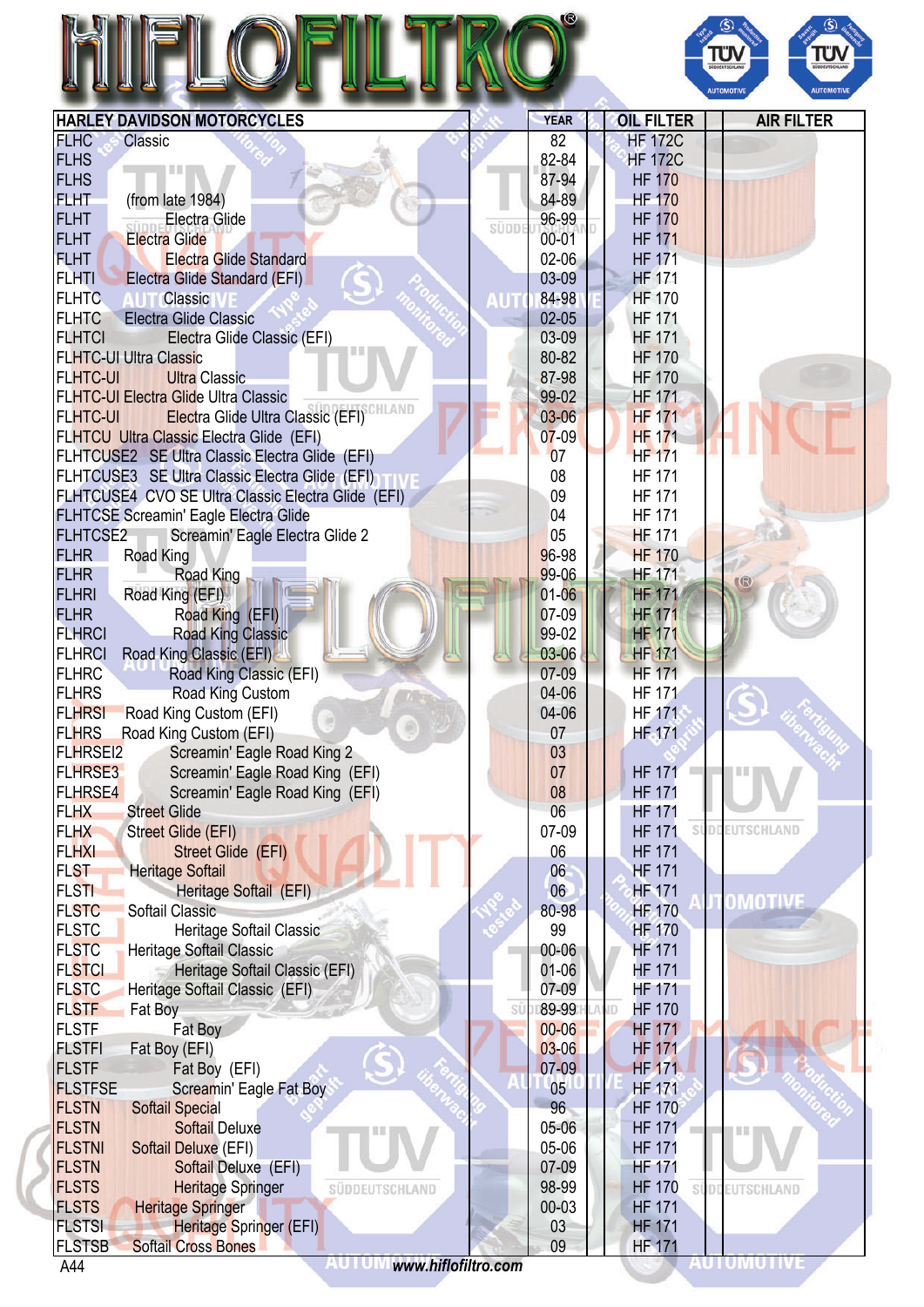|                             |                                                          |       |                |                                 | ΤΰΝ<br>TΰΝ<br><b>UDDEUTSCHLAN</b><br><b>AUTOMOTIVE</b><br><b>AUTOMOTIV</b> |
|-----------------------------|----------------------------------------------------------|-------|----------------|---------------------------------|----------------------------------------------------------------------------|
|                             | <b>HARLEY DAVIDSON MOTORCYCLES</b>                       |       | <b>YEAR</b>    | <b>OIL FILTER</b>               | <b>AIR FILTER</b>                                                          |
| <b>FLSTSC</b>               | Softail Springer Classic                                 |       | 05-06          | <b>HF 171</b>                   |                                                                            |
| <b>FLSTSCI</b>              | Softail Springer Classic (EFI)                           |       | 05-06          | <b>HF 171</b>                   |                                                                            |
| <b>FLSTSC</b>               | Softail Springer Classic (EFI)                           |       | 07             | <b>HF 171</b>                   |                                                                            |
| FLT-                        |                                                          |       | 80-90          | <b>HF 170</b>                   |                                                                            |
| <b>FLTC</b>                 | Tour Glide <sub>CHLAND</sub>                             | SÜDDE | 80-92          | <b>HF 170</b>                   |                                                                            |
| <b>FLTC-U</b>               |                                                          |       | 87-94          | <b>HF 170</b>                   |                                                                            |
| <b>FLTC-UI</b>              | <b>Electra Glide Ultra Classic</b>                       |       | $00\,$         | <b>HF 171</b>                   |                                                                            |
| <b>FLTR</b>                 | <b>Road Glide</b>                                        |       | 98             | <b>HF 170</b>                   |                                                                            |
| <b>FLTRI</b>                | Road Glide (EFI)                                         | דע    | 99-06          | <b>HF 171</b>                   |                                                                            |
| <b>FLTR</b>                 | Road Glide (EFI)                                         |       | 07-09          | <b>HF 171</b>                   |                                                                            |
| <b>FXCW</b>                 | FLTRSE3 CVO Road Glide                                   |       | 09             | <b>HF 171</b><br><b>HF 171</b>  |                                                                            |
| <b>FXCWC</b>                | Softail Rocker<br>Softail Rocker C                       |       | 09<br>09       |                                 |                                                                            |
| <b>FXD</b>                  | <b>Dyna Super Glide</b>                                  |       | 96-98          | <b>HF 173C</b>                  |                                                                            |
| <b>FXD</b>                  | SÜDDEUTSCHLAND<br><b>Dyna Super Glide</b>                |       | 99-05          | <b>HF 171</b>                   |                                                                            |
| <b>FXDI</b>                 | Dyna Super Glide (EFI)                                   |       | $04 - 06$      | <b>HF 171</b>                   |                                                                            |
| <b>FXD</b>                  | Dyna Super Glide (EFI)                                   |       | $07-09$        | <b>HF 171</b>                   |                                                                            |
| <b>FXDI35</b>               | 35th Anniversary Dyna Super Glide (EFI)                  |       | 06             | <b>HF 171</b>                   |                                                                            |
| <b>FXDB</b>                 | Dyna Daytona                                             |       |                | <b>HF 173C</b>                  |                                                                            |
| <b>FXDB</b>                 | <b>Sturgis</b>                                           |       |                | <b>HF 173C</b>                  |                                                                            |
| <b>FXDBI</b>                | Street Bob (EFI)                                         |       | 06             | <b>HF 171</b>                   |                                                                            |
| <b>FXDB</b>                 | Street Bob (EFI)                                         |       | 07-09          | <b>HF 171</b>                   |                                                                            |
| <b>FXDC</b>                 | Dynaglide Custom                                         |       | 92             | <b>HF 173C</b>                  |                                                                            |
| <b>FXDC</b>                 | <b>SUDDEDyna Super Glide Custom</b>                      |       | 05             | <b>HF 171</b>                   |                                                                            |
| <b>FXDCI</b>                | Dyna Super Glide Custom (EFI)                            |       | 05-06          | <b>HF 171</b>                   |                                                                            |
| <b>FXDC</b>                 | Dyna Super Glide Custom (EFI)                            |       | 07-09          | <b>HF 171</b>                   |                                                                            |
| <b>FXDF</b>                 | Dyna Fat Bob                                             |       | 09             |                                 |                                                                            |
|                             | <b>FXDFSE</b> Dyna Fat Bob                               |       | 09             |                                 |                                                                            |
| <b>FXDL</b>                 | Dyna Low Rider                                           |       | 93-98          | <b>HF 173C</b>                  |                                                                            |
| <b>FXDL</b>                 | Dyna Low Rider                                           |       | 99-05          | <b>HF 171</b>                   |                                                                            |
| <b>FXDLI</b>                | Dyna Low Rider (EFI)                                     |       | 04-06          | <b>HF-171</b>                   |                                                                            |
| <b>FXDL</b>                 | Dyna Low Rider (EFI)                                     |       | 07-09          | <b>HF 171</b><br><b>HF 173C</b> |                                                                            |
| <b>FXDS</b><br><b>FXDSE</b> | Dyna Convertible                                         |       | 96-98<br>07    | <b>HF 171</b>                   |                                                                            |
| <b>FXDSE2</b>               | Screamin' Eagle Dyna (EFI)<br>Screamin' Eagle Dyna (EFI) |       | 08             | <b>HF 171</b>                   |                                                                            |
| <b>FXDWG</b>                | <b>Dyna Wide Glide</b>                                   |       | 93-98          | <b>HF 173C</b>                  | EUTSCHLAND                                                                 |
| <b>FXDWG</b>                | <b>Dyna Wide Glide</b>                                   |       | 99-05          | <b>HF 171</b>                   |                                                                            |
| <b>FXDWGI</b>               | Dyna Wide Glide (EFI)                                    |       | $04 - 06$      | <b>HF 171</b>                   |                                                                            |
| <b>FXDWG</b>                | Dyna Wide Glide (EFI)                                    |       | $07 - 08$      | <b>HF 171</b>                   |                                                                            |
| <b>FXDX</b>                 | Dyna Super Glide Sport                                   |       | 99-05          | <b>HF 171</b>                   | OMOTIVI                                                                    |
| <b>FXDXI</b>                | Dyna Super Glide Sport (EFI)                             |       | 04-05          | <b>HF 171</b>                   |                                                                            |
| <b>FXDXT</b>                | Dyna Super Glide T-Sport                                 |       | $01 - 03$      | <b>HF 171</b>                   |                                                                            |
| <b>FXE</b>                  | <b>Super Glide</b>                                       |       | 82-84          | <b>HF 172C</b>                  |                                                                            |
| <b>FXEF</b>                 | Fat Boy                                                  |       | 85             | <b>HF 172C</b>                  |                                                                            |
| <b>FXLR</b>                 | Low Rider                                                | SÜ    | 87-94          | <b>HF 170</b><br><b>ND</b>      |                                                                            |
| <b>FXR</b>                  | <b>Super Glide</b>                                       |       | 82-94          | <b>HF 170</b>                   |                                                                            |
| <b>FXRC</b>                 | Low Rider                                                |       | 87             | <b>HF 170</b>                   |                                                                            |
| <b>FXRD</b>                 | <b>Grand Touring</b>                                     |       | 86             | <b>HF 170</b>                   |                                                                            |
| <b>FXRS</b>                 | <b>Low Glide</b>                                         |       | 82-82          | <b>HF 170</b>                   |                                                                            |
| <b>FXRS</b>                 | <b>Low Rider</b>                                         |       | 87-94          | <b>HF 170</b>                   |                                                                            |
| <b>FXRS</b><br><b>FXRT</b>  | <b>Low Rider Convertible</b>                             |       | 90-94<br>83-89 | <b>HF 170</b><br><b>HF 170</b>  |                                                                            |
| <b>FXST</b>                 | <b>Sport Glide</b><br>Softail                            |       | 84-85          | <b>HF 170</b>                   |                                                                            |
| <b>FXST</b>                 | Softail<br>SÜDDEUTSCHLAND                                |       | 87-90          | <b>HF 170</b>                   | SÜDDEUTSCHLAND                                                             |
| <b>FXST</b>                 | <b>Softail Standard</b>                                  |       | 00-06          | <b>HF 171</b>                   |                                                                            |
| <b>FXST</b>                 | Softail Standard (EFI)                                   |       | 07             | <b>HF 171</b>                   |                                                                            |
| <b>FXSTI</b>                | Softail Standard (EFI)                                   |       | 03-06          | <b>HF 171</b>                   |                                                                            |
|                             |                                                          |       |                |                                 | <b>AUTUMUTIVI</b><br>A45                                                   |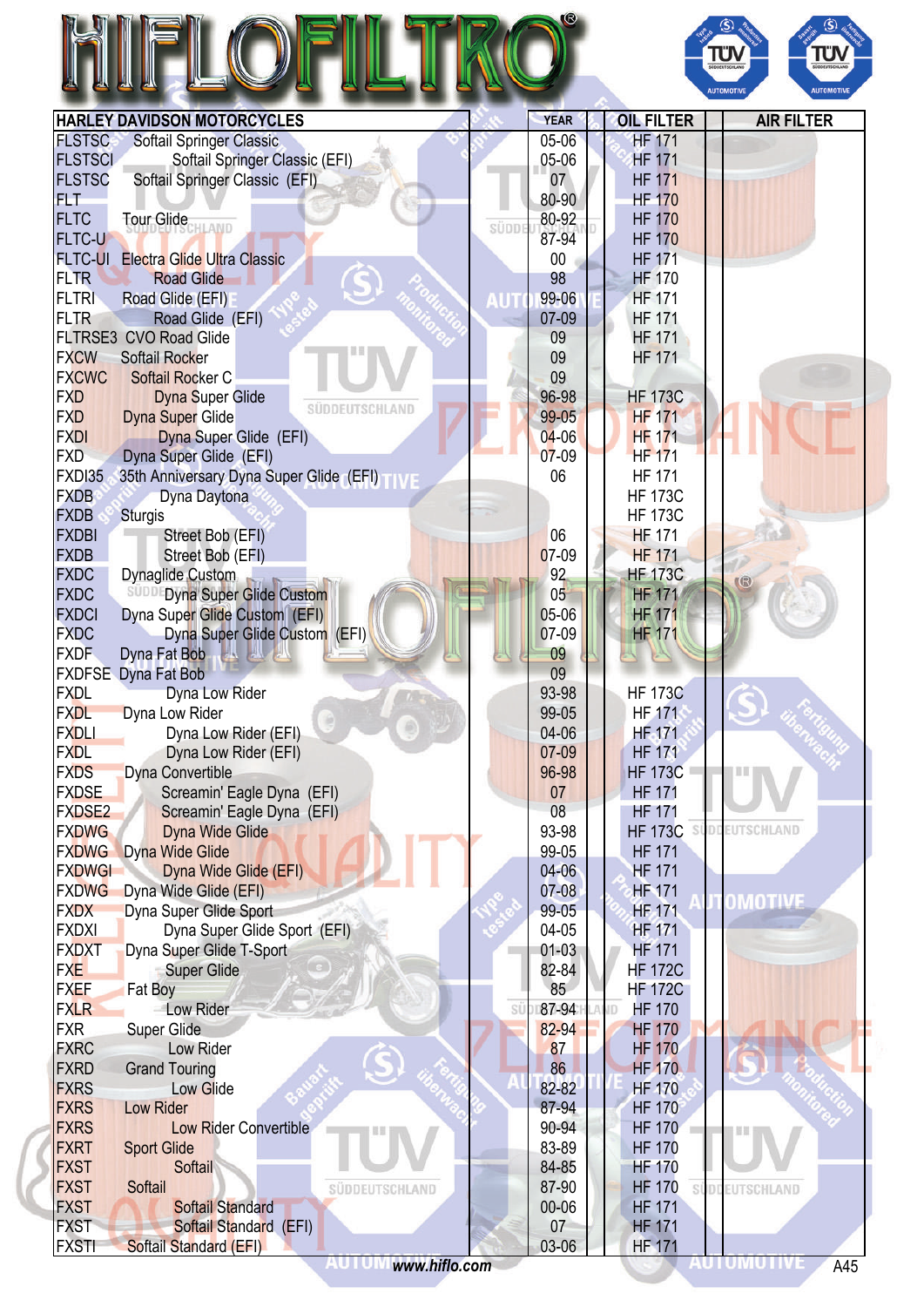|                                                                  |       |                   |                                | ΤÜΝ<br>πυ<br><b>SÜDDEUTSCHLAN</b><br><b>AUTOMOTIVE</b><br><b>AUTOMOTIVE</b> |
|------------------------------------------------------------------|-------|-------------------|--------------------------------|-----------------------------------------------------------------------------|
| <b>HARLEY DAVIDSON MOTORCYCLES</b>                               |       | <b>YEAR</b><br>99 | <b>OIL FILTER</b>              | <b>AIR FILTER</b>                                                           |
| <b>FXSTB</b><br>Night Train<br><b>FXSTB</b>                      |       | 00-06             | <b>HF 170</b><br><b>HF 171</b> |                                                                             |
| Night Train<br>Night Train (EFI)<br><b>FXSTBI</b>                |       | 03-06             | <b>HF 171</b>                  |                                                                             |
| <b>FXSTB</b>                                                     |       | 07-09             | <b>HF 171</b>                  |                                                                             |
| Night Train (EFI)<br><b>FXSTC</b><br>Softail Custom              |       | 87-99             | <b>HF 170</b>                  |                                                                             |
| <b>FXSTC</b><br><b>Softail Custom</b>                            | SÜDDI | 00                | <b>HF 171</b>                  |                                                                             |
| <b>FXSTC</b><br><b>Softail Custom (EFI)</b>                      |       | $07-09$           | <b>HF 171</b>                  |                                                                             |
| <b>FXSTD</b><br><b>Softail Deuce</b>                             |       | 00-06             | <b>HF 171</b>                  |                                                                             |
| <b>FXSTDI</b><br>Softail Deuce (EFI)                             |       | $01 - 06$         | <b>HF 171</b>                  |                                                                             |
| <b>FXSTD</b><br>Softail Deuce (EFI)                              |       | 07                | <b>HF 171</b>                  |                                                                             |
| <b>FXSTDSE Screamin' Eagle Softail Deuce</b>                     |       | 03-04             |                                |                                                                             |
| <b>FXSTSB</b><br><b>Bad Boy</b>                                  |       | 96                | <b>HF 170</b>                  |                                                                             |
| <b>FXSTS</b><br><b>Springer Softail</b>                          |       | 87-99             | <b>HF 170</b>                  |                                                                             |
| <b>FXSTS</b><br><b>Springer Softail</b>                          |       | 00-06             | <b>HF 171</b>                  |                                                                             |
| SÜDDEUTSCHLAND<br><b>FXSTSI</b><br><b>Springer Softail (EFI)</b> |       | $03 - 06$         | <b>HF 171</b>                  |                                                                             |
| FXSTSSE SE Softail Springer (EFI)                                |       | 07                | <b>HF 171</b>                  |                                                                             |
| FXSTSSE2 SE Softail Springer (EFI)                               |       | 08                | <b>HF 171</b>                  |                                                                             |
| FXSTSSE3 SE Softail Springer (EFI)<br><b>AUTOMOTIVE</b>          |       | 09                | <b>HF 171</b>                  |                                                                             |
| <b>FXWG</b><br><b>Wide Glide</b>                                 |       | 82-86             | <b>HF 172C</b>                 |                                                                             |
|                                                                  |       |                   |                                |                                                                             |
| <b>HUSABERG MOTORCYCLES</b>                                      |       |                   |                                |                                                                             |
| All Husaberg 4-Stroke Models                                     |       | 95-99             | <b>HF 155</b>                  |                                                                             |
| All Husaberg 4-Stroke Models                                     |       | $00 - 03$         | <b>HF 155</b>                  | <b>HFF 6011</b><br>$\circ$                                                  |
| All Husaberg 4-Stroke Models                                     |       | 04-07             | <b>HF 155</b>                  |                                                                             |
|                                                                  |       |                   |                                |                                                                             |
| <b>HUSQVARNA MOTORCYCLES</b>                                     |       |                   |                                |                                                                             |
| <b>CR125</b><br><b>WR125</b>                                     |       | 90-07<br>90-07    |                                | <b>HFF 6012</b><br><b>HFF 6012</b>                                          |
|                                                                  |       |                   |                                |                                                                             |
| <b>CR250</b>                                                     |       | 90-07             |                                | <b>HFF 6012</b>                                                             |
| <b>WR250</b><br>$\circledcirc$<br><b>SM250 R</b>                 |       | 90-07<br>07       | <b>HF 154</b>                  | <b>HFF 6012</b><br><b>HFF 6012</b>                                          |
| <b>TC250</b>                                                     |       | 02-07             | <b>HF 154</b>                  | <b>HFF 6012</b>                                                             |
| <b>TC250</b>                                                     |       | 08                |                                | I II II                                                                     |
| <b>TE250</b>                                                     |       | $02-07$           | <b>HF 154</b>                  | <b>HFF 6012</b>                                                             |
| <b>TE250</b>                                                     |       | 08                |                                |                                                                             |
| <b>TXC250</b><br>n er                                            |       | 08                | SI                             | <b>EUTSCHLAND</b>                                                           |
| <b>CR360</b>                                                     |       | $90 - 03$         |                                | <b>HFF 6012</b>                                                             |
| <b>WR360</b>                                                     |       | $90 - 03$         |                                | <b>HFF 6012</b>                                                             |
| <b>TE410 E</b>                                                   |       | 98-01             | <b>HF 154</b>                  | <b>UTIV</b>                                                                 |
| <b>TC450</b>                                                     |       | 02-07             | <b>HF 154</b>                  | <b>HFF 6012</b>                                                             |
| <b>TC450</b>                                                     |       | 08 <sub>1</sub>   |                                |                                                                             |
| <b>TE450</b>                                                     |       | $02 - 07$         | <b>HF 154</b>                  | <b>HFF 6012</b>                                                             |
| <b>TE450</b>                                                     |       | 08                |                                |                                                                             |
| <b>TXC450</b>                                                    | SÜ    | DE081             | ίD                             |                                                                             |
| <b>SM450 R</b>                                                   |       | 04-07             | <b>HF 154</b>                  |                                                                             |
| <b>SM450 R</b>                                                   |       | 08                |                                |                                                                             |
| QM450 (ATV)                                                      |       | 07-08             | <b>HF 154</b>                  |                                                                             |
| <b>TC510</b>                                                     |       | 05-07             | HF 154                         |                                                                             |
| <b>TC510</b>                                                     |       | 08                |                                |                                                                             |
| <b>TE510</b>                                                     |       | 04-07             | HF 154                         |                                                                             |
| <b>TE510</b>                                                     |       | 08                |                                |                                                                             |
| <b>TXC510</b>                                                    |       | 08                |                                |                                                                             |
| <b>SM510 R</b><br>SÜDDEUTSCHLAND                                 |       | 05-07             | <b>HF 154</b>                  | SUDDEUTSCHLAND                                                              |
| <b>SM510 R</b>                                                   |       | 08                |                                |                                                                             |
| TE610 E Enduro                                                   |       | 98-01             | <b>HF 154</b>                  |                                                                             |
| <b>TE610 ELT</b>                                                 |       | 00                | <b>HF 154</b>                  | $\sim$ $\sim$ 11.75                                                         |
| www.hiflofiltro.com<br>A46                                       |       |                   |                                |                                                                             |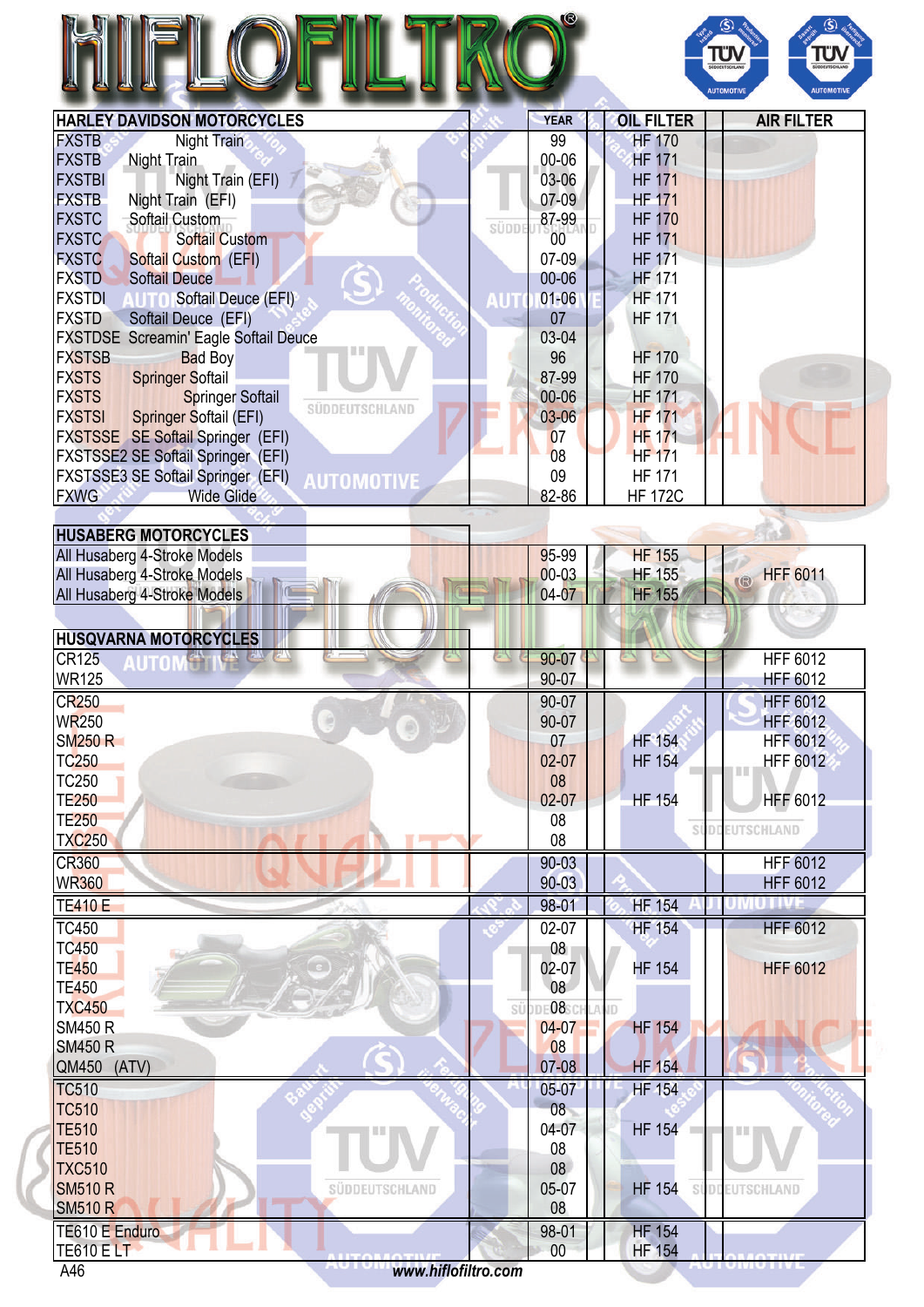|                              | $\bullet$   |                   | SUDDEUTSCHLAND<br><b>SUDDEUTSCHLAND</b><br><b>AUTOMOTIVI</b><br><b>AUTOMOTIVE</b> |
|------------------------------|-------------|-------------------|-----------------------------------------------------------------------------------|
| <b>HUSQVARNA MOTORCYCLES</b> | <b>YEAR</b> | <b>OIL FILTER</b> | <b>AIR FILTER</b>                                                                 |
| <b>TE610 IE</b>              | $06 - 08$   | <b>HF 154</b>     |                                                                                   |
| <b>SM610</b>                 | 98-99       | <b>HF 154</b>     |                                                                                   |
| <b>SM610 S</b>               | $00 - 01$   | <b>HF 154</b>     |                                                                                   |
| <b>SM610 SIE</b>             | 06-08       | <b>HF 154</b>     |                                                                                   |
| <b>SMR630</b>                | 05          |                   |                                                                                   |
|                              |             |                   |                                                                                   |
|                              |             |                   |                                                                                   |
| <b>HYOSUNG MOTORCYCLES</b>   |             |                   |                                                                                   |
| 125 Evenna                   | <b>OF</b>   | <b>LIE 121</b>    |                                                                                   |

| 10TIVE<br>125 Exceed       | 05 <sub>1</sub> | <b>HF 131</b> |  |
|----------------------------|-----------------|---------------|--|
| GA125 Cruise I, II         | $97 - 01$       | <b>HF 131</b> |  |
| GF125                      | 98-03           | <b>HF 131</b> |  |
| GT125 Comet                | 03-08           | <b>HF 131</b> |  |
| GV125 Aquila               | $00 - 08$       | <b>HF 131</b> |  |
| <b>XRX125</b><br>ofinnei   | $00 - 08$       | <b>HF 131</b> |  |
| GT250 Comet                | $04 - 08$       | <b>HF 131</b> |  |
| GV250 Aquila               | $01 - 08$       | <b>HF 131</b> |  |
| GT650 Comet                | $05-08$         | <b>HF 681</b> |  |
| AUTOMOTIVE<br>GV650 Aquila | 05-08           | HF 681        |  |
|                            |                 |               |  |
|                            |                 |               |  |

| <b>ITALJET SCOOTERS</b>     |         |               |    |
|-----------------------------|---------|---------------|----|
| 125 Jet Set                 | $01-03$ | <b>HF 183</b> |    |
| 125 Torpedo                 | 98-00   | <b>HF 181</b> | KR |
| 125 Torpedo (Leader engine) | $02-$   | <b>HF 183</b> |    |
| 150 Jet Set                 | $01-03$ | <b>HF 183</b> |    |
| 150 Torpedo (Leader engine) | $00 -$  | <b>HF 183</b> |    |
|                             |         |               |    |

| JOHN DEERE ATV / UTILITY |    |               |           |
|--------------------------|----|---------------|-----------|
| <b>500 Buck</b>          | 05 | <b>HF 557</b> |           |
| 500 Buck EX              | 05 | <b>HF 557</b> |           |
| 500 Buck EXT             | 05 | <b>HF 557</b> |           |
| 500 Trail Buck           | 05 | <b>HF 557</b> |           |
| 650 Trail Buck           | 05 | <b>HF 556</b> |           |
| 650 Trail Buck EX        | 05 | <b>HF 556</b> | UTSCHLAND |
| 650 Trail Buck EXT       | 05 | <b>HF 556</b> |           |
|                          |    |               |           |

| <b>KTM MOTORCYCLES</b>               |                       |                 |               |                 |
|--------------------------------------|-----------------------|-----------------|---------------|-----------------|
| 65 SX                                | Air Filter            | $97 - 08$       |               | <b>HFF 5014</b> |
| 85 SX                                | Air Filter            | 04              |               | <b>HFF 5012</b> |
| 85 SX                                | Air Filter            | $05 - 08$       |               | <b>HFF 5013</b> |
| 105 SX / XC                          | Air Filter            | $07-08$         |               | <b>HFF 5013</b> |
| 125cc All Models                     | Air Filter            | 98-03           |               | <b>HFF 5012</b> |
| 125cc All 2-Stroke Models            | Air Filter            | Sί<br>$04 - 06$ |               | <b>HFF 5013</b> |
| 125 SX / SXS                         | Air Filter            | $07 - 08$       |               | <b>HFF 5016</b> |
| 144 SX                               | <b>Air Filter</b>     | $07 - 08$       |               | <b>HFF 5016</b> |
| 200cc All Models                     | Air Filter            | 98-03           |               | <b>HFF 5012</b> |
| 200cc All Models                     | Air Filter            | 04-07           |               | <b>HFF 5013</b> |
| 200 XC / XC-W                        | Air Filter            | 08              |               |                 |
| 250cc All Models                     | Air Filter            | 90-97           |               | <b>HFF 5015</b> |
| 250cc All Models                     | Air Filter            | 98-03           |               | <b>HFF 5012</b> |
| 250cc All Models                     | Air Filter<br>SÜDDEU  | 04              | S)            | <b>HFF 5013</b> |
| 250cc All 2-Stroke & 4 Stroke Models | Air Filter            | 05-06           |               | <b>HFF 5013</b> |
| 250 EXC Racing                       | 1st Filter/Air Filter | 03              | <b>HF 155</b> | <b>HFF 5012</b> |
| 250 EXC Racing                       | 2nd Filter/Air Filter | 03              | <b>HF 157</b> | <b>HFF 5012</b> |
|                                      |                       |                 |               |                 |
|                                      | www.hiflo.com         |                 |               | A47             |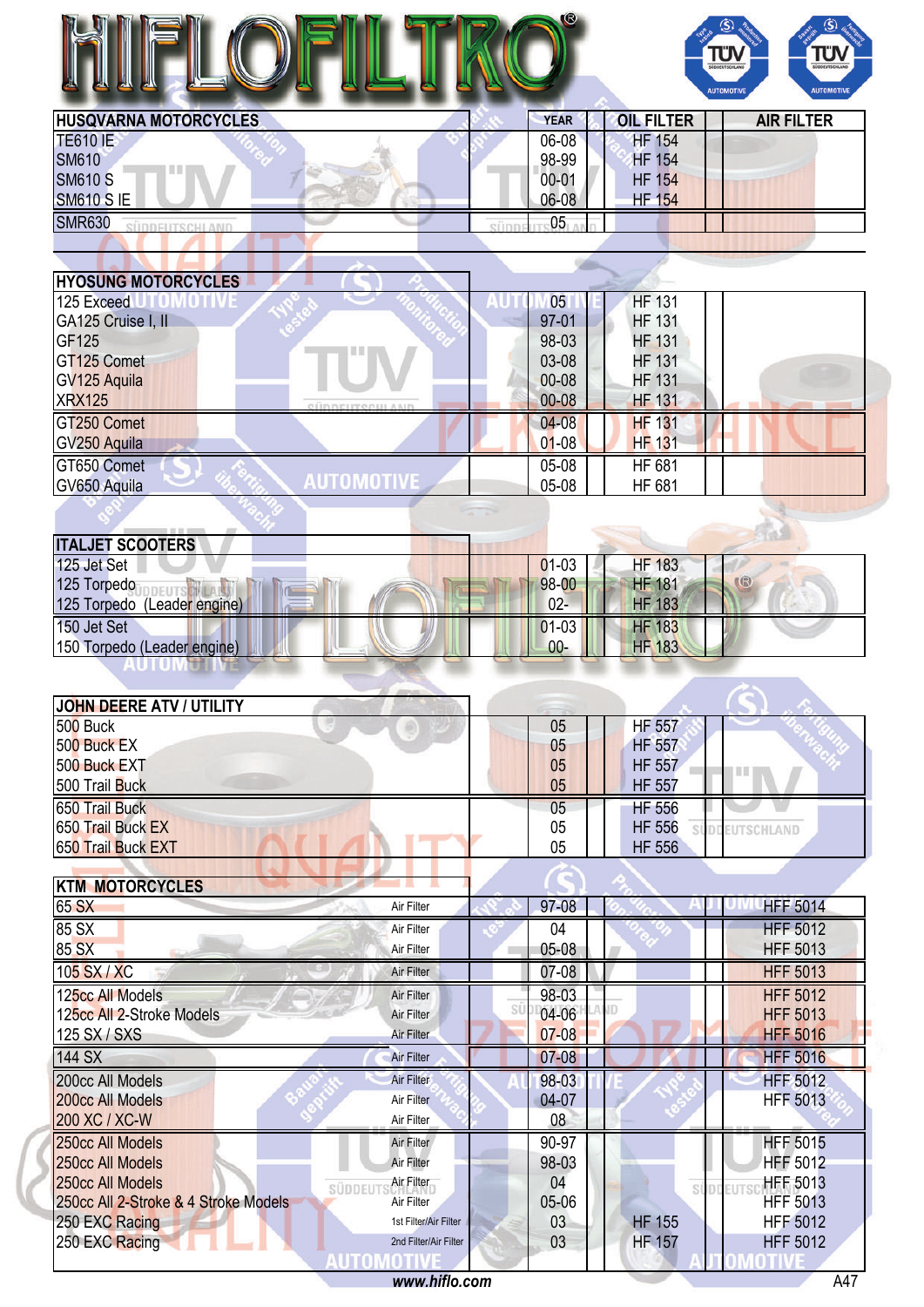| <b>KTM MOTORCYCLES</b>                                    |                                                |            | <b>YEAR</b>        |                                    | ΤÜ<br>Τΰ<br><b>DODUTSCHLL</b><br><b>UDDEUTSCHLAN</b><br><b>AUTOMOTIVI</b><br><b>AUTOMOTIVE</b><br><b>AIR FILTER</b> |
|-----------------------------------------------------------|------------------------------------------------|------------|--------------------|------------------------------------|---------------------------------------------------------------------------------------------------------------------|
|                                                           | 1st Filter/Air Filter                          |            | 04-06              | <b>OIL FILTER</b><br><b>HF 155</b> | <b>HFF 5013</b>                                                                                                     |
| 250 EXC Racing<br>250 EXC Racing                          | 2nd Filter/Air Filter                          |            | 04-06              | <b>HF 157</b>                      | <b>HFF 5013</b>                                                                                                     |
| 250 SX                                                    | <b>Air Filter</b>                              |            | 07-08              |                                    | <b>HFF 5016</b>                                                                                                     |
| 250 SX-F                                                  | Oil Filter/Air Filter                          |            | 06-07              | <b>HF 655</b>                      | <b>HFF 5013</b>                                                                                                     |
| 250 SX-F                                                  | Oil Filter/Air Filter                          |            | 08                 | <b>HF 655</b>                      | <b>HFF 5016</b>                                                                                                     |
| <b>SÜDDEUTSCHLAND</b><br><b>250 SXS</b>                   | Air Filter                                     | SÜDDE      | 07                 |                                    | <b>HFF 5016</b>                                                                                                     |
| 250 SXS-F                                                 | <b>Air Filter</b>                              |            | 07                 |                                    | <b>HFF 5016</b>                                                                                                     |
| 250 XC-W                                                  | Air Filter                                     |            | 07                 |                                    | <b>HFF 5013</b>                                                                                                     |
| 250 XC-F / XCF-W MOTIVE                                   | Oil Filter/Air Filter                          | AUT        | 07                 | <b>HF 655</b>                      | <b>HFF 5013</b>                                                                                                     |
| 250 XC-F / XCF-W                                          | Oil Filter/Air Filter                          |            | 08                 | <b>HF 655</b>                      | <b>HFF 5016</b>                                                                                                     |
| 250 XC-F / XCF-W                                          | Oil Filter/Air Filter                          |            | 09                 | <b>HF 655</b>                      |                                                                                                                     |
| 300cc All Models                                          | Air Filter                                     |            | 90-97              |                                    | <b>HFF 5015</b>                                                                                                     |
| <b>300cc All Models</b>                                   | Air Filter                                     |            | 98-03              |                                    | <b>HFF 5012</b>                                                                                                     |
| 300cc All 2-Stroke Models                                 | Air Filter                                     |            | $04 - 07$          |                                    | <b>HFF 5013</b>                                                                                                     |
| <b>SUDDEUTSCH</b><br>300 XC / XC-W                        | Air Filter                                     |            | 08                 |                                    | <b>HFF 5016</b>                                                                                                     |
| 350 LC-4                                                  |                                                |            | 93-99              |                                    | <b>HFF 5011</b>                                                                                                     |
| 360cc All Models                                          | Air Filter                                     |            | 95-97              |                                    | <b>HFF 5015</b>                                                                                                     |
| AU I UMU I IVI<br>380cc All Models                        |                                                |            | 98-03              |                                    | <b>HFF 5012</b>                                                                                                     |
| <b>400 EGS</b>                                            | 1st Filter                                     |            |                    | <b>HF 155</b>                      |                                                                                                                     |
| <b>400 EGS</b><br><b>Expertise</b>                        | 2nd Filter                                     |            |                    | <b>HF 156</b>                      |                                                                                                                     |
| 400 EXC Racing                                            | 1st Filter                                     |            | $04-05$            | <b>HF 155</b>                      |                                                                                                                     |
| 400 EXC Racing                                            | 2nd Filter                                     |            | $04-05$            | <b>HF 157</b>                      |                                                                                                                     |
| 400 EXE SÜDDEUTS HALL                                     | 1st Filter                                     |            |                    | <b>HF 155</b>                      | $\mathbb{G}$                                                                                                        |
| 400 EXE Super Competition                                 | 1st Filter                                     |            |                    | <b>HF 155</b>                      |                                                                                                                     |
| 400 SX / MXC / EXC                                        | 1st Filter                                     |            | 99-02              | <b>HF 155</b>                      |                                                                                                                     |
| 400 SX / MXC / EXC                                        | 2nd Filter                                     |            | 99-02              | <b>HF 157</b>                      |                                                                                                                     |
| 400 LC-4                                                  | <b>Air Filter</b>                              |            | 93-99              |                                    | <b>HFF 5011</b>                                                                                                     |
| 400 LC-4                                                  | Air Filter                                     |            | 00                 |                                    | <b>HFF 5012</b>                                                                                                     |
| 400 LC-4 (1 hole)                                         | Air Filter                                     |            | 01-03              |                                    | <b>HFF 5012</b>                                                                                                     |
| 400 LC-4 (3 holes)                                        | Air Filter                                     |            | $01 - 04$          |                                    | <b>HFF 5013</b>                                                                                                     |
| 400 LC-4 Duke                                             | Air Filter                                     |            | 97-04              |                                    | <b>HFF 5014</b>                                                                                                     |
| 400 XC-W                                                  | 1st Filter                                     | <b>USA</b> | 07                 | <b>HF 155</b>                      | <b>HFF 5013</b><br>Ш                                                                                                |
| 400 XC-W                                                  | 2nd Filter                                     | <b>USA</b> | 07                 | <b>HF 157</b>                      | <b>HFF 5013</b>                                                                                                     |
| 400/600 All Rotax Engines                                 |                                                |            |                    | <b>HF 151</b>                      |                                                                                                                     |
| <b>450 SX / EXC / MXC</b>                                 | 1st Filter/Air Filter                          |            | 03-06              | <b>HF 155</b>                      | <b>HFF 5013</b>                                                                                                     |
| <b>450 SX / EXC / MXC</b>                                 | 2nd Filter/Air Filter                          |            | 03-06              | <b>HF 157</b>                      | <b>HFF 5013</b>                                                                                                     |
| <b>450 SMR</b>                                            | 1st Filter/Air Filter                          |            | 05-07              | <b>HF 155</b>                      | <b>HFF 5013</b>                                                                                                     |
| <b>450 SMR</b><br>450 SX-F                                | 2nd Filter/Air Filter<br>Oil Filter/Air Filter |            | 05-07<br>$07 - 08$ | <b>HF 157</b>                      | <b>HFF 5013</b>                                                                                                     |
| 450 SXS-F                                                 | Air Filter                                     |            | 07                 | <b>HF 652</b>                      | <b>HFF 5016</b><br><b>HFF 5016</b>                                                                                  |
| 450 XC / XC-W                                             | 1st Filter                                     |            | 07                 | <b>HF 155</b>                      | <b>HFF 5013</b>                                                                                                     |
| 450 XC / XC-W                                             | 2nd Filter                                     |            | 07                 | <b>HF 157</b>                      | <b>HFF 5013</b>                                                                                                     |
| 450 XC                                                    | 1st Filter                                     |            | 08                 | <b>HF 155</b>                      | <b>HFF 5016</b>                                                                                                     |
| 450 XC                                                    | 2nd Filter                                     | Sί         | 08                 | JID<br><b>HF 157</b>               | <b>HFF 5016</b>                                                                                                     |
| 450 XC-F                                                  | Oil Filter/Air Filter                          |            | 08                 | <b>HF 652</b>                      | <b>HFF 5016</b>                                                                                                     |
| 450 XC-RW                                                 | Oil Filter/Air Filter                          |            | 08                 | <b>HF 652</b>                      | <b>HFF 5016</b>                                                                                                     |
| 505 SX-F                                                  |                                                |            | 08                 | HF 652                             | <b>HFF 5016</b>                                                                                                     |
| 505 XC-F                                                  |                                                |            | 08                 | <b>HF 652</b>                      | <b>HFF 5016</b>                                                                                                     |
| 520 SX / MXC / EXC                                        | 1st Filter                                     |            | 99                 | <b>HF 155</b>                      |                                                                                                                     |
| 520 SX / MXC / EXC                                        | 2nd Filter                                     |            | 99                 | <b>HF 157</b>                      |                                                                                                                     |
| 520 SX / MXC / EXC                                        | 1st Filter/Air Filter                          |            | $00\,$             | <b>HF 155</b>                      | <b>HFF 5012</b>                                                                                                     |
| 520 SX / MXC / EXC<br><b>SÜDDEUTS</b>                     | 2nd Filter/Air Filter                          |            | 00                 | <b>HF 157</b>                      | <b>HFF 5012</b><br><b>EUTS</b>                                                                                      |
| 520 SX / MXC / EXC<br>(1 Hole Air Filter)                 | 1st Filter/Air Filter                          |            | $01 - 02$          | <b>HF 155</b>                      | <b>HFF 5012</b>                                                                                                     |
| <b>520 SX / MXC / EXC</b><br>(1 Hole Air Filter)          | 2nd Filter/Air Filter                          |            | $01 - 02$          | <b>HF 157</b>                      | <b>HFF 5012</b>                                                                                                     |
| 520 SX / MXC / EXC<br>(3 Hole Air Filter)                 | 1st Filter/Air Filter                          |            | $01-02$            | <b>HF 155</b>                      | <b>HFF 5013</b>                                                                                                     |
| 520 SX / MXC / EXC<br>(3 Hole Air Filter)<br><b>ALITA</b> | 2nd Filter/Air Filter                          |            | $01 - 02$          | <b>HF 157</b>                      | <b>HFF 5013</b>                                                                                                     |
| A48                                                       | www.hiflofiltro.com                            |            |                    |                                    |                                                                                                                     |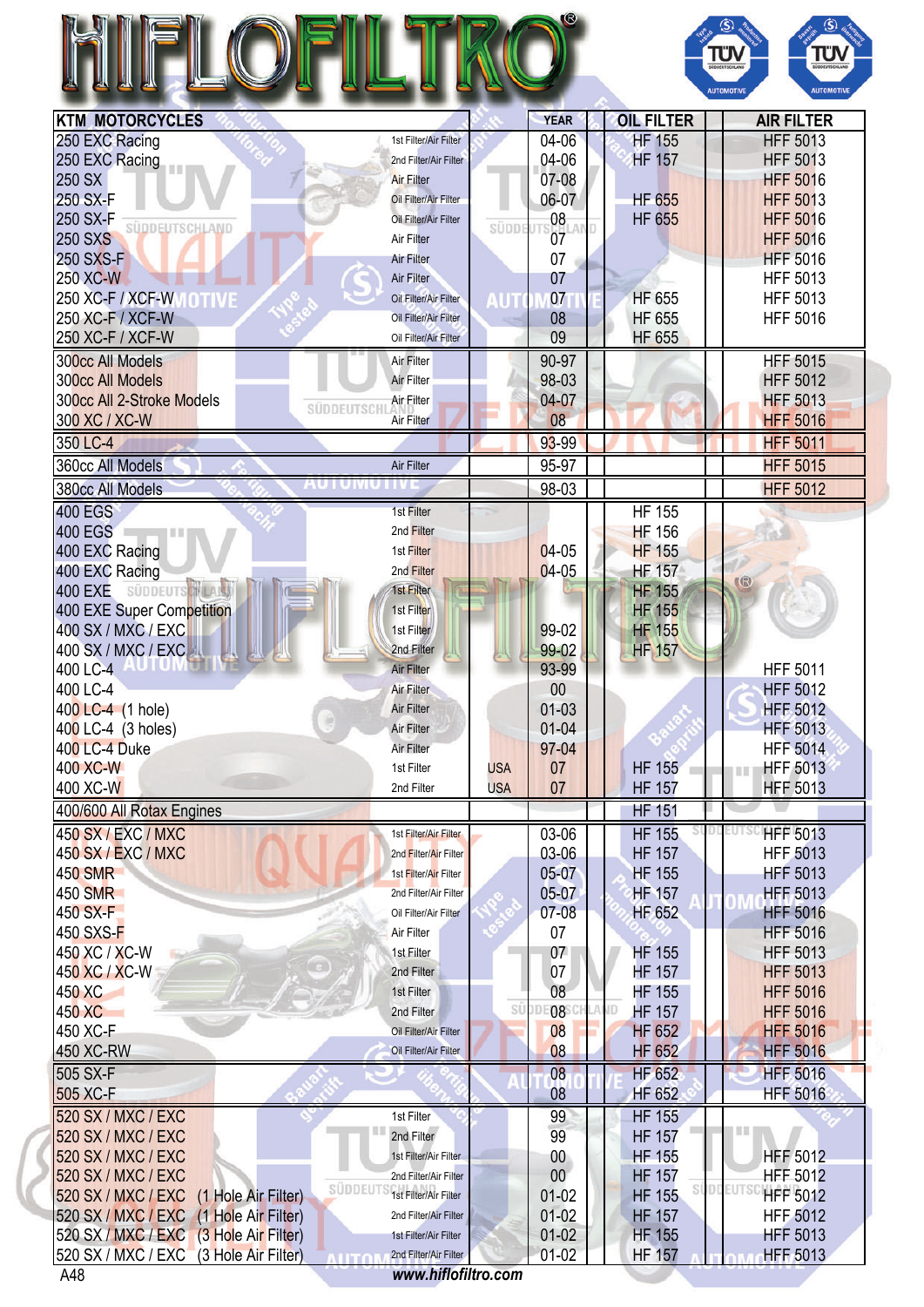|                                                    |                                          |                |                                | Τΰ<br>ΤΰΝ<br><b>JODEUTSCHLA</b><br>SÜDDEUTSCHLAND<br><b>AUTOMOTIV</b><br><b>AUTOMOTIVE</b> |
|----------------------------------------------------|------------------------------------------|----------------|--------------------------------|--------------------------------------------------------------------------------------------|
| <b>KTM MOTORCYCLES</b>                             |                                          | <b>YEAR</b>    | <b>OIL FILTER</b>              | <b>AIR FILTER</b>                                                                          |
| 525 SX / MXC / EXC (1 Hole Air Filter)             | 1st Filter/Air Filter                    | 03             | <b>HF 155</b>                  | <b>HFF 5012</b>                                                                            |
| 525 SX / MXC / EXC (1 Hole Air Flter)              | 2nd Filter/Air Filter                    | 03             | <b>HF 157</b>                  | <b>HFF 5012</b>                                                                            |
| 525 SX / MXC / EXC / XC / XC-W (3 Hole Air Filter) | 1st Filter/Air Filter                    | 03-07          | <b>HF 155</b>                  | <b>HFF 5013</b>                                                                            |
| 525 SX / MXC / EXC / XC / XC-W (3 Hole Air Filter) | 2nd Filter/Air Filter                    | 03-07          | <b>HF 157</b>                  | <b>HFF 5013</b>                                                                            |
| <b>525 SMR</b><br><b>SÜDDEUTSCHLAND</b>            | 1st Filter/Air Filter                    | 04-06<br>SÜDDI | <b>HF 155</b>                  | <b>HFF 5013</b>                                                                            |
| <b>525 SMR</b>                                     | 2nd Filter/Air Filter                    | 04-06          | <b>HF 157</b>                  | <b>HFF 5013</b>                                                                            |
| 525 XC                                             | 1st Filter/Air Filter                    | 08             | <b>HF 155</b>                  | <b>HFF 5016</b>                                                                            |
| 525 XC                                             | 2nd Filter/Air Filter                    | 08             | <b>HF 157</b>                  | <b>HFF 5016</b>                                                                            |
| 530 XC-RWU LUMU LIVE                               |                                          | 08<br>40.      | <b>HF 652</b>                  | <b>HFF 5016</b>                                                                            |
| <b>530 EXC-R</b>                                   |                                          | 08             | <b>HF 652</b>                  | <b>HFF 5016</b>                                                                            |
| <b>540 SXS</b>                                     | 1st Filter<br>目目                         |                | <b>HF 155</b>                  |                                                                                            |
| <b>540 SXS</b>                                     | 2nd Filter                               |                | <b>HF 157</b>                  |                                                                                            |
| <b>560 SMR</b>                                     | 1st Filter/Air Filter                    | 07             | <b>HF 155</b>                  | <b>HFF 5013</b>                                                                            |
| <b>560 SMR</b>                                     | <b>SUDDEUTSCHL 2nd Filter/Air Filter</b> | 07             | <b>HF 157</b>                  | <b>HFF 5013</b>                                                                            |
| 600 LC-4                                           | Air Filter                               | 93-99          |                                | <b>HFF 5011</b>                                                                            |
| <b>620 EXE</b>                                     | 1st Filter                               |                | <b>HF 155</b>                  |                                                                                            |
| 620 EXE Super Competition                          | 1st Filter<br>AUTOMO                     |                | <b>HF 155</b>                  |                                                                                            |
| <b>620 EGS</b>                                     | 1st Filter                               |                | <b>HF 155</b>                  |                                                                                            |
| <b>620 EGS</b>                                     | 2nd Filter                               |                | <b>HF 156</b>                  |                                                                                            |
| 620 Duke                                           | 1st Filter                               |                | <b>HF 155</b>                  |                                                                                            |
| 620 Duke                                           | 2nd Filter                               |                | <b>HF 156</b>                  |                                                                                            |
| <b>620 LSK</b><br>SÜDDEUTS                         | 1st Filter                               |                | <b>HF 155</b>                  | $^\circledR$                                                                               |
| <b>620 LSK</b><br>620 LC-4                         | 2nd Filter<br>Air Filter                 | 94-99          | <b>HF 156</b>                  | <b>HFF 5011</b>                                                                            |
| 620 LC-4 Duke                                      | Air Filter                               | 97-06          |                                | <b>HFF 5014</b>                                                                            |
| <b>625 SXC</b><br><b>AT 1 TH</b><br>25             | 1st Filter                               | $02 - 05$      | <b>HF 155</b>                  |                                                                                            |
| UTOM <sup>AL</sup><br><b>625 SXC</b>               | 2nd Filter                               | $02 - 05$      | <b>HF 157</b>                  |                                                                                            |
| <b>625 SMC</b>                                     | 1st Filter                               | 04-05          | <b>HF 155</b>                  |                                                                                            |
| <b>625 SMC</b>                                     | 2nd Filter                               | $04 - 05$      | <b>HF 156</b>                  |                                                                                            |
| 640 Duke                                           | 1st Filter/Air Filter                    | 99-06          | <b>HF 155</b>                  | <b>HFF 5014</b>                                                                            |
| 640 Duke                                           | 2nd Filter/Air Filter                    | 99-06          | <b>HF 156</b>                  | <b>HFF 5014</b>                                                                            |
| 640 LC4                                            | 1st Filter                               |                | <b>HF 155</b>                  | I II II                                                                                    |
| 640 LC4                                            | 2nd Filter                               |                | <b>HF 156</b>                  |                                                                                            |
| 660 Supermoto                                      | 1st Filter                               | $02-03$        | <b>HF 155</b>                  |                                                                                            |
| 660 Supermoto                                      | 2nd Filter                               | 02-03          | SI<br><b>HF 157</b>            | <b>EUTSCHLAND</b>                                                                          |
| <b>660 SMC</b>                                     | 1st Filter                               | $04 - 05$      | <b>HF 155</b>                  |                                                                                            |
| <b>660 SMC</b>                                     | 1st Filter                               | $04 - 05$      | <b>HF 157</b>                  |                                                                                            |
| 660 Rally Factory Replica                          | 1st Filter                               | 07             | <b>HF 156</b>                  | OMOTIVE                                                                                    |
| 660 Rally Factory Replica                          | 2nd Filter                               | 07             | HF 157                         |                                                                                            |
| 660 Rally Factory Replica                          | <b>Gearbox Filter</b>                    | 07             | <b>HF 155</b>                  |                                                                                            |
| 690 Enduro                                         | 1st Filter                               | 08             | <b>HF 155</b>                  |                                                                                            |
| 690 Enduro                                         | 2nd Filter                               | 08             | <b>HF 157</b>                  |                                                                                            |
| <b>690 SMC</b>                                     | 1st Filter                               | 08<br>si       | <b>HF 155</b>                  |                                                                                            |
| <b>690 SMC</b>                                     | 2nd Filter                               | 08             | <b>HF 157</b>                  |                                                                                            |
| 690 Supermoto R                                    | 1st Filter                               | 08             | <b>HF 155</b>                  |                                                                                            |
| 690 Supermoto R                                    | 2nd Filter                               | 08             | <b>HF 157</b>                  |                                                                                            |
| 950 Adventure / S                                  |                                          | 03-06          | <b>HF 158</b>                  |                                                                                            |
| 950 Super Enduro R<br>950 Supermoto                |                                          | 07-08<br>06-08 | <b>HF 158</b><br><b>HF 158</b> |                                                                                            |
| 990 Adventure                                      |                                          | 07-08          | <b>HF 158</b>                  |                                                                                            |
| 990 Superduke                                      |                                          | 05-08          | <b>HF 158</b>                  |                                                                                            |
|                                                    |                                          |                |                                |                                                                                            |
|                                                    |                                          |                |                                |                                                                                            |
|                                                    | SÜDDEUTSCHLAND                           |                |                                | SÜDDEUTSCHLAND                                                                             |
| <b>KTM ATV</b><br>525 XC                           | 1st Filter                               | 08             | <b>HF 155</b>                  |                                                                                            |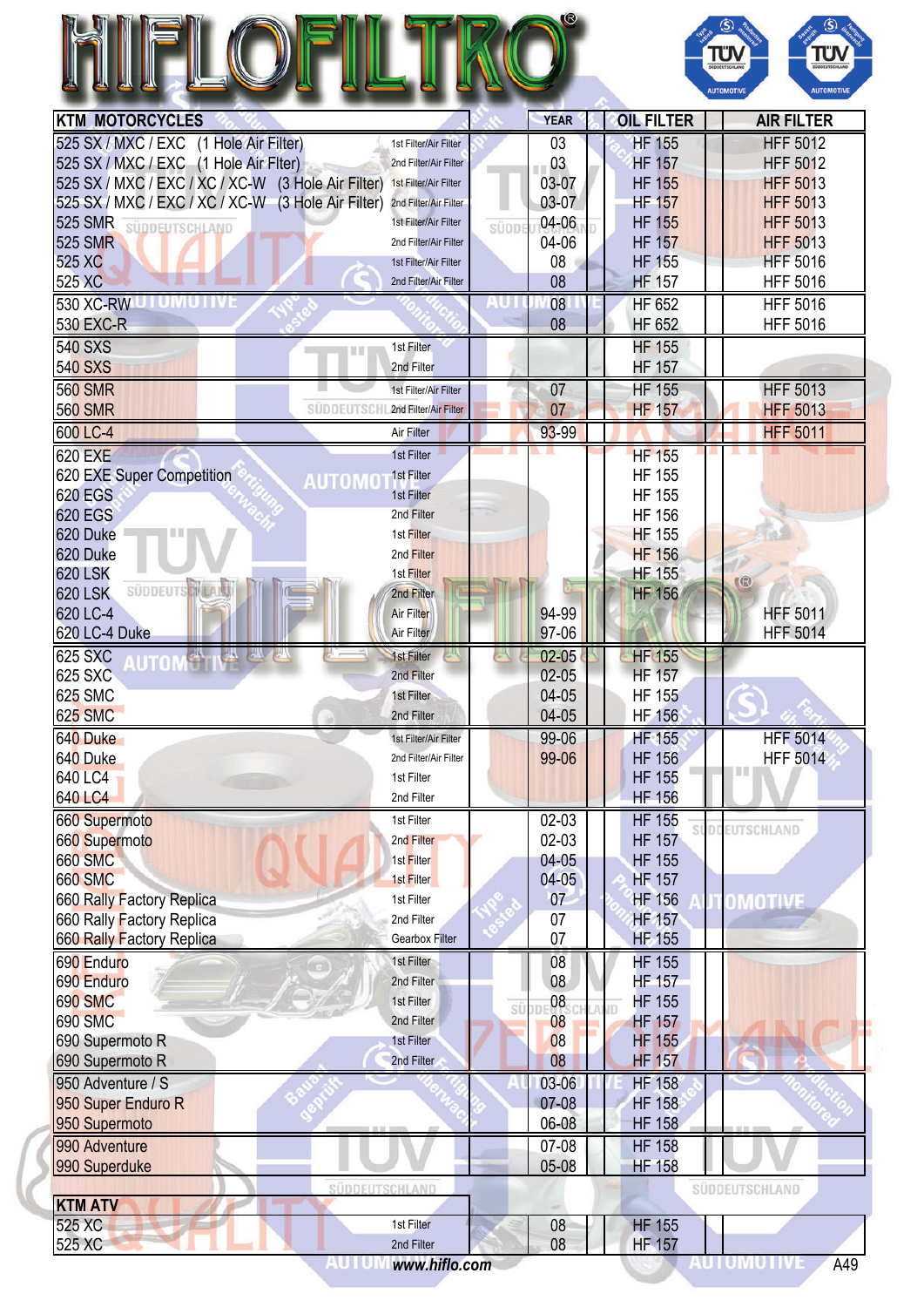

| <b>KYMCO MOTORCYCLES</b> | <b>YEAR</b> | <b>OIL FILTER</b> | <b>AIR FILTER</b> |
|--------------------------|-------------|-------------------|-------------------|
| 125 Grand Dink           | $01 - 07$   | <b>HF 562</b>     |                   |
| 125 Venox                |             | <b>HF 562</b>     |                   |
| 250 Venox                | 02-08       | <b>HF 561</b>     |                   |
| 250 Xciting              | 07          |                   |                   |
| 500 MXU (ATV)            | 06-08       | <b>HF 147</b>     |                   |
| 500 Xciting              | 05-08       | <b>HF 147</b>     |                   |

| <b>MAICO MOTORCYCLES</b>                 |                                                   |                 |
|------------------------------------------|---------------------------------------------------|-----------------|
| <b>All Maico Models</b>                  | 98-02                                             | <b>HFF 5011</b> |
|                                          |                                                   |                 |
| <b>MALAGUTI SCOOTERS</b>                 |                                                   |                 |
| 125 Madison                              | <b>HF 183</b><br>06-08                            |                 |
| 180 R Madison                            | <b>HF 183</b><br>$01 - 02$                        |                 |
| 200 S Madison<br>SUDDEUTSCHLAND          | <b>HF 183</b><br>$02 - 03$                        |                 |
| 200 F12 Phantom Max                      | <b>HF 183</b><br>$04 - 05$                        |                 |
| 250 Madison S / RS / IE                  | <b>HF 183</b><br>$04 - 08$                        | a se            |
| 250 F12 Phantom Max<br><b>AUTOMOTIVE</b> | 04-05<br><b>HF 183</b>                            |                 |
| 500 Spider Max                           | <b>HF 184</b><br>04-08                            |                 |
|                                          |                                                   |                 |
| <b>MBK SCOOTERS</b>                      |                                                   |                 |
| 125 XC Flame T,R                         | <b>HF 143</b><br>95-98                            |                 |
| 125 XC Flame                             | $00 - 03$<br><b>HF 143</b>                        | $\circledR$     |
| 125 XC Vertex                            | 97<br><b>HF 143</b>                               |                 |
|                                          |                                                   |                 |
| <b>MOTO GUZZI MOTORCYCLES</b>            |                                                   |                 |
| 750 Breva V 750 IE<br><b>AN A AL</b>     | 03-05                                             |                 |
| 750 Nevada Classic IE                    | $04 - 05$                                         |                 |
| 850 Breva                                | <b>HF 551</b><br>06-08                            |                 |
| 850 Griso                                | 06-08<br><b>HF 551</b><br>ø                       |                 |
| 850 Le Mans I, II                        | 75-80<br>HF 552                                   |                 |
| 850 Le Mans III                          | 81-83<br><b>HF 552</b>                            |                 |
| 850 Norge                                | 06-08<br><b>HF 551</b>                            |                 |
| 850 T3                                   | 75-79<br><b>HF 552</b>                            |                 |
| 850 T3 California                        | 75-83<br><b>HF 552</b>                            |                 |
| 850 T4                                   | 80-82<br><b>HF 552</b>                            | EUTSCHLAND      |
| 850 T5                                   | 83-88<br><b>HF 552</b>                            |                 |
| 850 T5                                   | 89-05<br><b>HF 551</b>                            |                 |
| 940 Bellagio                             | $07 - 08$<br><b>HF 551</b>                        | <b>TO YEAR</b>  |
| 1000 California II                       | <b>HF 552</b><br>82-86                            |                 |
| 1000 California III                      | 87-93<br><b>HF 552</b>                            |                 |
| 1000 California III ie                   | 90-93<br><b>HF 552</b>                            |                 |
| 1000 Daytona ie Bip.                     | <b>HF 552</b><br>93                               |                 |
| 1000 Daytona ie Bip.                     | 94-96<br><b>HF 551</b><br>sü                      |                 |
| 1000 Daytona ie Monop.                   | 92-93<br><b>HF 552</b>                            |                 |
| 1000 Daytona ie Monop.                   | 94-96<br><b>HF 551</b>                            |                 |
| 1000 Daytona RS                          | 97-01<br><b>HF 551</b>                            |                 |
| 1000 Le Mans IV                          | 84-87<br>HF 552                                   |                 |
| 1000 Le Mans V                           | 86-92<br>HF 552                                   |                 |
| 1000 Mille GT                            | 87-94<br><b>HF 552</b>                            |                 |
| 1000 Quota                               | 89-91<br><b>HF 552</b>                            |                 |
| 1000 Quota ie                            | 92-93<br><b>HF 552</b>                            |                 |
| 1000 Quota ie<br>SÜDDEUTSCHLAND<br>1000c | <b>HF 551</b><br>94-97<br>an no<br><b>LIE EEQ</b> |                 |

1000 SP2<br>
1000 SP3<br>
A50 www.hiflofiltro.com<br>
A50 www.hiflofiltro.com<br>
288-96 HF 552 A50 *<www.hiflofiltro.com>*

**MOTIVI** 

1000 S HF 552 1000 SP **78-83** HF 552 1000 SP2 84-87 HF 552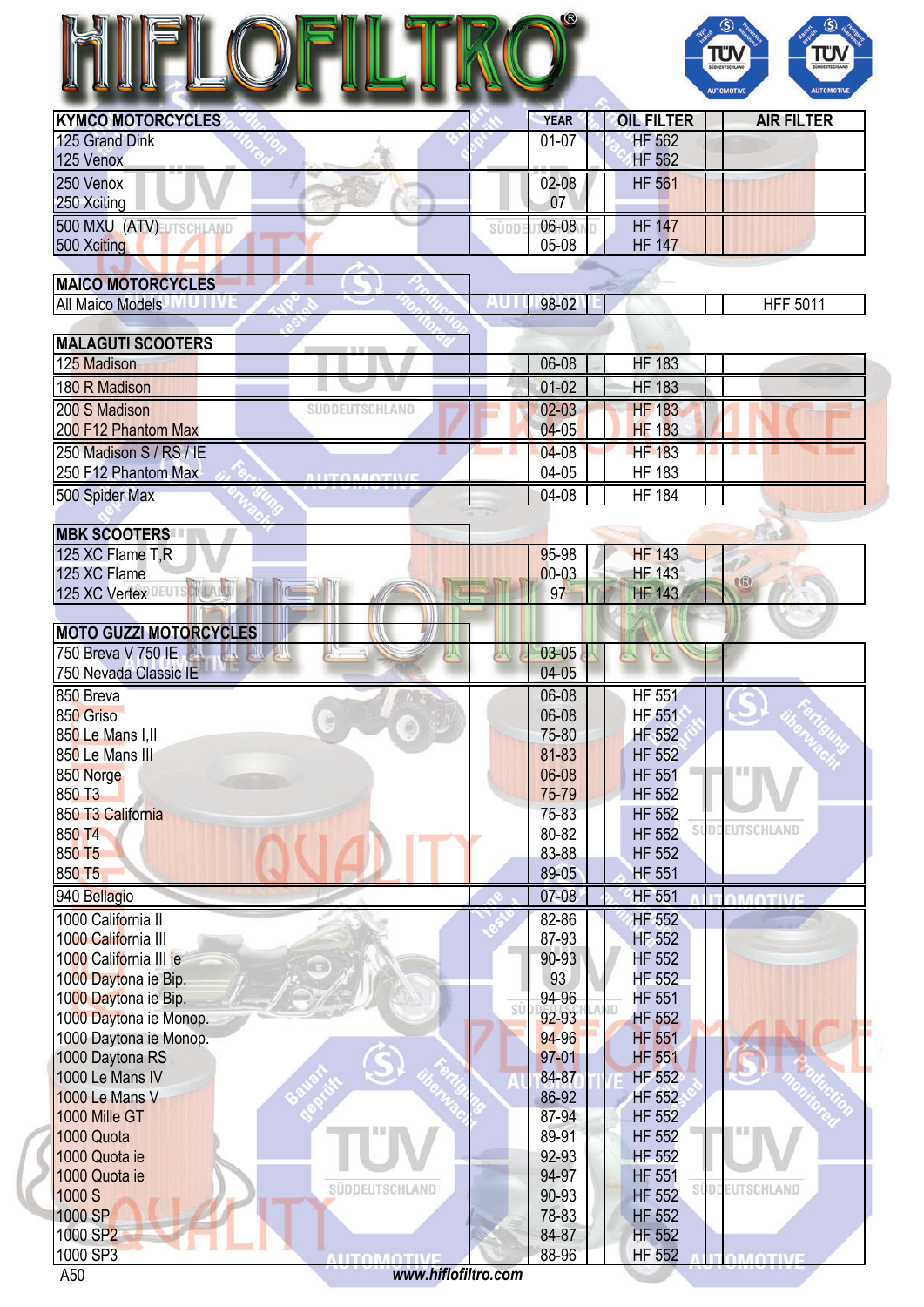|                                                          |                    |                                | ΤÜν<br>ΤΰΛ<br><b>SÜDDEUTSCHLAN</b><br><b>AUTOMOTIVE</b><br><b>AUTOMOTIVI</b> |
|----------------------------------------------------------|--------------------|--------------------------------|------------------------------------------------------------------------------|
| <b>MOTO GUZZI MOTORCYCLES</b>                            | <b>YEAR</b>        | <b>OIL FILTER</b>              | <b>AIR FILTER</b>                                                            |
| 1000 V10 Centauro<br>1000 V10 Centauro GT                | 97-01<br>98-99     | <b>HF 551</b><br><b>HF 551</b> |                                                                              |
| 1000 V10 Centauro Sport                                  | 98-01              | <b>HF 551</b>                  |                                                                              |
| 1000 V1000 G5                                            | 78-85              | <b>HF 552</b>                  |                                                                              |
| 1000 V1000   Convert                                     | 75-84              | <b>HF 552</b>                  |                                                                              |
| 1100 California                                          | 94-96              | <b>HF 551</b>                  |                                                                              |
| 1100 California i                                        | $94-00$            | <b>HF 551</b>                  |                                                                              |
| 1100 California Special                                  | 99-02              | <b>HF 551</b>                  |                                                                              |
| AUT<br>1100 California Aluminium                         | 03-04              | <b>HF 551</b>                  |                                                                              |
| 1100 California EV Evolution                             | 98-04              | <b>HF 551</b>                  |                                                                              |
| 1100 California EV<br>1100 California EV Evolution Tour. | 05<br>$02 - 04$    | <b>HF 551</b><br><b>HF 551</b> |                                                                              |
| 1100 California EV Touring                               | 05-08              | <b>HF 551</b>                  |                                                                              |
| 1100 California i Jackal                                 | $00 - 01$          | <b>HF 551</b>                  |                                                                              |
| SÜDDEUTSCHLAND<br>1100 California Titanium               | $03 - 05$          | <b>HF 551</b>                  |                                                                              |
| 1100 Griso                                               | $05 - 08$          | <b>HF 551</b>                  |                                                                              |
| 1100 Quota ES                                            | 98-01              | <b>HF 551</b>                  |                                                                              |
| <b>AUTOMOTIVE</b><br>1100 Sport                          | 94-95              | <b>HF 551</b>                  |                                                                              |
| 1100 Sport ie                                            | 96-00              | <b>HF 551</b>                  |                                                                              |
| 1100 Corsa<br>1100 Stone                                 | 99-00<br>$02 - 04$ | HF 551<br><b>HF 551</b>        |                                                                              |
| 1100 Stone                                               | 05                 | <b>HF 551</b>                  |                                                                              |
| 1100 Stone Metal                                         | $02 - 03$          | <b>HF 551</b>                  | R                                                                            |
| 1100 Stone Touring                                       | $03 - 05$          | <b>HF 551</b>                  |                                                                              |
| 1100 V11 Breva                                           | 04-08              | <b>HF 551</b>                  |                                                                              |
| 1100 V11                                                 | 02-03              | <b>HF 551</b>                  |                                                                              |
| 1100 V11 Cafe Sport                                      | 04                 | <b>HF 551</b>                  |                                                                              |
| 1100 V11 Coppa Italia<br>1100 V11 Le Mans                | 04-05<br>$02 - 05$ | <b>HF 551</b><br><b>HF 551</b> |                                                                              |
| 1100 V11 Le Mans Nero Corsa                              | 05                 | <b>HF 551</b>                  |                                                                              |
| 1100 V11 Scura                                           | 02-03              | <b>HF 551</b>                  |                                                                              |
| 1100 V11 Scura R                                         | 05                 | <b>HF 551</b>                  |                                                                              |
| 1100 V11 Sport                                           | 98-01              | <b>HF 551</b>                  | III                                                                          |
| 1100 V11 Sport Ballabio                                  | 04-06              | <b>HF 551</b>                  |                                                                              |
| 1200 Breva                                               | 07-08              | <b>HF 551</b>                  | <b>DDEUTSCHLAND</b>                                                          |
| <b>1200 Griso 8V</b><br>1200 Norge                       | 07-08<br>06-08     | <b>HF 551</b><br><b>HF 551</b> |                                                                              |
| 1200 Sport                                               | 06-08              | <b>HF 551</b>                  |                                                                              |
| 1200 Stelvio                                             | 08                 | <b>HF 551</b>                  | <b>DMOTIVE</b>                                                               |
| MGS-01 Corsa                                             | 05-07              | <b>HF 551</b>                  |                                                                              |
|                                                          | <b>TIME</b>        |                                |                                                                              |
| <b>MuZ MOTORCYCLES</b>                                   |                    |                                |                                                                              |
| 125 RT<br>125 SM                                         | 00-08<br>00-08     | <b>HF 151</b><br><b>HF 151</b> |                                                                              |
| SÜ<br>125 SX                                             | $00 - 08$          | <b>HF 151</b>                  |                                                                              |
| 500 Red Star Classic                                     | 97                 | <b>HF 151</b>                  |                                                                              |
| 500 Saxon Country                                        | 91-97              | <b>HF 151</b>                  |                                                                              |
| 500 Saxon Fun                                            | 91-93              | <b>HF 151</b>                  |                                                                              |
| 500 Saxon Sport Fun                                      | 93                 | <b>HF 151</b>                  |                                                                              |
| 500 Saxon Tour                                           | 91-96              | <b>HF 151</b>                  |                                                                              |
| 500 Silver Star<br>500 Silver Star Classic               | 95-98<br>91-98     | <b>HF 151</b><br><b>HF 151</b> |                                                                              |
| 660 Baghira                                              | 98-00              | <b>HF 145</b>                  |                                                                              |
| SÜDDEUTSCHLAND<br>660 Mastiff                            | 98-00              | sí<br><b>HF 145</b>            | <b>DOEUTSCHLAND</b>                                                          |
| <b>660 Skorpion Cup</b>                                  | 99                 | <b>HF 145</b>                  |                                                                              |
| 660 Skorpion Replica / Sport / Tour                      | 95-99              | <b>HF 145</b>                  |                                                                              |
| AUTOMOTIV<br>660 Skorpion Traveller                      | 96-00              | <b>HF 145</b>                  | OMOTIVE                                                                      |
| www.hiflo.com                                            |                    |                                | A51                                                                          |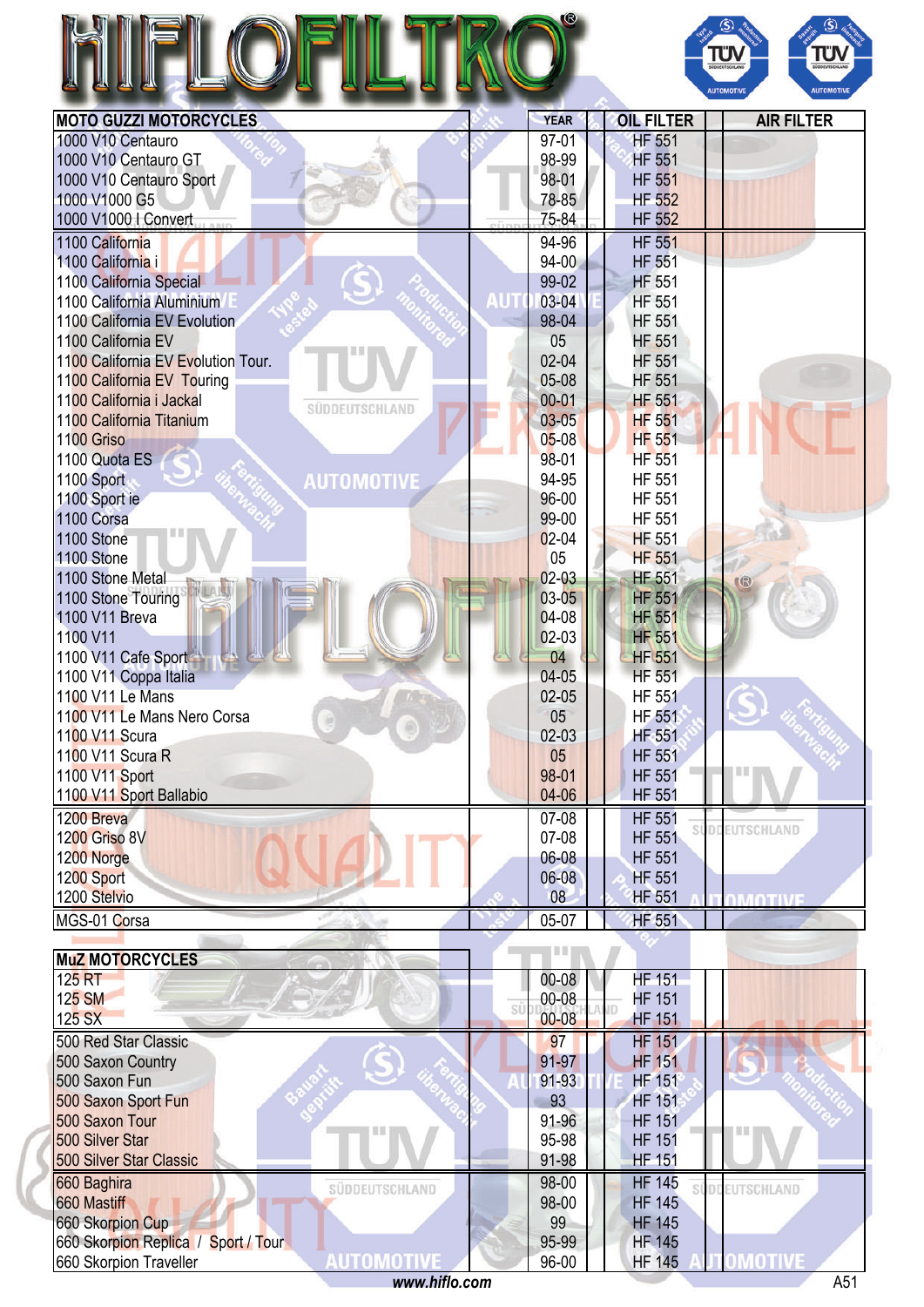|                                         |            |                 |                            | <b>TUN</b><br><b>TÜV</b><br>SÜDDEUTSCHLAND |
|-----------------------------------------|------------|-----------------|----------------------------|--------------------------------------------|
| <b>MV AGUSTA MOTORCYCLES</b>            |            | <b>YEAR</b>     |                            | <b>AUTOMOTIVE</b><br><b>AUTOMOTIVE</b>     |
|                                         |            |                 | <b>OIL FILTER</b>          | <b>AIR FILTER</b>                          |
| MV Agusta F4 Agostini                   |            | 03              | <b>HF 554</b>              |                                            |
| <b>MV Agusta F4 Brutale S</b>           |            | 02-03           | <b>HF 554</b>              |                                            |
| MV Agusta F4 Brutale Serie Ono          |            | $01-03$         | <b>HF 554</b>              |                                            |
| MV Agusta F4 Brutale                    |            | 05              | <b>HF 554</b>              |                                            |
| MV Agusta F4 S<br>CHLAND                | SÜDDI      | $00 - 02$       | <b>HF 554</b>              |                                            |
| MV Agusta F4 S 1+1                      |            | 00-02           | <b>HF 554</b>              |                                            |
| MV Agusta F4 S 750 EVO 3                |            | 03              | <b>HF 554</b>              |                                            |
| MV Agusta F4 S 750 1+1 EVO 3            |            | 03              | <b>HF 554</b>              |                                            |
| MV Agusta F4 Senna<br>TWF               | <b>AUT</b> | $01 - 02$       | <b>HF 554</b>              |                                            |
| MV Agusta F4 SPR                        |            | $01 - 03$       | <b>HF 554</b>              |                                            |
| MV Agusta 910 Brutale                   |            | 05-07           | <b>HF 554</b>              |                                            |
| MV Agusta F4-1000                       |            | 05-07           | <b>HF 554</b>              |                                            |
|                                         |            |                 |                            |                                            |
| <b>PEUGEOT SCOOTERS</b>                 |            |                 |                            |                                            |
| SÜDDEUTSCHLAND<br>125 Elyseo            |            | 99-04           | <b>HF 185</b>              |                                            |
| 125 Elystar                             |            | $03 - 04$       | <b>HF 185</b>              |                                            |
|                                         |            | 07              | <b>HF 185</b>              |                                            |
| 125 Geopolis<br><b>AUTOMOTIVE</b>       |            |                 |                            |                                            |
| 125 Jet Force                           |            | 03-04           | <b>HF 185</b>              |                                            |
| 125 Looxor                              |            | 03-04           | <b>HF 183</b>              |                                            |
| 125 Satelis                             |            | 06-07           | <b>HF 185</b>              |                                            |
| 150 Elyseo                              |            | $01-03$         | <b>HF 185</b>              |                                            |
| 150 Elystar                             |            | 03-04           | <b>HF 185</b>              |                                            |
| 150 Looxor Sinney The Milleton Milleton |            | 03-04           | <b>HF 183</b>              | <b>KG</b>                                  |
| 250 Geopolis                            |            | 07              | <b>HF 183</b>              |                                            |
| 250 Satelis                             |            | 07              | <b>HF 183</b>              |                                            |
| 400 Geopolis                            |            | 07              | <b>HF 184</b>              |                                            |
| AL.,<br>人人人人<br>400 Satelis             |            | 07              | <b>HF 184</b>              |                                            |
|                                         |            |                 |                            |                                            |
| 500 Geopolis                            |            | 07              | <b>HF 184</b>              |                                            |
| 500 Satelis                             |            | 07              | <b>HF 184</b>              |                                            |
| PIAGGIO SCOOTERS                        |            |                 |                            |                                            |
| <b>B125 City Slicker</b>                |            | 02 <sub>2</sub> | <b>HF 183</b>              |                                            |
| 125 Beverly                             |            | $01-03$         | <b>HF 183</b>              |                                            |
|                                         |            | $03-08$         | <b>HF 183</b>              |                                            |
| 125 Beverly GT / Rst / Sport            |            |                 |                            |                                            |
| 125 Carnaby                             |            | 07-08           | <b>HF 183</b>              | <b>DDEUTSCHLAND</b>                        |
| $125$ Fly                               |            | 05-08           | <b>HF 183</b>              |                                            |
| 125 LX-4 Hexagon                        |            | 98-99           | <b>HF 181</b>              |                                            |
| 125 GTX Super Hexagon                   |            | $01 - 03$       | <b>HF 183</b>              | <b>OMOTIVE</b>                             |
| 125 Liberty                             |            | 99-00           | <b>HF 181</b>              |                                            |
| 125 Liberty (Leader Engine)             |            | 00-03           | <b>HF 183</b>              |                                            |
| 125 Liberty Rst / PTT / Sport           |            | 04-08           | <b>HF 183</b>              |                                            |
| 125 MP3                                 |            | 07-08           | <b>HF 183</b>              |                                            |
| 125 Skipper ST                          |            | 00-04           | <b>HF 183</b>              |                                            |
| 125 Vespa ET4                           |            | SÜDDEL-99       | <b>HF 181</b><br><b>ND</b> |                                            |
| 125 Vespa ET4                           |            | $00 - 05$       | <b>HF 183</b>              |                                            |
| 125 Vespa GT / GTS / GTV                |            | $04 - 08$       | <b>HF 183</b>              |                                            |
| 125 Vespa LX / LXV                      |            | 05-08           | <b>HF 183</b>              |                                            |
| 125 Vespa S Special                     |            | 07-08           | <b>HF 183</b>              |                                            |
| 125 X7                                  |            | 08              | <b>HF 183</b>              |                                            |
| 125 X8                                  |            | 05-07           | <b>HF 183</b>              |                                            |
| 125 X9                                  |            | $01-03$         | <b>HF 183</b>              |                                            |
| 125 X9 SL                               |            | 03              | <b>HF 183</b>              |                                            |
| 125 X9 Evolution<br>SÜDDEUTSCHLAND      |            | 04-07           | <b>HF 183</b>              | SÜDDEUTSCHLAND                             |
| <b>125 X-Evo</b>                        |            | 07-08           | <b>HF 183</b>              |                                            |
| 125 Zip                                 |            | $02-06$         | <b>HF 183</b>              |                                            |
| <b>150 Fly</b>                          |            | 05-08           | <b>HF 183</b>              |                                            |
|                                         |            |                 |                            |                                            |

A52 *<www.hiflofiltro.com>*

AU I UMU I IVE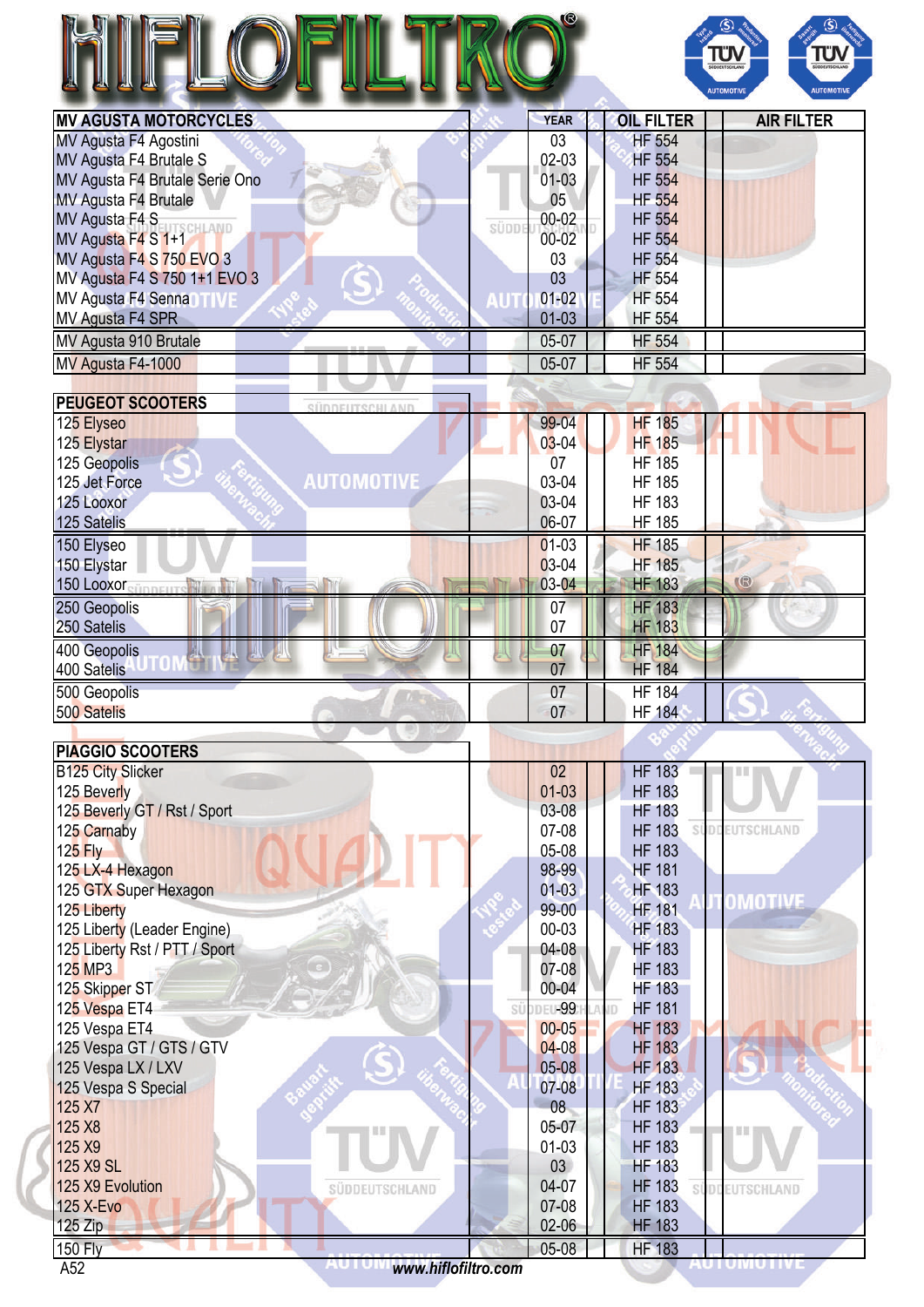| <b>YEAR</b><br>PIAGGIO SCOOTERS<br><b>OIL FILTER</b><br>150 Liberty<br>$00 - 01$<br><b>HF 183</b><br>150 Skipper ST<br>00-05<br><b>HF 183</b><br>$00 - 05$<br><b>HF 183</b><br>150 Vespa ET4<br><b>HF 183</b><br>150 Vespa LX<br>$05-08$<br><b>HF 183</b><br>150 X8<br>06-08<br><b>HF 183</b><br>180 GTX Super Hexagon<br>01<br>180 X9 Amalfi<br>$01 - 03$<br><b>HF 183</b><br><b>HF 183</b><br>$01 - 03$<br>200 Beverly GT<br>200 Carnaby TOMOTIVE<br>זש<br>07-08<br><b>HF 183</b><br>200 Liberty Rst / Sport<br>04-08<br><b>HF 183</b> | <b>AIR FILTER</b> |
|------------------------------------------------------------------------------------------------------------------------------------------------------------------------------------------------------------------------------------------------------------------------------------------------------------------------------------------------------------------------------------------------------------------------------------------------------------------------------------------------------------------------------------------|-------------------|
|                                                                                                                                                                                                                                                                                                                                                                                                                                                                                                                                          |                   |
|                                                                                                                                                                                                                                                                                                                                                                                                                                                                                                                                          |                   |
|                                                                                                                                                                                                                                                                                                                                                                                                                                                                                                                                          |                   |
|                                                                                                                                                                                                                                                                                                                                                                                                                                                                                                                                          |                   |
|                                                                                                                                                                                                                                                                                                                                                                                                                                                                                                                                          |                   |
|                                                                                                                                                                                                                                                                                                                                                                                                                                                                                                                                          |                   |
|                                                                                                                                                                                                                                                                                                                                                                                                                                                                                                                                          |                   |
|                                                                                                                                                                                                                                                                                                                                                                                                                                                                                                                                          |                   |
|                                                                                                                                                                                                                                                                                                                                                                                                                                                                                                                                          |                   |
|                                                                                                                                                                                                                                                                                                                                                                                                                                                                                                                                          |                   |
|                                                                                                                                                                                                                                                                                                                                                                                                                                                                                                                                          |                   |
|                                                                                                                                                                                                                                                                                                                                                                                                                                                                                                                                          |                   |
| 04-08<br>200 Vespa GT<br><b>HF 183</b>                                                                                                                                                                                                                                                                                                                                                                                                                                                                                                   |                   |
| 200 X9<br>$02-03$<br><b>HF 183</b>                                                                                                                                                                                                                                                                                                                                                                                                                                                                                                       |                   |
| 200 X9 Evolution<br>03-04<br><b>HF 183</b>                                                                                                                                                                                                                                                                                                                                                                                                                                                                                               |                   |
| $05 - 06$<br>200 X8<br><b>HF 183</b><br><b>SÜDDEUTSCHLANI</b>                                                                                                                                                                                                                                                                                                                                                                                                                                                                            |                   |
| <b>HF 183</b><br>250 Beverly Rst / IE / Sport / Cruiser / Tourer<br>$04 - 08$                                                                                                                                                                                                                                                                                                                                                                                                                                                            |                   |
| 05<br><b>HF 183</b><br>250 Beverly GT                                                                                                                                                                                                                                                                                                                                                                                                                                                                                                    |                   |
| 250 MP3<br>07-08<br><b>HF 183</b>                                                                                                                                                                                                                                                                                                                                                                                                                                                                                                        |                   |
| <b>AUTOMOTIVE</b><br>250 Vespa GT / GTS / GTV<br>05-08<br><b>HF 183</b>                                                                                                                                                                                                                                                                                                                                                                                                                                                                  |                   |
| 250 X7<br>08<br><b>HF 183</b>                                                                                                                                                                                                                                                                                                                                                                                                                                                                                                            |                   |
| 250 X8<br>$05-08$<br><b>HF 183</b>                                                                                                                                                                                                                                                                                                                                                                                                                                                                                                       |                   |
| 250 X9<br>04-07<br><b>HF 183</b>                                                                                                                                                                                                                                                                                                                                                                                                                                                                                                         |                   |
| $07-08$<br>250 X-Evo<br><b>HF 183</b>                                                                                                                                                                                                                                                                                                                                                                                                                                                                                                    |                   |
| <b>HF 184</b><br>06-08<br>400 Beverly i.e. EUTS NEW                                                                                                                                                                                                                                                                                                                                                                                                                                                                                      |                   |
| 07-08<br>400 MP3<br><b>HF 184</b>                                                                                                                                                                                                                                                                                                                                                                                                                                                                                                        |                   |
| 400 X-Evo<br>07-08<br><b>HF 184</b>                                                                                                                                                                                                                                                                                                                                                                                                                                                                                                      |                   |
| 400 X8<br>06-08<br><b>HF 184</b>                                                                                                                                                                                                                                                                                                                                                                                                                                                                                                         |                   |
|                                                                                                                                                                                                                                                                                                                                                                                                                                                                                                                                          |                   |
| 500 Beverly <b>University</b><br><b>HF</b> 184<br>03-08                                                                                                                                                                                                                                                                                                                                                                                                                                                                                  |                   |
| 500 X9<br>$02 - 03$<br><b>HF 184</b>                                                                                                                                                                                                                                                                                                                                                                                                                                                                                                     |                   |
| 03-08<br>500 X9 Evolution<br><b>HF 184</b>                                                                                                                                                                                                                                                                                                                                                                                                                                                                                               |                   |
|                                                                                                                                                                                                                                                                                                                                                                                                                                                                                                                                          |                   |
|                                                                                                                                                                                                                                                                                                                                                                                                                                                                                                                                          |                   |
| <b>POLARIS ATV</b>                                                                                                                                                                                                                                                                                                                                                                                                                                                                                                                       |                   |
| <b>HF 197</b><br>200 Pheonix<br>05-09<br>III                                                                                                                                                                                                                                                                                                                                                                                                                                                                                             |                   |
| <b>HF 197</b><br>200 Sawtooth<br>07                                                                                                                                                                                                                                                                                                                                                                                                                                                                                                      |                   |
| 300 Hawkeye 2x4<br><b>HF 303</b><br>07                                                                                                                                                                                                                                                                                                                                                                                                                                                                                                   |                   |
| SÜDDEUTSCHLAND<br>300 Hawkeye 4x4<br>07<br><b>HF 303</b>                                                                                                                                                                                                                                                                                                                                                                                                                                                                                 |                   |
| <b>HF 303</b><br>300 Sportsman<br>08-09                                                                                                                                                                                                                                                                                                                                                                                                                                                                                                  |                   |
| <b>HF 303</b><br>325 Magnum 2x4<br>$00 - 02$                                                                                                                                                                                                                                                                                                                                                                                                                                                                                             |                   |
| $00 - 02$<br>325 Magnum 4x4<br><b>HF 303</b>                                                                                                                                                                                                                                                                                                                                                                                                                                                                                             |                   |
| OMOTIVE<br>325 Trail Boss<br>$00 - 02$<br>HF 303                                                                                                                                                                                                                                                                                                                                                                                                                                                                                         |                   |
| $00 - 02$<br><b>HF 303</b>                                                                                                                                                                                                                                                                                                                                                                                                                                                                                                               |                   |
| 325 Xpedition                                                                                                                                                                                                                                                                                                                                                                                                                                                                                                                            |                   |
| 330 ATP<br><b>HF 303</b><br>$04 - 05$                                                                                                                                                                                                                                                                                                                                                                                                                                                                                                    |                   |
| 06<br><b>HF 303</b><br>330 Hawkeye 2x4                                                                                                                                                                                                                                                                                                                                                                                                                                                                                                   |                   |
| 06<br><b>HF 303</b><br>330 Hawkeye 4x4<br>SÜ                                                                                                                                                                                                                                                                                                                                                                                                                                                                                             |                   |
| $03-05$<br><b>HF 303</b><br>330 Magnum 2x4                                                                                                                                                                                                                                                                                                                                                                                                                                                                                               |                   |
| 330 Magnum 4x4<br>$03 - 06$<br><b>HF 303</b>                                                                                                                                                                                                                                                                                                                                                                                                                                                                                             |                   |
| <b>HF 303</b><br>330 Magnum 4x4 Mossy Oak<br>04                                                                                                                                                                                                                                                                                                                                                                                                                                                                                          |                   |
| 330 Trail Blazer<br>08-09<br><b>HF 303</b>                                                                                                                                                                                                                                                                                                                                                                                                                                                                                               |                   |
| 330 Trail Boss<br>03-09<br>HF 303                                                                                                                                                                                                                                                                                                                                                                                                                                                                                                        |                   |
| 99-01<br><b>HF 303</b><br>335 Sportsman                                                                                                                                                                                                                                                                                                                                                                                                                                                                                                  |                   |
| 400 Sportsman 4x4<br><b>HF 303</b><br>$01-05$                                                                                                                                                                                                                                                                                                                                                                                                                                                                                            |                   |
| <b>HF 303</b><br>400 Sportsman H.O.<br>08-09                                                                                                                                                                                                                                                                                                                                                                                                                                                                                             |                   |
| 96-01<br><b>HF 303</b><br>400L Xplorer                                                                                                                                                                                                                                                                                                                                                                                                                                                                                                   |                   |
| 425 Magnum 2x4<br><b>HF 303</b><br>96-98                                                                                                                                                                                                                                                                                                                                                                                                                                                                                                 |                   |
| 425 Magnum 4x4<br>95-98<br><b>HF 303</b>                                                                                                                                                                                                                                                                                                                                                                                                                                                                                                 |                   |
| 96-97<br><b>HF 303</b><br>425 Magnum 6x6                                                                                                                                                                                                                                                                                                                                                                                                                                                                                                 |                   |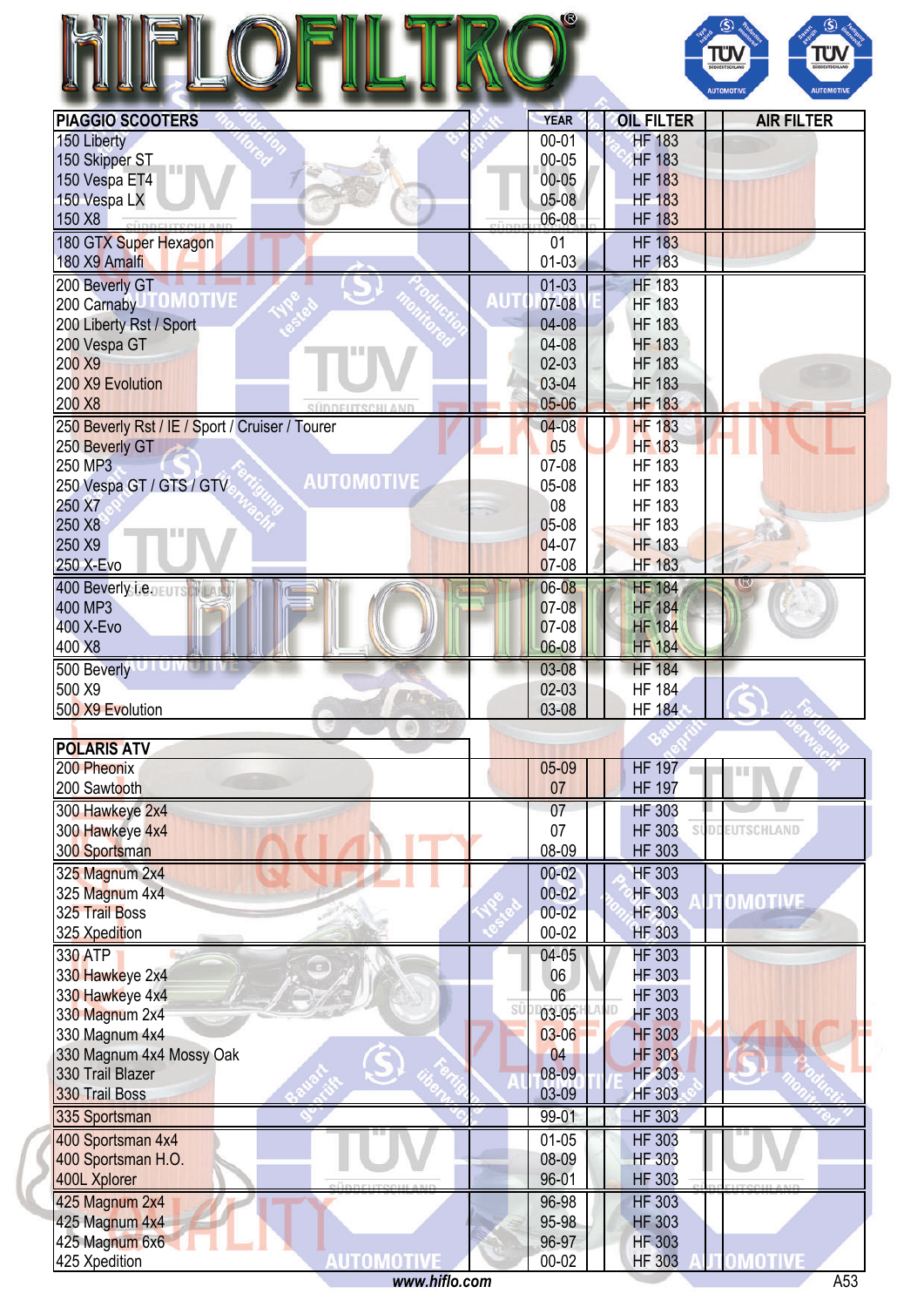| N                   | (3)                         |
|---------------------|-----------------------------|
| <b>BALLBIA LTLL</b> | $\sim$ $\sim$ $\sim$ $\sim$ |



| <b>POLARIS ATV</b>                             |       | <b>YEAR</b> | <b>OIL FILTER</b> | <b>AIR FILTER</b>   |
|------------------------------------------------|-------|-------------|-------------------|---------------------|
| 450 Outlaw MXR<br>1st Filter                   |       | 08-09       | <b>HF 155</b>     |                     |
| 450 Outlaw MXR<br>2nd Filter                   |       | 08-09       | <b>HF 157</b>     |                     |
| 450 Sportsman                                  |       | 06-07       | <b>HF 303</b>     |                     |
| <b>500 ATP HO</b>                              |       | $04 - 05$   | <b>HF 303</b>     |                     |
| 500 Magnum DDEUTSCHLAND                        | SÜDDI | $00 - 02$   | <b>HF 303</b>     |                     |
| 500 Outlaw                                     |       | 06-07       | <b>HF 112</b>     |                     |
| 500 Predator                                   |       | $03-07$     | <b>HF 112</b>     |                     |
| 500 Predator Troy Lee Edition                  |       | 05          | <b>HF 112</b>     |                     |
| 500 Ranger 2 x 4, 4 x 4, 4 x 4 EFI             | AUT   | 06-07       | <b>HF 303</b>     |                     |
| 500 Ranger 2 x 4, 4 x 4 EFI                    |       | 08          |                   |                     |
| 500 Scrambler                                  |       | 96-09       | <b>HF 303</b>     |                     |
| 500 Sportsman HO                               |       | 00-09       | <b>HF 303</b>     |                     |
| 500 Sportsman HO Mossy Oak                     |       | 04          | <b>HF 303</b>     |                     |
| 500 Sportsman EFI<br>SUDDEUTSCHLAND            |       | 06-09       | <b>HF 303</b>     |                     |
| 500 Sportsman EFI Touring                      |       | $08 - 09$   | <b>HF 303</b>     |                     |
| 500 Sportsman 6x6                              |       | $00 - 07$   | <b>HF 303</b>     |                     |
| 500 Sportsman 6x6                              |       | 08          |                   |                     |
| <b>AUTOMOTIVE</b><br>500 Sportsman X2          |       | 06-07       | HF 303            |                     |
| 500 Sportsman X2 EFI                           |       | 08-09       | <b>HF 303</b>     |                     |
| 500 Xplorer 4x4                                |       | 97          | <b>HF 303</b>     |                     |
| 525 Outlaw<br>1st filter                       |       | 07-09       | <b>HF 155</b>     |                     |
| 525 Outlaw<br>2nd Filter                       |       | 07-09       | <b>HF 157</b>     |                     |
| 600 Sportsman                                  |       | 03          | <b>HF 196</b>     | <b>IB</b>           |
| (built before 10/2/03)<br>600 Sportsman Twin   |       | 04          | <b>HF 196</b>     |                     |
| 10/2/03)<br>600 Sportsman Twin<br>(built after |       | 04-06       | <b>HF 198</b>     |                     |
| 650 Ranger TM                                  |       | 06          |                   |                     |
| 700 Ranger 6x6 EFI                             |       | 07-08       | <b>HF 198</b>     |                     |
| 700 Ranger XP                                  |       | 08          | <b>HF 198</b>     |                     |
| 700 Sportsman Twin                             |       | $02 - 04$   | <b>HF 196</b>     |                     |
| 700 Sportsman Twin                             |       | 04-06       | <b>HF 198</b>     |                     |
| 700 Sportsman Twin EFI                         |       | 05-07       | <b>HF 198</b>     |                     |
| 700 Sportsman MV7                              |       | 06          |                   | Ш                   |
| 700 Sportsman X2 EFI                           |       | 08          | <b>HF 198</b>     |                     |
| MV800 4x4                                      |       | 07          |                   |                     |
| 800 Ranger RZR                                 |       | 08          | <b>HF 198</b>     | SÜDDEUTSCHLAND      |
| 800 Sportsman Twin                             |       | 05          | <b>HF 198</b>     |                     |
| 800 Sportsman EFI                              |       | 06-09       | <b>HF 198</b>     |                     |
| 800 Sportsman X2 EFI                           |       | $07-09$     | <b>HF 198</b>     |                     |
| 800 Sportsman HO EFI                           |       | 08-09       | <b>HF 198</b>     | <b>OMOTIVE</b>      |
| 800 Sportsman Touring EFI                      |       | 08-09       | <b>HF 198</b>     |                     |
| 850 Sportsman XP                               |       | 09          |                   |                     |
|                                                |       |             |                   |                     |
| <b>SACHS MOTORCYCLES</b>                       |       |             |                   |                     |
| 125 Roadster                                   |       | 98-01       | <b>HF 145</b>     |                     |
|                                                |       |             |                   |                     |
| <b>SHERCO MOTORCYCLES</b><br>الو               |       |             |                   |                     |
| 450 Enduro                                     |       | $04 - 07$   | <b>HF 611</b>     |                     |
| <b>450 SM</b>                                  |       | 04-07       | <b>HF 611</b>     |                     |
| <b>TRIUMPH MOTORCYCLES</b><br>圆圈               |       |             |                   | <b>THE</b>          |
| 600 Daytona                                    |       | 03-04       | <b>HF 191</b>     |                     |
| 600 Speed Four                                 |       | 03-04       | <b>HF 191</b>     |                     |
| SÜDDEUTSCHLAND<br>600 Speed Four               |       | 05-06       | <b>HF 204</b>     | SÜDDEUTSCHLAND      |
| 600 TT                                         |       | $00 - 05$   | <b>HF 191</b>     |                     |
| 650 Daytona                                    |       | 05          | <b>HF 204</b>     |                     |
| 675 Daytona<br>AUTOMOTIVI                      |       | 06-08       | <b>HF 204</b>     | <b>OMOTIVE</b><br>m |
|                                                |       |             |                   |                     |

A54 *<www.hiflofiltro.com>*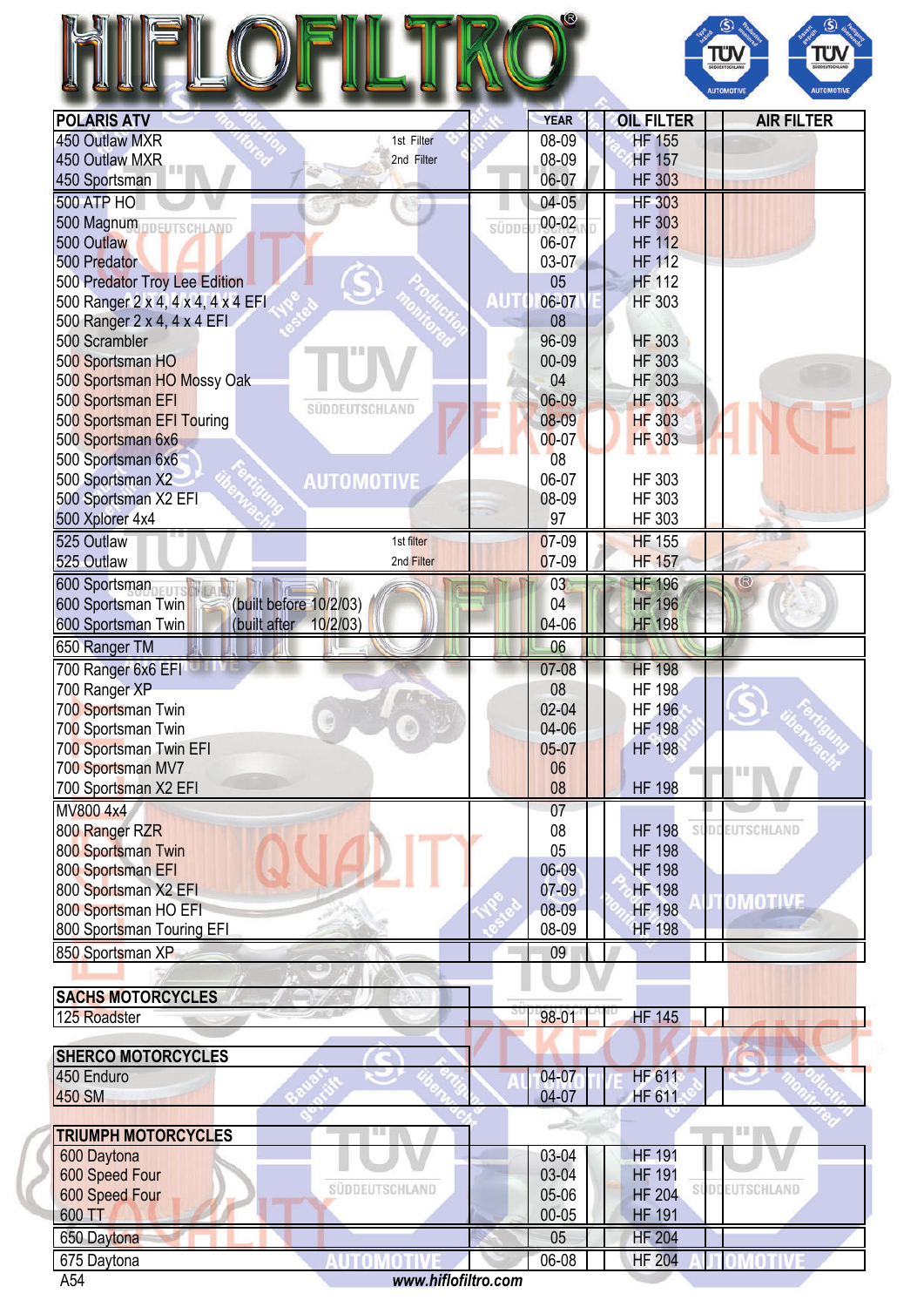|                                            |                    |                                | Τΰ<br>Tΰ<br>SÜDDEUTSCHLAN<br><b>AUTOMOTIVE</b><br><b>AUTOMOTIVE</b> |
|--------------------------------------------|--------------------|--------------------------------|---------------------------------------------------------------------|
| <b>TRIUMPH MOTORCYCLES</b>                 | <b>YEAR</b>        | <b>OIL FILTER</b>              | <b>AIR FILTER</b>                                                   |
| 675 Speed Triple                           | $07 - 08$          | <b>HF 204</b>                  |                                                                     |
| 750 Daytona<br>11 M M                      | 91-95              | <b>HF 401</b>                  |                                                                     |
| 750 Speed Triple                           | 97                 | <b>HF 401</b>                  |                                                                     |
| 750 Thunderbird                            | 95                 | <b>HF 401</b>                  |                                                                     |
| <b>750 Trident inner ITSCHLAND</b><br>sünn | 91-98              | <b>HF 401</b>                  |                                                                     |
| 800 America                                | $02 - 04$          | <b>HF 191</b>                  |                                                                     |
| 800 America                                | $05 - 06$          | <b>HF 204</b>                  |                                                                     |
| 800 Bonneville                             | $01 - 04$          | <b>HF 191</b>                  |                                                                     |
| 800 Bonneville                             | 05-06              | <b>HF 204</b>                  |                                                                     |
| 800 Bonneville T100 (Centennial Edition)   | 02                 | <b>HF 191</b>                  |                                                                     |
| 800 Bonneville T100                        | 03-04              | <b>HF 191</b>                  |                                                                     |
| 800 Bonneville T100                        | 05<br>03-04        | <b>HF 204</b><br><b>HF 191</b> |                                                                     |
| 800 Speedmaster<br>800 Speedmaster         | 05                 | <b>HF 204</b>                  |                                                                     |
| SÜDDEUTSCHLAND<br>865 America              | 07                 |                                |                                                                     |
| 865 Bonneville                             | 07                 |                                |                                                                     |
| 865 Bonneville Black                       | 07                 |                                |                                                                     |
| <b>AUTOMOTIVE</b><br>865 Bonneville T100   | 07                 |                                |                                                                     |
| 865 Scrambler                              | 07                 |                                |                                                                     |
| 865 Speedmaster                            | 07                 |                                |                                                                     |
| 865 Thruxton                               | 07                 |                                |                                                                     |
| 900 Adventurer                             | $95 - 01$          | <b>HF 401</b>                  |                                                                     |
| 900 Bonneville T100                        | 06                 | <b>HF 204</b>                  |                                                                     |
| 900 Daytona                                | 94-97              | <b>HF 401</b>                  |                                                                     |
| 900 Legend TT                              | 99-01              | <b>HF 401</b>                  |                                                                     |
| 900 Scrambler                              | 06                 |                                |                                                                     |
| 900 Sprint Sports                          | 95-98              | <b>HF 401</b>                  |                                                                     |
| 900 Speed Triple                           | 94-96              | <b>HF 401</b>                  |                                                                     |
| 900 Speedmaster                            | 06                 | <b>HF 204</b>                  |                                                                     |
| 900 Thruxton                               | 04-06              | <b>HF 204</b>                  |                                                                     |
| 900 Thunderbolt<br>900 Thunderbird         | 96<br>$95-03$      | <b>HF 401</b><br><b>HF 401</b> |                                                                     |
| 900 Thunderbird Sport                      | 99-03              | <b>HF 401</b>                  | I II II                                                             |
| 900 Tiger                                  | $91 - 00$          | <b>HF 401</b>                  |                                                                     |
| 900 Trident                                | 91-98              | <b>HF 401</b>                  | <b>EUTSCHLAND</b>                                                   |
| 900 Trophy                                 | $91 - 01$          | <b>HF 401</b>                  |                                                                     |
| T595 Daytona                               | 97-98              | <b>HF 191</b>                  |                                                                     |
| 955i Daytona                               | 99-04              | <b>HF 191</b>                  |                                                                     |
| 955i Daytona                               | 05-06              | <b>HF 204</b>                  | <b>OMOTIVE</b>                                                      |
| T509 Speed Triple                          | 97-98              | <b>HF 191</b>                  |                                                                     |
| 955i Speed Triple                          | 99-04              | <b>HF 191</b>                  |                                                                     |
| 955i Speed Triple                          | 05                 | <b>HF 204</b>                  |                                                                     |
| 955 Sprint RS                              | $01 - 04$          | <b>HF 191</b>                  |                                                                     |
| 955 Sprint ST                              | $01 - 04$<br>SÜ    | <b>HF 191</b>                  |                                                                     |
| 955 Sprint ST                              | 05                 | <b>HF 204</b>                  |                                                                     |
| 955 Tiger                                  | $01 - 04$<br>05-06 | <b>HF 191</b>                  |                                                                     |
| 955 Tiger                                  |                    | <b>HF 204</b>                  |                                                                     |
| 1000 Daytona                               | 91-95              | <b>HF 401</b>                  |                                                                     |
| 1050 Speed Triple                          | 06-08              | <b>HF 204</b>                  |                                                                     |
| 1050 Sprint ST                             | 06-08<br>07-08     | <b>HF 204</b>                  |                                                                     |
| 1050 Tiger                                 |                    | <b>HF 204</b>                  |                                                                     |
| 1200 Trophy<br>SÜDDEUTSCHLAND              | 91-03              | <b>HF 401</b>                  | EUTSCHLAND                                                          |
| 1200 Daytona                               | 93-97              | <b>HF 401</b>                  |                                                                     |
| <b>Rocket III</b><br>Rocket III Classic    | 04-08<br>06-08     | <b>HF 204</b><br><b>HF 204</b> |                                                                     |
|                                            |                    |                                |                                                                     |

**OTIV** 

AOTIVI